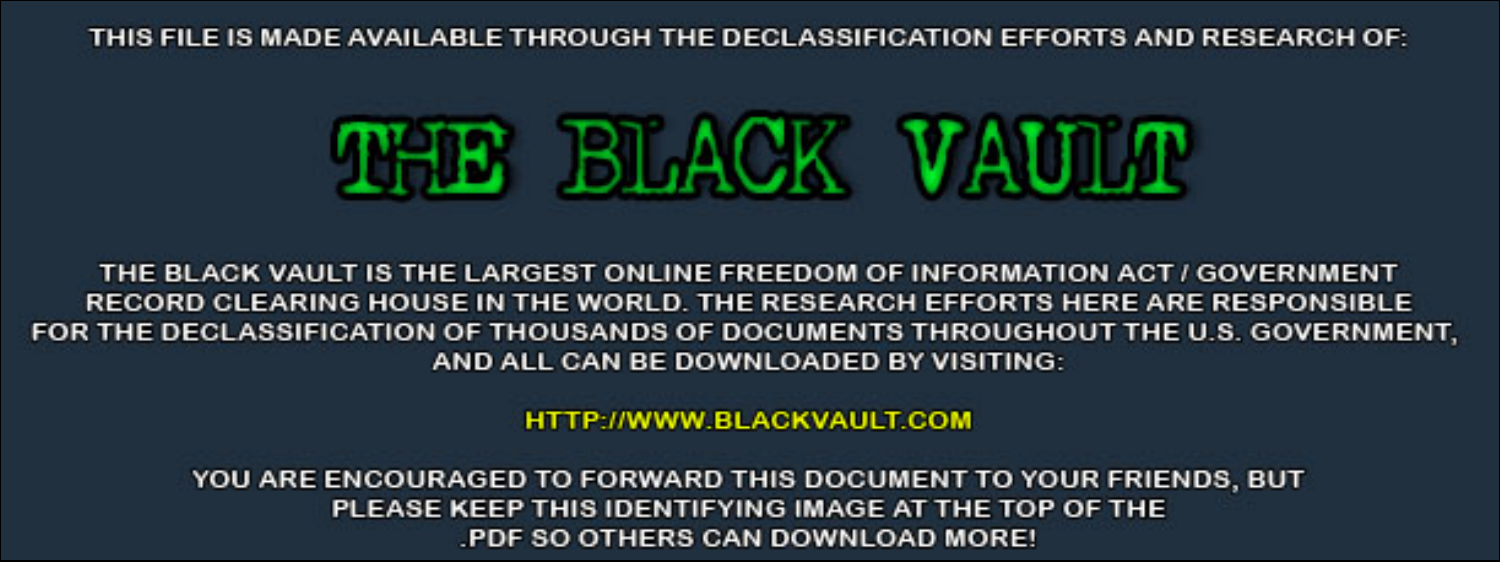# REGAINING THE MORAL HIGH GROUND ON GITMO. . . . IS THERE A BASIS FOR RELEASED GUANTANAMO DETAINEES TO RECEIVE REPARATIONS?

wō A thesis presented to the Faculty of the U.S. Army Command and General Staff College in partial fulfillment of the requirements for the degree MASTER OF MILITARY ART AND SCIENCE General Studies by WHITNEY O. FEES, MAJOR, US ARMY M.A., Webster University, St. Louis, Missouri, 2004 PACE PARA **BELLUM** Fort Leavenworth, Kansas 2009-02

Approved for public release; distribution is unlimited.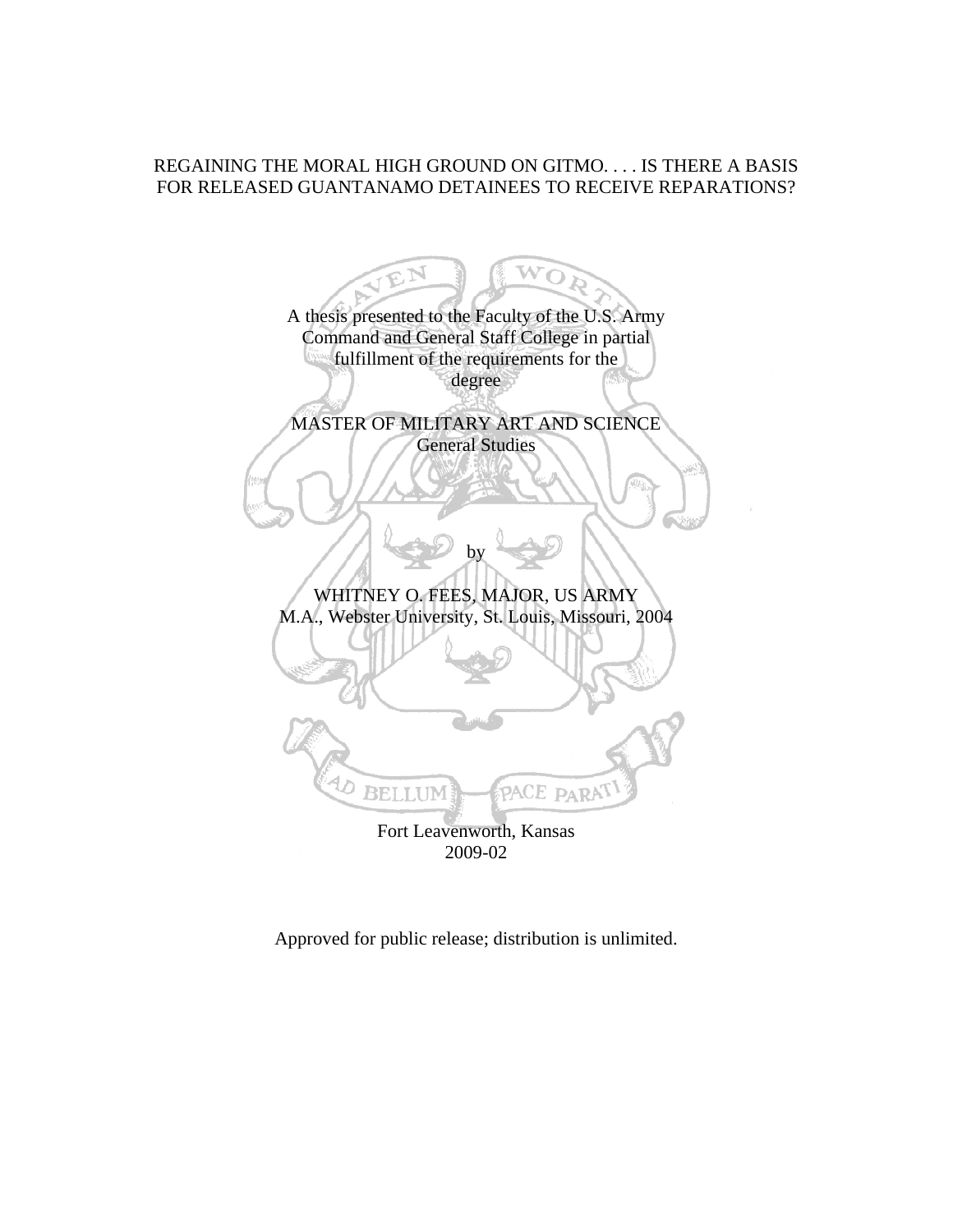| <b>REPORT DOCUMENTATION PAGE</b>                                                                                                                                 |              |                       | Form Approved<br>OMB No. 0704-0188 |                                                                                                                                                                                                                                                                                                                                                                                                                                                                                                                                                                                                                                                                                                                                                                                                                                                                                                                                                                                                                                                                                                                                                                                                                                                                                                                  |
|------------------------------------------------------------------------------------------------------------------------------------------------------------------|--------------|-----------------------|------------------------------------|------------------------------------------------------------------------------------------------------------------------------------------------------------------------------------------------------------------------------------------------------------------------------------------------------------------------------------------------------------------------------------------------------------------------------------------------------------------------------------------------------------------------------------------------------------------------------------------------------------------------------------------------------------------------------------------------------------------------------------------------------------------------------------------------------------------------------------------------------------------------------------------------------------------------------------------------------------------------------------------------------------------------------------------------------------------------------------------------------------------------------------------------------------------------------------------------------------------------------------------------------------------------------------------------------------------|
| OMB control number. PLEASE DO NOT RETURN YOUR FORM TO THE ABOVE ADDRESS.                                                                                         |              |                       |                                    | Public reporting burden for this collection of information is estimated to average 1 hour per response, including the time for reviewing instructions, searching existing data<br>sources, gathering and maintaining the data needed, and completing and reviewing this collection of information. Send comments regarding this burden estimate or any<br>other aspect of this collection of information, including suggestions for reducing this burden to Department of Defense, Washington Headquarters Services, Directorate for<br>Information Operations and Reports (0704-0188), 1215 Jefferson Davis Highway, Suite 1204, Arlington, VA 22202-4302. Respondents should be aware that<br>notwithstanding any other provision of law, no person shall be subject to any penalty for failing to comply with a collection of information if it does not display a currently valid                                                                                                                                                                                                                                                                                                                                                                                                                            |
| 1. REPORT DATE (DD-MM-YYYY)                                                                                                                                      |              | 2. REPORT TYPE        |                                    | 3. DATES COVERED (From - To)                                                                                                                                                                                                                                                                                                                                                                                                                                                                                                                                                                                                                                                                                                                                                                                                                                                                                                                                                                                                                                                                                                                                                                                                                                                                                     |
| 11-12-2009                                                                                                                                                       |              | Master's Thesis       |                                    | FEB 2009 - DEC 2009                                                                                                                                                                                                                                                                                                                                                                                                                                                                                                                                                                                                                                                                                                                                                                                                                                                                                                                                                                                                                                                                                                                                                                                                                                                                                              |
| <b>4. TITLE AND SUBTITLE</b>                                                                                                                                     |              |                       |                                    | <b>5a. CONTRACT NUMBER</b>                                                                                                                                                                                                                                                                                                                                                                                                                                                                                                                                                                                                                                                                                                                                                                                                                                                                                                                                                                                                                                                                                                                                                                                                                                                                                       |
| Regaining the Moral High Ground on GITMO. Is There a<br>basis for Released Guantanamo Detainees to Receive                                                       |              |                       |                                    | <b>5b. GRANT NUMBER</b>                                                                                                                                                                                                                                                                                                                                                                                                                                                                                                                                                                                                                                                                                                                                                                                                                                                                                                                                                                                                                                                                                                                                                                                                                                                                                          |
| Reparations?                                                                                                                                                     |              |                       |                                    | <b>5c. PROGRAM ELEMENT NUMBER</b>                                                                                                                                                                                                                                                                                                                                                                                                                                                                                                                                                                                                                                                                                                                                                                                                                                                                                                                                                                                                                                                                                                                                                                                                                                                                                |
| 6. AUTHOR(S)                                                                                                                                                     |              |                       |                                    | 5d. PROJECT NUMBER                                                                                                                                                                                                                                                                                                                                                                                                                                                                                                                                                                                                                                                                                                                                                                                                                                                                                                                                                                                                                                                                                                                                                                                                                                                                                               |
| Whitney O. Fees, Major                                                                                                                                           |              |                       |                                    | <b>5e. TASK NUMBER</b>                                                                                                                                                                                                                                                                                                                                                                                                                                                                                                                                                                                                                                                                                                                                                                                                                                                                                                                                                                                                                                                                                                                                                                                                                                                                                           |
|                                                                                                                                                                  |              |                       |                                    | <b>5f. WORK UNIT NUMBER</b>                                                                                                                                                                                                                                                                                                                                                                                                                                                                                                                                                                                                                                                                                                                                                                                                                                                                                                                                                                                                                                                                                                                                                                                                                                                                                      |
| 7. PERFORMING ORGANIZATION NAME(S) AND ADDRESS(ES)<br>U.S. Army Command and General Staff College<br><b>ATTN: ATZL-SWD-GD</b><br>Fort Leavenworth, KS 66027-2301 |              |                       |                                    | 8. PERFORMING ORG REPORT<br><b>NUMBER</b>                                                                                                                                                                                                                                                                                                                                                                                                                                                                                                                                                                                                                                                                                                                                                                                                                                                                                                                                                                                                                                                                                                                                                                                                                                                                        |
| 9. SPONSORING / MONITORING AGENCY NAME(S) AND ADDRESS(ES)                                                                                                        |              |                       |                                    | <b>10. SPONSOR/MONITOR'S</b>                                                                                                                                                                                                                                                                                                                                                                                                                                                                                                                                                                                                                                                                                                                                                                                                                                                                                                                                                                                                                                                                                                                                                                                                                                                                                     |
|                                                                                                                                                                  |              |                       |                                    | <b>ACRONYM(S)</b>                                                                                                                                                                                                                                                                                                                                                                                                                                                                                                                                                                                                                                                                                                                                                                                                                                                                                                                                                                                                                                                                                                                                                                                                                                                                                                |
|                                                                                                                                                                  |              |                       |                                    | 11. SPONSOR/MONITOR'S REPORT<br><b>NUMBER(S)</b>                                                                                                                                                                                                                                                                                                                                                                                                                                                                                                                                                                                                                                                                                                                                                                                                                                                                                                                                                                                                                                                                                                                                                                                                                                                                 |
| <b>12. DISTRIBUTION / AVAILABILITY STATEMENT</b>                                                                                                                 |              |                       |                                    |                                                                                                                                                                                                                                                                                                                                                                                                                                                                                                                                                                                                                                                                                                                                                                                                                                                                                                                                                                                                                                                                                                                                                                                                                                                                                                                  |
| Approved for Public Release; Distribution is Unlimited<br><b>13. SUPPLEMENTARY NOTES</b>                                                                         |              |                       |                                    |                                                                                                                                                                                                                                                                                                                                                                                                                                                                                                                                                                                                                                                                                                                                                                                                                                                                                                                                                                                                                                                                                                                                                                                                                                                                                                                  |
|                                                                                                                                                                  |              |                       |                                    |                                                                                                                                                                                                                                                                                                                                                                                                                                                                                                                                                                                                                                                                                                                                                                                                                                                                                                                                                                                                                                                                                                                                                                                                                                                                                                                  |
| <b>14. ABSTRACT</b><br>This thesis explores aspects of this debate.<br><b>15. SUBJECT TERMS</b><br><b>16. SECURITY CLASSIFICATION OF:</b>                        |              | <b>17. LIMITATION</b> | 18. NUMBER                         | In an attempt to protect the U.S. following the horrific events of September 11th and to conduct<br>the Global War on Terrorism, the detention facility at Guantanamo Bay Naval Base was<br>established. Yet the continued operation of the facility, implementation of legislative and<br>executive policies, and the denial of universal human rights for these detainees are in conflict<br>with U.S. ideals and international law. Furthermore, this facility and its policies question U.S.<br>commitment to human rights, American principles and democratic values. To protect the U.S.<br>during a similar time of national emergency (World War II), the U.S. implemented Japanese<br>Internment. Forty years later reparations were given to those subjected to this policy. Is there a<br>basis for released Guantanamo detainees to receive reparations, also? The U.S is the standard<br>bearer for democracy and individual rights in the world. The mainstream debates surrounding<br>Guantanamo Bay neglect examination of a basis for released detainees to receive conciliation.<br>Reparations, Guantanamo, Detainees, Compensation, Human Rights, Humanitarian Law,<br>American Principals, Military Commissions Act, Detainee Treatment Act, Law of War.<br>19a. NAME OF RESPONSIBLE PERSON |
|                                                                                                                                                                  |              | OF ABSTRACT           | OF PAGES                           |                                                                                                                                                                                                                                                                                                                                                                                                                                                                                                                                                                                                                                                                                                                                                                                                                                                                                                                                                                                                                                                                                                                                                                                                                                                                                                                  |
| <b>b. ABSTRACT</b><br>a. REPORT                                                                                                                                  | c. THIS PAGE |                       | 150                                | 19b. PHONE NUMBER (include area code)                                                                                                                                                                                                                                                                                                                                                                                                                                                                                                                                                                                                                                                                                                                                                                                                                                                                                                                                                                                                                                                                                                                                                                                                                                                                            |
| (U)<br>(U)                                                                                                                                                       | (U)          | (U)                   |                                    | Standard Form 298 (Rev. 8-98)                                                                                                                                                                                                                                                                                                                                                                                                                                                                                                                                                                                                                                                                                                                                                                                                                                                                                                                                                                                                                                                                                                                                                                                                                                                                                    |

**Standard Form 298 (Rev. 8-98) Prescribed by ANSI Std. Z39.18**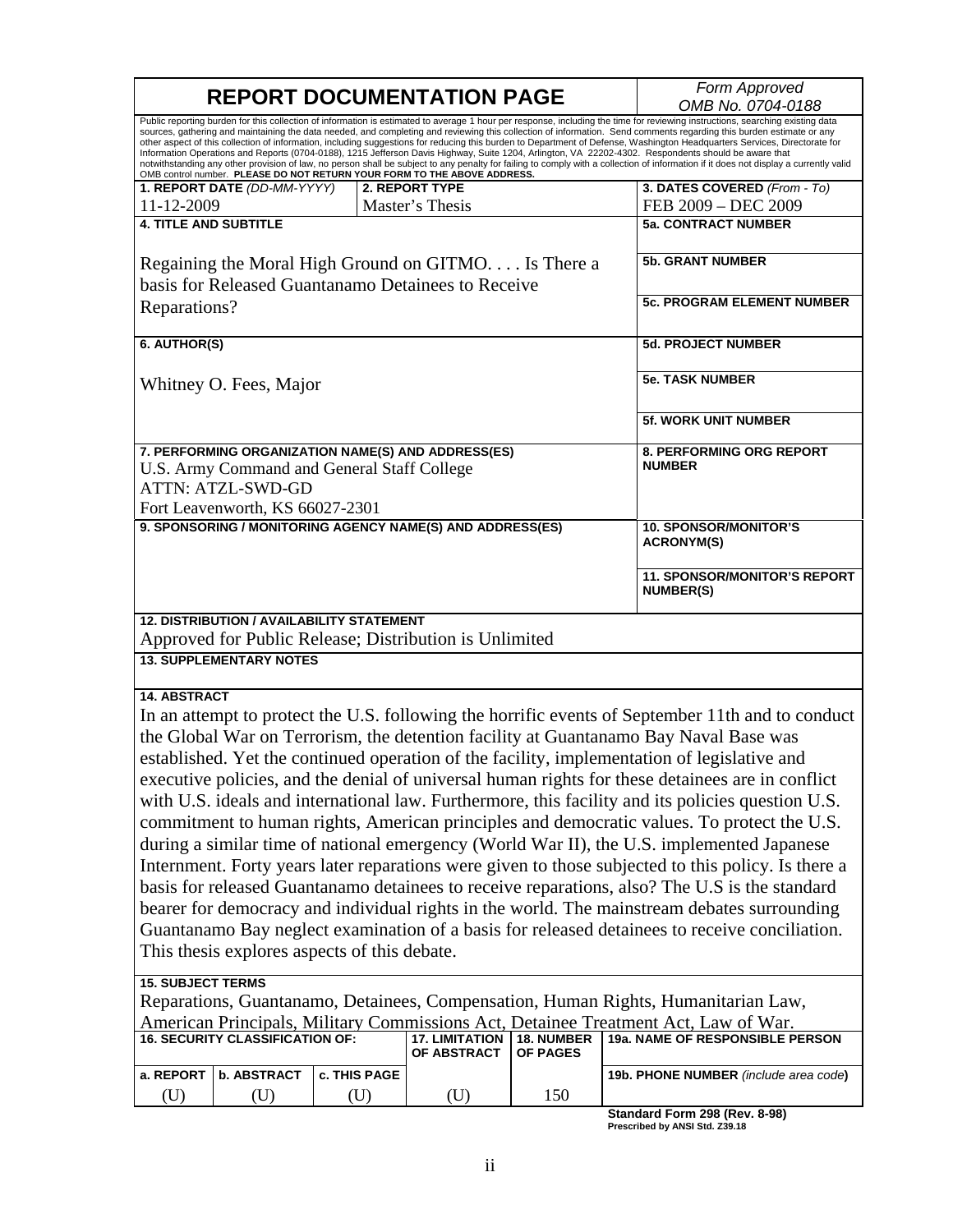# MASTER OF MILITARY ART AND SCIENCE THESIS APPROVAL PAGE

<span id="page-3-0"></span>Name of Candidate: Major Whitney O. Fees:

Thesis Title: Regaining the Moral High Ground on GITMO. . . . Is There a Basis for Released Guantanamo Detainees to Receive Reparations?

Approved by:

**COMMITTE:** Thesis Committee Chair

David B. Roeder, M.A.

, Member Donald S. Stephenson, Ph.D.

, Member Lieutenant Colonel Kerry L. Erisman, LL.M.

Accepted this 11th day of December 2009 by:

, Director, Graduate Degree Programs Robert F. Baumann, Ph.D.

The opinions and conclusions expressed herein are those of the student author and do not necessarily represent the views of the U.S. Army Command and General Staff College or any other governmental agency. (References to this study should include the foregoing statement.)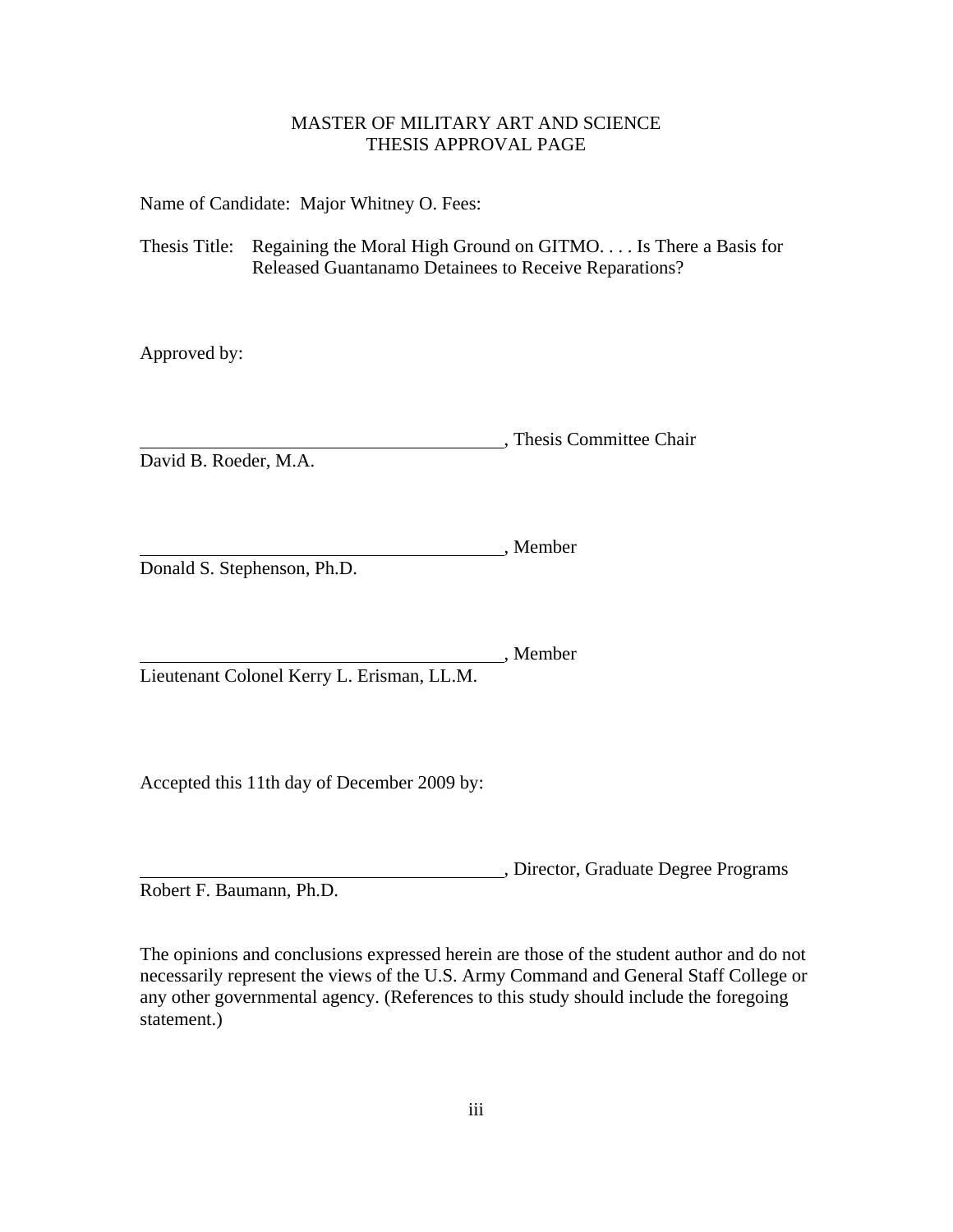# ABSTRACT

# <span id="page-4-0"></span>REGAINING THE MORAL HIGH GROUND ON GITMO. . . . IS THERE A BASIS FOR RELEASED GUANTANAMO DETAINEES TO RECEIVE REPARATIONS? by MAJ Whitney O. Fees, 150 pages.

In an attempt to protect the U.S. following the horrific events of September 11th and to conduct the Global War on Terrorism, the detention facility at Guantanamo Bay Naval Base was established. Yet the continued operation of the facility, implementation of legislative and executive policies, and the denial of universal human rights for these detainees are in conflict with U.S. ideals and international law. Furthermore, this facility and its policies question U.S. commitment to human rights, American principles and democratic values. To protect the U.S. during a similar time of national emergency (World War II), the U.S. implemented Japanese Internment. Forty years later reparations were given to those subjected to this policy. Is there a basis for released Guantanamo detainees to receive reparations, also? The U.S is the standard bearer for democracy and individual rights in the world. The mainstream debates surrounding Guantanamo Bay neglect examination of a basis for released detainees to receive conciliation. This thesis explores aspects of this debate.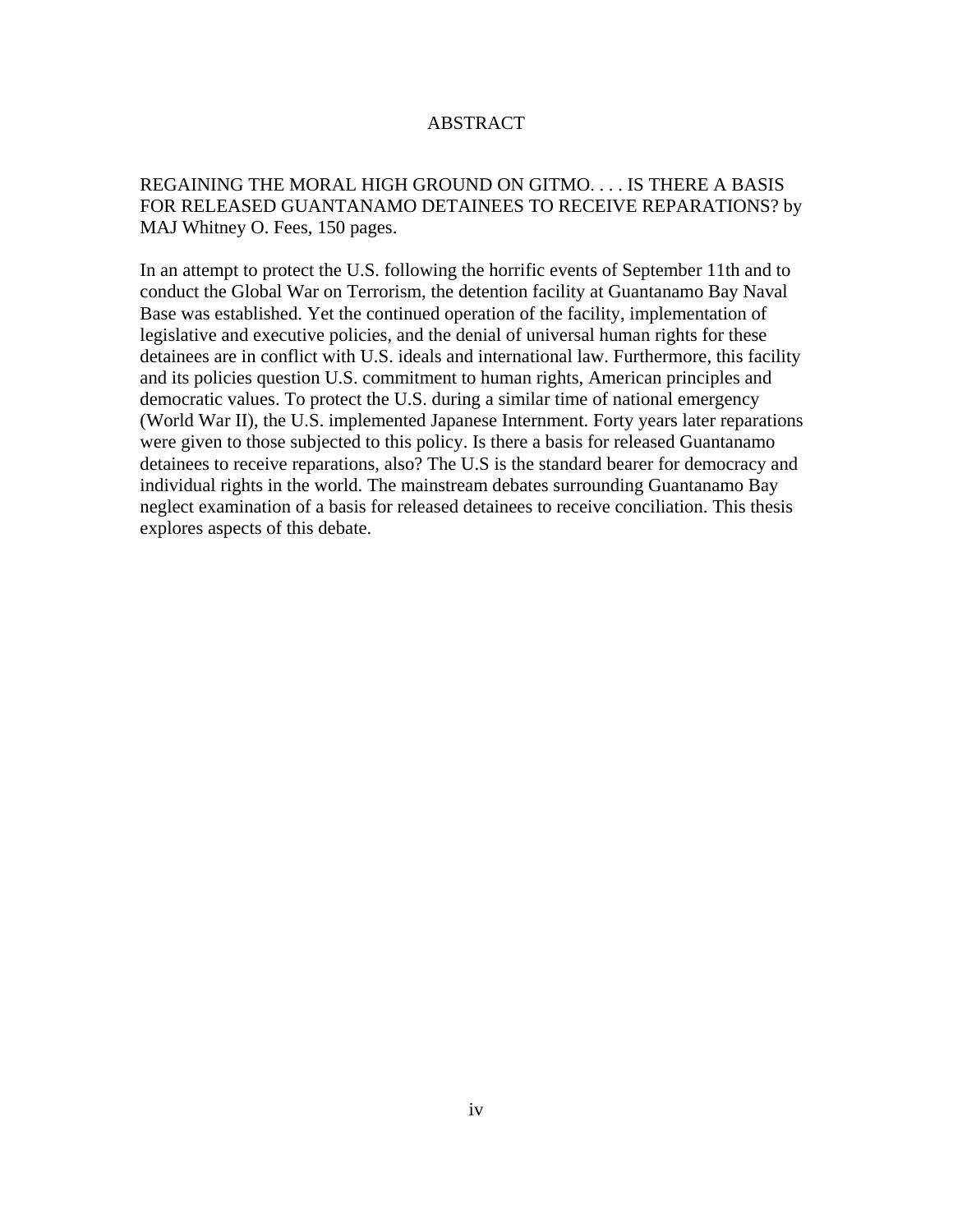#### ACKNOWLEDGMENTS

<span id="page-5-0"></span>I would like to take the opportunity to thank a few people who made this thesis possible. First, the assistance, feedback and ideas for research provided by Command and General Staff College small group (2A) was unparallel. Special thanks in this respect to Stephen Howell, Brian Haggerty, Dave Maxwell, Lynn Savage, Jayme Rae, Russell Jackson, Deepak Induraj, John Gobrick, Wanda Huddleston, Pat Dagon, Matt Brown, Hando Toevere, Don Bishop, and Mike Frazier. These outstanding Americans and Coalition officers are the epitome of professional and truly dedicated to the profession of arms. Secondly, I would be remised if I did not thank all the instructors in the staff group. I especially want to thank my staff group leader and second reader, Dr. Stephenson as well as the assistant staff group leader, Mr. Peter Scheffer. Exceptional veterans and leaders in their own right, their constant professionalism, humor, and expertise made this course both enjoyable and appealing. They always strove to impart their wisdom and experience in order to make the future leaders of the military successful both at the College and in life. Third, I would like to thank my committee for their dedication and assistance throughout this project. Finally, I want to thank my husband, Bruce, whose undying love and support makes me strive to be a better person and Soldier. In closing, I want to say, that I feel so very fortunate to be surrounded by people who care about their profession and uphold the values and traditions that make the U.S. and its coalition partners great.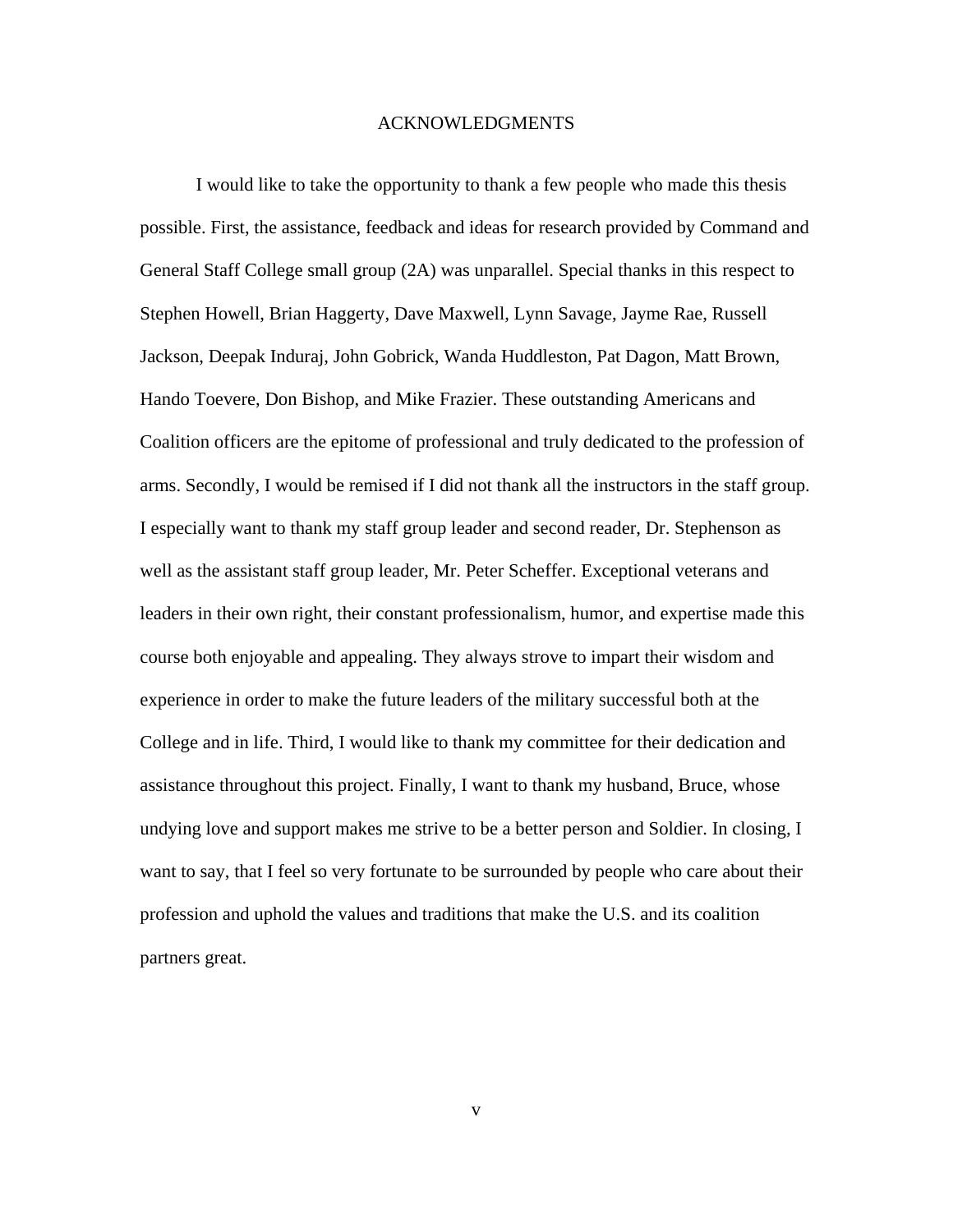# TABLE OF CONTENTS

<span id="page-6-0"></span>

|                                                                 | Page |
|-----------------------------------------------------------------|------|
| MASTER OF MILITARY ART AND SCIENCE THESIS APPROVAL PAGE  iii    |      |
|                                                                 |      |
|                                                                 |      |
|                                                                 |      |
|                                                                 |      |
|                                                                 |      |
|                                                                 |      |
|                                                                 |      |
|                                                                 |      |
|                                                                 |      |
| Japanese Internment, Readdress, and Other Reparation Efforts 15 |      |
|                                                                 |      |
|                                                                 |      |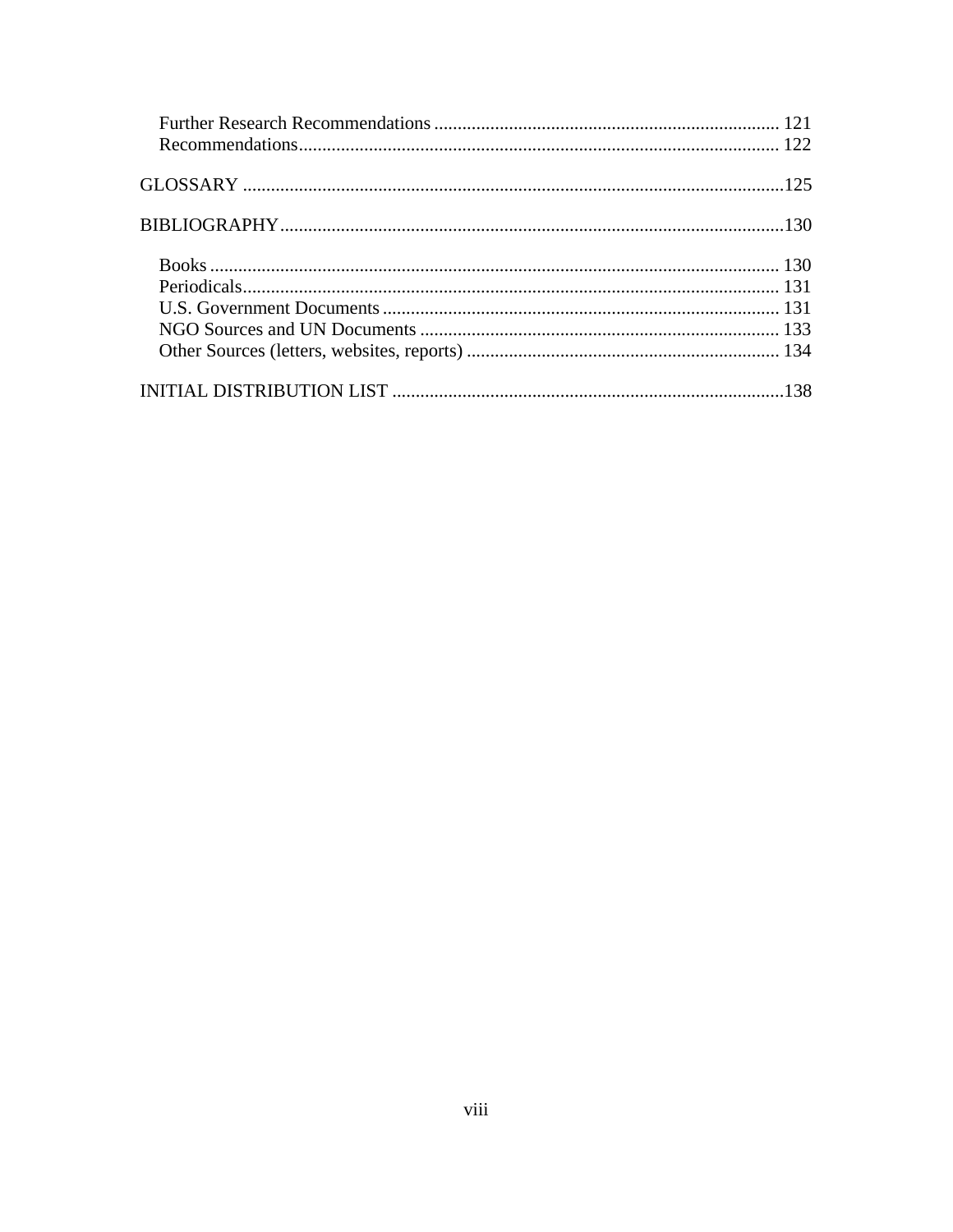# ACRONYMS

<span id="page-9-0"></span>

| 9/11           | 11 September 2001 terrorist attacks                              |
|----------------|------------------------------------------------------------------|
| <b>AR</b>      | <b>Army Regulation</b>                                           |
| <b>ARB</b>     | <b>Annual Review Board</b>                                       |
| <b>CIA</b>     | Central Intelligence Agency                                      |
| <b>CSRT</b>    | <b>Combatant Status Review Tribunals</b>                         |
| <b>CWRIC</b>   | Commission on Wartime Relocation and Internment of Civilians     |
| DoD            | Department of Defense                                            |
| <b>DTA</b>     | <b>Detainee Treatment Act</b>                                    |
| <b>EPW</b>     | Enemy Prisoner of War                                            |
| <b>FBI</b>     | Federal Bureau of Investigation                                  |
| FM             | [Army] Field Manual                                              |
| <b>GEN</b>     | General                                                          |
| <b>GITMO</b>   | Guantanamo Bay Naval Station                                     |
| <b>GWOT</b>    | Global War on Terrorism                                          |
| <b>ICESCR</b>  | International Covenant on Economic, Social, and Political Rights |
| <b>ICCPR</b>   | International Covenant on Civil and Political Rights             |
| <b>ICRC</b>    | International Committee of the Red Cross                         |
| <b>JCS</b>     | Joint Chiefs of Staff                                            |
| <b>JPRA</b>    | Joint Personnel Recovery Agency                                  |
| <b>JTFGTMO</b> | Joint Task Force Guantanamo                                      |
| <b>LTG</b>     | <b>Lieutenant General</b>                                        |
| <b>MAJ</b>     | Major                                                            |
| <b>MCA</b>     | Military Commissions Act                                         |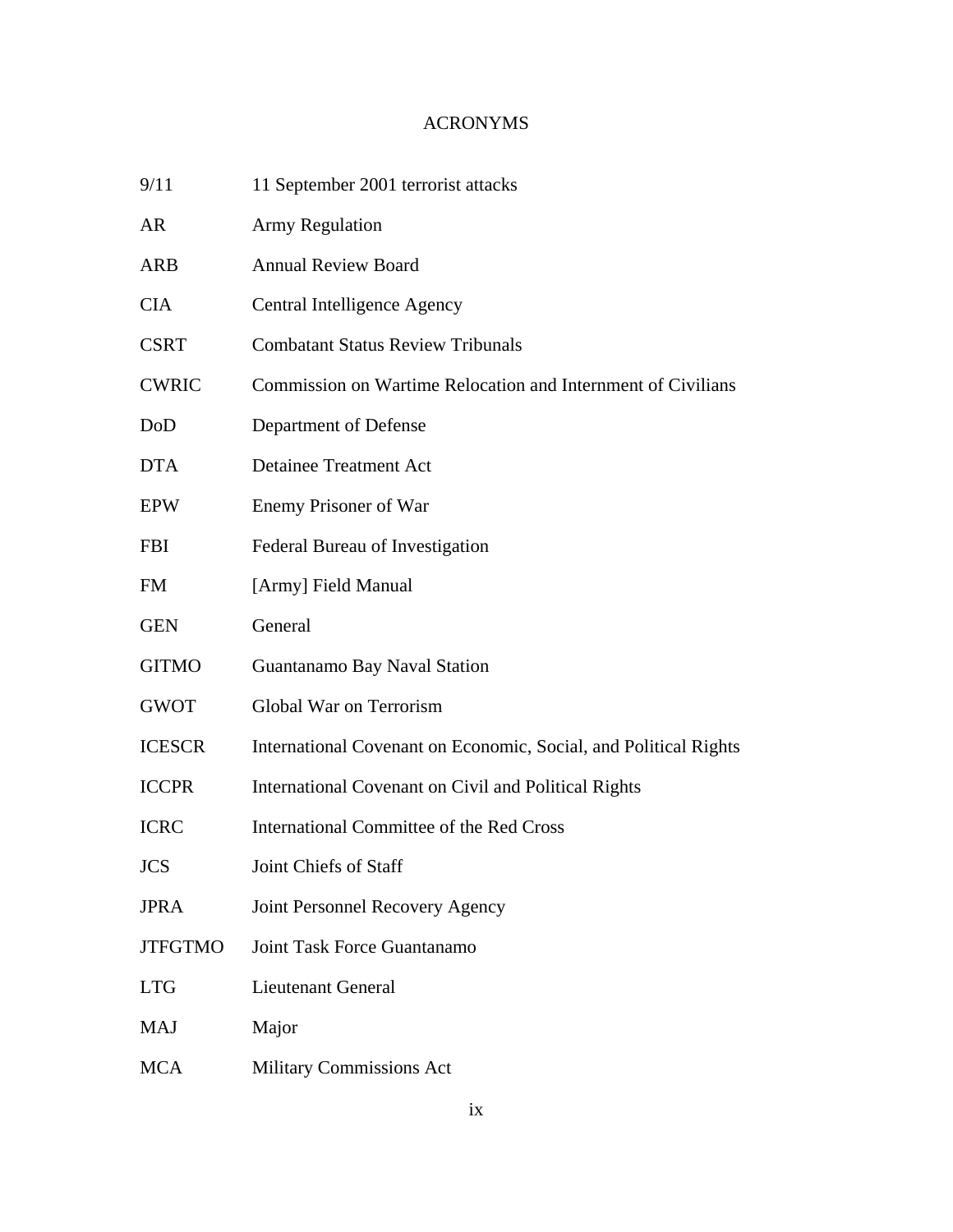| NGO         | Non-Government Organization                   |
|-------------|-----------------------------------------------|
| MG          | Major General                                 |
| <b>OLC</b>  | Office of the Legal Counsel                   |
| <b>POW</b>  | Prisoner of War                               |
| <b>SERE</b> | <b>Survival Evasion Resistance and Escape</b> |
| UN          | <b>United Nations</b>                         |
| U.S.        | <b>United States</b>                          |
| WR A        | War Relocation Authority                      |
|             |                                               |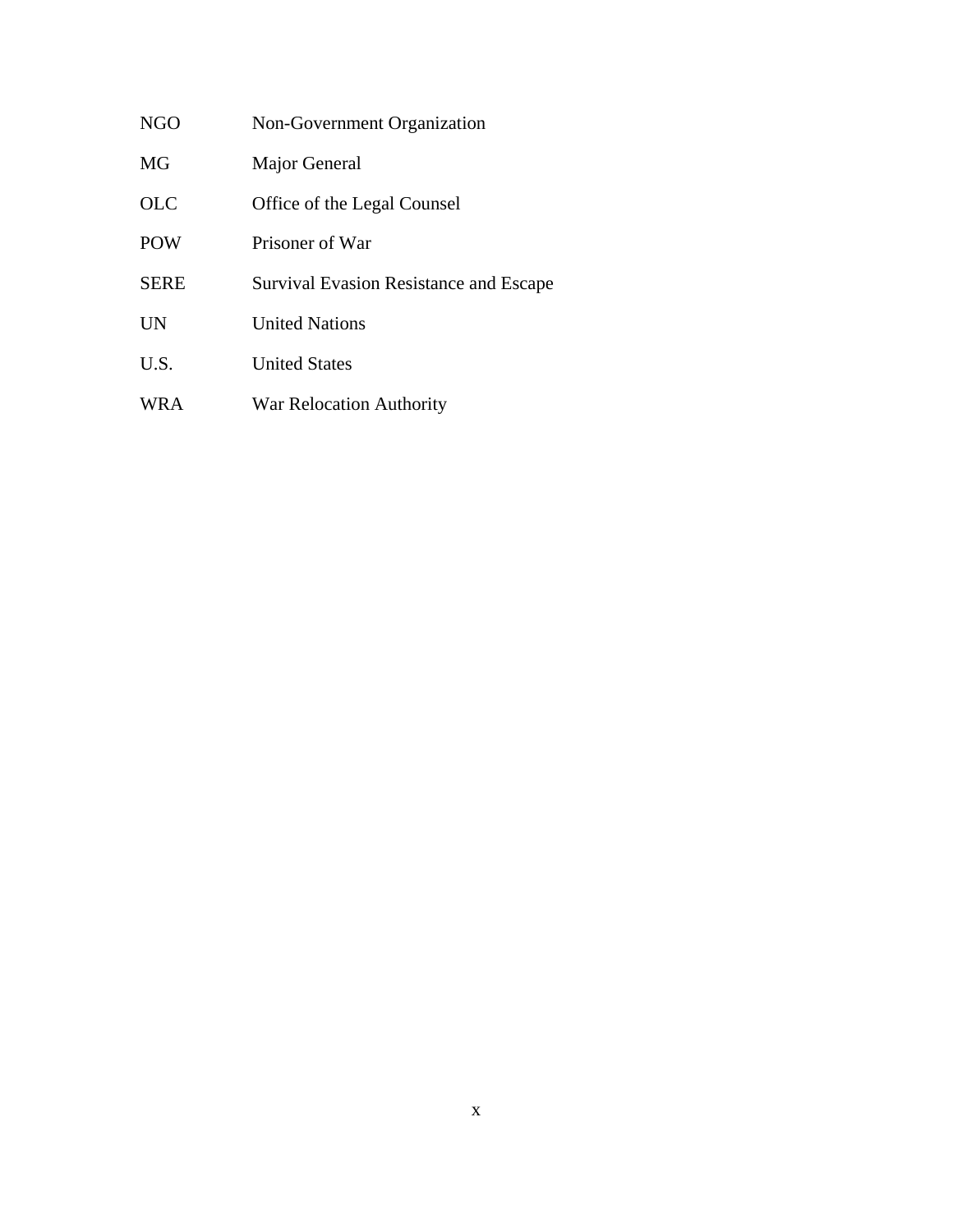# ILLUSTRATIONS

<span id="page-11-0"></span>

|  | Page |
|--|------|
|  |      |
|  |      |
|  |      |
|  |      |
|  |      |
|  |      |
|  |      |
|  |      |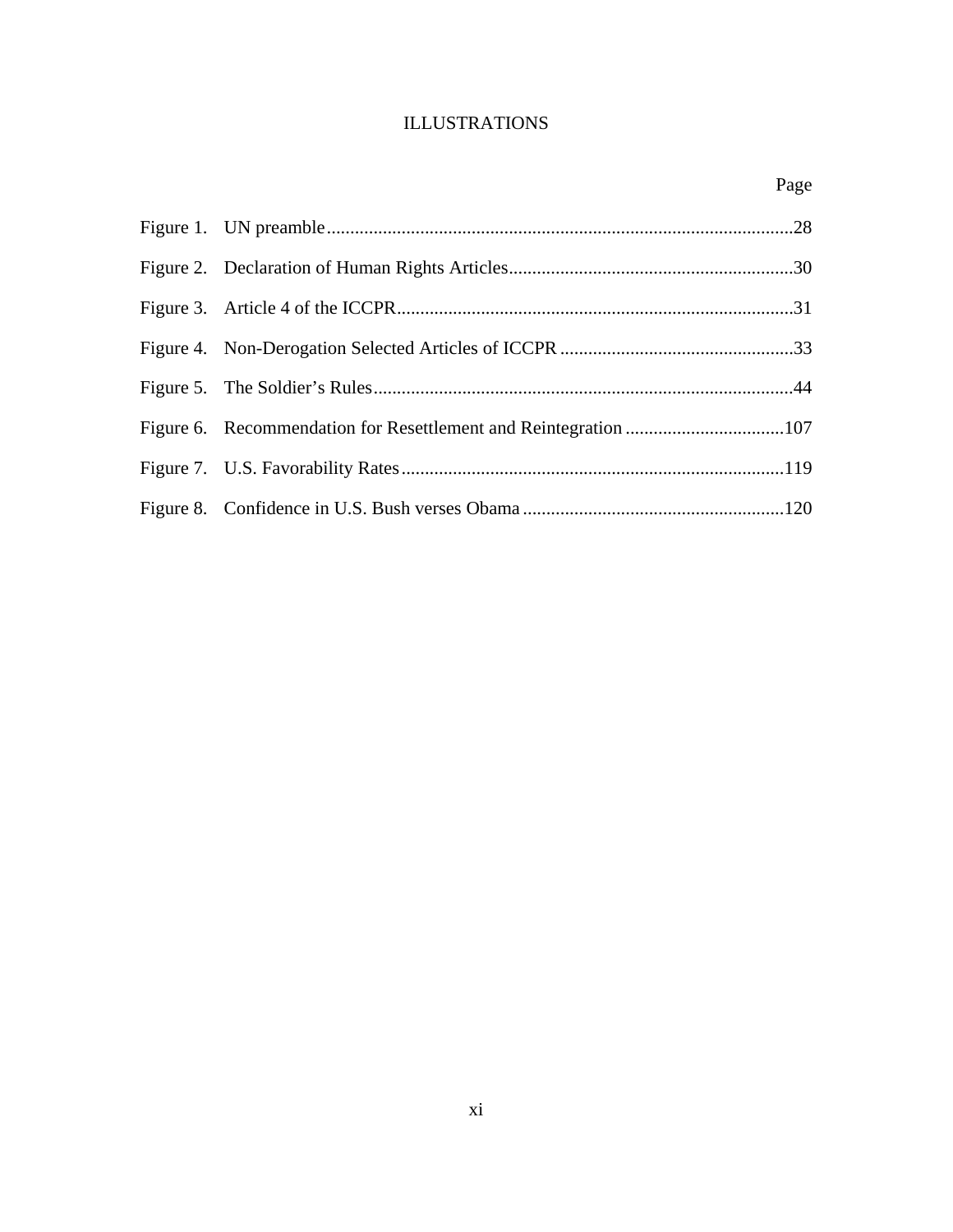# TABLES

<span id="page-12-0"></span>

|  | Page |
|--|------|
|  |      |
|  |      |
|  |      |
|  |      |
|  |      |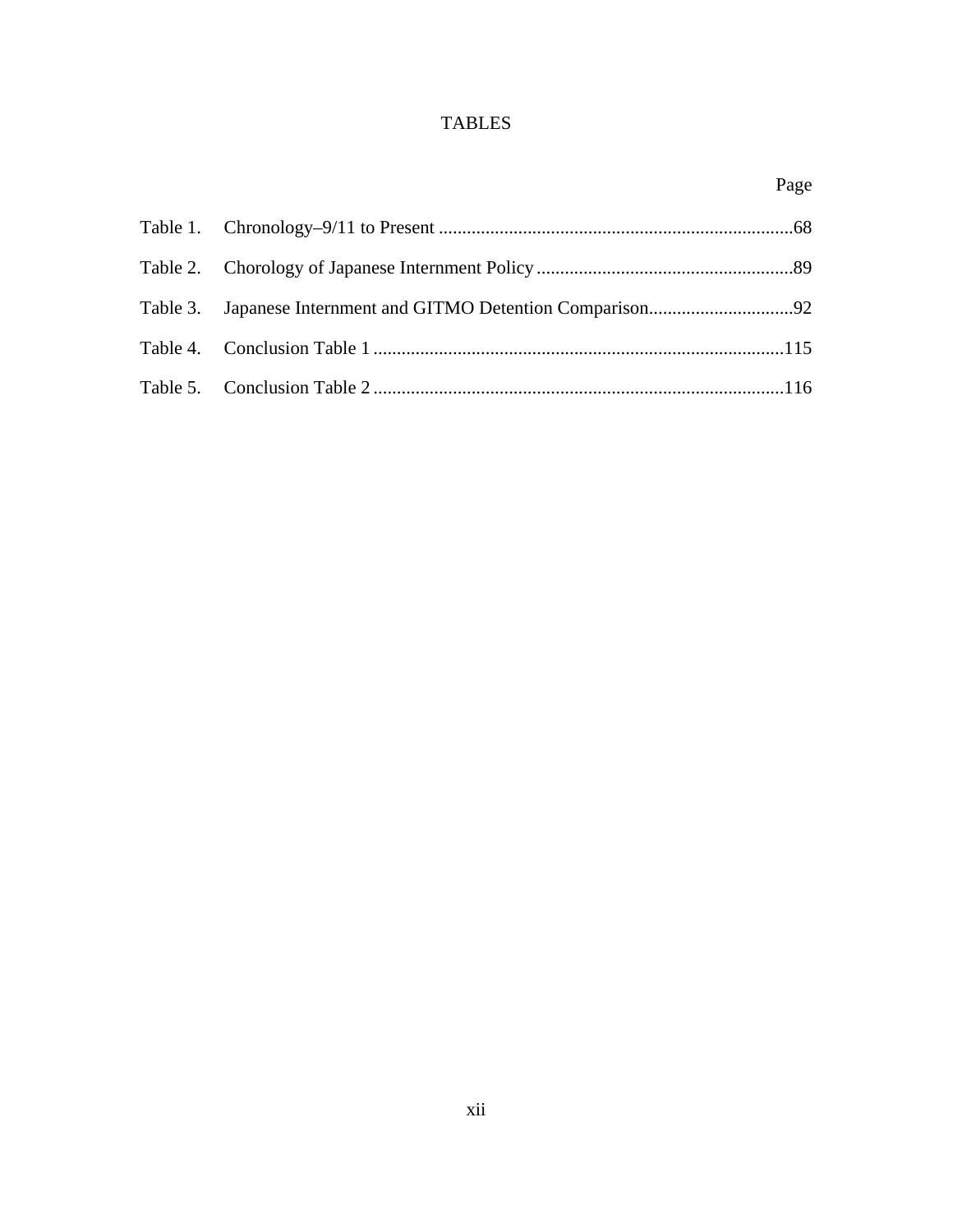### CHAPTER 1

## CLOSING GITMO

<span id="page-13-0"></span>I don't want to be ambiguous about this: We are going to close Guantanamo, and we are going to make sure that the procedures we set up are ones that abide by our Constitution. That is not only the right thing to do, but it actually has to be part of our broader national security strategy, because we will send a message to the world that we are serious about our values.<sup>[1](#page-150-1)</sup> ― President Barrack H. Obama,

#### Receiving the Mission

On 22 January 2009, President Barrack H. Obama signed Executive Order 13492 which directed the closure of the Guantanamo Bay Naval Base (GITMO) detention facilities within 12 months. President Obama stated that the closure "would further the national security and foreign policy interests of the United States and the interests of justice." $2$ 

Most detainees interned at GITMO have been there for more than four years without formal charges or judicial proceedings. Historically, the United States (U.S.) government has acknowledged or compensated citizens for policy decisions that are later determined imprudent or injudicious. This usually occurs several decades after the fact. There are recently released federal documents, which confirm "enhanced interrogation techniques" were used in connection with detention operations for the Global War on Terrorism (GWOT). Additionally, there are several dozen detainees not considered a threat but still interned while hundreds of others were released without charges or convictions. In light of these facts, does the U.S. owe Guantanamo Bay detainees anything?

1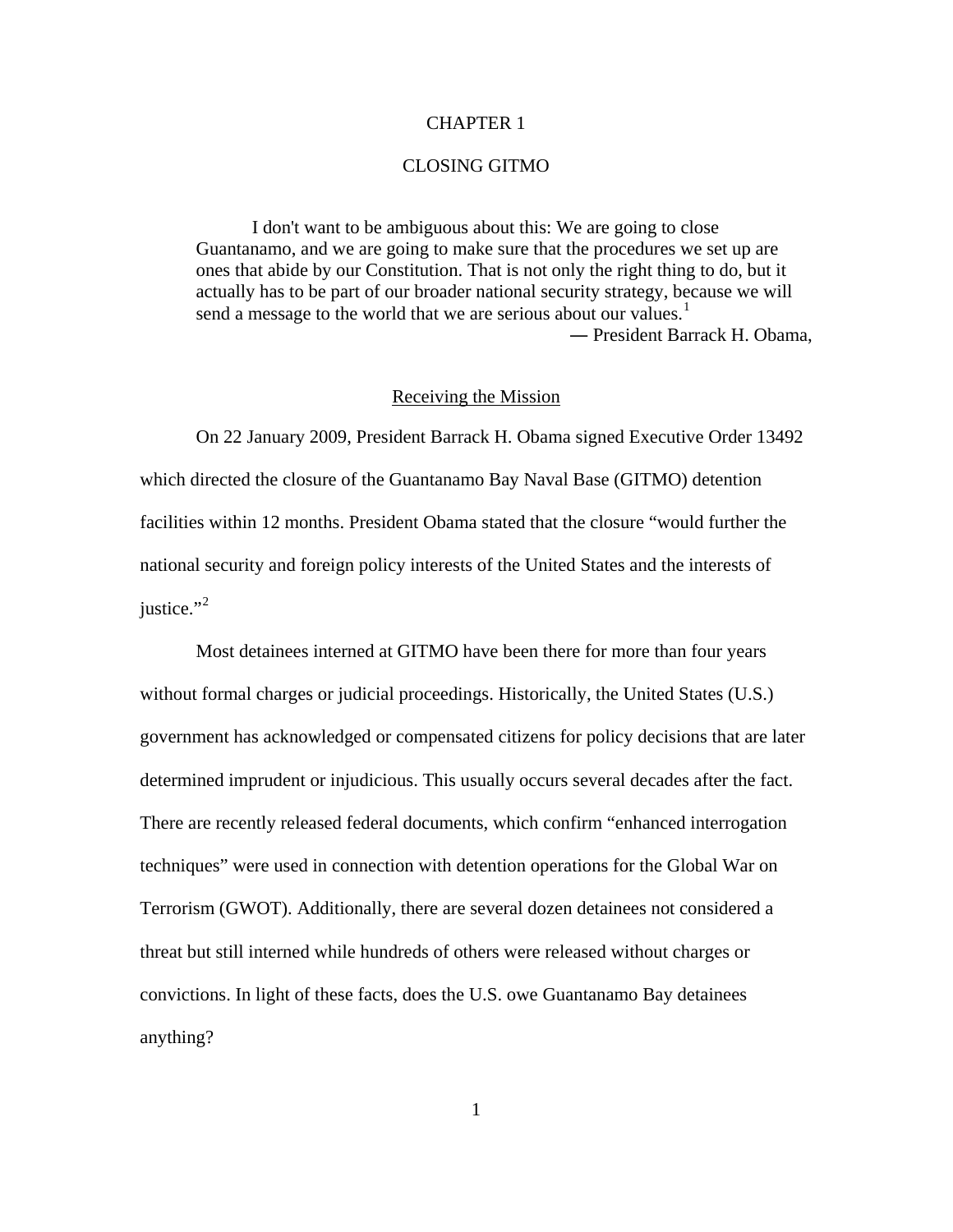<span id="page-14-0"></span>Since the Obama Administration is determined to plot a new course for detention operations and the GWOT with his executive order and the renunciation of torture, should compensation or conciliation also be considered? Did the conception and continued operation of the facility over the last seven years affect international perception negatively enough, or violate established law in a manner which demands action other than that already proposed by the Obama Administration? What are the psychological, physical, emotional, and financial affect on GITMO detainees who are denied due process? How has the stigma of detention at GITMO affected the lives of those released in their quest to move forward in life?

It is doubtful there are agreeable answers, measurements, or adequate compensation for these questions. However, these philosophical and ethically based questions help to frame the purpose of this thesis, which aims to open the debate: Is there a basis for reparation for released detainees?

# Making a Tentative Plan

In the months that followed 11 September 2001 and the subsequent invasion of Afghanistan, the Bush Administration encountered a pressing challenge to the War on Terror[ism]: detention of enemy combatants, who were believed to not meet the criteria for classification as enemy prisoners of war in the traditional sense. As a result, (in December 2001) Secretary of Defense, Donald Rumsfeld began considering Guantanamo Bay as the "least worst place"<sup>[3](#page-150-2)</sup> to host a prison for ongoing combat operations in connection with the GWOT. Guantanamo Bay was favored because President [George W.] Bush and Attorney General John Ashcroft believed it provided the best protection to U.S. secrets while allowing the prospect of military tribunals.<sup>[4](#page-150-2)</sup> In breach of established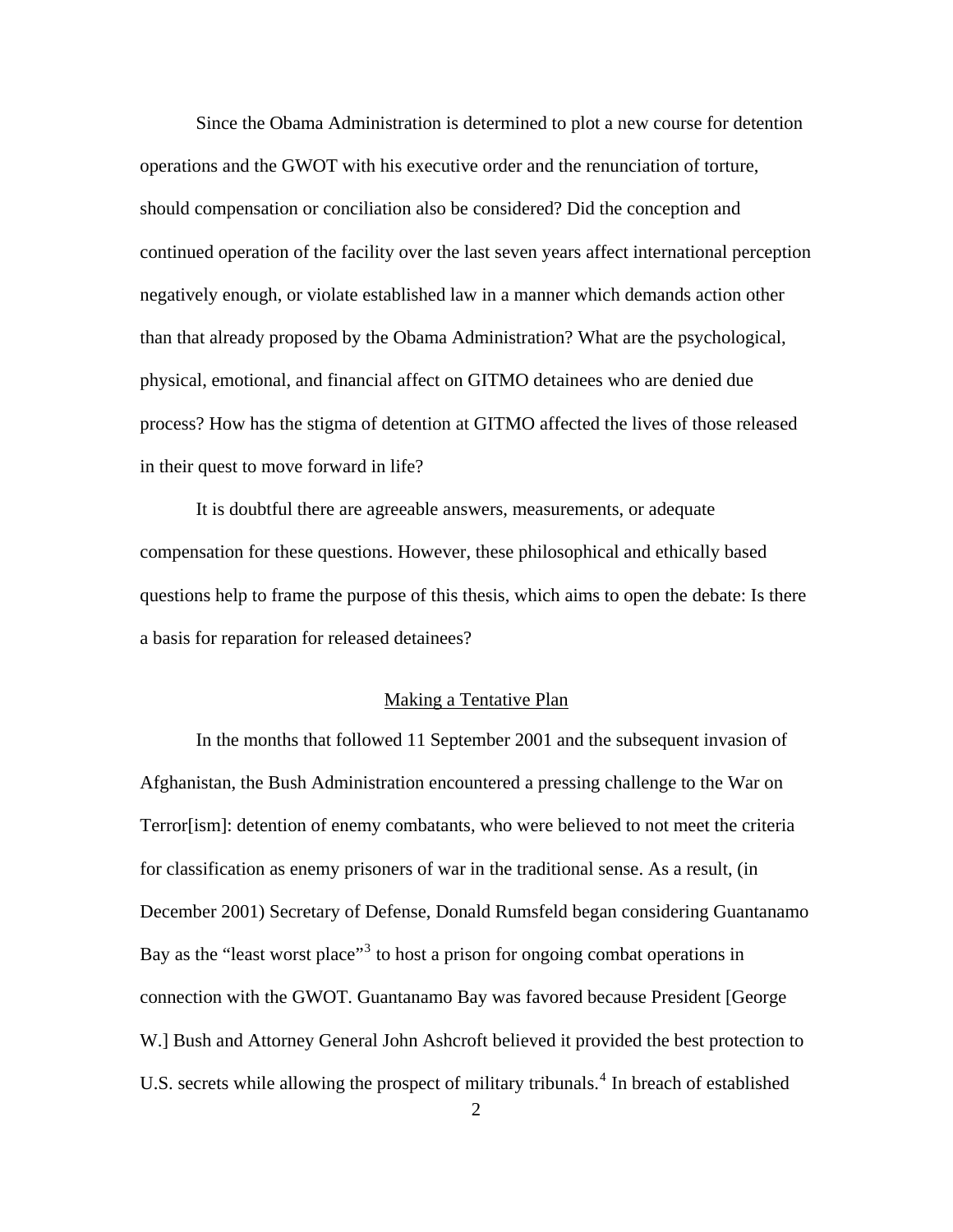international and U.S. law, and contrary to the Geneva Conventions, the internment facility at Guantanamo Bay was established.

Within weeks, planning and legal reviews led to orders that allowed the detention facility to become operational in support of the GWOT. The first enemy combatants or "detainees" of the war on terrorism arrived on 11 January 2002. Detainees were designated as "enemy aliens" pursuant to a 1950 ruling: *Johnson v. Eisentrager*. [5](#page-150-2) This meant that they did not have a right to petition the U.S. Federal courts and challenge their detention.

Marine Corps Brigadier General Michael Lehnert was the first Joint Task Force 160 Commander for Guantanamo Bay. His task force was charged with construction and operation of the facility. In an interview with Karen Greenberg of the Washington Post, Brigadier General Lehnert said the Joint Chiefs of Staff informed him "the Geneva Conventions would not technically apply to his mission, but he was to act in a manner 'consistent with' the conventions. . . . not to feel bound by them."[6](#page-150-2) Further, he told her he operated with the understanding that he was to detain and wait for a legal process to begin.<sup>[7](#page-150-2)</sup>

No legal process began, however. Instead, the U.S. sent enemy combatants captured throughout the world in the GWOT to GITMO for indefinite internment. Although cared for in a manner 'consistent with' the Geneva Conventions, no due process or arraignment on formal charges resulted from removal of enemy combatants from their point of capture and placement into detention at GITMO.

Moreover, four years into the GWOT and the detention facility's operation, the most general guidance remained the basis for operation of the facility and treatment of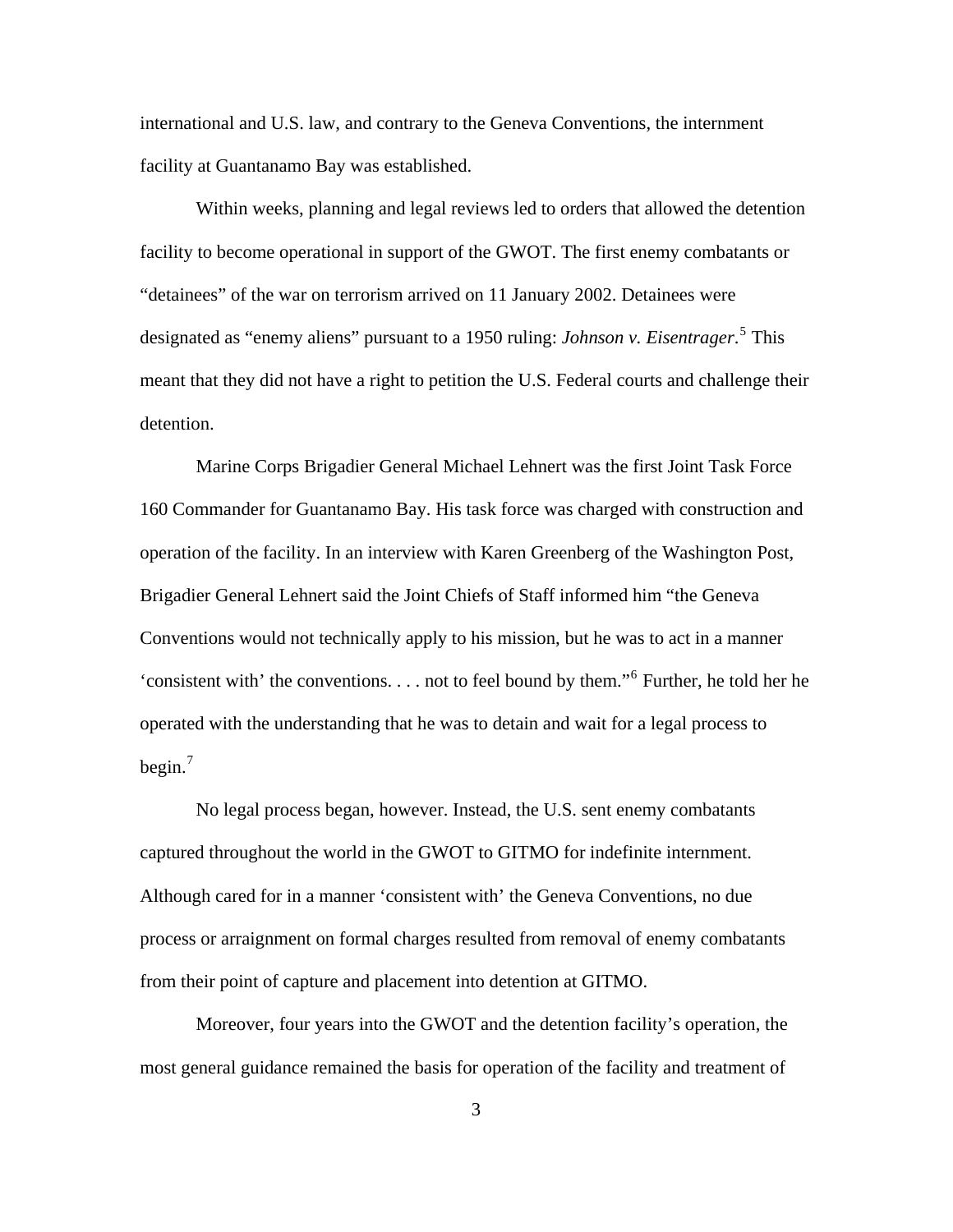prisoners: act in a manner 'consistent with' the Geneva Conventions with no further explanation of what that actually meant. In April 2005, the overall commander of the military's joint task force at Guantanamo (JTFGTMO), Major General (MG) Jay W. Hood instructed Colonel (COL) Mike Bumgarner, Military Police (MP) Commander [warden] to "study the Third Geneva Convention, on the treatment of prisoners of war and begin thinking about how to move Guantanamo more into line with its rules."<sup>[8](#page-150-2)</sup> In an interview with Tim Golden of *Time Magazine*, Major (MAJ) Joseph M. Angelo, COL Bumgarner's former operations officer, expressed his bewilderment and dismay of policy guidance, stating, "We're the guys on the ground. . . . so why was I making recommendations on what portions of the Geneva Conventions we should implement?"<sup>[9](#page-150-2)</sup> Considering hindsight, it is highly possible the ambiguity surrounding operations and preservation of the detention facility continues to weigh heavily on the minds of most military personnel challenged with executing all facets of the GITMO mission.

Additionally, the U.S. Government used the detainee designation of "enemy aliens" or "enemy combatants" to justify questionable or "enhanced interrogation techniques" for intelligence collection. Confirmation of these techniques are found in recent declassified Office of Legal Counsel (OLC) memoranda released by the Obama Administration in April 2009 and a report by the Senate Armed Services Committee entitled *Inquiry into the Treatment of Detainees in U.S. Custody* completed in November 2008. Many of these techniques violated international, military, or U.S. law and most are no longer in use. Some are akin to torture as defined by United Nations (UN) Human Rights Council, The War Crimes Act, The Convention against Torture, and the Geneva Conventions.

4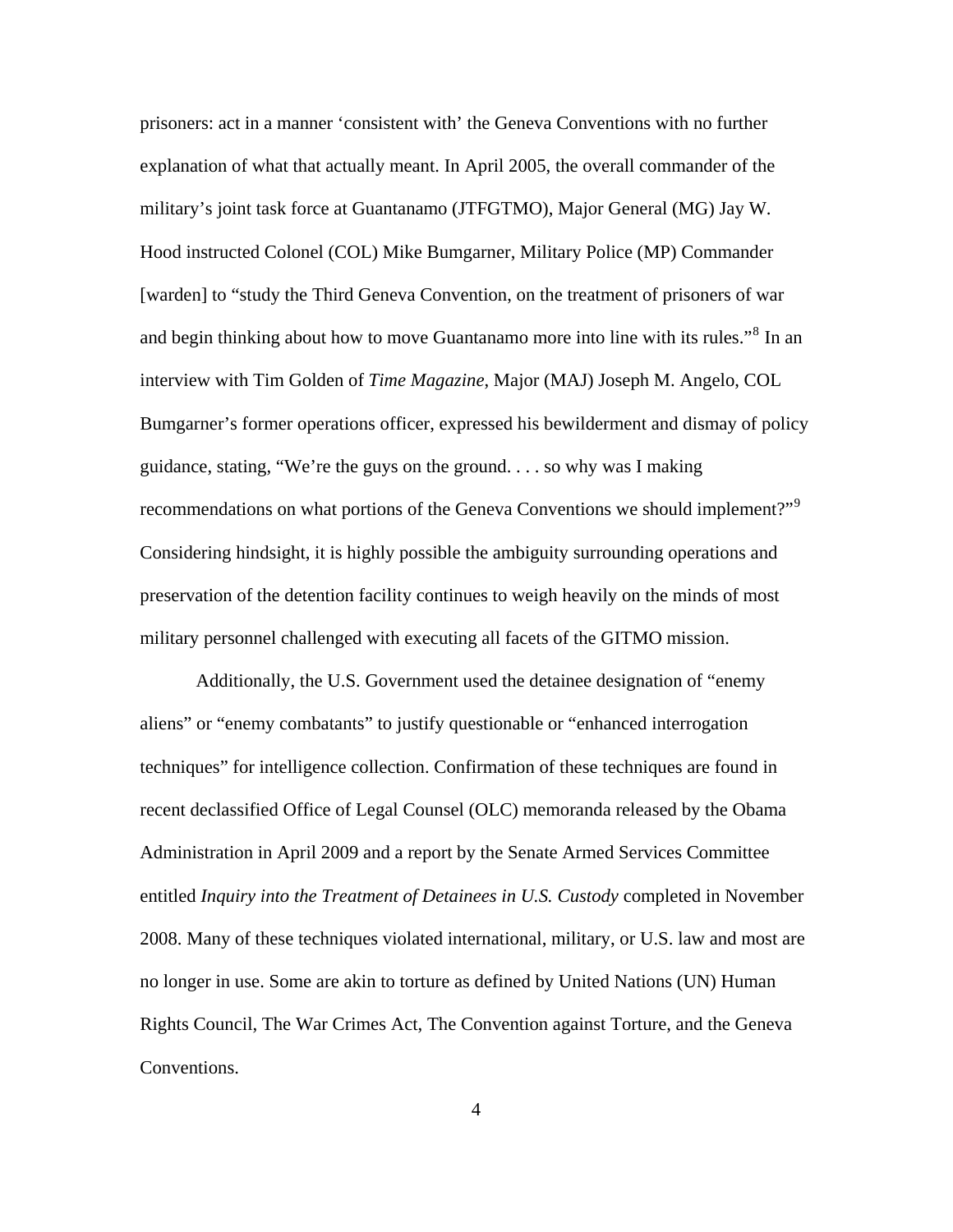From 2004 to present, the U.S. executive policy has shifted to include Combatant Status Review Tribunals, Administrative Review Boards, military tribunals for detainees, guided media tours and interviews, and increased access and implementation of recreation and intellectual stimulation for detainees depending on their compliancy status. In November 2002, Joint Task Force 160, the element in charge of the facility's operations and care of the detainees and Joint Task Force 170, the element in charge of the intelligence collection mission, combined to form a consolidated Joint Task Force called Joint Task Force Guantanamo. Consolidating the Task Force under one command and control element promoted unity of command and consistency between the two missions.

On 22 January 2009, the executive order *Review and Disposition of Individuals Detained at the Guantanamo Bay Naval Base and the Closure of Detention Facilities*, halted military tribunals and called for a complete review of U.S. detention operations. Most notably, it also directed the closure of the Guantanamo Bay detention facility within the next 12 months. In his own words, newly elected President Obama announced this policy change to "restore the standards of due process and the core constitutional values that have made this country great even in the midst of war, even in dealing with terrorism." $^{10}$  $^{10}$  $^{10}$ 

As of June 2009, there are approximately 230 detainees interned at GITMO; some since 2002 and most without a legal process or judicial prosecution for the offenses for which they were sent to GITMO. Over the course of the facility's existence, there have been four Supreme Court cases related to the facility and its operation, half a dozen United Nations reports, countless media and legislative opinions, as well as acts of U.S.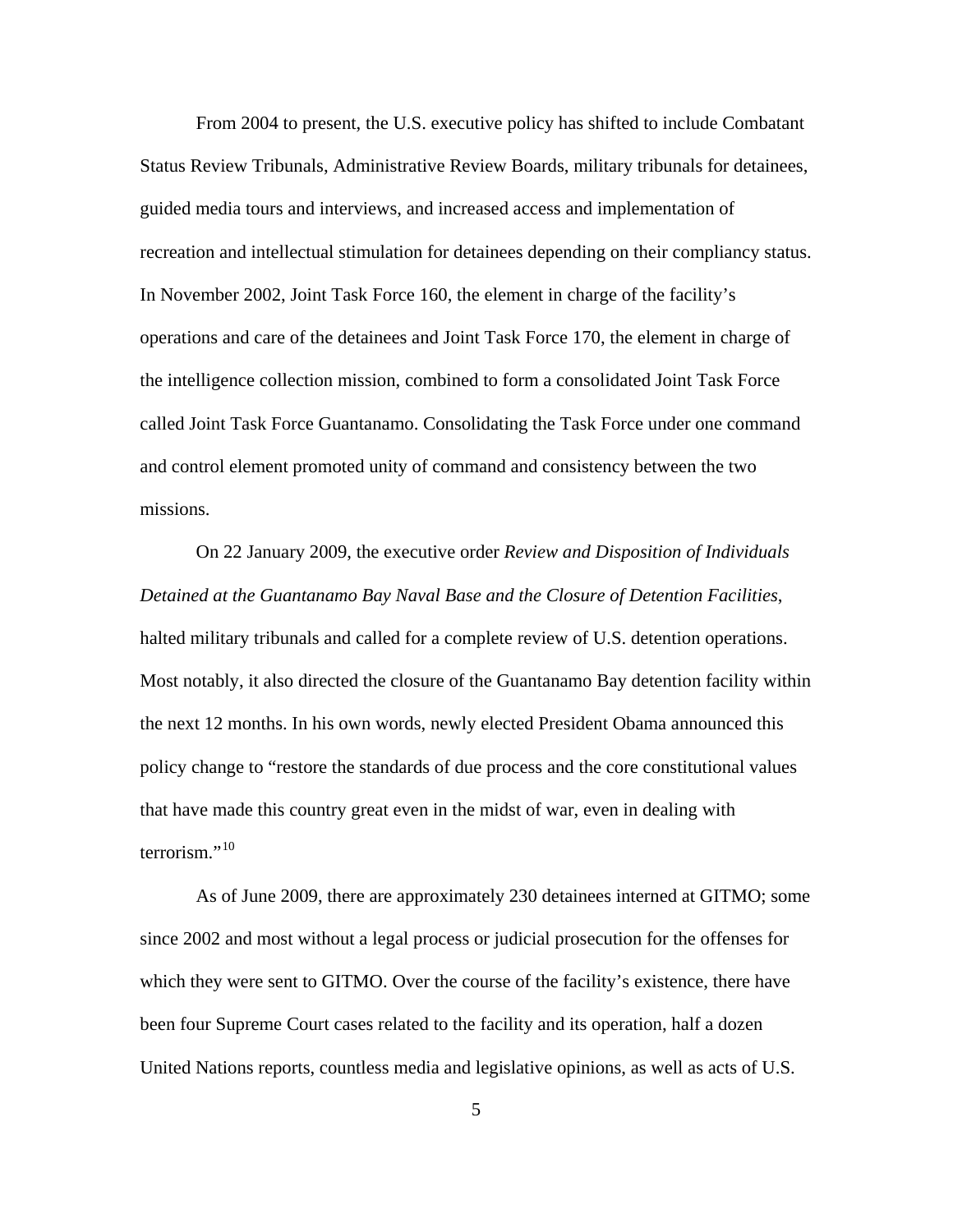<span id="page-18-0"></span>legislation including the *Detainee Treatment Act of 2005* and the *Military Commissions Act of 2006*. As of this writing, a fifth Supreme Court hearing pertaining to whom can grant Guantanamo detainees release is underway. All of these measures have contributed in shaping the current climate surrounding the detention facility and the debate of closure.

### Initiate Movement

# Primary Research Question

Is there a basis for released Guantanamo detainees to receive reparations?

# Secondary Research Questions

Secondary Question 1: What basic human rights do all persons captured receive according to established law? Does Guantanamo or GWOT policy afford GITMO detainees with these rights?

Secondary Question 2: How do American core values, principles, and ethics correspond to U.S. policy for establishment and operation of the Guantanamo Bay Naval Base detention facility? What executive, legislative or judicial acts have shaped this policy and to what extent?

Secondary Question 3: How were exclusion orders and forced internment policies during the Second World War for Japanese Americans and resident aliens similar to the GITMO facility and debate? Can this historical precedent assist future reparation policy for released GITMO detainees?

Secondary Question 4: What reparation solutions are available to remedy any negative effects of the Guantanamo policy?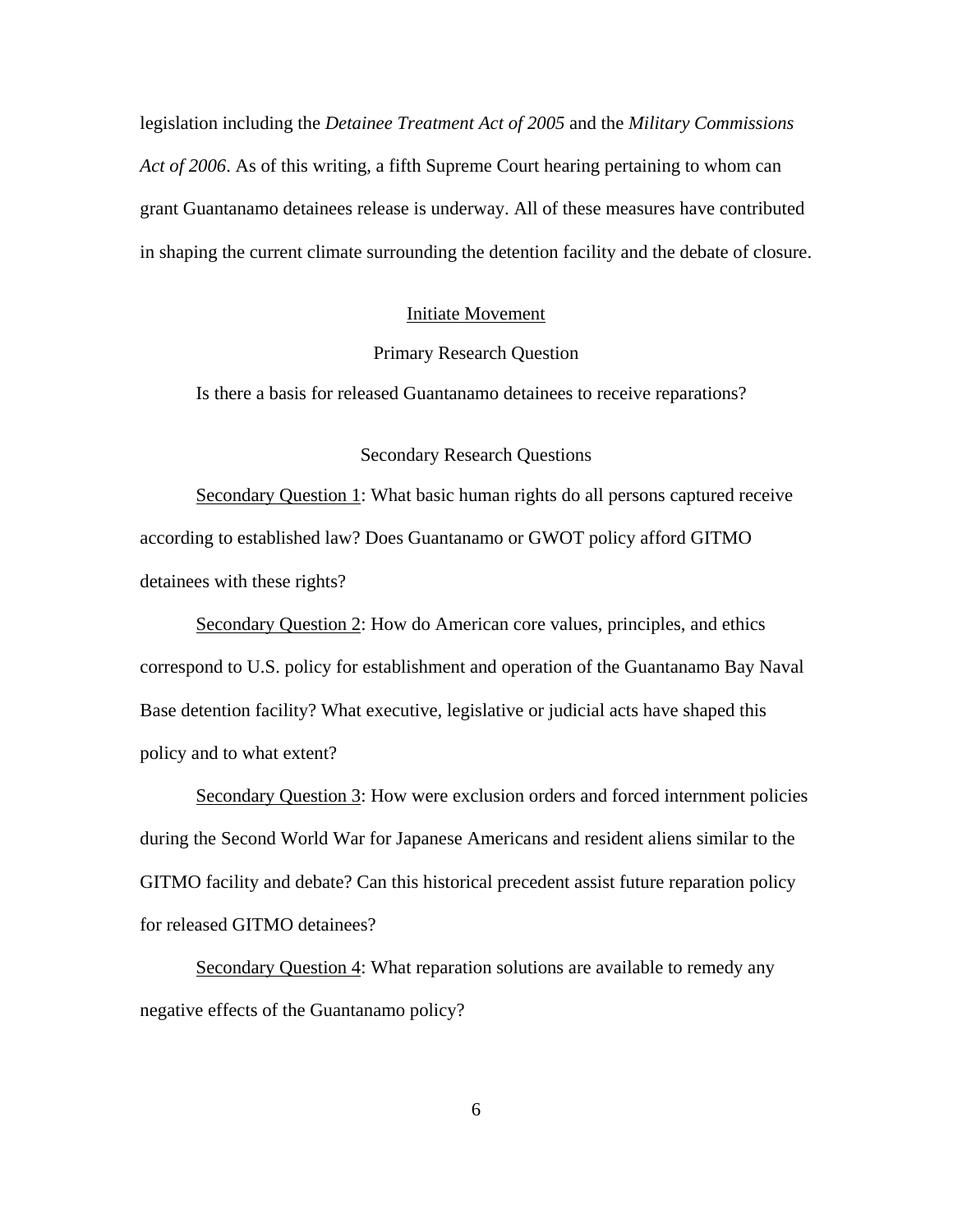#### Definitions

<span id="page-19-0"></span>A complete glossary of terms used throughout this thesis is located at the end. However, there are several terms used throughout this paper that require basic understanding and context in this thesis. They are listed below.

Alien: Refers to any person who is not a U.S. citizen

Common Article 3: An identical Article 3 found in each of the four Geneva Conventions extending general minimum coverage to all personnel in non-international conflicts.

Enemy Combatant: a person who has engaged in hostilities or who has purposefully and materially supported hostilities against the United States including a person who is part of the Taliban, al Qaeda, or associated forces.

Enhanced Interrogation Techniques or Program: Those techniques adopted by the Bush administration with the assistance of the JPRA and legally authorized by the Office of Legal Council (OLC) memoranda (published between 11 September 2001 and 20 January 2009) and are not included in the Army Field Manual 2-2.23, *Intelligence Collector Operations*, dated 6 September 2006 or its processor, Army Field Manual 34- 52, *Intelligence Interrogation*, dated 8 May, 1987.

Evacuee: Persons of Japanese descent who were forcibly evacuated from their homes and relocated to internment camps during World War II.

Guantanamo or GITMO Detainee: Any person captured during the GWOT and detained at the Guantanamo Naval Base Internment Facility.

7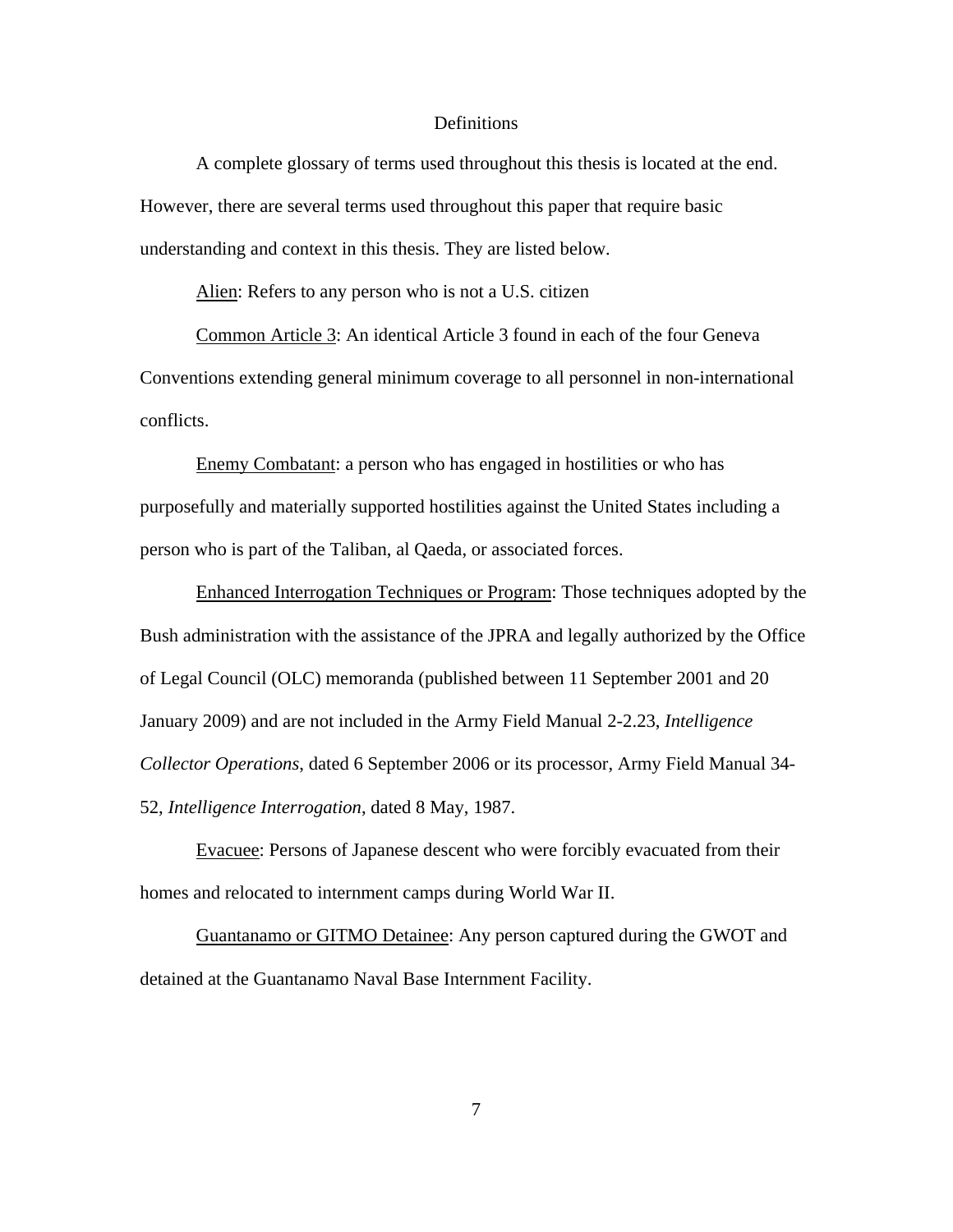<span id="page-20-0"></span>Japanese Internment: The policy of evacuation and relocations of any person of Japanese descent, including resident aliens and U.S. citizens through the policies of military necessity during World War II from 1942-1946.

Reparations: Compensation (given or received) for an insult or injury or an act of repair in expiation of a wrong.

#### Significance

The thesis topic's significance links America's core values and the issue of morality to policy decisions specific to our objective to win the Global War on Terrorism. This thesis also addresses a popular topic in the mainstream media and the international community from a unique perspective. The study of ethical decision-making and values is embedded in military professional education, the laws of the United States, and is the basis of civilized societies. Therefore, the debate of correcting a wrong, real or perceived, is very much in line with this thought process. This thesis aims to address some of these topics. Furthermore it will determine if there are grounds or a basis for ethical compensation to released GITMO detainees and the issue the U.S. created with its policy decisions.

#### Assumptions

This thesis is limited in scope and depends on several assumptions. The main assumption is that Guantanamo Bay is a point of contention influencing U.S. public opinion as well as policymaker decisions and will continue to do so. Secondly, these issues may not be resolved with the closure of the facility. Third, the facility's existence and operation has great potential to affect future generations, detention policy, and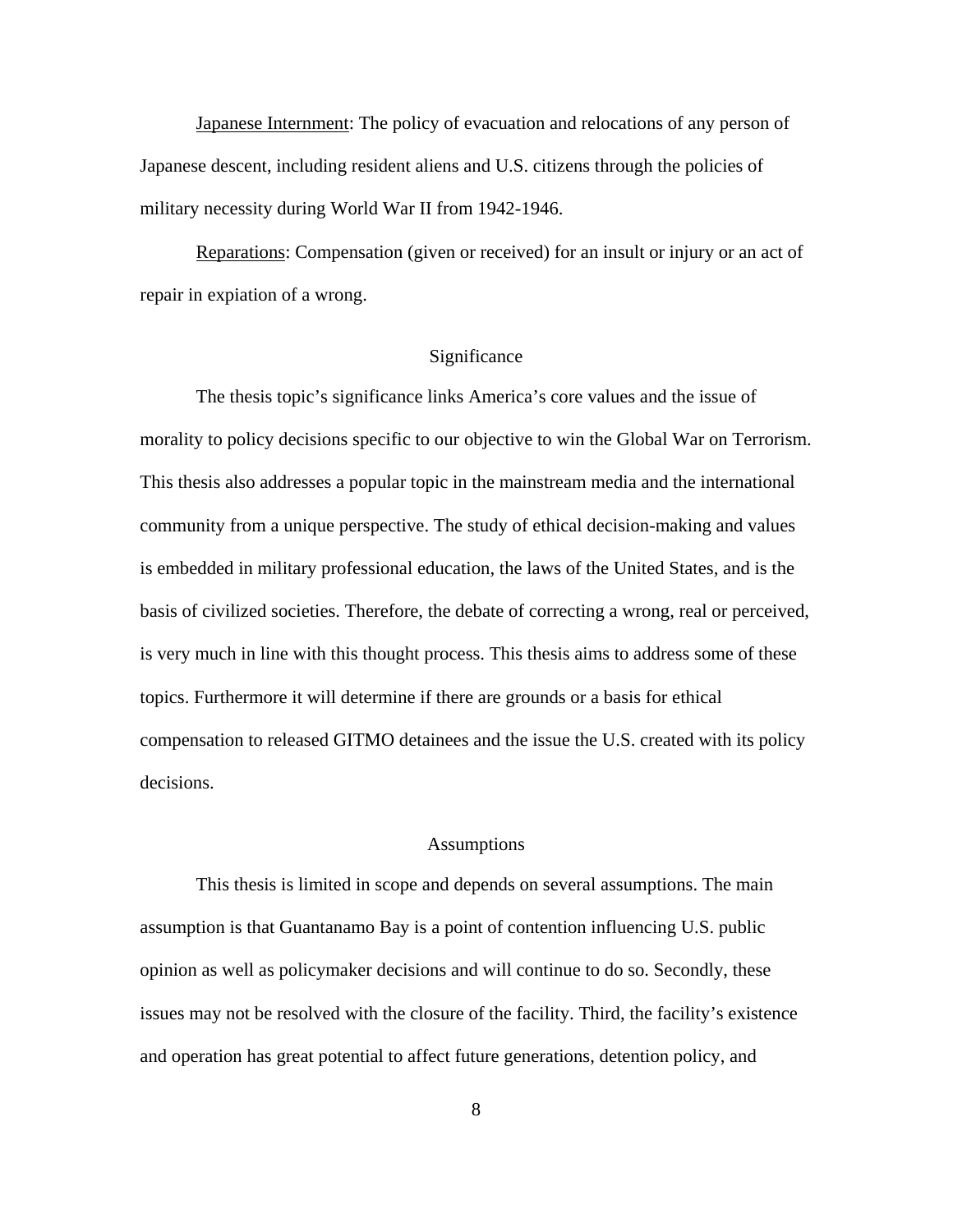<span id="page-21-0"></span>continue to consume time and resources requiring an ultimate resolution. This thesis assumes that most of the ideas it will introduce are those not yet considered in the mainstream debate and serve as third and fourth order effects of the policy decisions relating to the Guantanamo Bay detention facility.

In addition, this research recognizes and puts into context the symbol the Guantanamo Bay detention facility has become in the eyes of at least some Americans and many in the international community either as an example of America hypocrisy or the 'Evil Empire's' deeds. Similarly, this thesis assumes there are real and perceived human rights violations or failure to follow established laws (U.S. and international) and treaties which have at least in part created this perception. Moreover, there is an assumption that vast interpretations of international law, humanitarian rights, international treaties, and the founding values and principles of the United States of America, further complicate the issue.

# Limitations and Delimitations

This thesis is also limited in scope because it will mostly focus on those detainees that have no evidence against them, or [perceived to] no longer pose a threat at the GITMO facility or those already released from internment. It will not discuss detainees located in other detention facilities such as Bagram, Afghanistan or Camp Bucca, Iraq. This thesis will not engage in a legal debate to re-try or challenge any of the Supreme Court opinions pertaining to GITMO. It will use these as fact. This thesis will also use established international law, accepted treaties, and both the Bush and Obama Administration's policy changes for further understanding this complicated subject.

9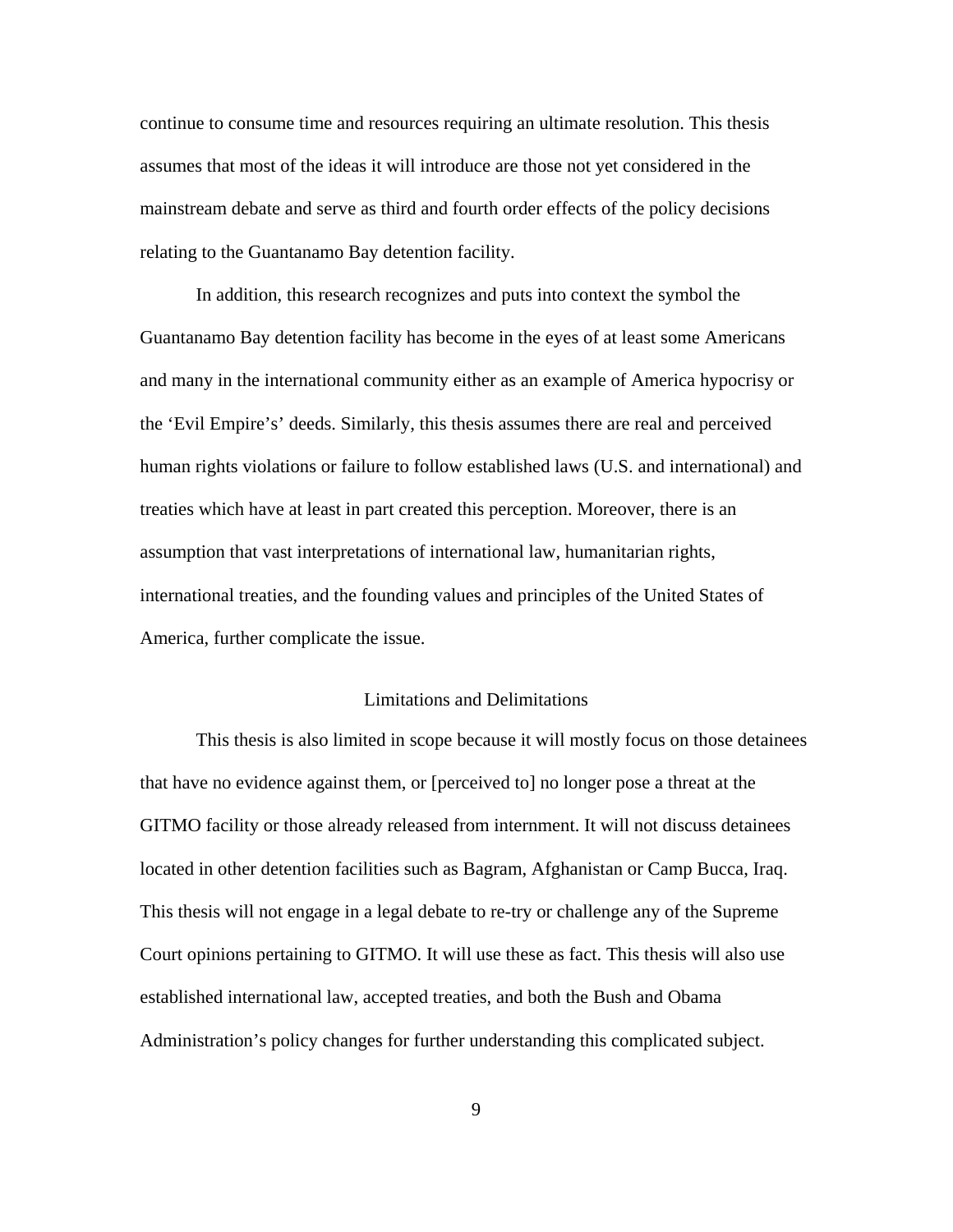<span id="page-22-0"></span>Additionally, there will also be no attempt to justify questionable or "enhanced interrogation techniques." Instead, since most of these techniques are no longer used, their use is evidence for an ethical debate to support a case for reparations. Available unclassified data on released GITMO detainee recidivism rates vary greatly depending on the source. The author therefore decided not to address possible recidivism rates as they relate to the consequences of reparations. Moreover, this thesis will not make conclusions on where specifically the GITMO detainees will go once GITMO closes.

Although there is creditable psychological material and research on the effects of captivity, detention, and emotionally significant events, to date there is little research specific to the implications of detention with respect to Guantanamo Bay or other GWOT detainees. Literature in this region is expanding yearly but it remains underdeveloped as of this writing. As a result, this subject will be addressed in general terms to give the reader basic understanding of implications, which can arise from confinement and present examples of reparation activities to remedy negative effects. Finally, in the interest of simplicity, this thesis will use only one historical example to compare and contrast the issues of reparations; that is the Japanese Internment during World War II.

#### Chapter Summary

In summary, this thesis aims to research the ethical underpinnings of the Guantanamo Bay Detention Facility and the policies surrounding detention of enemy combatants at the facility. The purpose of this thesis is to determine how and in what way the U.S. policy for Guantanamo is in conflict with international and U.S. law or American values or all three. It is to examine these conflicts and determine whether there is value in compensating those detainees, released or are perceived to no longer pose a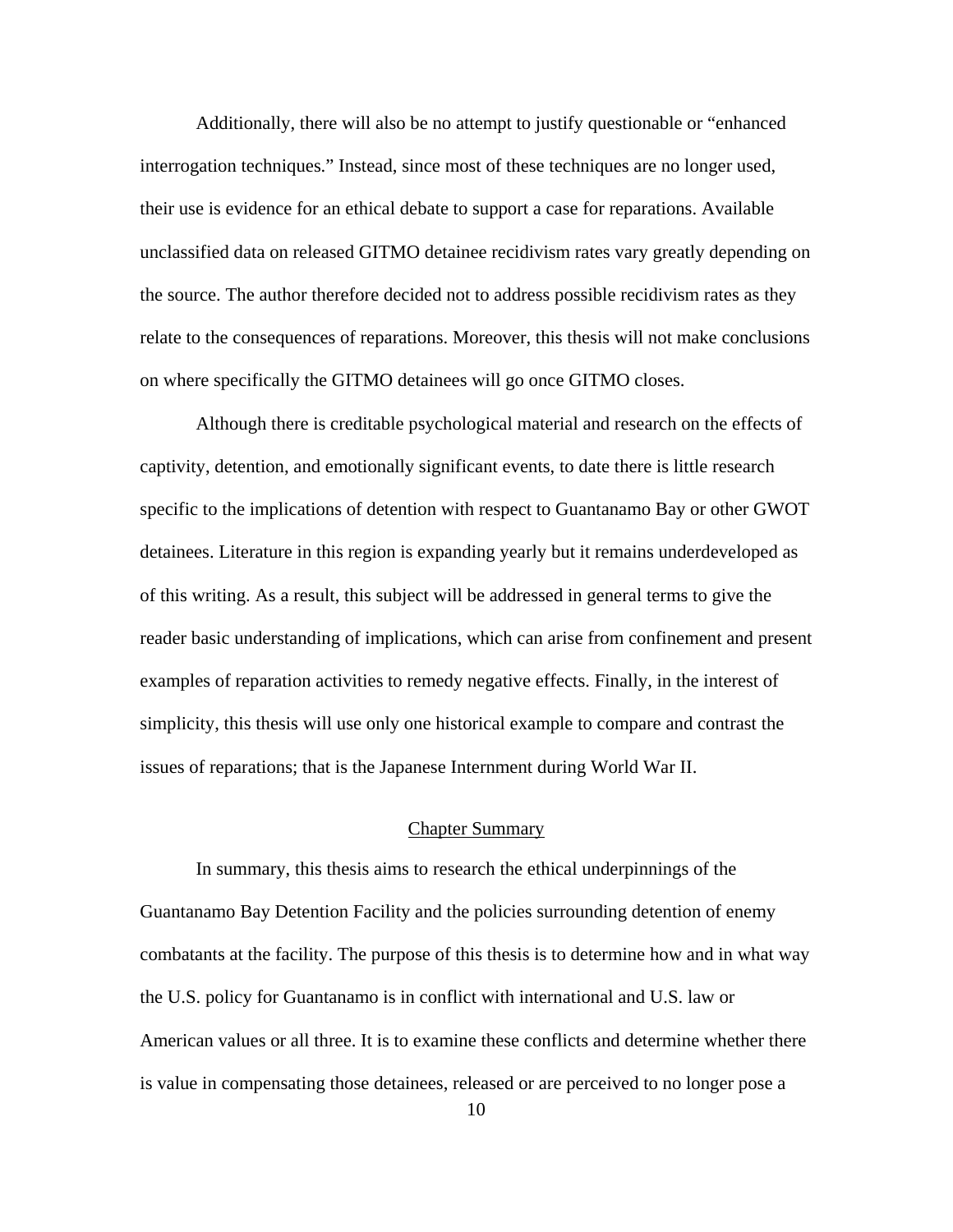threat in an attempt to regain a moral high ground on the subject of human rights and international law. Additionally, the brief analysis of Japanese Internment during World War II seeks to show a U.S. precedent for correcting poor policy decision in order to learn from the past and show atonement. Lastly, this thesis approaches the research questions through the idea of responsibility. The reader should be mindful that the present situation in Guantanamo Bay is an inherent consequence of the policy decisions and actions in the aftermath of the 9/11 terrorist attacks and eight years of fighting the GWOT.

<sup>1</sup>All Things Considered, "Where Do Detainees Go When Guantanamo Closes," NPR, 13 January 2009.

2 "Executive Order 13492, *Review and Disposition of Individuals Detained at the Guantanamo Bay Naval Base and the Closure of Detention Facilities*, 22 January 2009, http://www.whitehouse.gove/the\_press\_office/closureofguantanamodetentionfacilities (accessed 20 February 2009).

<sup>3</sup>Secretary Donald Rumsfeld, DoD News Briefing-Secretary Rumsfeld and Gen. Myers, 27 December 2001, transcript, http://www.defenselink.mil/transcripts/ transcript.aspx?transcriptid=2696 (accessed 19 November 2009).

4 Associate Press, "Brief History of Guantanamo Bay," *Fox News*, www.foxnews.com/printerfriendly\_story/0,3566,41744,00.html (assessed 23 March 2009).

5 *Rasul v. Bush*, 542 U.S. 466 (2004).

6 Karen J. Greenberg, "When GITMO was (Relatively) Good/" *The Washington Post*, http://www.washingtonpost.com/wp-dyn/content/article/2009/01/23/ AR200912302313\_p (assessed 24 March 2009).

<sup>7</sup>Ibid.

 $\overline{a}$ 

8 Tim Golden, "The Battle for Guantanamo," *New York Times Magazine*, 17 September 2006, 1.

 $<sup>9</sup>$ Ibid., 5.</sup>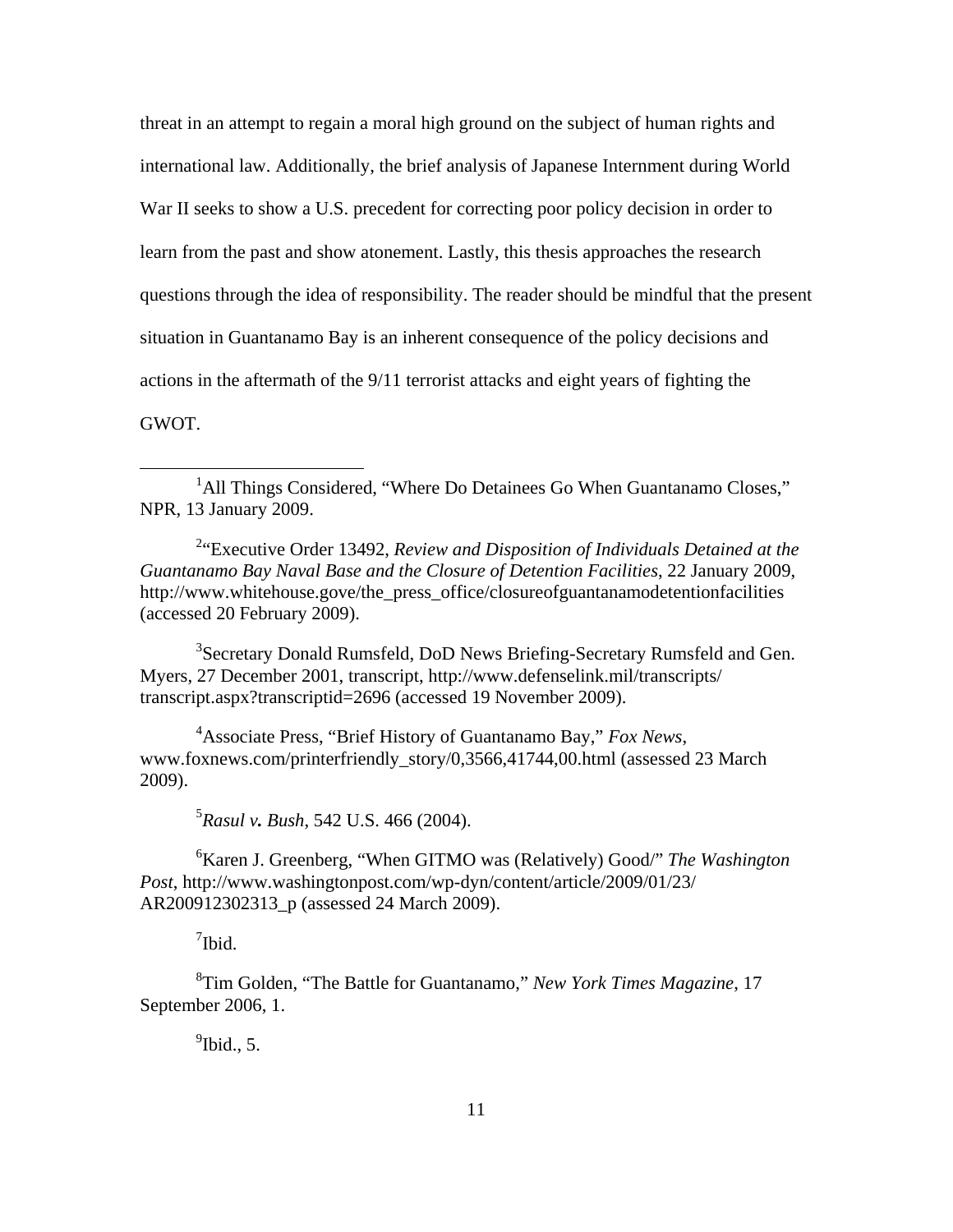$10$ CNN, "Obama signs order to close Guantanamo Bay facility," CNN.com, http://www.cnn.com/2009/POLITICS/01/22/guantanamo.order/index.html (assessed 9 March 2004).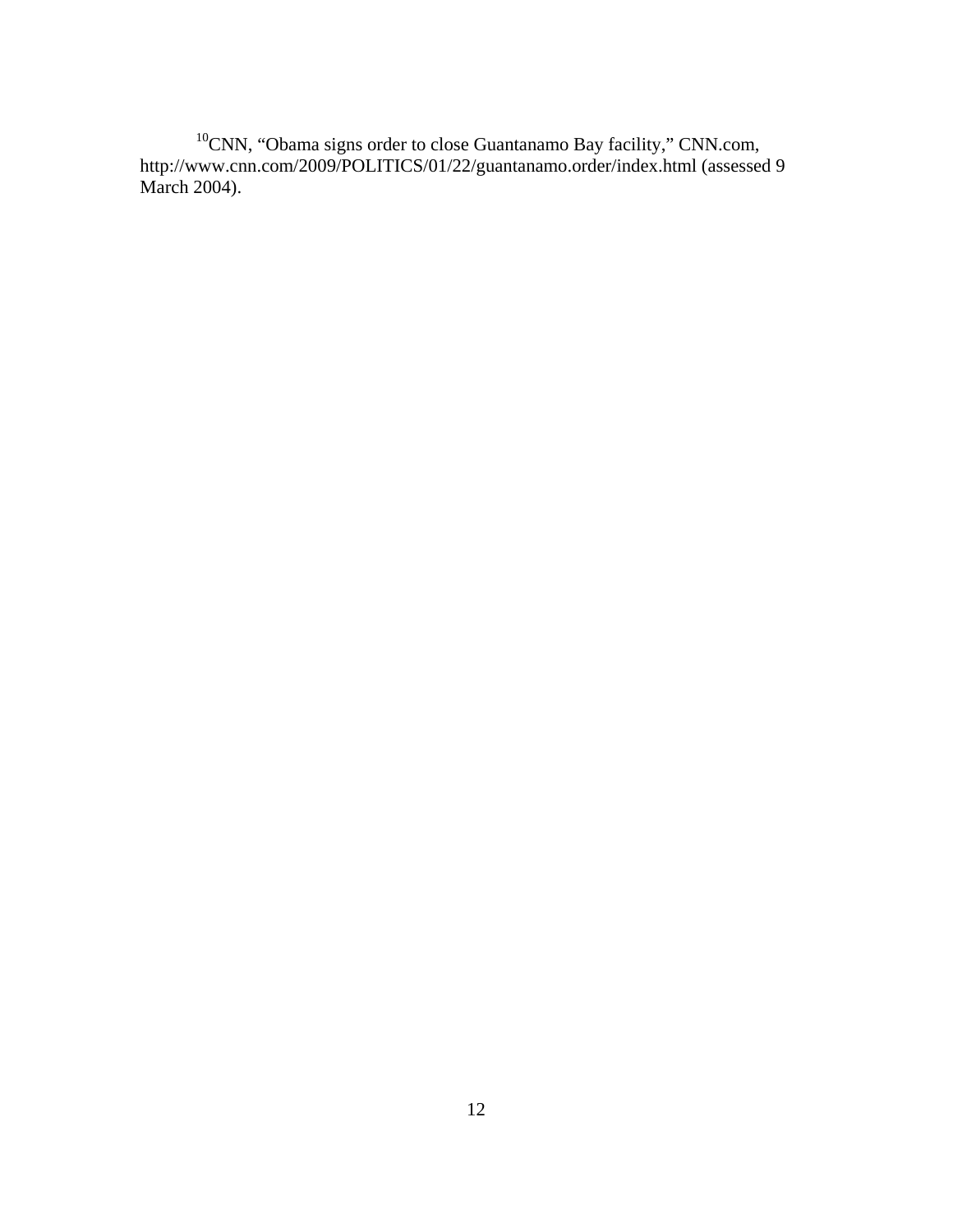#### CHAPTER 2

# CONDUCT RECONNAISSANCE

<span id="page-25-0"></span>The literature for this thesis is vast and diverse. Therefore it is organized into four sections with several sub sections within each. Each of the four sections are explained in a little more detail in this chapter for the reader to understand better the literature categories used to conduct the research for this thesis. Section one includes the laws, doctrine, and international regulations in existence prior to the September 11th attacks. The second section contain those laws, regulations, pieces of legislation, court documents and reports which came into effect after the September 11th attacks. Section three is literature pertaining to Japanese internment during the Second World War and its reparations campaign. Additionally, a general background of literature on other reparation activity in the world is included in this section to provide broad and general understanding of readdress. Finally, section four encompasses the media influence from western and Arab standpoints.

# Prior to 11 September 2001

The United States is a signatory of multiple international treaties, which outline the care and treatment of persons in custody to include the denouncement of torture and specific techniques categorized as inhumane or cruel treatment. The most commonly referred to international document covering these topics is the Geneva Conventions. Common Article 3 of the Geneva Conventions (12 August 1949) is the same for all four conventions and outline the minimum humanitarian rights afforded all persons in detention. Common Article 3 reads: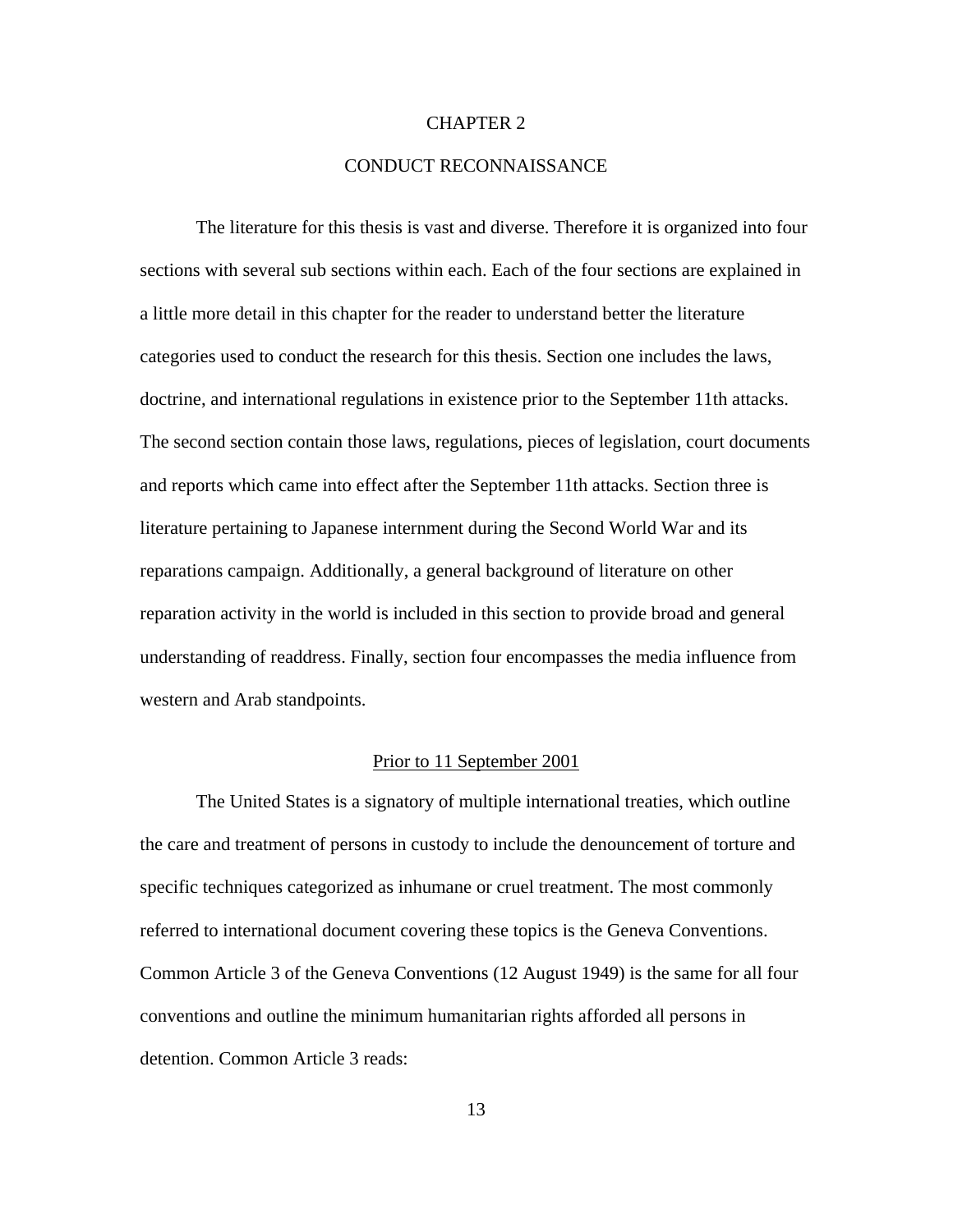To this end the following acts are and shall remain prohibited at any time and any place whatsoever with respect to the above mentioned persons [those who have laid down their arms by sickness, wounds, detention or any other cause]: (a) violence to life and person, in particular, murder of all kinds, mutilation, cruel treatment and torture; (b) taking of hostages; (c) outrages upon personal dignity, in particular, humiliating and degrading treatment; (d) the passing of sentences and carrying out of executions without previous judgment pronounced by a regularly constituted court affording all the judicial guarantees which are recognized as indispensable by civilized peopled.<sup>[1](#page-150-2)</sup>

Aside from Common Article 3, equally important to this thesis is the

understanding of established U.S. law, international law, applicable treaties, and military doctrine, which specifically define Enemy Prisoners of War (EPW) operations and humanitarian rights prior to and following the September 11th attacks. This is accomplished through the use of the Geneva Conventions and its protocols; Army Field Manuals (FM) such as 19-4, *Military Police Operations*, 27-10, *Rules of Land Warfare,*  34-52, *Intelligence Interrogation;* and founding documents of the United States such as the Declaration of Independence, Federalist Papers and the U.S. Constitution. Additionally, *The Handbook on the Law of War for Armed Forces,* published by the International Committee of the Red Cross (ICRC) served as an excellent reference guide for all the various humanitarian treaties in which most civilized states in the world are a party. The *Treatment of Prisoners Under International* Law by Nigel Rodley, the *Dictionary of International Human Rights Law* by John S. Gibson, and *The Universal Declaration of Human Rights, a Commentary*, published by the Scandinavian University Press are the specific sources the author relied on. They are but a few of a variety of other sources, which describe both the strategic level policy and decisions through to the tactical 'boots on the ground' decisions influencing the protection and promotion of humanitarian rights and international law.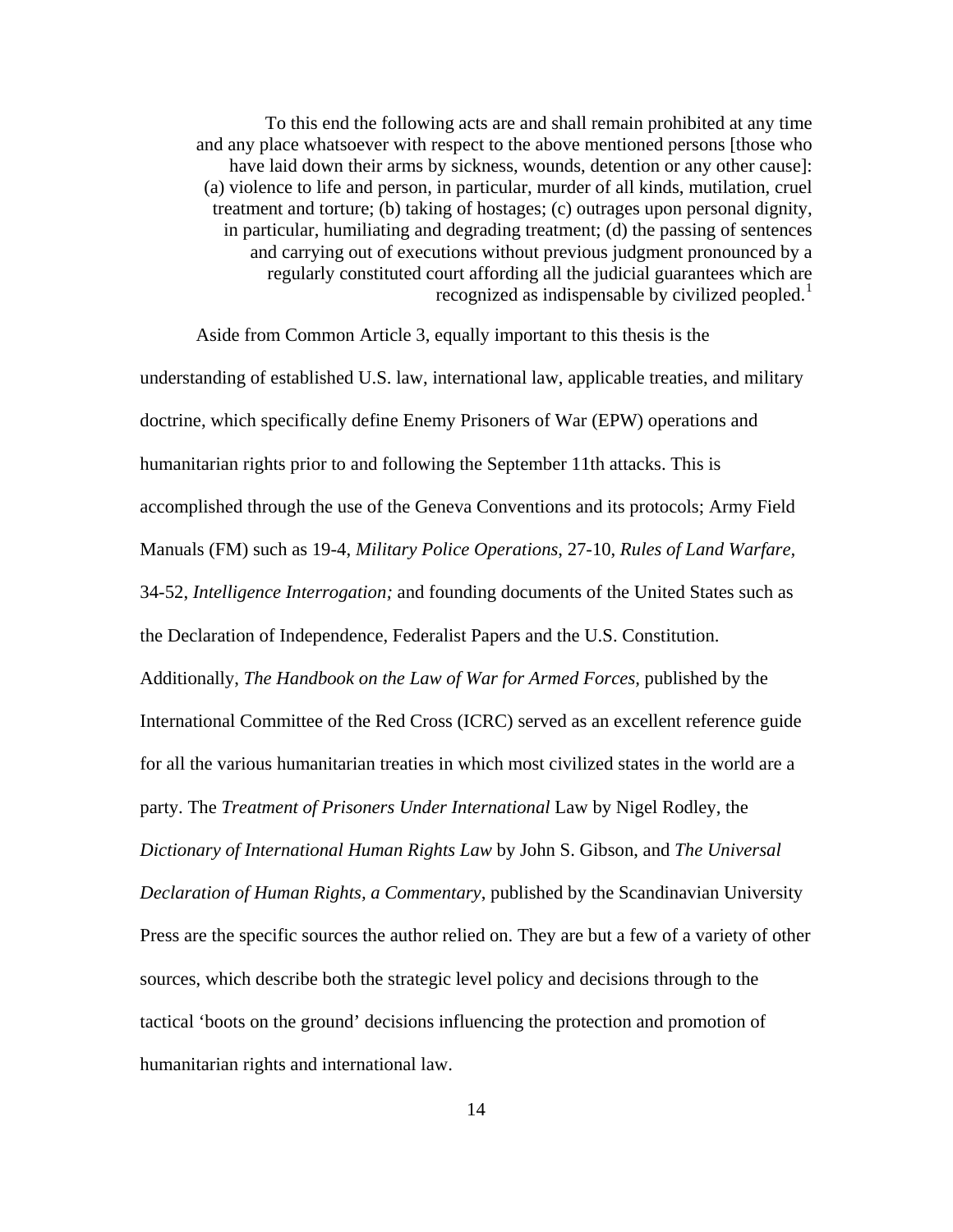#### September 11th and Beyond

<span id="page-27-0"></span>The changes made by the U.S. Government after the September 11th attacks with respect to detention operations are included in this literature section. The focus is on executive orders, OLC memoranda, Congressional reports, key legislation (the DTA and MCA), and Supreme Court decisions. FMs such as 3.0, *Operations* and 2-22.3, *Human Intelligence Collector Operations*; 3.19-4, *The Military Police Handbook* and Army Regulation (AR) 350-1*, Army Training and Leader Development* are used to highlight how these changes were adopted into military practice*.* Finally, UN and private organization data underscores and validate these changes. It also serves to indicate the meaning and implications of the changes, both positive and negative.

More specifically, OLC memoranda published since September 11th, the Senate Armed Service Committee's inquiry into the treatment of detainees, and three Supreme Court decisions highlight the metamorphosis of policy with persons in U.S. control since the GWOT began. These documents show both the ambiguity of U.S. detention policy (especially during the first four years of the GWOT) and provide a timeline of events leading to the current debates involving the Guantanamo detention facility and its detainees. Thorough analysis of these documents provides a more complete understanding of the ethical dilemma, the consequences of policy change, and the possible violations of law.

# Japanese Internment, Readdress, and Other Reparation Efforts

On 19 February 1942, ten weeks after the Pearl Harbor attack, President Franklin D. Roosevelt signed Executive Order 9066. This order gave to the Secretary of War and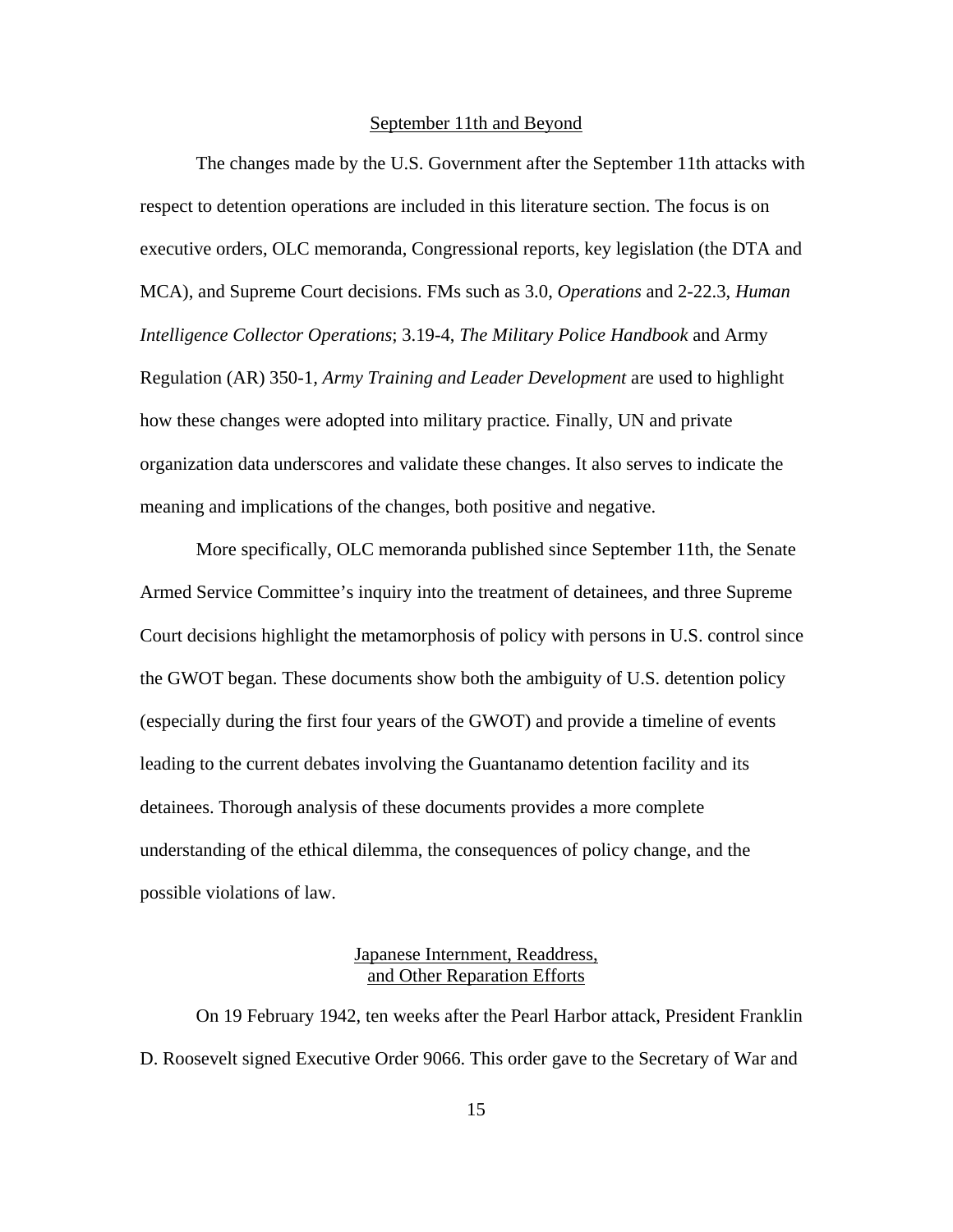the military commanders to whom he delegated authority, the power to exclude all persons, citizens, and aliens, from designated areas in order to provide security against sabotage, espionage, and fifth column activity.<sup>[2](#page-150-2)</sup> In 1982, Congress appointed a federal panel to investigate the evacuation and relocation programs conducted in the United States during the Second World War. The Commission on Wartime Relocation and Internment of Civilians produced *Personal Justice Denied* as a final report. The commission examined the military necessity of Executive Order 9066, and interviewed hundreds of evacuees, government officials, historians, and other key personnel in order to review the directives, facts and circumstances involved in the decision making and execution process of this policy. This document serves as the primary source of literature along with the Civil Liberties Act of 1988, which established reparations for these individuals or their surviving kin.

In addition, Laurel Fletcher, a clinical professor of law at UC Berkeley School of Law and Eric Stover, an adjunct professor of law and public health at UC Berkeley wrote a book, *The Guantanamo Effect: Exposing the Consequences of U.S. Detention and Interrogation Practices*. Unfortunately, the book was published in September 2009 and is too late for inclusion in this thesis. However, Ms. Fletcher recommended *The Handbook of Reparations,* edited by Pablo De Greiff of the International Center for Transitional Justice to the author, as a guide. *The Handbook of Reparations* was able to serve as a primary source of expert knowledge in the psychological and reparation area.

Moreover, there are hundreds of books also available for illustration of reparations used throughout the world in general and specific instances. The author chose two others to highlight other international reparation efforts in order to link common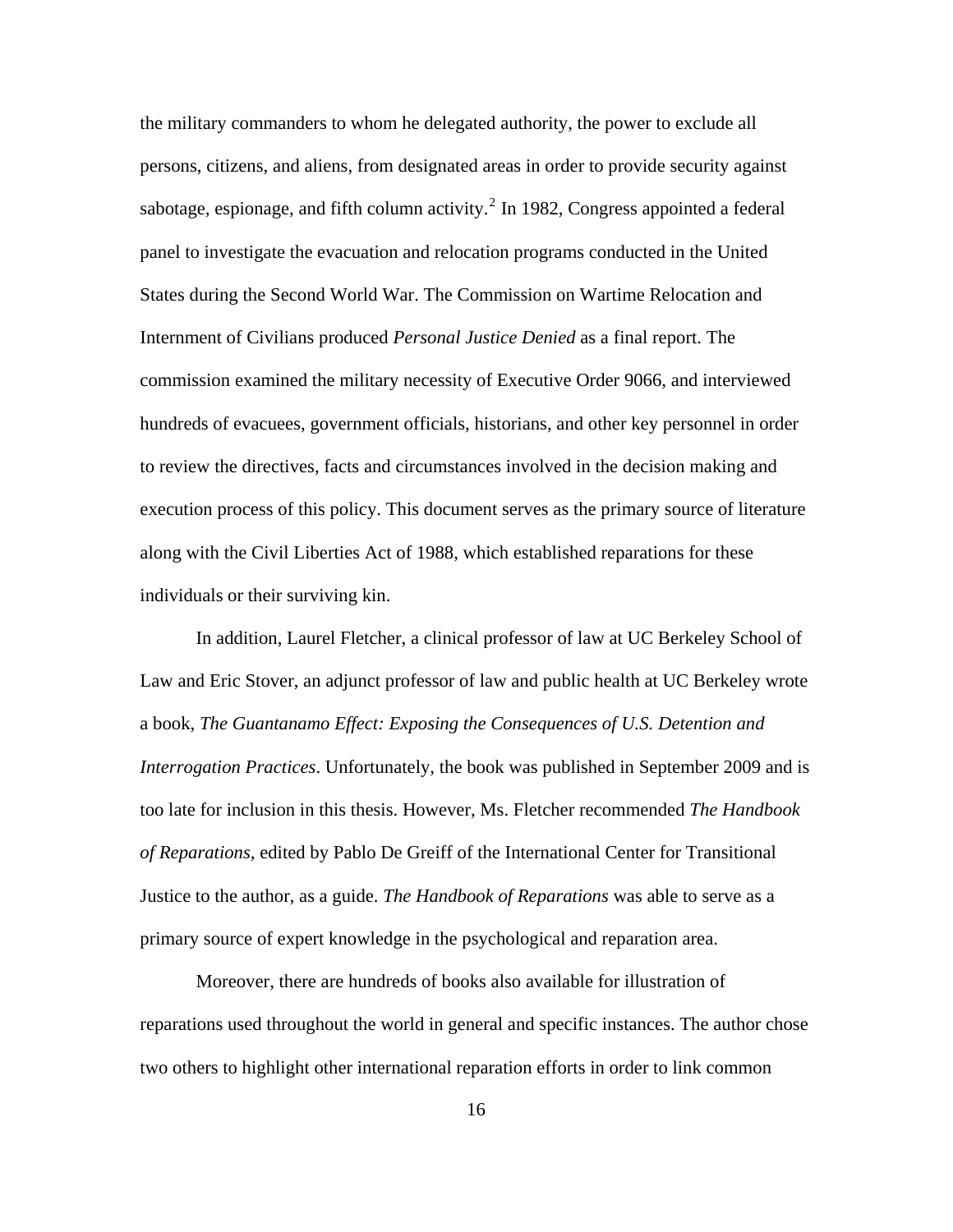<span id="page-29-0"></span>themes, in broad and general terms. In addition to *The Handbook of Reparations,* edited by Pablo De Greiff, *My Neighbor, My Enemy: Justice and Community in the Aftermath of Mass Atrocity* by Eric Stover and Harvey M. Weinstein, and *War Crimes and Collective Wrongdoing, A Reader,* edited by Aleksandar Jokić were chosen.

Finally, Retired MG Antonia Taguba, who led the official U.S. Army investigation into the Abu Ghraib scandal, wrote the preface for a report by Physicians for Human Rights (PHR) in June 2008 called *Broken Laws, Broken Lives: Medical Evidence of Torture by US Personnel and Its Impact*. This organization is renowned for its more than 20 years of torture documentation throughout the world. Although this thesis does not center on most of the subjects introduced in this study, it does assist the author in demonstrating the likely psychological trauma of detainees in U.S. Custody at Guantanamo Bay detention facility. Two additional reports published by in November 2008 and March 2009 by the International Human Rights Law Center at University of California Berkeley, School of Law provide limited analysis of similar detainee issues with respect to those who were released.

### The Media

According to United States Southern Command's JTFGTMO website (last updated on 19 June 2009), there is a current detainee population at GITMO of approximately 230 persons who represent about 30 countries and range in age from 21 to 61, with an average age of 35. The number of released or transferred detainees is more than  $520.<sup>3</sup>$  $520.<sup>3</sup>$  $520.<sup>3</sup>$ 

The fourth and final section of this literature review uses documentation from the current debate shaped by the media in terms of western and Arab media outlets as well as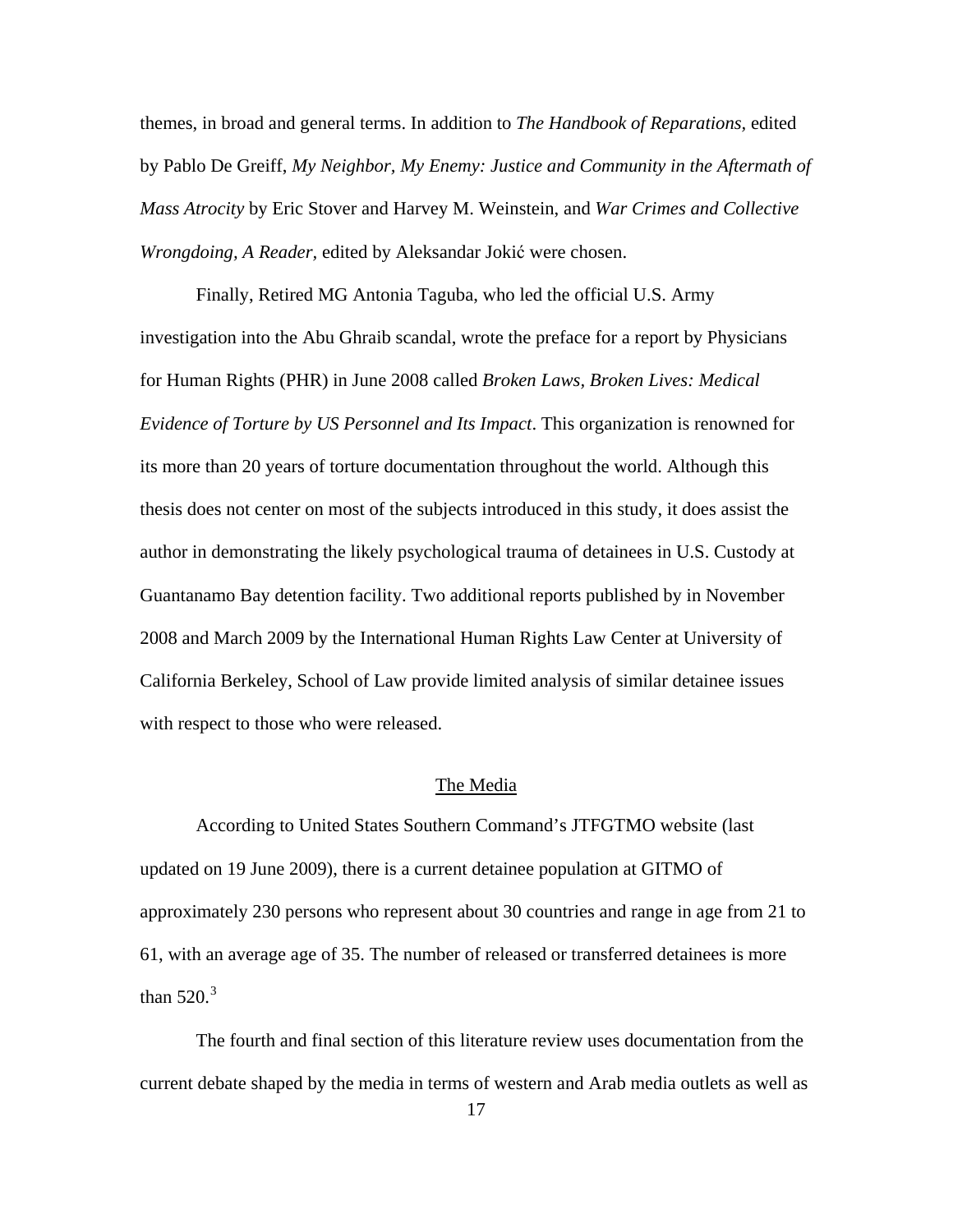those released from the Public Affairs Office (PAO) at Guantanamo Bay Naval Base itself. This section aims to expose the reader to broad international perceptions of the facility to emphasize the greater international issue of making amends. This section's literature also draws attention to the link between perception and policy and includes the use of surveys and opinion polls. The author chose the Pew Research Center whose data is found at http://pewresearch.org/ because it is nonpartisan, non-profit association. The center does not take positions on policy issues and produces reputable data from surveys conducted throughout the world on a variety of topics including public opinion of the U.S. in the world community.

Finally, it is also important to note the relationship between U.S. strategy for winning the GWOT, fostering international cooperation, and the consequences of the perception Guantanamo Bay created. COL Gerard P. Fogarty of the Australian Army describes this linkage in his United States Army War College Strategy Research Project entitled *Guantanamo Bay–Undermining the Global War on Terror*. Although written in March 2005, his point is no less relevant today. COL Fogarty explains there are significant challenges in "creating a shared understanding of the terrorist threat [and the essential task of] extending cooperation in international counterterrorism efforts."<sup>[4](#page-150-2)</sup> He maintains the treatment of detainees at Guantanamo has a significant impact on the [Bush] administration's ability to undertake this task.<sup>[5](#page-150-2)</sup> This position serves to highlight further the consequence U.S. detention operations and policy has on world perception of the U.S. in terms of military cooperation as well as civilian opinion.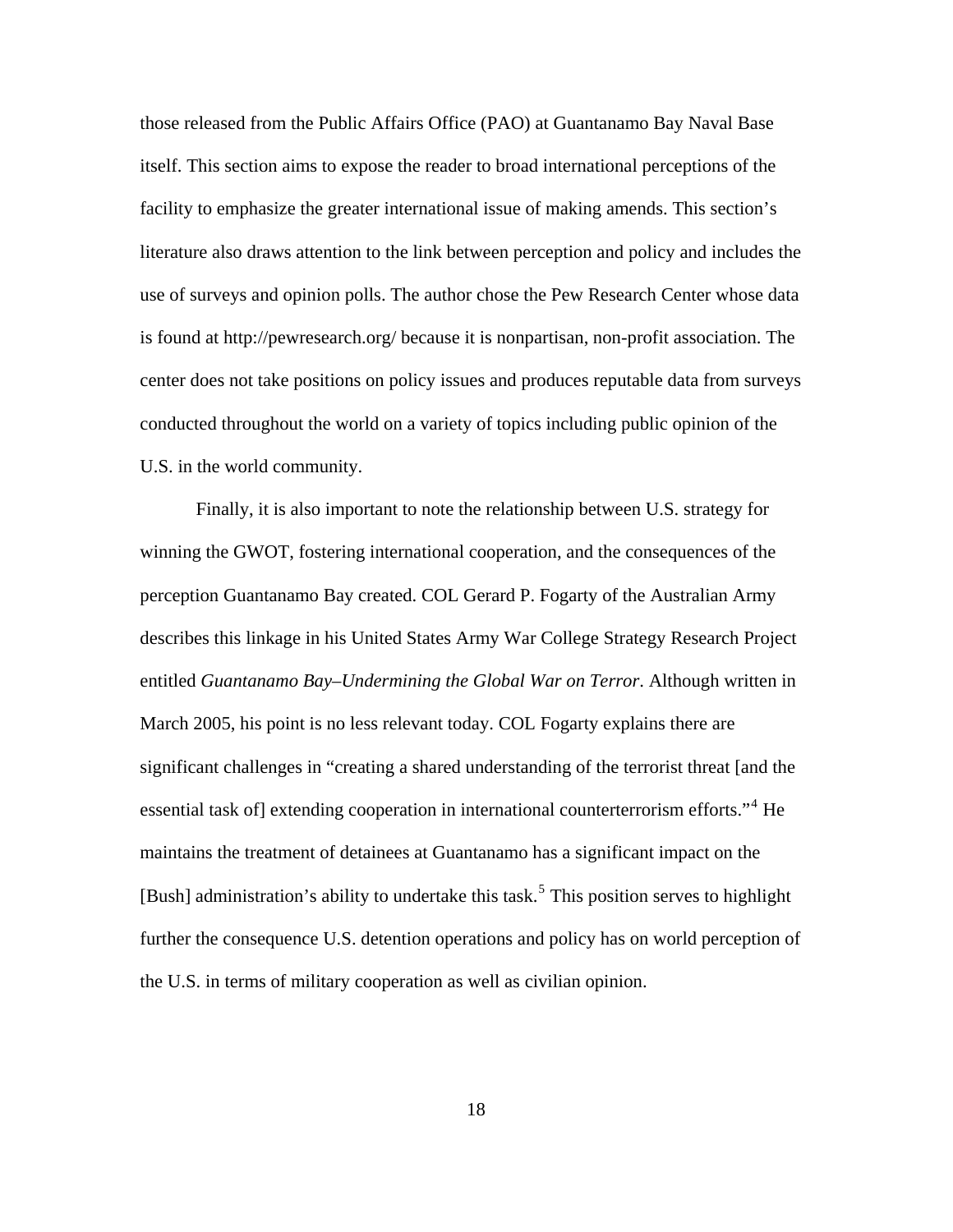<u>1</u> <sup>1</sup>Geneva Conventions (III) relative to the Treatment of Prisoners of War (12 August 1949), http://www.icrc.org/ihl.nsf/7c4d08d9b287a42141256739003e636b/ 6fef854a3517b75ac125641e004a9e68 (assessed 20 April 2009).

<sup>2</sup>U.S. Congress, "Personal Justice Denied: Report of the Commission on Wartime Relocation and Internment of Civilians," http://www.nps.gov/history/history/ online\_books/personal\_justice\_denied/chap2.htm (accessed 16 July 2009).

3 Joint Task Force Guantanamo, "Detainees," *Joint Task Force Guantanamo Brochure* (June 2009), http//www. jtfgtmo.southcom.mil (assessed 10 July 2009).

 ${}^{4}$ Gerard P. Fogarty, "Guantanamo Bay–Undermining the Global War on Terror" (USAWC Strategy Research Project, U.S. Army War College, Carlisle Barracks, PA, 18 March 2005).

<sup>5</sup>Ibid.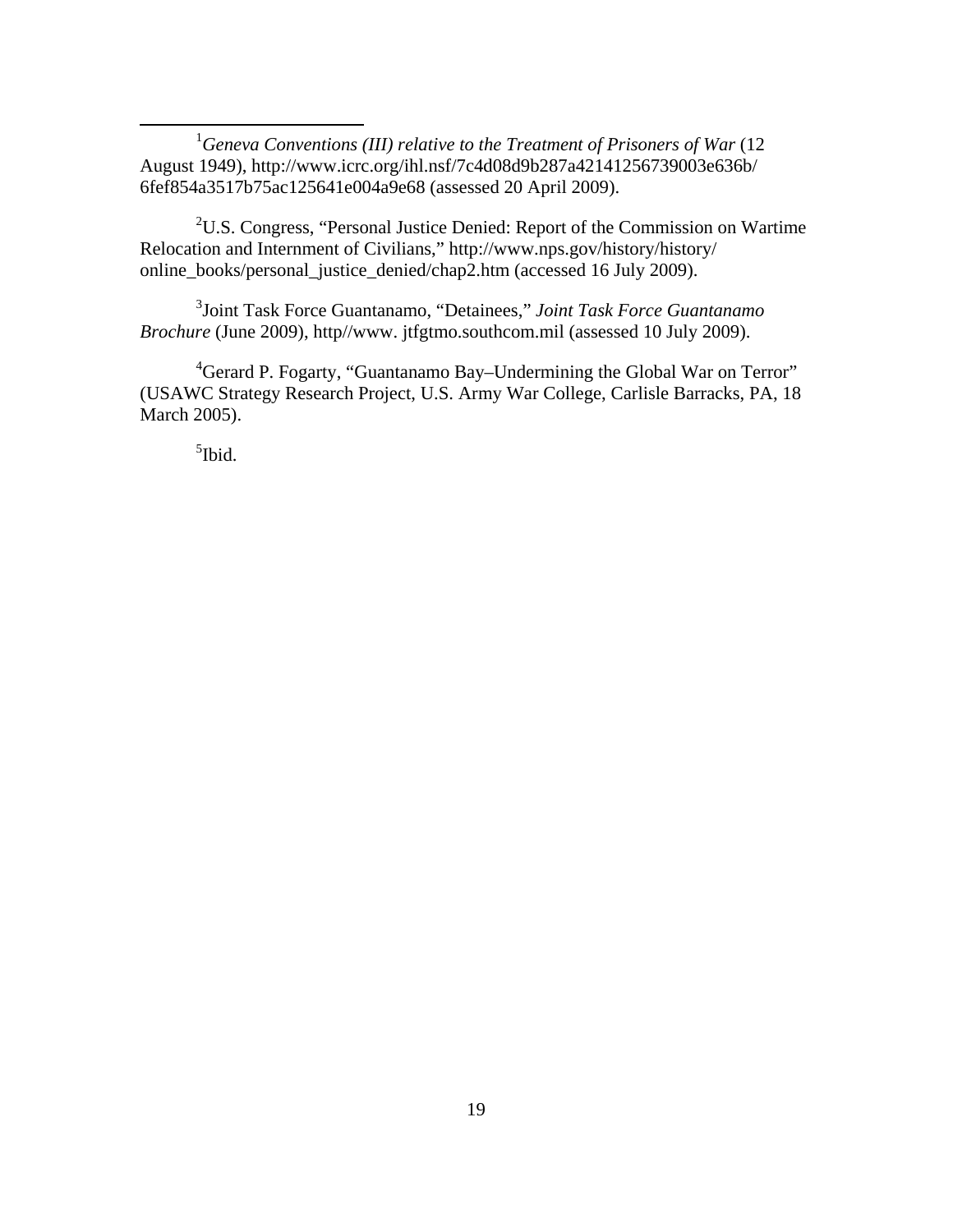#### CHAPTER 3

# COMPLETE THE PLAN

<span id="page-32-0"></span>That's what's hard about being a democracy . . . The enemy has no moral dilemma. $1$ 

> ― Senator Lindsey Graham Republican Senator from South Carolina

You do what you have to do. But, you take responsibility for it.<sup>[2](#page-150-3)</sup> ― Senator John McCain Republican Senator from Arizona

To adopt and apply a policy of cruelty anywhere within this world is to say that our forefathers were wrong about their belief in the rights of man, because there is not more a fundamental right than to be safe from cruel and inhumane treatment. Where cruelty exists, law does not.<sup>[3](#page-150-2)</sup> ― Alberto Mora

Former General Counsel of U.S. Navy

# Crossing the Line of Departure

The purpose of this chapter is to provide the reader with the methodology used to organize this thesis. It is also to summarize the presentation of research in subsequent chapters. It is necessary to note here, the context of September 11th and its aftermath which, must be taken into account when examining the research questions of this thesis. Therefore, this thesis did not aim to solved the Guantanamo Bay problem in its entirety or provide the perfect solution for a compensation campaign. Rather, its objective was to simply begin an ethical discourse for recompense to released Guantanamo detainees and possibly suggest solutions that have yet to be discussed in an open conventional forum. This chapter discusses how these topics are approached and discussed in subsequent chapters.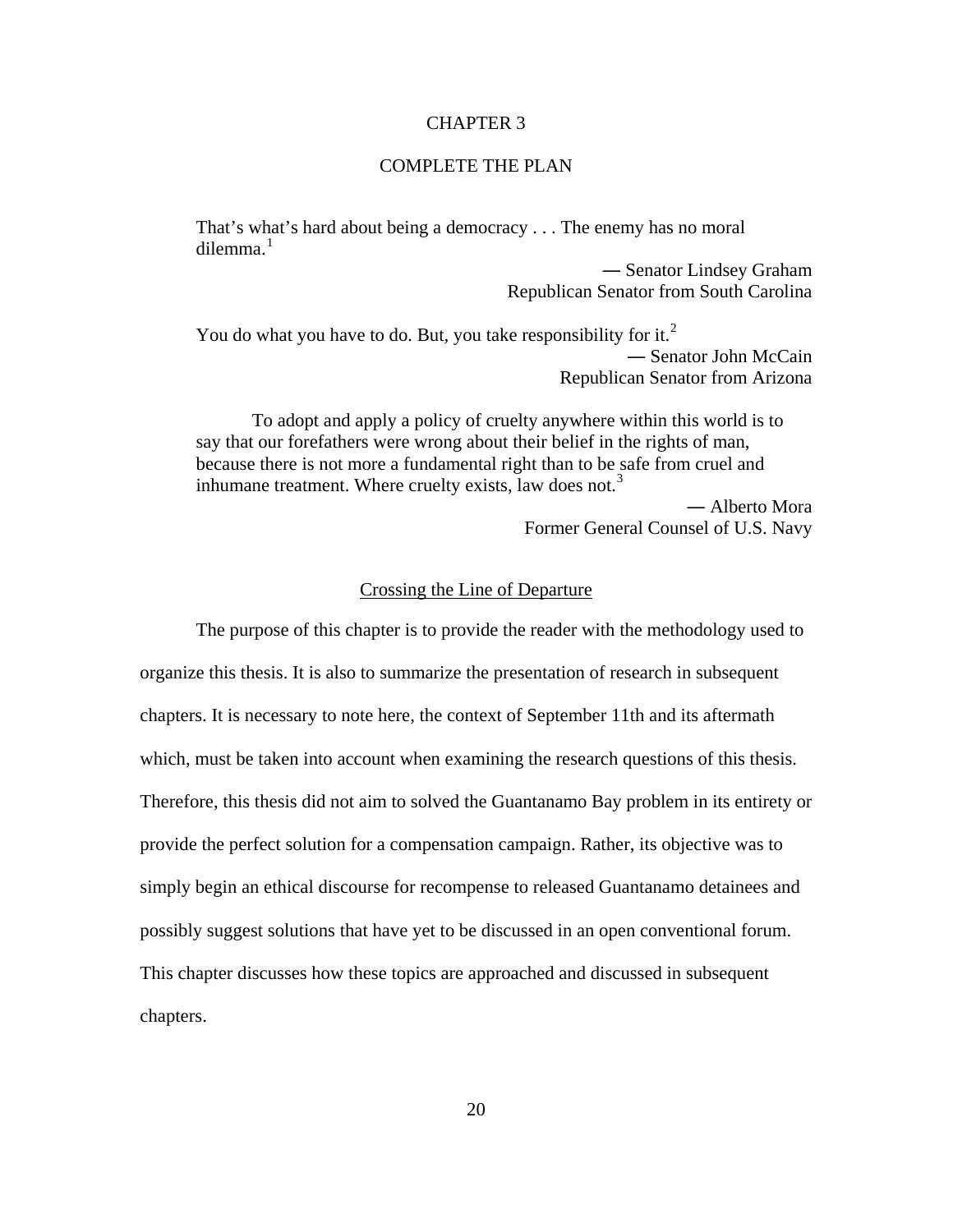## Prepping the Objective

<span id="page-33-0"></span>It first worthy to note, how the GWOT fundamentally changed the way the United States conducts and thinks about EPW or detention operations. For simplicity's sake, the detainees at GITMO can be categorized principally into one of three groups.<sup>[4](#page-150-2)</sup> Group number one are those detainees whom U.S. officials know are *bad* and whom they possess evidence on which support this assessment. Group number two are those detainees whom U.S. officials *suspect* are bad but which evidence to support these accusations is lacking, missing, or acquired under questionable circumstances. Group number three are detainees, which there is no evidence against or *no longer pose* a significant threat to the United States and are slated for release or have been released. It is group number three, which this thesis focused on primarily. It is significant to note however, that this category of detainee still remains very broad. It encompasses those that were legitimately in the wrong place at the wrong time and those who no longer pose a significant threat, but may have actively participated in attacks against the U.S. or its coalition partners. Therefore any recommendation for a single template of reparations would not be well advised. Instead, an individual system of petition on a case by case basis would be more appropriate.

This thesis used qualitative research to identify factors that may be important to generate ideas on the topic of ethical responsibility and reconciliation for detainees held at Guantanamo Bay detention facility. The analysis of literature is captured in three parts beginning with chapter 4 through 7. The author made every attempt to take into account both the historical context of the prison and the overall emotional state of the nation following September 11th when conducting research and analysis. The author also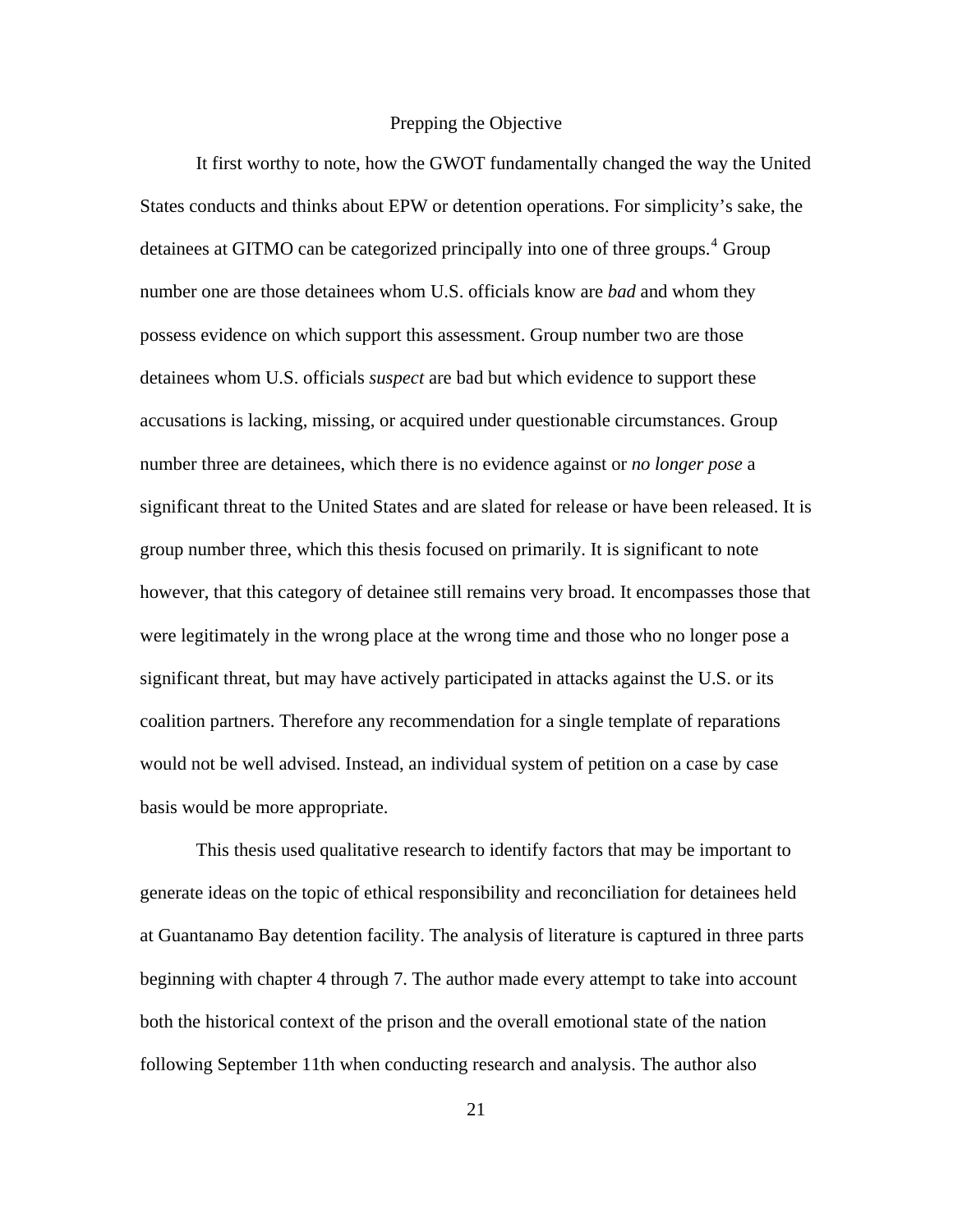<span id="page-34-0"></span>approached each topic with a sense of responsibility for what the U.S. stands for as the leader of liberty and democracy in the world. Finally yet importantly, the author used media influences to put world opinion into context and used organizational documentation from the full political spectrum to capture arguments and interpret the literature used in this thesis.

# Occupy the Assembly Area

Chapter 4 analyzes and presents the foundational documents covering humanitarian rights including the Universal Declaration of Human Rights, the Geneva Conventions and other key UN conventions. It examines American values, the U.S. Constitution, and customary law influencing U.S. founding documents and concepts. Chapter 4 also discusses applicable U.S. federal law and military doctrine relating to ethics and humanitarian rights for detainees. The purpose of this chapter is to give the reader a basic understanding of applicable international and U.S. law, as well as the values and ethics understood to represent U.S. democratic ideals. This research was able to establish whether rights were violated, applicable laws were followed, and American principles applied.

Chapter 5 examines the history of the Guantanamo Bay Naval Base and the detention facility itself. It also discusses the policies, which allowed the detention facility's operation in support of the GWOT and the influence of "enhanced interrogation techniques" on U.S. credibility. Lastly, this chapter studies the three landmark Supreme Court decisions and the corresponding U.S. legislation impacting Guantanamo Bay operations, detention policy and world opinion. The key take away of this chapter is to provide the reader with a timeline of events shaping the current debate. It also provides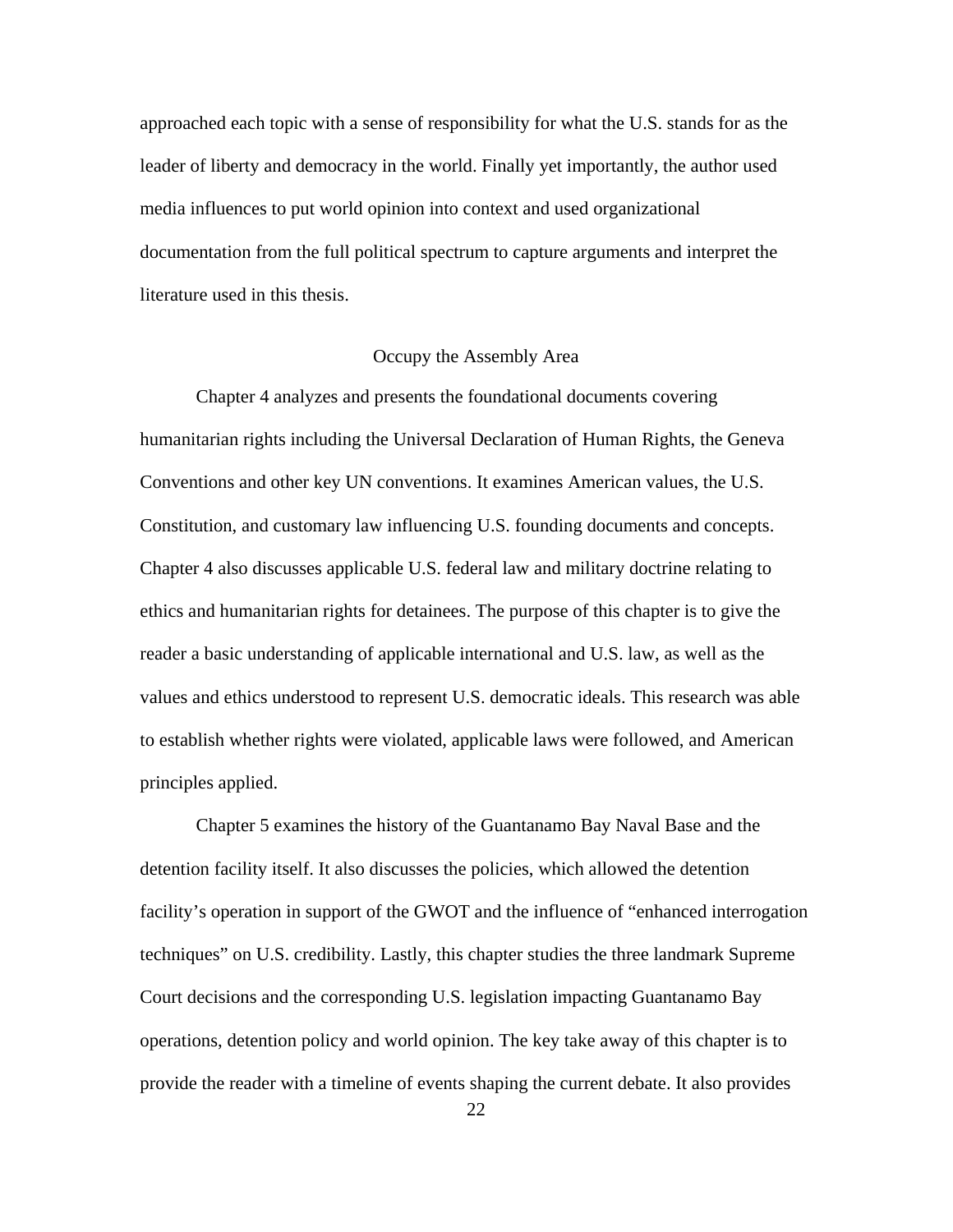background information from all three branches of the U.S. government, to outline the relationship between branches and the transformation of American and humanitarian ideals or principals over the last eight years.

For compare and contrast purposes, chapter 6 made use of a similar situation in which the U.S. Government took action in time of national emergency and later renounced its actions (Japanese Internment in World War II). The brief historical analysis of the policy that lead to internment, the readdress campaign and reparation results function to reveal examples of reparations and U.S. precedent for correcting policy mistakes. In general terms, the study is helpful to understand options that may be available to the current situation to rectify poor Guantanamo detention policy. Although Guantanamo Bay detainees are not American citizens, elements of the Japanese internment during World War II are presented in this chapter to compare and contrast similar threads and issues with Guantanamo detainees. Likewise, chapter 7 also introduces the readers to other reparation campaigns in order to give general information about redress. The overall objective of this case study and reparations discussion was to examine possible government courses of action using general reparation program ideas and a historical example of a similar time of national emergency.

The final chapter of this thesis gives conclusions and recommendations. More specifically, it addresses the internment of Guantanamo Bay detainees as it relates to American values, ethics, international and U.S. law, and humanitarian rights. It also determines what issues the United States has inherited with its policy decisions involving Guantanamo and finally, what solutions may be available to the United States to remedy the negative effects. The solutions presented in this chapter are meant to introduce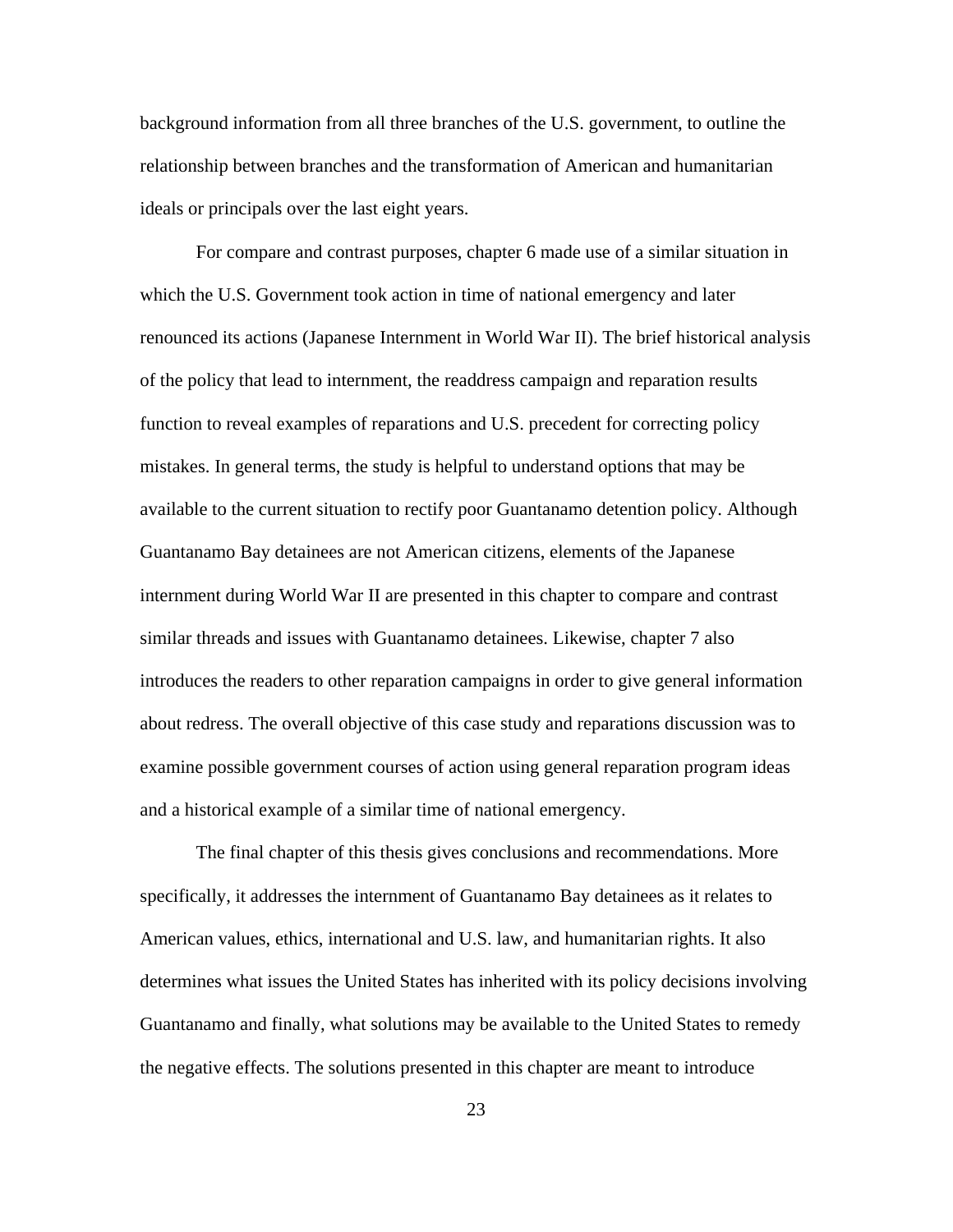options that in the opinion of the author should be a part of the Guantanamo discussion given the analysis of literature presented in this thesis. .

# Chapter Summary

In summary, this chapter discussed the methodology for this thesis. American values and basic human rights are highlighted in this research to answer secondary questions one, two, and four. The U.S. Constitution, Federalist Papers, quotes from influential current and previous U.S. leaders, military doctrine, treaties and conventions, and International law pertaining to treatment of prisoners, habeas corpus, and humanitarian rights laid a ground work for this endeavor. Background information on Cuba, the OLC memoranda, key U.S. legislation and inquiries, and court documents further serve to augment understanding of the ethical issues. Secondly, the research reviewed the background, circumstances, and outcome of the Japanese relocation and internment program during World War II permitting identification of parallels and gaps for use in the conclusion and recommendation chapter of this thesis for released GITMO detainees. Analysis also answers the third secondary research question. Finally, a review of applicable mainstream media in the U.S. and abroad strove to give international context, consequence, and understanding of this issue from a unique perspective while contributing to enhance the answers for each research question.

<sup>&</sup>lt;u>1</u> <sup>1</sup>Lindsey Graham, Newsweek Web Exclusive interview with Michael Isikoff, "What Americans Stand For," *Newsweek.com*, 18 September 2006, http://www.newsweek.com/ id/45778 (accessed 22 September 2009).

 $2$ John McCain, interview with Newsweek reporters Evan Thomas and Michael Hirsh, "The Debate over Torture," *Newsweek*, 21 September 2005, http://www.newsweek.com/id/51198 (accessed 22 September 2009).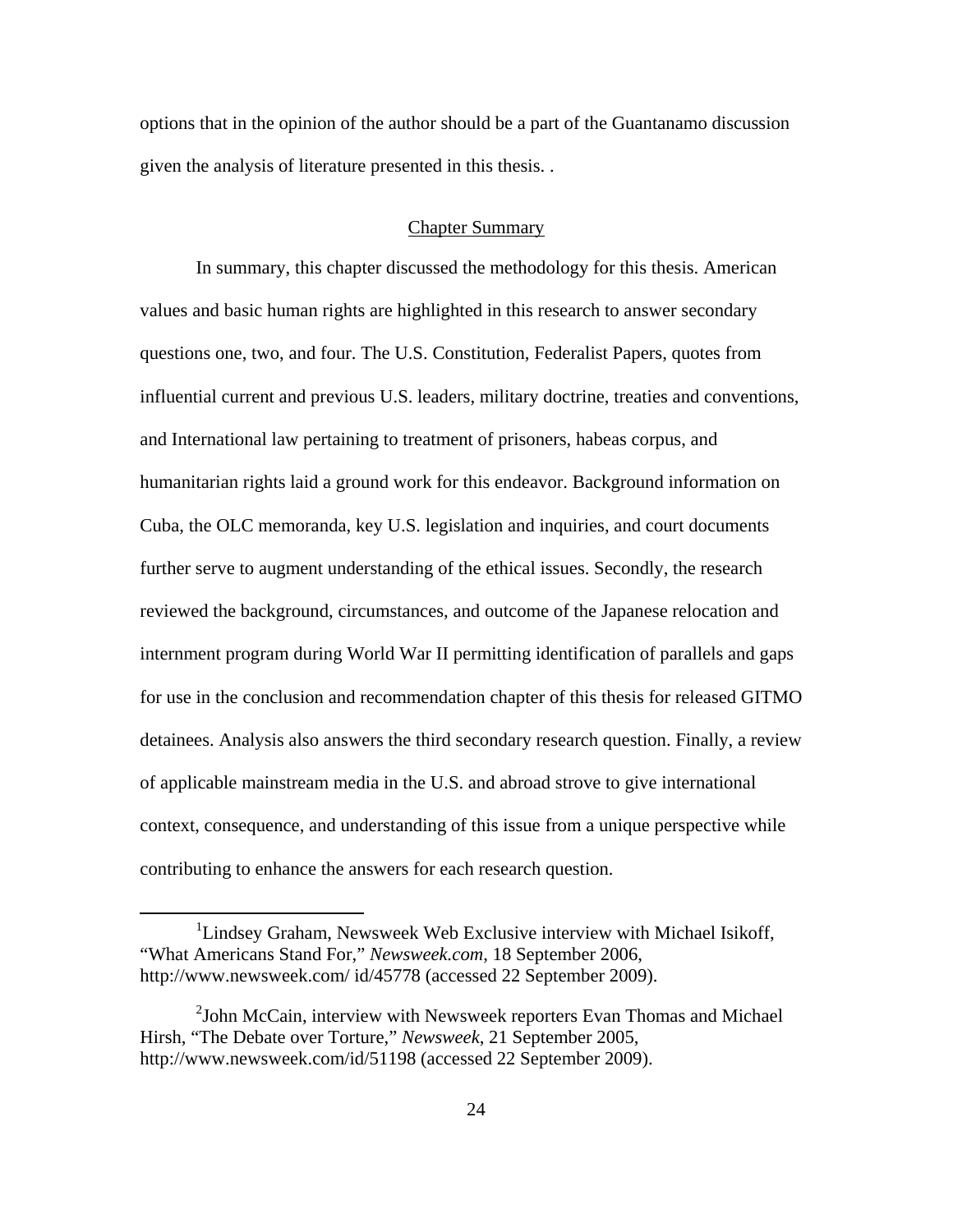<sup>3</sup>Alberto J. Mora, former U.S. Navy Gen. Counsel, Acceptance Speech by Alberto Mora (22 May 2006), http://www.jfklibrary.org/

Education+and+Public+Programs/Profile+in+Courage+Award/Award+Recipients/Albert o+Mora/Acceptance+Speech+by+Alberto+Mora.htm (accessed 21 September 2009).

<sup>4</sup>All Things Considered, "Where Do Detainees Go When Guantanamo Closes," NPR, 13 January 2009.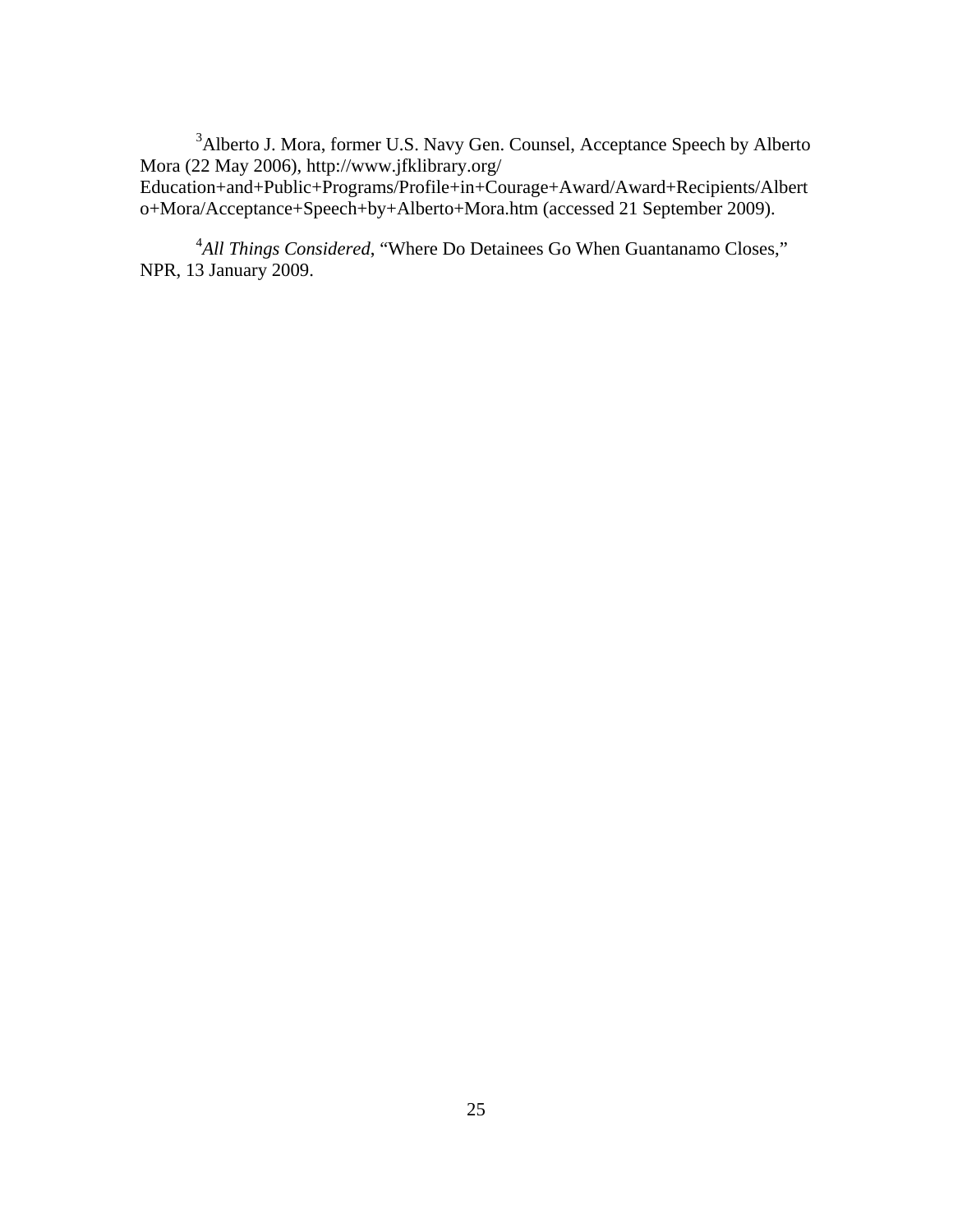#### CHAPTER 4

## THE ETHICAL BASE

[William Roper:](http://www.imdb.com/name/nm0714874/) So, now you give the Devil the benefit of law! [Sir Thomas More:](http://www.imdb.com/name/nm0006890/) Yes! What would you do? Cut a great road through the law to get after the Devil? [William Roper:](http://www.imdb.com/name/nm0714874/) Yes, I'd cut down every law in England to do that! [Sir Thomas More:](http://www.imdb.com/name/nm0006890/) Oh? And when the last law was down, and the Devil turned 'round on you, where would you hide, Roper, the laws all being flat?  $1$ ― A Man for All Seasons Highland Films, 1966

#### Chapter Introduction

This chapter aims to provide the reader with basic knowledge of international and U.S. law as it pertains to the Guantanamo detainees and all persons in detention. UN conventions are examined to determine a basis for international law, while the U.S. founding documents and principles lay the groundwork for federal law. Military doctrine is also examined as it relates to detention operations, establish law (international and U.S.) in order to understand what values and ideals should be present regardless of a conflict's circumstances. At the conclusion of this chapter, the reader should have a better understanding of the basics of humanitarian, international, and federal law as well as the rights afforded all persons in detention. This information will initiate the author's process to answer the primary research question and lay the ground work in consideration for answering secondary research questions. Finally, the information provided in this chapter will aid the reader in subsequent chapters to determine whether the policies of Guantanamo Bay interment are compliant or in conflict with the principles, standards, and regulations presented in this chapter.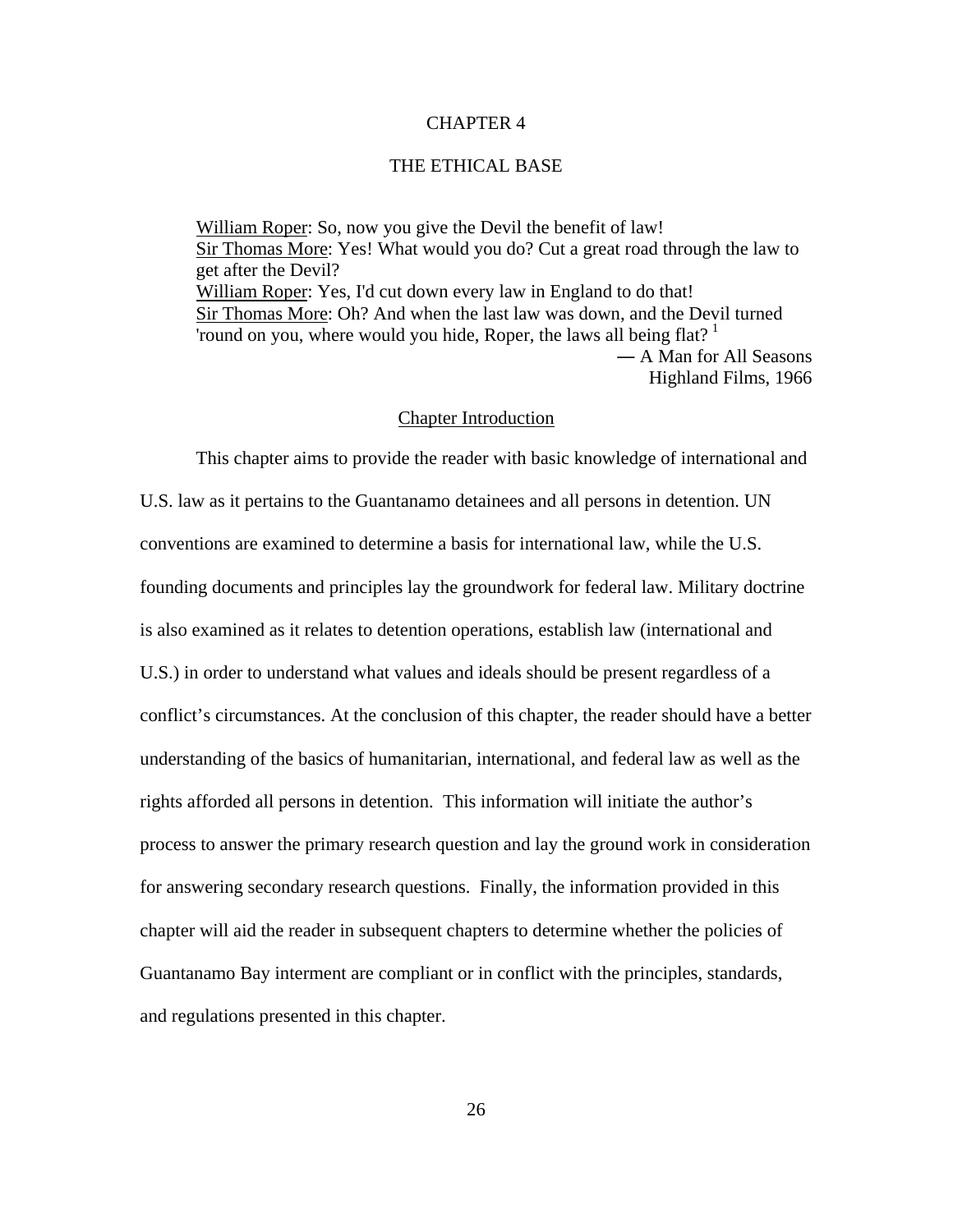## Humanitarian Law and Human Rights

What is international humanitarian law? According to the ICRC it is part of international law, which is "the body of rules governing relations between States. . . .contained in agreements between States–treaties or conventions,–in customary rules, which consist of State practice(s) considered by them as legally binding  $\dots$  and in general principles."<sup>[2](#page-150-1)</sup>

Prior to the conception of the UN following the Second World War, international humanitarian law was virtually non-existent. The Hague (1899 and 1907), the Convention relative to the Treatment of Prisoners of War (1929), the League of Nations, and a few other treaties or organizations only served as a basic guideline for the law regulating the process of war (*jus in bello*) or the law regulating the commencement of war (*jus ad bellum*). So, it was not until the world came together in the aftermath of the Second World War to found the UN, did international human rights and international humanitarian law become what it is known as today. The preamble to the Charter of the United Nations, shown in figure 1 outlines the humanitarian aims of the UN.

It is important to note that because of the post-war efforts to establish human rights and protect populaces against abuses by their own government, two broad aspects developed, the promotion of human rights (standard-setting) and the protection of human rights (giving effect to).<sup>[3](#page-150-0)</sup> According to Nigel Rodley, author of *The Treatment of Prisoners under International Law,* the UN initially focused principally on the promotion of human rights resulting in its first document, the Universal Declaration of Human Rights, adopted on 10 December 1948. Rodley goes on to state that these basic rights afforded all prisoners apply regardless of the legitimacy of their detention. "They are the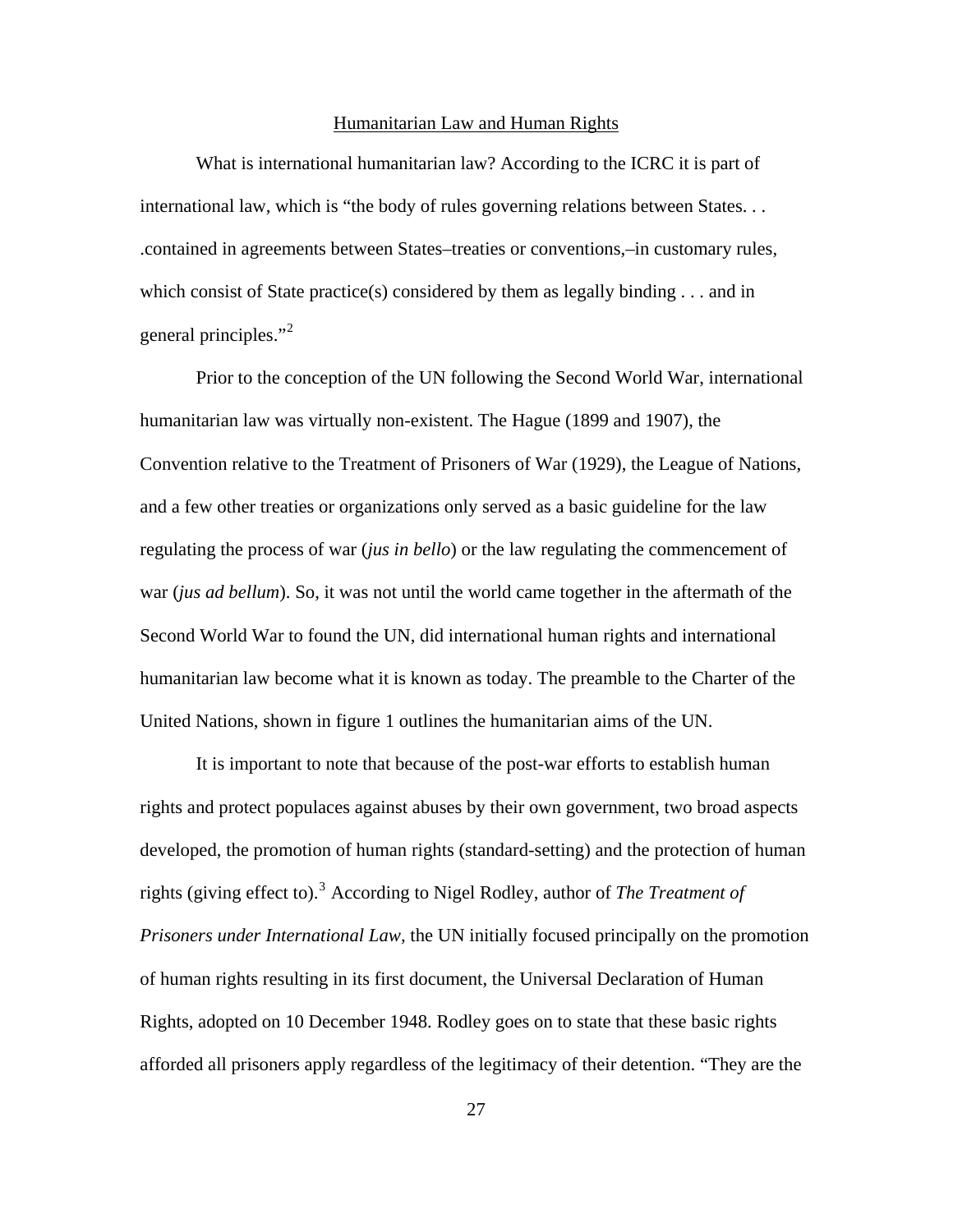rights of all prisoners, whether entirely innocent of any offense or guilty of the most heinous."<sup>[4](#page-150-0)</sup>



Figure 1. UN preamble

*Source*: Created by author, adapted from information obtained at http://www.un.org/ en/documents/charter/preamble.shtml (accessed 22 October 2009).

In 1975, the UN begins in earnest to investigate human rights when it formed a

working group to investigate human rights in Chile.<sup>[5](#page-150-0)</sup> Soon thereafter the inclusions of

elements which both promote and protect humanitarian rights were produced by the UN.

They are the International Covenant on Economic, Social, and Political Rights

(ICESCR), in force from 3 January 1976; the International Covenant on Civil and

Political Rights (ICCPR), entered into force on 23 March 1976; and the Convention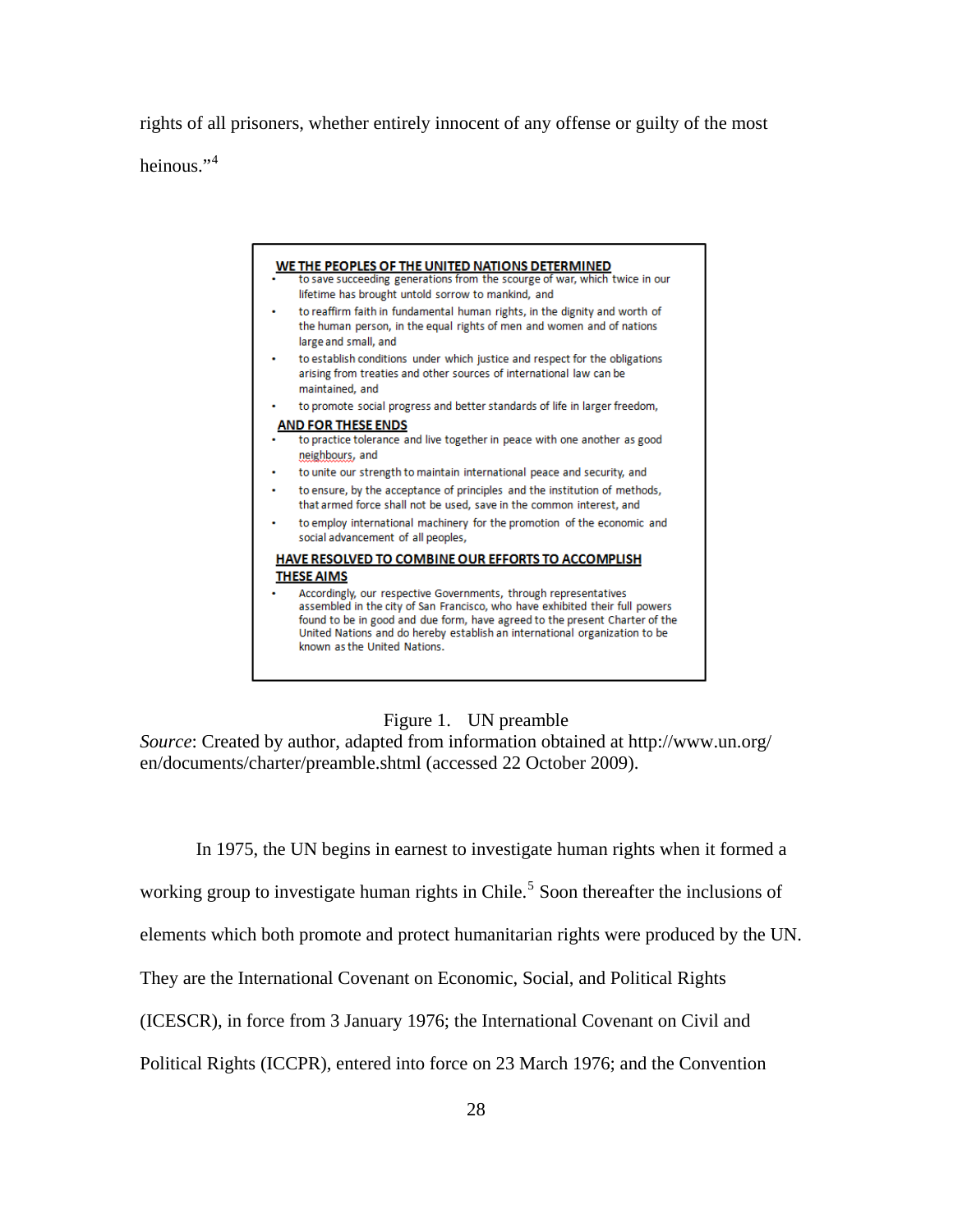against Torture and Other Cruel, Inhuman or Degrading Treatment or Punishment (Convention against Torture), ratified in 1984. All three serve to augment the Universal Declaration of Human Rights. The U.S. is a signatory of the latter two documents. It is important to note that although a state may not be party or a signatory on a UN document or convention, it is still international law. Since 1975, the UN has conducted multiple investigations, commissions, and tribunals into humanitarian rights throughout the world. Some examples include the truth commissions in El Salvador and Guatemala,  $6$  the South Africa Truth and Reconciliation Commission to investigate apartheid,<sup>[7](#page-150-0)</sup> and the UN authorized U.S. tribunals to try war criminals in Sierra Leone and East Timor,  $^8$  $^8$  just to name a few.

## Declaration of Human Rights

While the Declaration of Human Rights in its entirety applies to the all detainees held at GITMO according to international law, it is articles 3, 5, 8, 9, and 10, which are most applicable to this study and are available in figure 2. Chapter 5 of this thesis specifically discusses the Guantanamo Bay detention facility, U.S. policy and U.S. case law in detail. It is during this discussion that it should become clear whether the U.S. is compliant with these and the subsequent documentation discussed further in this chapter.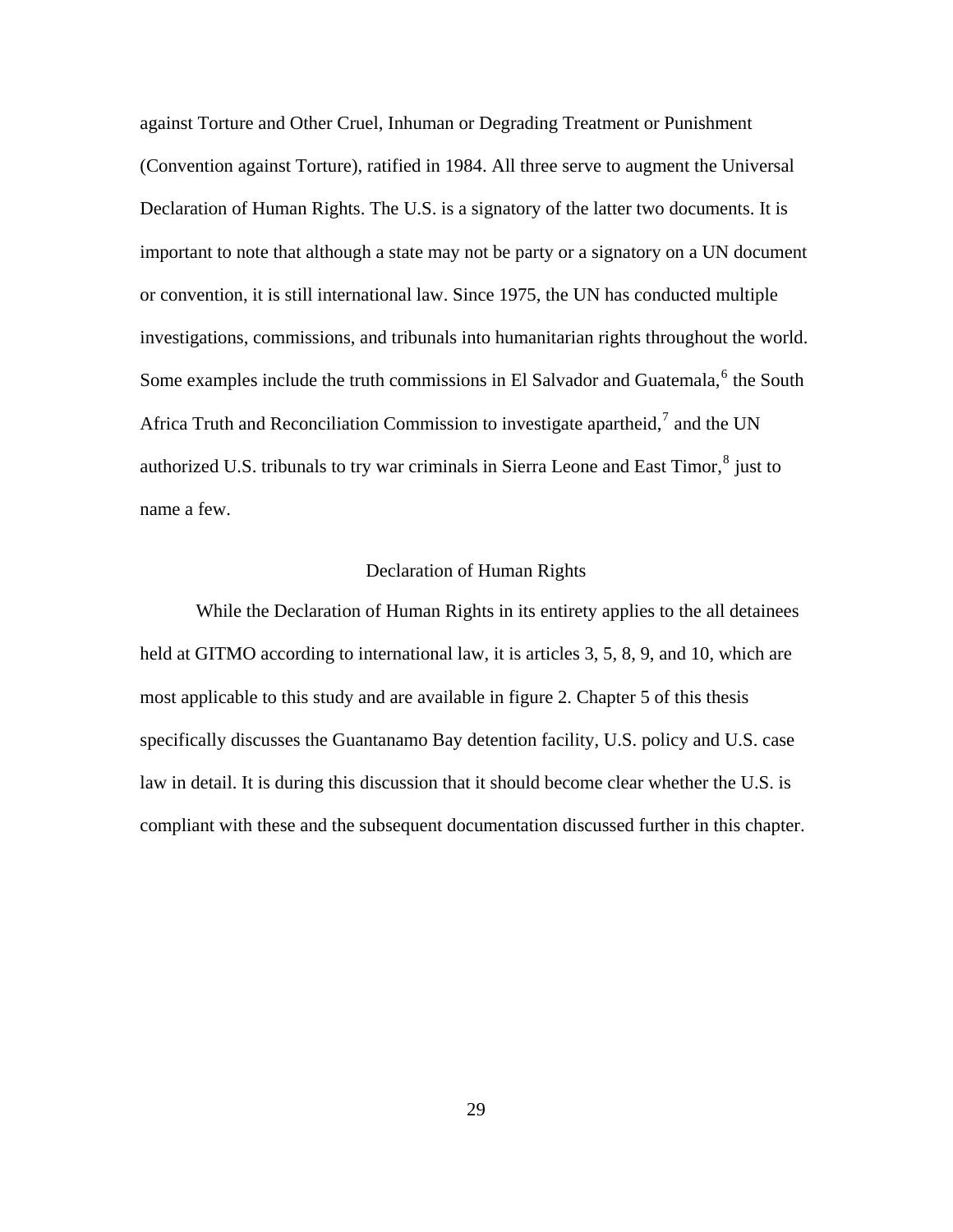#### Article 3.

Everyone has the right to life, liberty and security of person.

#### Article 5.

No one shall be subjected to torture or to cruel, inhuman or degrading treatment or punishment.

#### Article 8.

Everyone has the right to an effective remedy by the competent national tribunals for acts violating the fundamental rights granted him by the constitution or by law.

#### Article 9. No one shall be subjected to arbitrary arrest, detention or exile.

#### Article 10.

Everyone is entitled in full equality to a fair and public hearing by an independent and impartial tribunal, in the determination of his rights and obligations and of any criminal charge against him.

# Figure 2. Declaration of Human Rights Articles

*Source:* Created by author, adapted from information obtained at http://www.un.org/ en/documents/udhr/ (accessed 22 October 2009).

# International Covenant on Civil and Political Rights (ICCPR)

There are three conventions mentioned above that serve to augment the Universal

Declaration of Human Rights. The ICCPR, in particular has 53 articles, including article

4 explicitly allowing an exemption to most articles in the convention. In a time of public

emergency, which threatens the life of a nation, states party to the convention may

request exemption through the Secretary-General of the United Nations.<sup>[9](#page-150-0)</sup> Even so, Article

4 paragraph 2 does not allow derogation from articles 6, 7, 8 (paragraphs 1 and 2), 11, 15,

16, and 18. Figure 3, features article 4. Figure 4, features those articles in which no

derogation is permitted.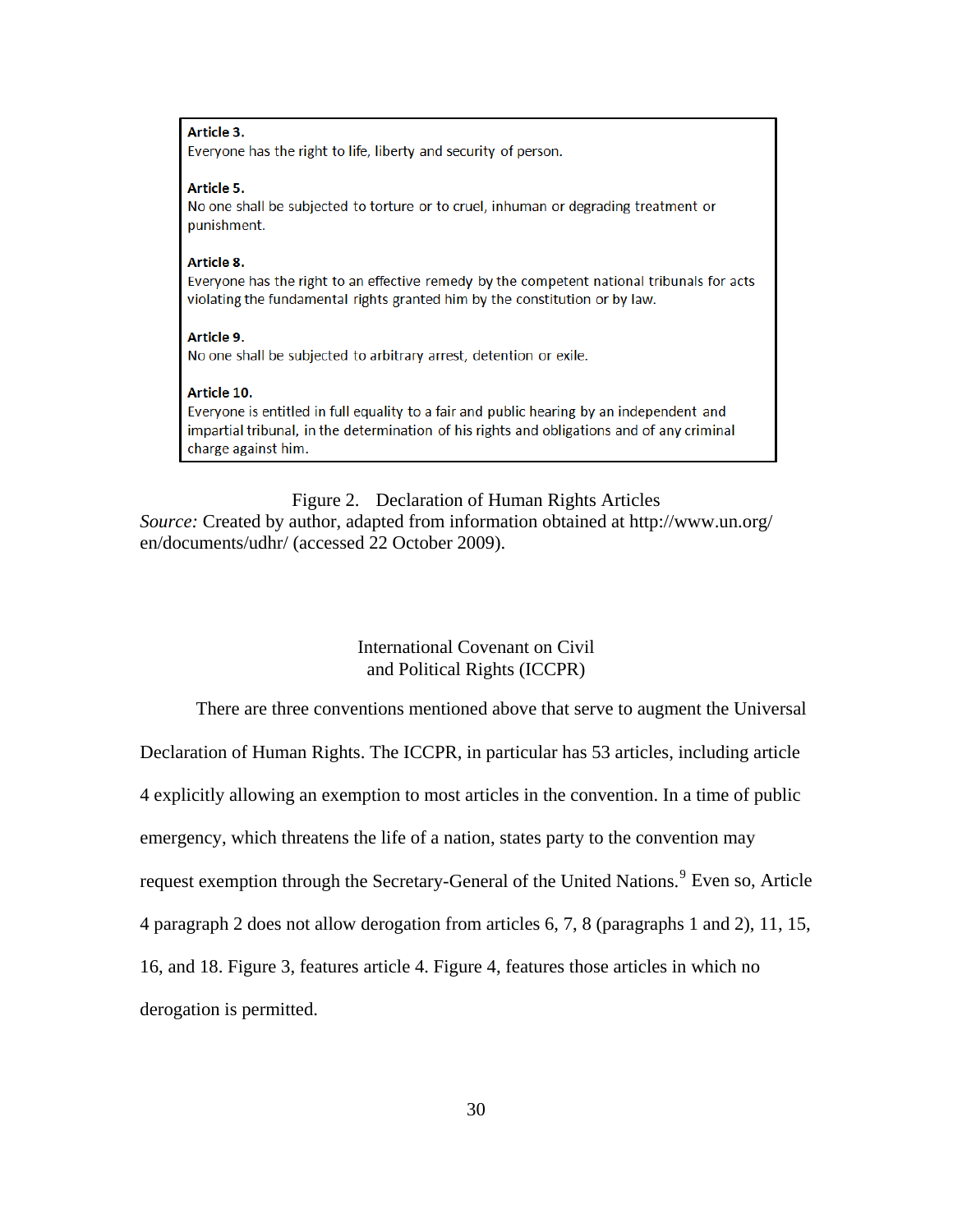#### Article 4

| 1. In time of public emergency which threatens the life of the nation and the |
|-------------------------------------------------------------------------------|
| existence of which is officially proclaimed, the States Parties to the        |
| present Covenant may take measures derogating from their obligations          |
| under the present Covenant to the extent strictly required by the             |
| exigencies of the situation, provided that such measures are not              |
| inconsistent with their other obligations under international law and do      |
| not involve discrimination solely on the ground of race, colour, sex,         |
| language, religion or social origin.                                          |

- 2. No derogation from articles 6, 7, 8 (paragraphs I and 2), 11, 15, 16 and 18 may be made under this provision.
- 3. Any State Party to the present Covenant availing itself of the right of derogation shall immediately inform the other States Parties to the present Covenant, through the intermediary of the Secretary-General of the United Nations, of the provisions from which it has derogated and of the reasons by which it was actuated. A further communication shall be made, through the same intermediary, on the date on which it terminates such derogation.

## Figure 3. Article 4 of the ICCPR

*Source:* Created by author, adapted from information obtained at http://www1.umn.edu/humanrts/instree/b3ccpr.htm (accessed 27 August 2009).

Following the September 11th attacks on the U.S., the Bush Administration failed to request an exemption for the ICCPR. However, normal exemptions intend to be short term in nature. Therefore, an exemption lasting eight years would probably be inconsistent with the terms of the ICCPR as well. Nonetheless, from the UN prospective, the ICCPR is legitimate international law, so the U.S. was obligated to comply with all aspects of the convention, including in the capture and detention of enemy combatants in the GWOT.

Other ICCPR recommendations and violations in addition to the articles listed in figures 3 and 4, Article 14 of the ICCPR is important to note. This article establishes the right to a "fair public hearing by a competent, independent, and impartial tribunal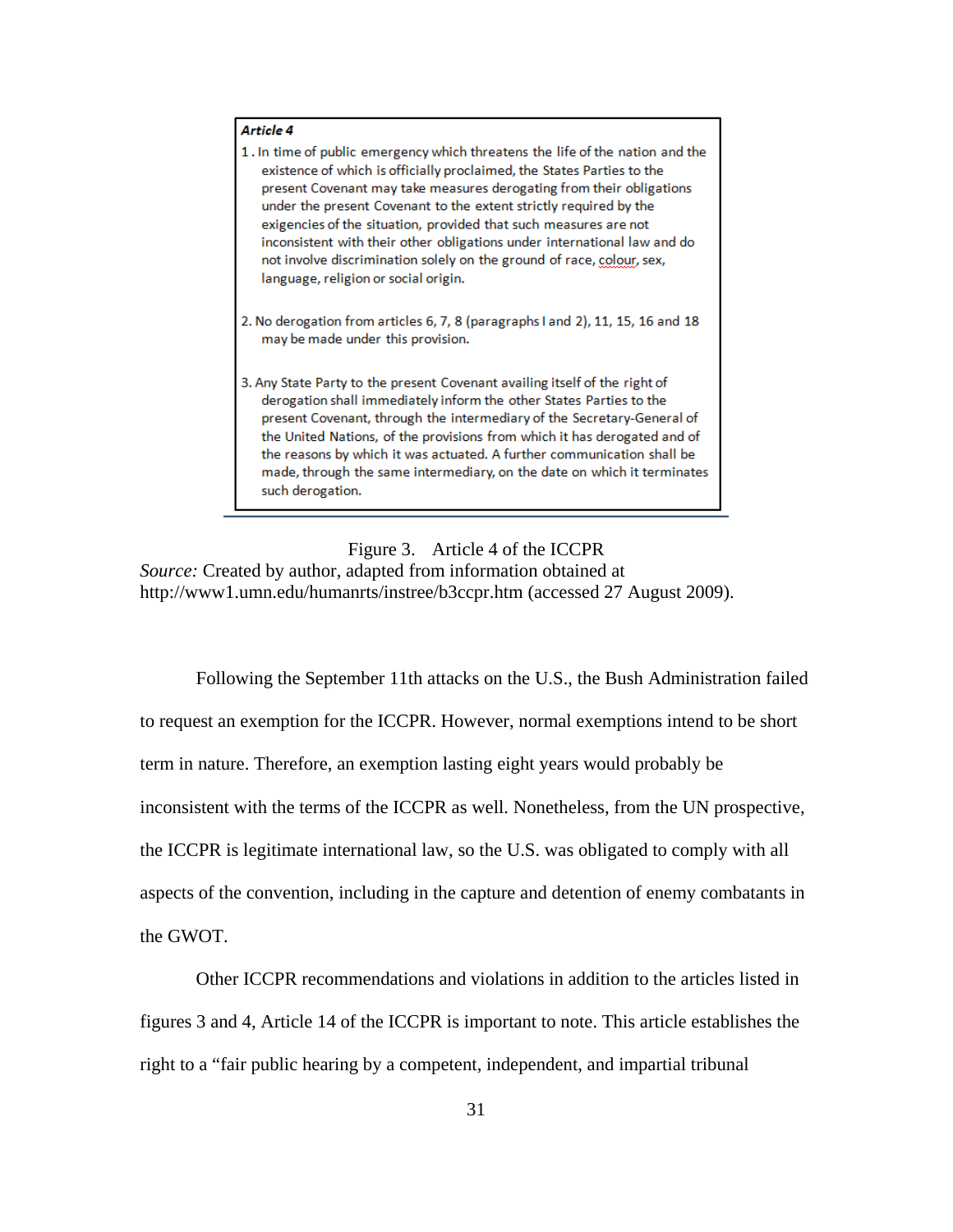established by the law."[10](#page-150-0) This article also includes specific rights if criminally charged including the right to be informed of charges, prepare a defense and be tried without delay.<sup>[11](#page-150-0)</sup> Article 14 is mentioned here to preface the discussion in chapter 5 regarding legislation and the implications of military tribunals and review boards for Guantanamo detainees. Another article of the ICCPR, of significance in this area is article 9. This article has five paragraphs. Paragraph 1 ensures the right to liberty, security, and protection against arbitrary arrest.<sup>[12](#page-150-0)</sup> Paragraph 2 requires the right to be informed of the reason for arrest and any charges.<sup>[13](#page-150-0)</sup> Paragraph 3 requires those charged with a criminal offense to be brought before a judge in a reasonable amount of time or be released.<sup>[14](#page-150-0)</sup> Paragraph 4 allows habeas corpus relief and paragraph 5 requires compensation for person wrongfully imprisoned.[15](#page-150-0)

Figure 4 depicts those articles stated in paragraph 2 of Article 4 in which an exemption cannot be granted. These articles should be viewed as the minimum protection rights permitted by the ICCPR convention. In particular, those highlighted in red font, along with articles 9 and 14 sited above, correlate explicitly to the analysis of GITMO policy and U.S. legislation scrutinize in chapter 5.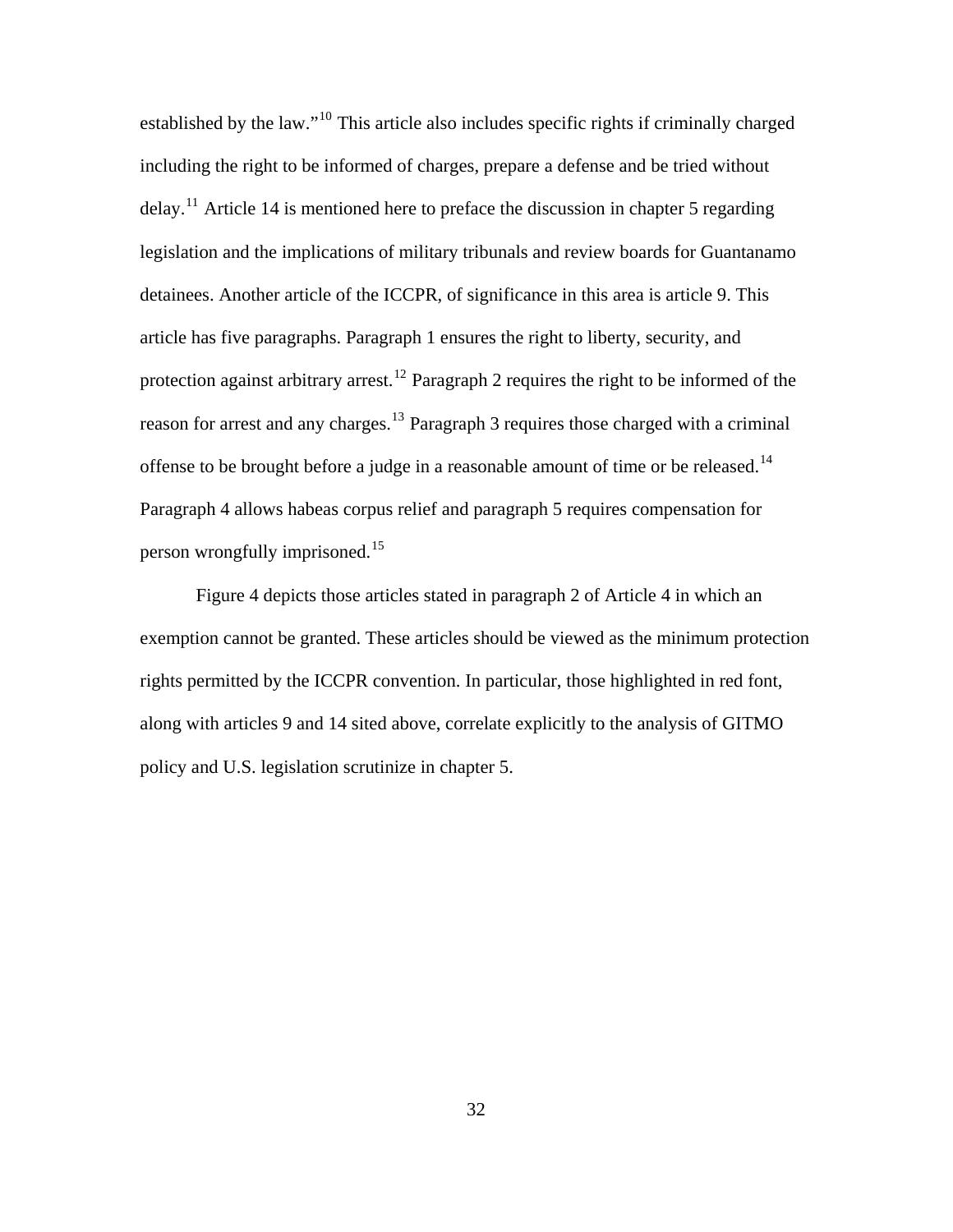| <b>Article</b><br>$6 \overline{6}$ | 1. Every human being has the inherent right to life. This right shall be protected by law. No one shall<br>be arbitrarily deprived of his life.<br>2. In countries which have not abolished the death penalty, sentence of death may be imposed only<br>for the most serious crimes in accordance with the law in force at the time of the commission of the<br>crime and not contrary to the provisions of the present Covenant and to the Convention on the<br>Prevention and Punishment of the Crime of Genocide. This penalty can only be carried out pursuant<br>to a final judgment rendered by a competent court.<br>3. When deprivation of life constitutes the crime of genocide, it is understood that nothing in this<br>article shall authorize any State Party to the present Covenant to derogate in any way from any<br>obligation assumed under the provisions of the Convention on the Prevention and Punishment of the<br>Crime of Genocide.<br>4. Anyone sentenced to death shall have the right to seek pardon or commutation of the sentence.<br>Amnesty, pardon or commutation of the sentence of death may be granted in all cases.<br>5. Sentence of death shall not be imposed for crimes committed by persons below eighteen years of<br>age and shall not be carried out on pregnant women. 6. Nothing in this article shall be invoked to<br>delay or to prevent the abolition of capital punishment by any State Party to the present Covenant. |
|------------------------------------|------------------------------------------------------------------------------------------------------------------------------------------------------------------------------------------------------------------------------------------------------------------------------------------------------------------------------------------------------------------------------------------------------------------------------------------------------------------------------------------------------------------------------------------------------------------------------------------------------------------------------------------------------------------------------------------------------------------------------------------------------------------------------------------------------------------------------------------------------------------------------------------------------------------------------------------------------------------------------------------------------------------------------------------------------------------------------------------------------------------------------------------------------------------------------------------------------------------------------------------------------------------------------------------------------------------------------------------------------------------------------------------------------------------------------------------------------------------------------|
|                                    |                                                                                                                                                                                                                                                                                                                                                                                                                                                                                                                                                                                                                                                                                                                                                                                                                                                                                                                                                                                                                                                                                                                                                                                                                                                                                                                                                                                                                                                                              |
| <b>Article</b><br>$\overline{z}$   | No one shall be subjected to torture or to cruel, inhuman or degrading treatment or punishment. In<br>particular, no one shall be subjected without his free consent to medical or scientific<br>experimentation.                                                                                                                                                                                                                                                                                                                                                                                                                                                                                                                                                                                                                                                                                                                                                                                                                                                                                                                                                                                                                                                                                                                                                                                                                                                            |
| <b>Article</b>                     | 1. No one shall be held in slavery; slavery and the slave-trade in all their forms shall be prohibited.                                                                                                                                                                                                                                                                                                                                                                                                                                                                                                                                                                                                                                                                                                                                                                                                                                                                                                                                                                                                                                                                                                                                                                                                                                                                                                                                                                      |
| $\underline{8}$                    | 2. No one shall be held in servitude.                                                                                                                                                                                                                                                                                                                                                                                                                                                                                                                                                                                                                                                                                                                                                                                                                                                                                                                                                                                                                                                                                                                                                                                                                                                                                                                                                                                                                                        |
| <b>Article 11</b>                  | No one shall be imprisoned merely on the ground of inability to fulfill a contractual obligation                                                                                                                                                                                                                                                                                                                                                                                                                                                                                                                                                                                                                                                                                                                                                                                                                                                                                                                                                                                                                                                                                                                                                                                                                                                                                                                                                                             |
| <u>Article</u><br>15               | 1. No one shall be held guilty of any criminal offence on account of any act or omission which did<br>not constitute a criminal offence, under national or international law, at the time when it was<br>committed. Nor shall a heavier penalty be imposed than the one that was applicable at the time<br>when the criminal offence was committed. If, subsequent to the commission of the offence, provision<br>is made by law for the imposition of the lighter penalty, the offender shall benefit thereby.<br>2. Nothing in this article shall prejudice the trial and punishment of any person for any act or<br>omission which, at the time when it was committed, was criminal according to the general principles<br>of law recognized by the community of nations.                                                                                                                                                                                                                                                                                                                                                                                                                                                                                                                                                                                                                                                                                                 |
| <b>Article 16</b>                  | Everyone shall have the right to recognition everywhere as a person before the law.                                                                                                                                                                                                                                                                                                                                                                                                                                                                                                                                                                                                                                                                                                                                                                                                                                                                                                                                                                                                                                                                                                                                                                                                                                                                                                                                                                                          |
| <u>Article</u><br>18               | 1. Everyone shall have the right to freedom of thought, conscience and religion. This right shall<br>include freedom to have or to adopt a religion or belief of his choice, and freedom, either individually<br>or in community with others and in public or private, to manifest his religion or belief in worship,<br>observance, practice and teaching.<br>2. No one shall be subject to coercion which would impair his freedom to have or to adopt a religion<br>or belief of his choice.<br>3. Freedom to manifest one's religion or beliefs may be subject only to such limitations as are<br>prescribed by law and are necessary to protect public safety, order, health, or morals or the<br>fundamental rights and freedoms of others.<br>4. The States Parties to the present Covenant undertake to have respect for the liberty of parents<br>and, when applicable, legal guardians to ensure the religious and moral education of their children in<br>conformity with their own convictions.                                                                                                                                                                                                                                                                                                                                                                                                                                                                  |

Figure 4. Non-Derogation Selected Articles of ICCPR *Source:* Created by author, adapted from information obtained at http://www1.umn.edu/ humanrts/instree/b3ccpr.htm (accessed 27 August 2009).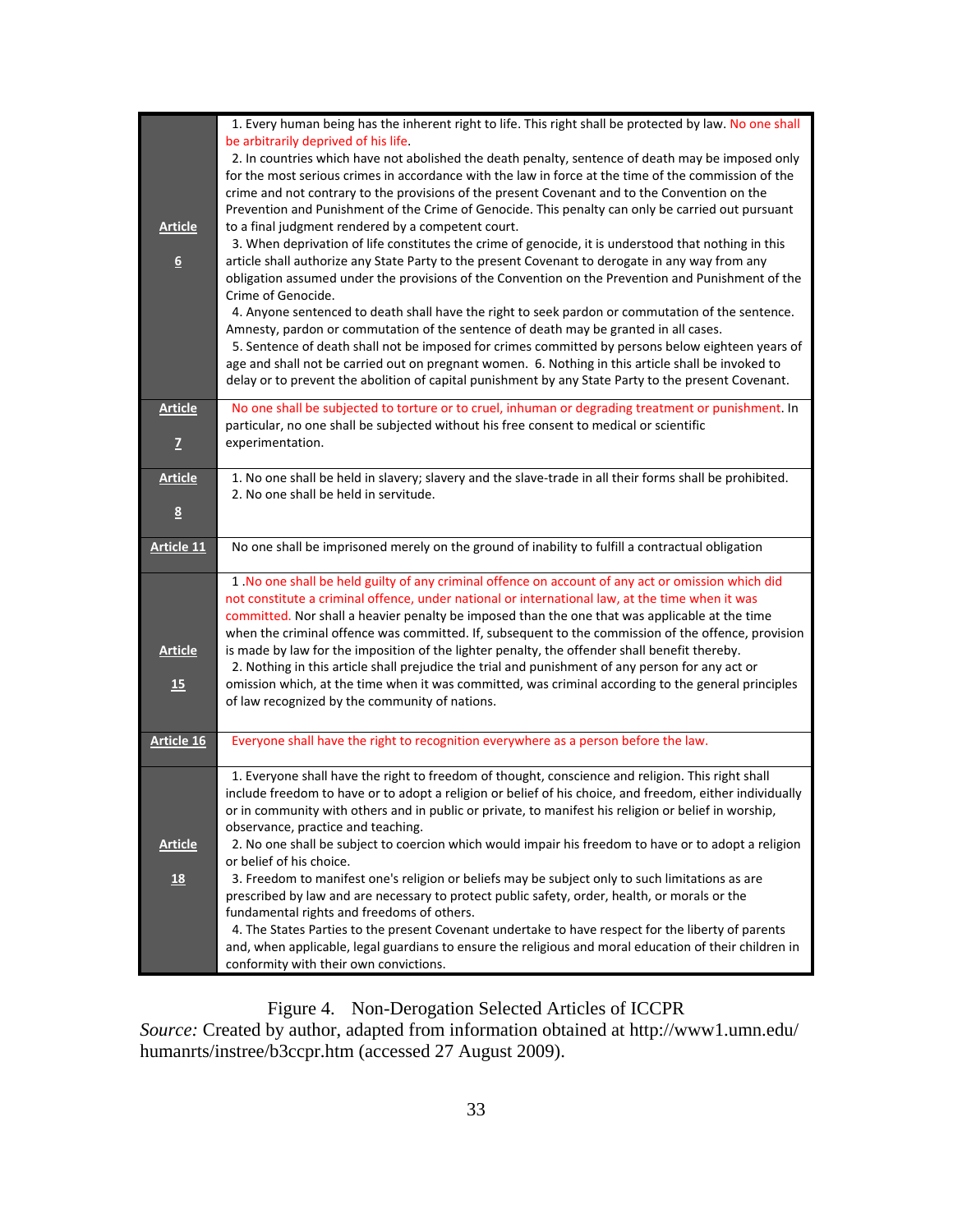## The Convention against Torture

Next, it is also necessary to discuss briefly the Convention against Torture, which like the ICCPR serves to augment the Universal Declaration of Human Rights. The U.S. agreed to this resolution with amendments on 27 October 1990. One of the amendments to the resolution is that the U.S. considers itself bound by Article 16 to prevent 'cruel, inhuman or degrading treatment or punishment,' only insofar as the term means that which is prohibited by the Fifth, Eighth, and, or Fourteenth Amendments to the Constitution of the United States.<sup>[16](#page-150-0)</sup> Examination of these and other constitutional amendments are in the next section of this chapter. Still, this amendment to the Convention against Torture is critically important, because post September 11th executive branch policy, OLC documents, and U.S. legislation sought to further narrow the definition of torture and 'cruel, inhuman or degrading treatment or punishment.' This was done to justify the "enhanced interrogation program" and prevent possible future prosecution of those who used these techniques under the War Crimes Act or in violation of international law.<sup>[17](#page-150-0)</sup> This evidence would further suggest the U.S. policy of detention at GITMO is in conflict with established international law. Moreover, article 3 of the convention bars deporting or extradition of people where there are substantial grounds for believing they will be tortured.<sup>[18](#page-150-0)</sup> The U.S. did engage in extraordinary rendition for persons detained in accordance with GWOT. However the government remains silent on the actual treatment of these detainees while in custody of foreign countries.

# The Geneva Conventions

Last but not least, the Geneva Convention is examined. As the UN endeavors to regulate war (*jus as bellum*), the ICRC efforts rest with the process of war (*jus in bello*).[19](#page-150-0)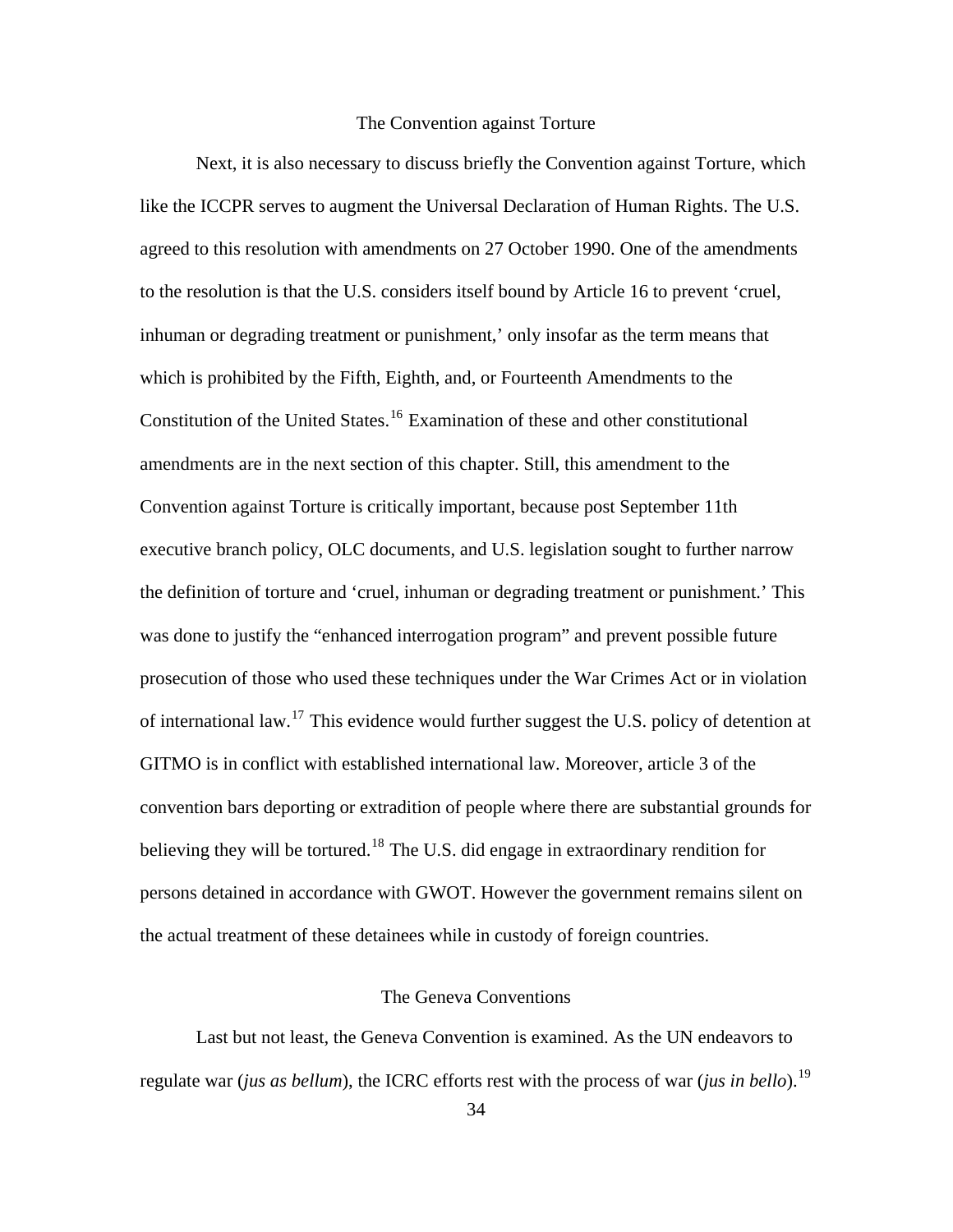The ICRC gives further insight into the other primary documents of humanitarian law, all four of The Geneva Conventions and their additional Protocols. The ICRC asserts The Geneva Conventions are at the "core of [international humanitarian law,](http://www.icrc.org/web/eng/siteeng0.nsf/html/ihl) the body of international law that regulates the conduct of armed conflict and seeks to limit its effects." $^{20}$  $^{20}$  $^{20}$ 

The Geneva Conventions were written in 1949 and consist of four Conventions and three Protocols. There are 194 high contracting states party to the conventions to date. The conventions consist of: The First Geneva Convention *(Amelioration of the Condition of the Wounded and Sick in Armed Forces in the Field)*; The Second Geneva Convention, *(Amelioration of the Condition of Wounded, Sick and Shipwrecked Members of Armed Forces at Sea)*; The Third Geneva Convention, *(Relative to the Treatment of Prisoners of War)*; and The Fourth Geneva Convention, *(Relative to the Protection of Civilian Persons in Time of War)*. The 1977 Protocols that are additional to the Geneva Conventions of 1949 are: Protocol I (102 Articles) *(Relating to the Protection of Victims of International Armed Conflicts)*; and Protocol II (28 Articles), *(Relating to the Protection of Victims of Non-International Armed Conflicts)*. Finally Protocol III from 2005: (17 Articles) (R*elating to the Adoption of an Additional Distinctive Emblem)*. The U.S. is a signatory for Protocols I and II and party to Protocol III. A signature is not binding on a State unless it has been endorsed by ratification.<sup>[21](#page-150-0)</sup> Therefore, the U.S. is party to all four of the conventions and the third protocol only. Although the U.S. remains a mere signatory for the first two protocols, all of the conventions and protocols remain international law.

35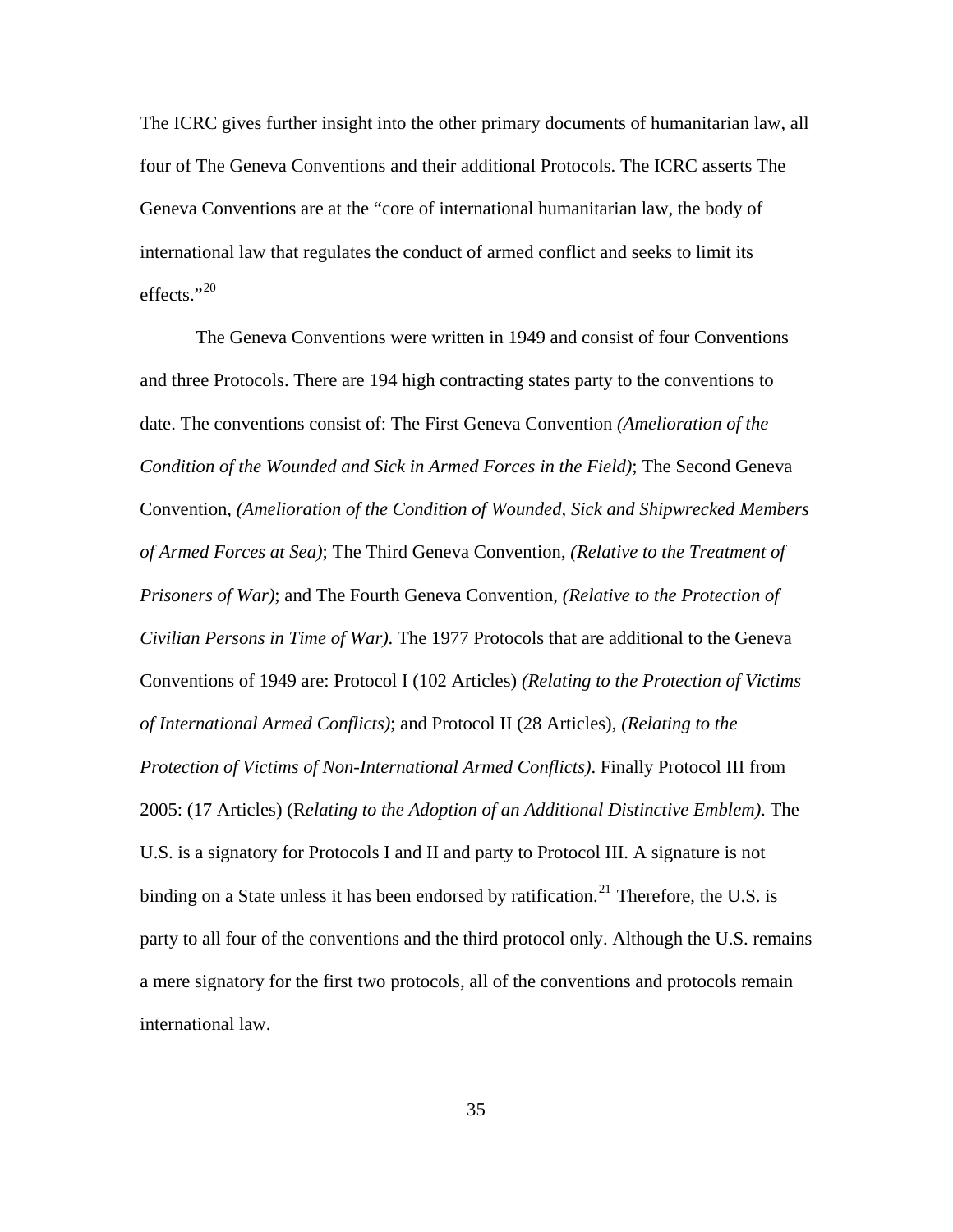The Geneva Conventions were ratified by the United States and came into force on 2 February 1956.<sup>[22](#page-150-0)</sup> Chapter 2, pages 25-26 of this thesis outlines Common Article 3 of the Geneva Conventions, which are the minimum rules of war, applied to armed conflicts that are not of an international character. That is those conflicts that are internal or involve non high contracting parties of the conventions. This would include civil wars, revolutions, and insurgent activity. Common Article 3 is common to all four of the Geneva Conventions and derogation is prohibited. Unlike aspects of the ICCPR, a party subject to The Geneva Conventions cannot request exemption. Common Article 3 guarantees humane treatment for all persons, the caring of wounded and sick, and provides the right to ICRC services. Therefore, like the ICCPR and the Convention against Torture, Common Article 3 applies to the treatment of detainees at Guantanamo Bay Detention Facility according to international law. Confirmation of this analysis occurred in 2006 when the U.S. Supreme Court held that Common Article 3 applies to the Guantanamo detainees in *Hamdan v. Rumsfeld*. This and additional U.S. case law will be discussed in more detail in chapter 5.

Aside from Common Article 3, it is the Third Geneva Convention, which has created the most debate regarding Guantanamo detainees. This is because detainees in the GWOT do not conform to Article 4 of the convention, which defines a prisoner of war (POW). A POW must have an organizational command structure, have a fixed distinctive sign recognizable at a distance, carry their arms openly, and conduct operations in accordance with the law and customs of war. $^{23}$  $^{23}$  $^{23}$  However, Protocol I to the Geneva Conventions in force from 8 June 1977, outlines an exception to the distinction from civilians. It states in situations where an armed combatant cannot distinguish himself, he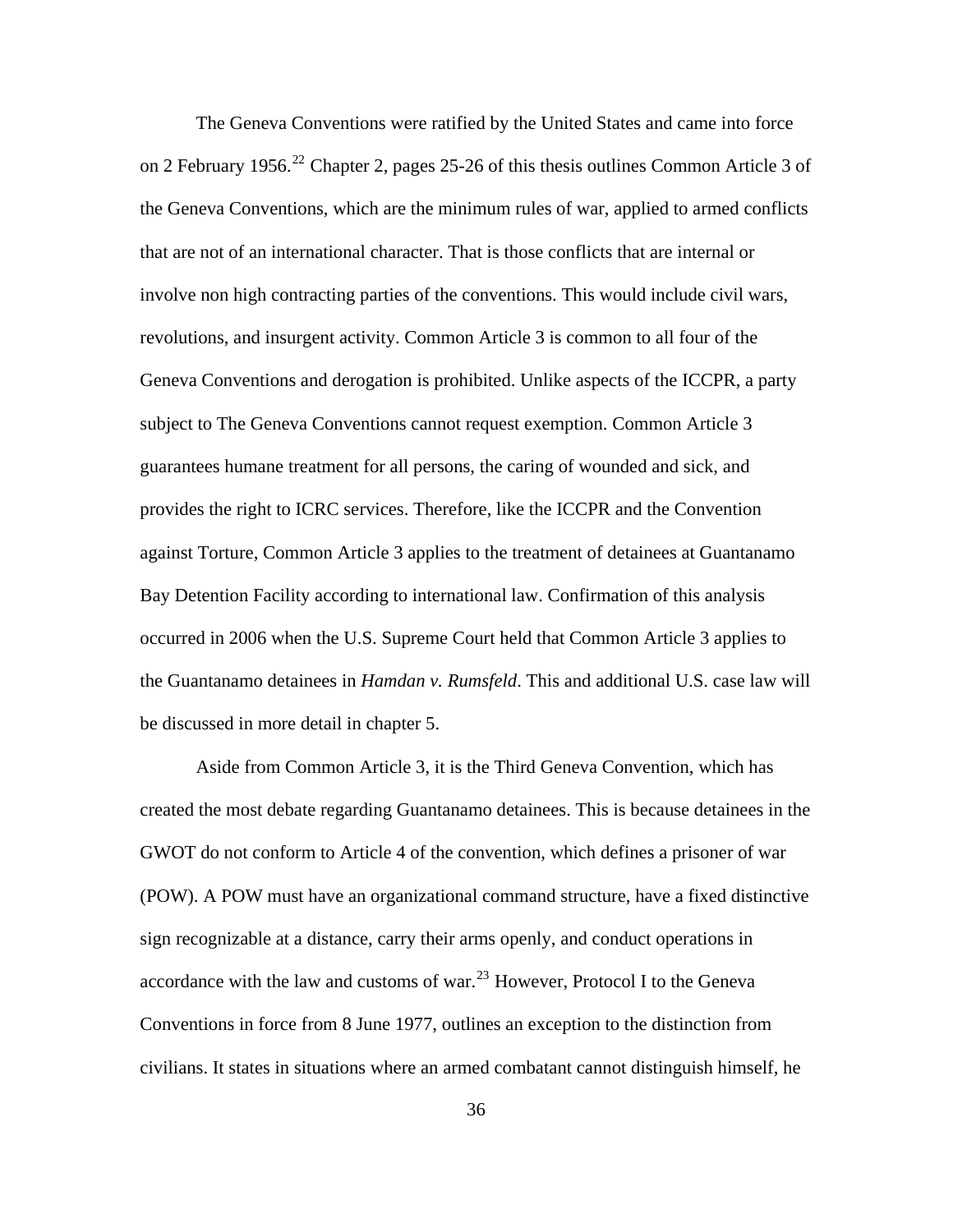keeps his status as a combatant if he carried his arms openly during every military engagement and as long as he is visible to the enemy while he is moving to a place from where combat action is to take place.<sup>[24](#page-150-0)</sup> It appears this definition could be applied to insurgent activity and is meant to extend combatant status to those organized military organization that due to revolution or civil war, it is not practical to have distinguishing mark.

It is now necessary to discuss the US Constitution and its founding principles and examine further the ethical debate.

#### What America Stands For

While, it is only in the last 60 years, that international humanitarian law has acquired the rules and regulations in which to regulate international society through the UN, the concept of humanitarian law and human rights manifests itself as early as the Magna Carta in 1215.

> No freeman is to be taken or imprisoned disseised of his free tenement or of his liberties or free customs, or outlawed or exiled or in any way ruined, nor will we go against such a man or send against him save by lawful judgement of his peers or by the law of the land. To no-one will we sell or deny of delay right or justice. $25$

This legacy is most clearly noticeable in our Bill of Rights. The Fifth Amendment guarantees no person shall be deprived of life, liberty, or property, without due process of law; the Six Amendment guarantees the right to fair and speedy trial and the right to defense; and, the Eight Amendment prohibits the use of cruel and unusual punishment*[26](#page-150-0)* Additionally, the Fourteenth amendment of the U.S. Constitution protects rights against state infringements, defines citizenship, requires due process and equal protection, and punishes states for denying the right to vote. $^{27}$  $^{27}$  $^{27}$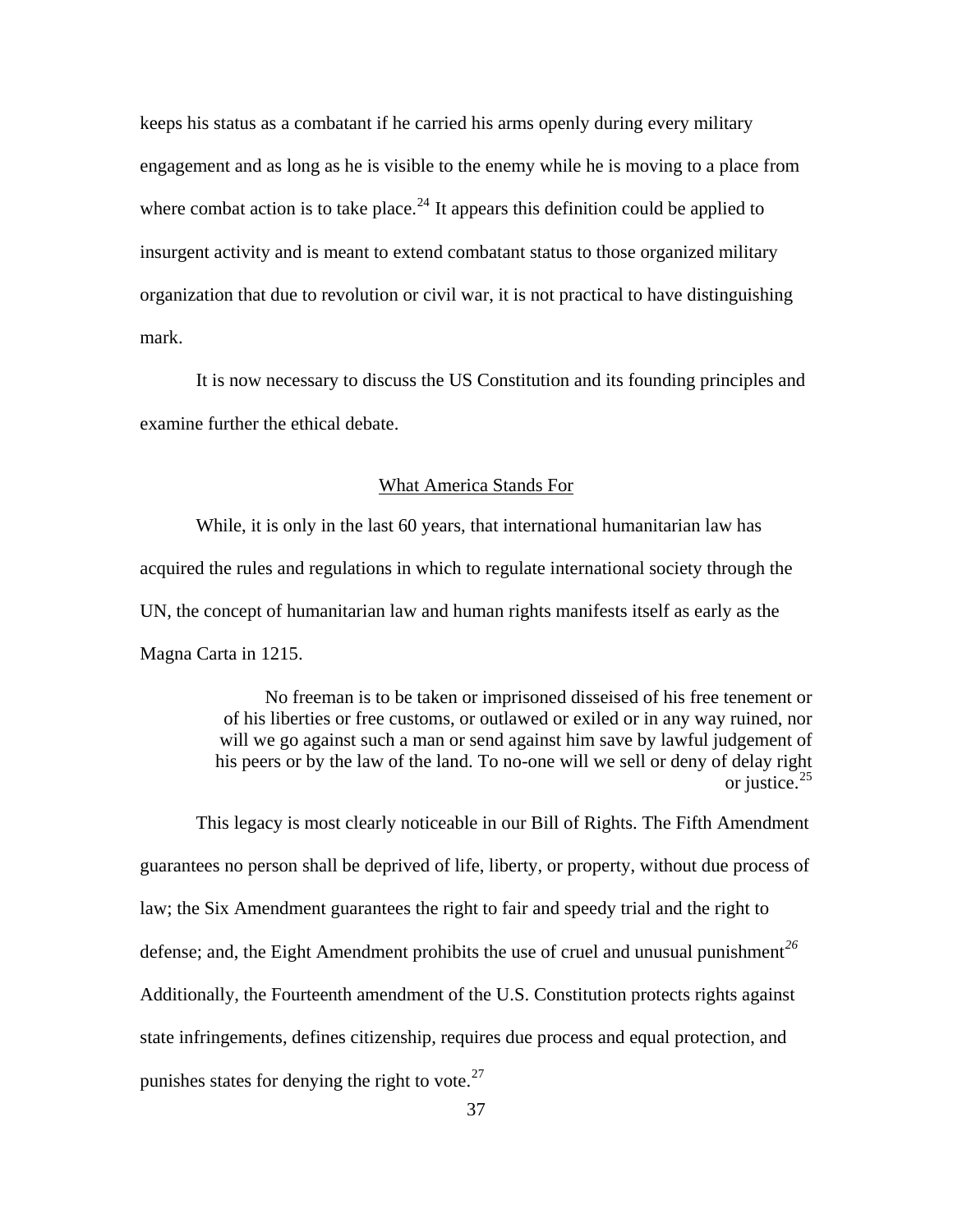# Declaration of Independence and U.S. Constitution

The United States was also founded on core values, rights, and ideals, which have endured over 233 years. The familiar lines of the Declaration of Independence embody these principles. "We hold these truths to be self-evident, that all men are created equal, that they are endowed by their Creator with certain unalienable Rights, that among these are Life, Liberty and the pursuit of Happiness."[28](#page-150-0) Benjamin Franklin cautioned however, "they that can give up essential liberty to obtain a little temporary safety, deserve neither liberty nor safety."<sup>[29](#page-150-0)</sup> Is this a foreshadowing of internment policies during World War II and post 9/11 Perhaps? Nevertheless, these values, individual rights, and the ideals of liberty also served as a model for established and emerging democracies around the world. Thomas Jefferson wrote: "rightful liberty is unobstructed action according to our will within limits drawn around us by the equal rights of others."<sup>[30](#page-150-0)</sup> These principles are at the forefront of challenges the U.S. has assumed and overcome in its history. From the American Revolution to gain independence from Britain, to the abolishment of slavery and the Civil War, from women's suffrage through two world wars and the civil rights movement, the U.S. has maintained its founding principles. It has done this by adhering to the Constitution and the foundations of U.S. democracy or by reversing policies or actions later considered being in conflict with these ideals. The assumption is that leaders and policy makers throughout the history of the U.S. have understood the central theme of liberty presented so eloquently by Thomas Paine: "he that would make his own liberty secure must guard even his enemy from oppression; for if he violates this duty he establishes a precedent that will reach to himself."<sup>[31](#page-150-0)</sup>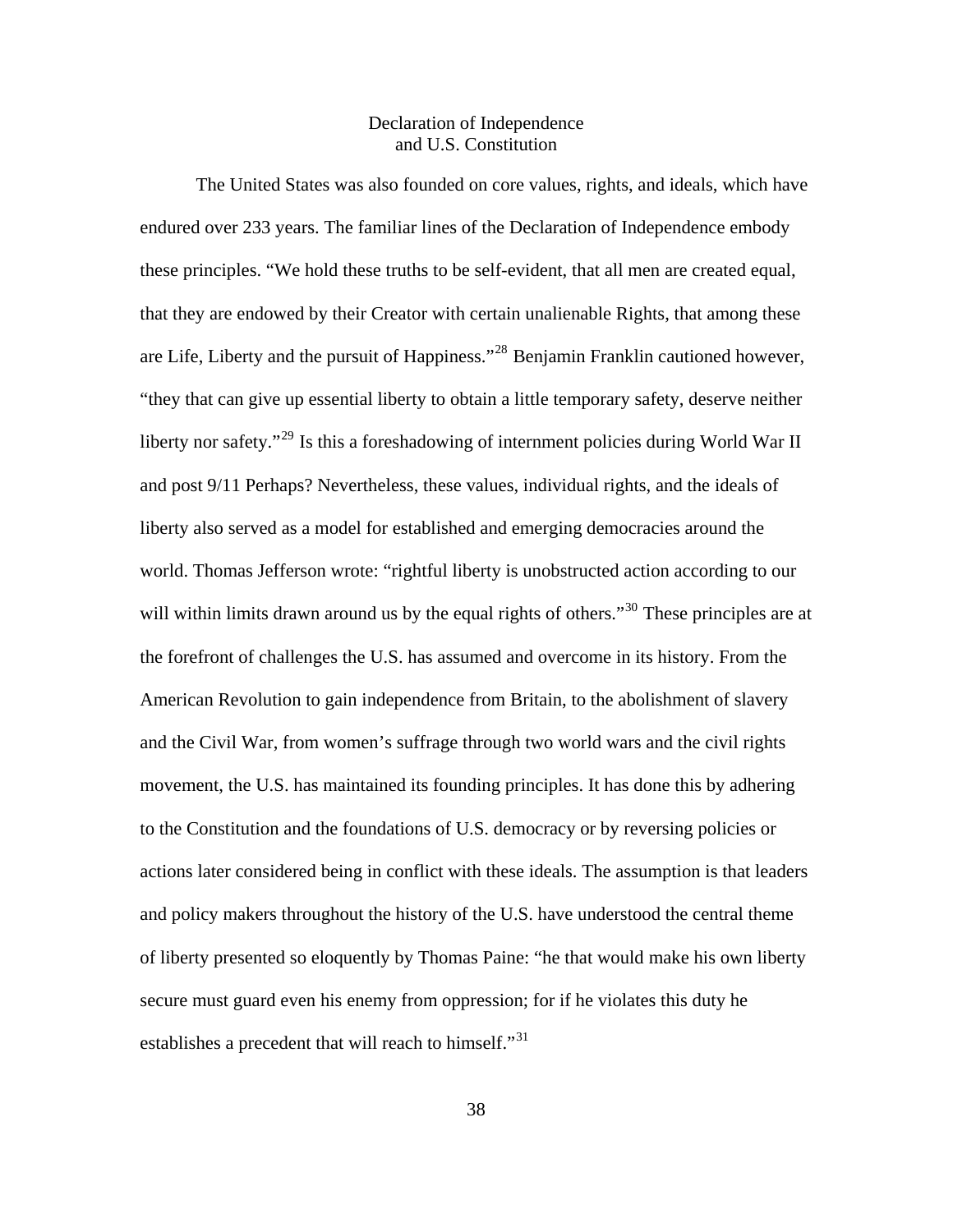In continuing the discussion of the Magna Carte and its influence in the U.S. Constitution, it is significant to note another important humanitarian principal called habeas corpus. habeas corpus is the right of all persons detained to challenge their detention in a court of law. Its importance as common law in the American colonies and due to the [English] Habeas Corpus Act of 1679, were grounds for its inclusion in the U.S. Constitution. According to the Constitution Society, the Habeas Corpus Act of 1679 was in response to abusive detention of persons without legal authority and public pressure on the English Parliament.<sup>[32](#page-150-0)</sup> The protection of habeas corpus is in Article 1, section 9 of the Constitution and states, "the privilege of the writ of habeas corpus shall not be suspended, unless when in cases of rebellion or invasion the public safety may require it."<sup>[33](#page-150-0)</sup> In addition, Federal Code Title 28 allows those detained by the U.S. to challenge their detention on the basis that their detention violates U.S. law, the Constitution or a treaty.<sup>[34](#page-150-0)</sup> In *Boumediene v. Bush*, (discussed in more detail in chapter 5) the Supreme Court ruled that habeas corpus applies to detainees at Guantanamo in part because the Bush administration never requested a suspension.<sup>[35](#page-150-0)</sup>

Habeas corpus and other U.S values are represented in the Federalist Papers. After state representatives met in the summer of 1787 at the Philadelphia Convention (now known as the Constitutional Convention), *The Independent Journal* published 85 essays in support of the constitution's ratification. Among these is "Federalist Paper Number 84," in which Alexander Hamilton (1788) writes of the importance of habeas corpus as well as the dangers of arbitrary imprisonment:

The establishment of habeas corpus, the prohibition of ex post facto laws and of titles of nobility, are perhaps greater securities to liberty and republicanism than any it [the US Constitution] contains . . .and the practice of arbitrary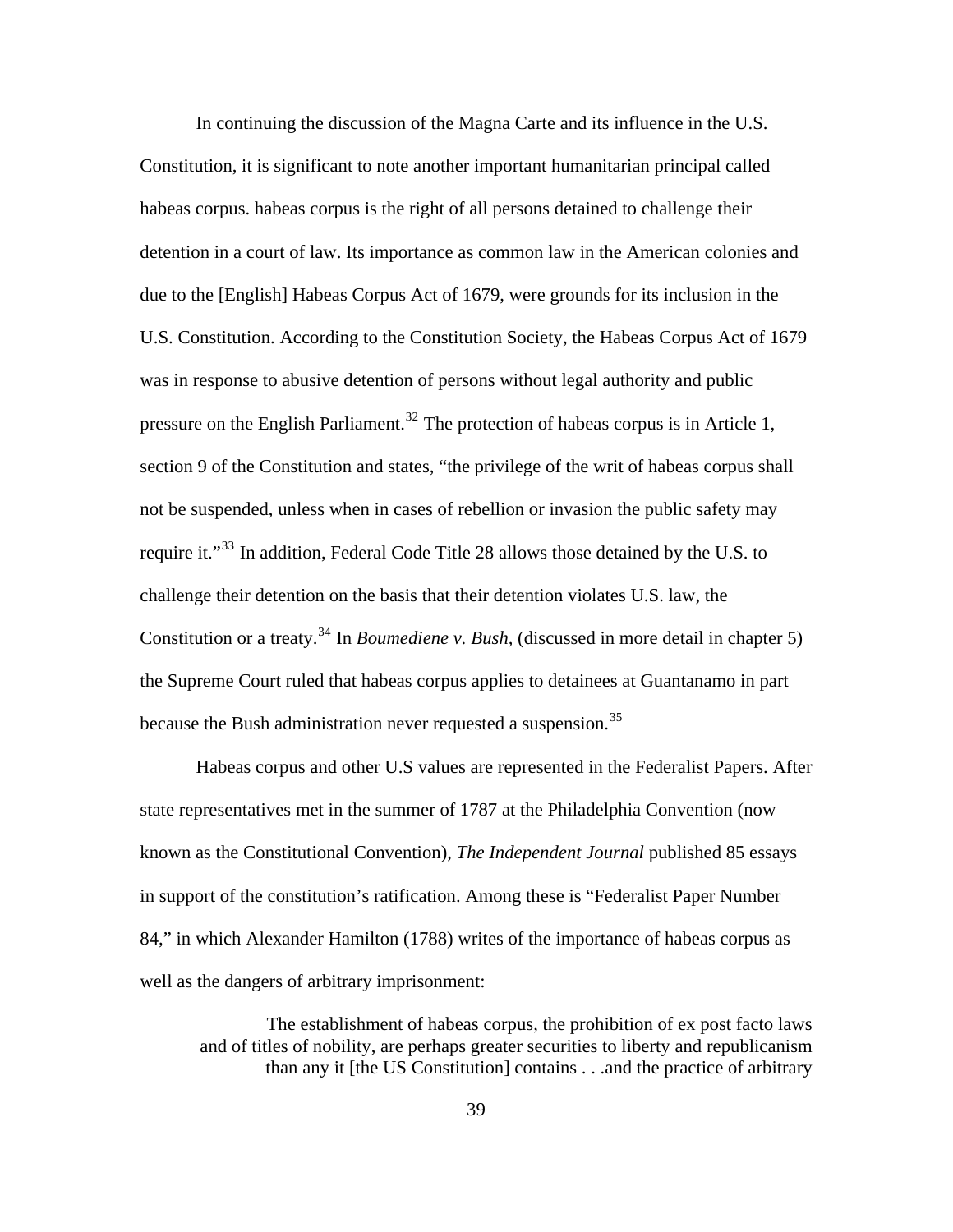imprisonments, have been, in all ages, the favorite and most formidable instruments of tyranny. The observations of the judicious Blackstone, are well worthy of recital: 'to bereave a man of life, says he, or by violence to confiscate his estate, without accusation or trial, would be so gross and notorious an act of despotism, as must at once convey the alarm of tyranny throughout the whole nation; but confinement of the person, by secretly hurrying him to jail, where his sufferings are unknown or forgotten, is less public, a less striking, and therefore a more dangerous engine of arbitrary government.<sup>[36](#page-150-0)</sup>

Roosevelt requested a writ of suspension in Hawaii that lasted until 1945.<sup>[40](#page-150-0)</sup> Interestingly, although the legislation passed by Congress in 2005 and 2006 address the right of habeas relationship to Guantanamo Bay detentions is in chapter 5. The suspension of habeas corpus however, occurred four times in U.S. history. President Abraham Lincoln requested a writ to suspended habeas corpus in Maryland and parts of Midwestern states, including southern Indiana during the civil war in order to suppress the insurrection existing in the United States at that time.<sup>[37](#page-150-0)</sup> In the early 1870s, President Ulysses S. Grant requested a writ to suspend the right in nine counties of South Carolina as part of the federal civil rights action against the Ku Klux Klan under the 1870 Force Act and the 1871 Ku Klux Klan Act.<sup>[38](#page-150-0)</sup> In the early 1900s, during an armed rebellion in the Philippines, President McKinley requested a writ of suspension.<sup>[39](#page-150-0)</sup> Finally, in 1941 following immediately after Pearl Harbor, President Franklin D. corpus for Guantanamo detainees, the Bush administration never requested a writ to suspend the right. Further discussion and analysis of habeas corpus and its specific

## Federal Law

While international law promotes humanitarian rights, it provided only limited protection. It is the Uniform Code of Military Justice (UCMJ), applicable to U.S. service members and U.S. Federal Code Title 18, Part 1, Chapter 113C, *Torture*; applicable to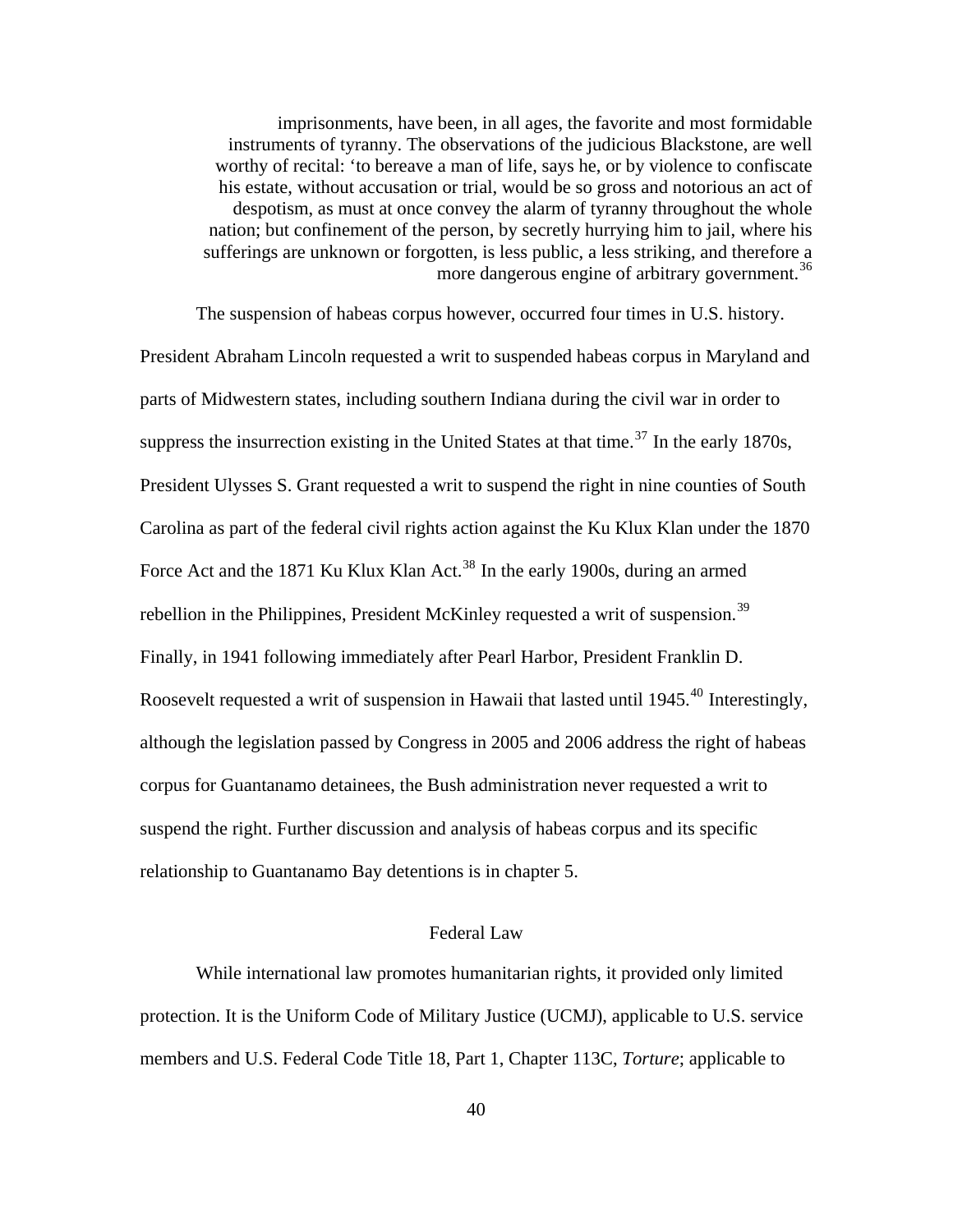U.S. nationals, both provides punitive articles for violating humanitarian rights.<sup>[41](#page-150-0)</sup> The UCMJ was signed into law on 10 August 1956, and has undergone several revisions to date. It was under UCMJ punitive articles that U.S. service members were charged, tried, and sentenced for crimes committed at My Lai<sup>[42](#page-150-0)</sup> and Abu Ghraib.<sup>[43](#page-150-0)</sup>

On 29 July 1996, the War Crimes Act passed by overwhelming majorities in the U.S. Congress. It is applicable to service members and U.S. Nationals alike. Its purpose was to amend title 18, of the United States Code, "to carry out the international obligations of the United States under the Geneva Conventions to provide criminal penalties for certain war crimes."[44](#page-150-0) In fact, according to Gary D. Solis, author of *Son Thang: An American War Crime*, the War Crimes Act was prompted by the experience of a former Air Force pilot and POW who "was concerned about the seeming absence of statutory authorization for the punishment of persons who mistreat prisoners of war."<sup>[45](#page-150-0)</sup> The War Crimes Act thus was passed to prosecute those who commit or committed mistreatment against U.S. service members in detention. When passed into law it defined "war crime" as stated below.

(c) Definition.-As used in this section the term "war crime" means any conduct - (1) defined as a grave breach in any of the international conventions signed at Geneva 12 August 1949, or any protocol to such convention to which the United States is a party; (2) prohibited by Article 23, 25, 27, or 28 of the Annex to the Hague Convention IV, Respecting the Laws and Customs of War on Land, signed 18 October 1907; (3) which constitutes a violation of common Article 3 of the international conventions signed at Geneva, 12 August 1949, or any protocol to such convention to which the United States is a party and which deals with noninternational armed conflict; or (4) of a person who, in relation to an armed conflict and contrary to the provisions of the Protocol on Prohibitions or Restrictions on the Use of Mines, Booby-Traps and Other Devices as amended at Geneva on 3 May 1996 (Protocol II as amended on 3May 1996), when the United States is a party to such Protocol, willfully kills or causes serious injury to civilians.[46](#page-150-0)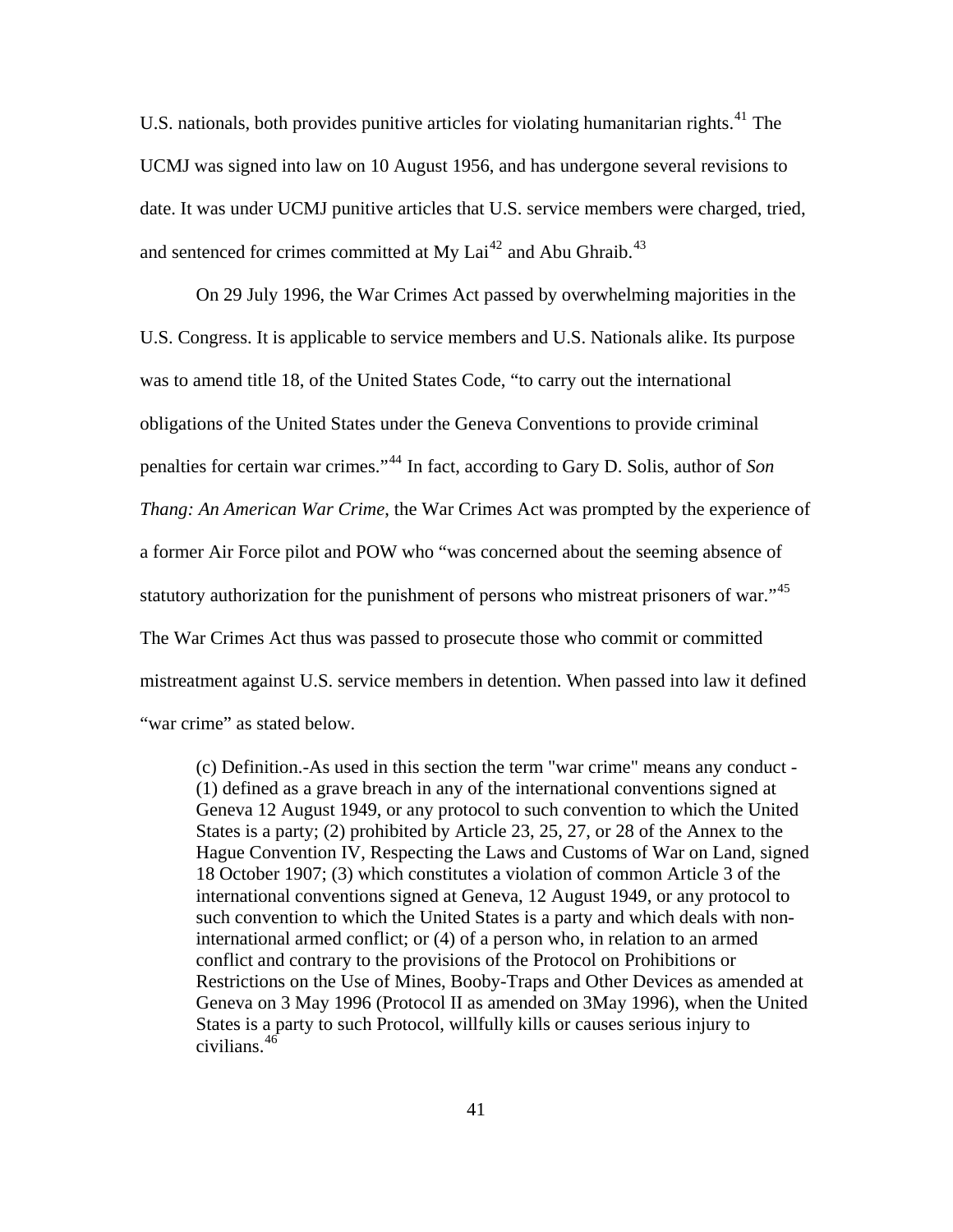In 2006, the Military Commissions Act amended the War Crimes Act to redefine "war crimes" as being only those that were defined as a "grave breach" of any of the Geneva Conventions.<sup>[47](#page-150-0)</sup> Grave breaches include but are not limited to willful killing, torture, or inhumane treatment; great suffering or serious injury; taking of hostages; depriving of the rights of fair and regular trial; compelling to serve in the forces of an enemy party; attack on the civilian population; unlawful attack of clearly-recognized cultural objects; and the fraudulent use of distinctive signals used for identification of medical service.<sup>[48](#page-150-0)</sup> The definition of war crime in the Military Commissions Act, however, not only narrows the definition from violations of Common Article 3 to grave breaches only, it is retroactive. This lead opponents to assume the amendment will prevent possible prosecution of those who sanctioned, developed, and participated in the "enhanced interrogation program." Furthermore, the redefinition was part of a greater debate in the U.S. government to redefine Common Article 3 itself. The MCA and these provisions are discussed in more detail in chapter 5

## Military Doctrine

Military doctrine has always insisted on upholding values, standards, and ethical behavior throughout its operations. These ideals and the doctrine that guides and directs service members remain virtually constant since September 2001. According to FM 27- 10, *The Law of Land Warfare*, published 1956 and still in use today, the law of war is derived from two sources: lawmaking treaties and custom.<sup>[49](#page-150-0)</sup> Moreover, it states:

Although some of the law of war has not been incorporated in any treaty or convention to which the United States is a party, this body of unwritten or customary law is firmly established by the custom of nations and well defined by recognized authorities on international law. Lawmaking treaties may be compared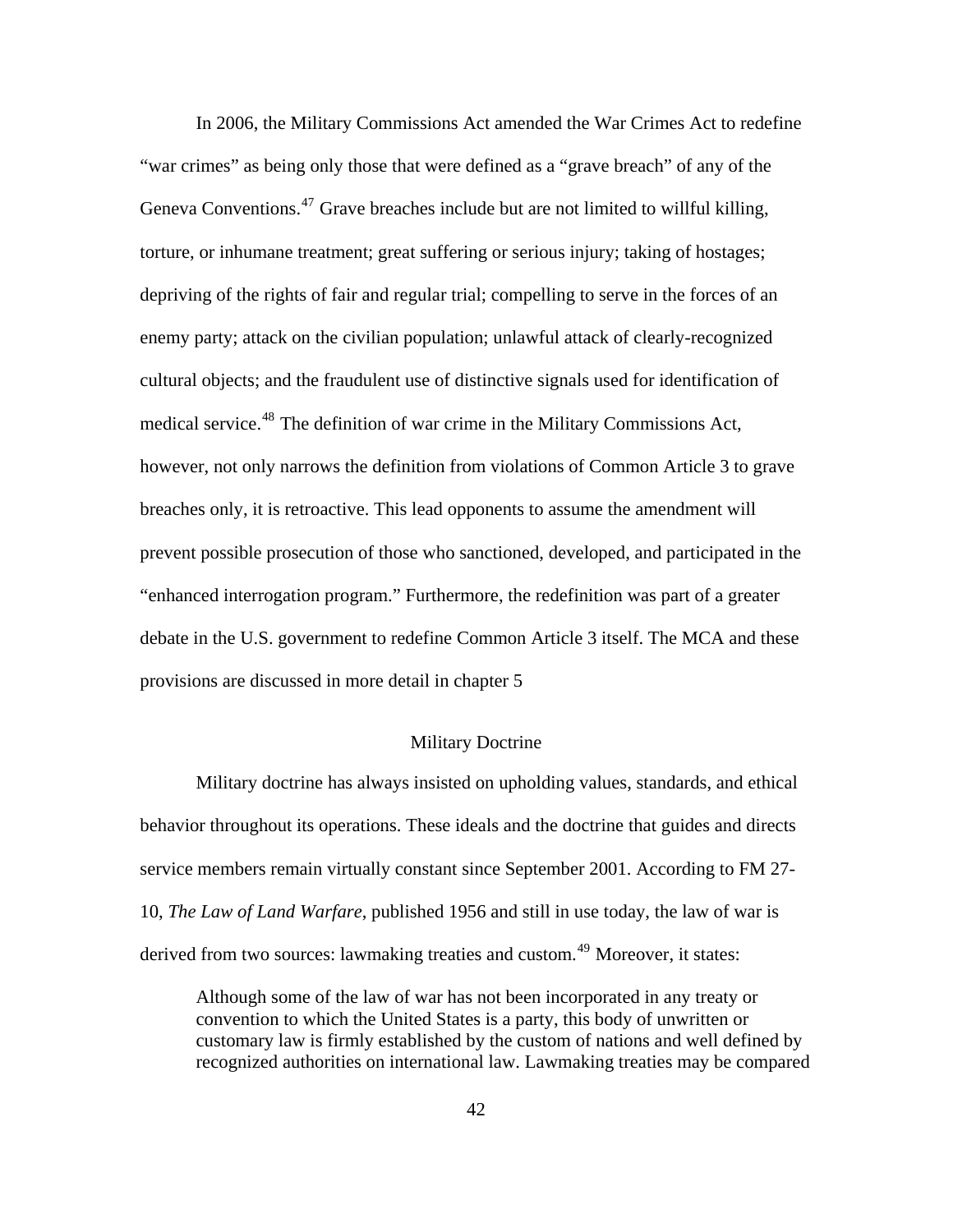with legislative enactments in the national law of the United States and the customary law of war with the unwritten Anglo-American common law.<sup>[50](#page-150-0)</sup>

Furthermore, Department of Defense Directive 5100.77, published on 9 December 1998, reminded all military components to "comply with the law of war during all armed conflicts, however such conflicts are characterized, and with the principles and spirit of the law of war during all other operations."[51](#page-150-0) The preface to FM 34-52, *Intelligence Interrogation*, published in May 1987 reads: "These principles and techniques of interrogation are to be used within the constraints established by FM 27-10, the Hague and Geneva Conventions, and the Uniform Code of Military Justice (UCMJ)."[52](#page-150-0) Military Police doctrine is also in keeping with these principals and directives. In the introduction to FM 19-40, *Enemy Prisoners of War, Civilian Internees, and Detained Persons*, published 1976, the manual stresses the first objective of the Enemy PW/Detainee Program is "provide for the implementation of the Geneva Conventions."<sup>[53](#page-150-0)</sup> The point here is that the military seems to have always understood the importance of treating captured personnel humanely and with dignity. This is emphasized in doctrine, training, and professional education. The reason is simple. Applications of these provisions serve to protect American services members if they are captured during an armed conflict.

Changes and updates are reflective of policy decisions, influencing certain documents and manuals. These include: Department of Defense (DoD) Directive 2310.01E, *The Department of Defense Detainee Program* and the DoD Directive 2311.01E, *DoD Law of War Program*; Joint Publication 1-02, *Department of Defense Dictionary of Military and Associated Terms*; FM 2-22.3, *Human Intelligence Collector Operations*; FM 3-0, *Operations*; and FM 3-19.40, *Internment/Resettlement Operations.* Most recently, the DoD issued implementing requirements to prevent violations of the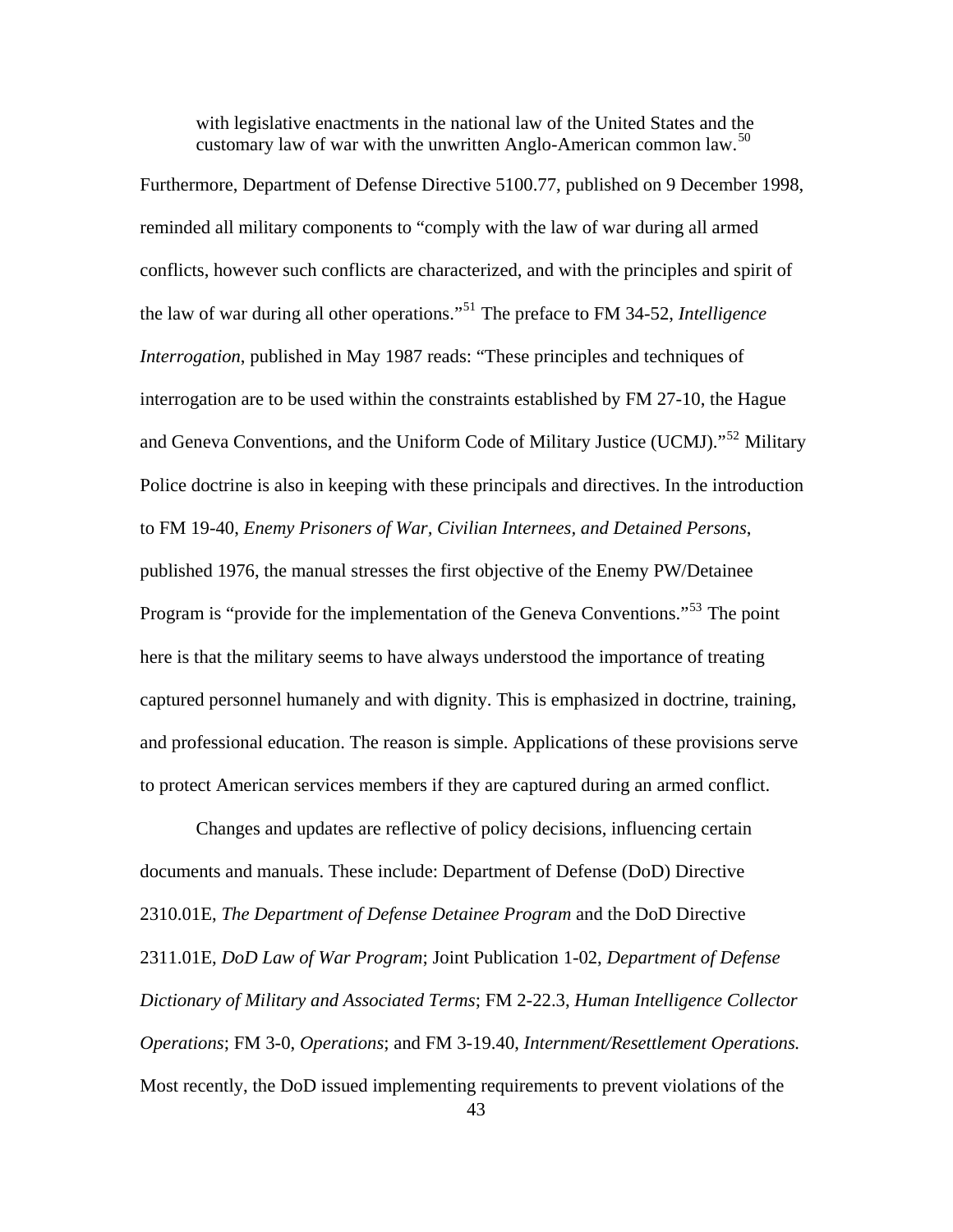law of war by contractor employees accompanying the U.S. Armed Forces overseas in DoD FAR Supplement (DFARS) 252.225-7040(a) published in the federal register on 15 January 2009.<sup>[54](#page-150-0)</sup> Nevertheless, these are dozens of other military publications, like their predecessors that insist on humane treatment of those detained in accordance with established laws, the Geneva Conventions and the law of war.

The Soldier's Rules found in AR 350-1, *Army Training and Leader Development* have not changed over the years and capture these ideals. Figure 5 below depicts table 1- 4 (The Soldier's Rules) located in the *Operations* field manual.

- Soldiers fight only enemy combatants.
- Soldiers do not harm enemies who surrender. They disarm them and turn them over to their superior.
- Soldiers do not kill or torture enemy prisoners of war.
- Soldiers collect and care for the wounded, whether friend or foe.
- Soldiers do not attack medical personnel, facilities, or equipment.
- Soldiers destroy no more than the mission requires.
- Soldiers treat civilians humanely.
- Soldiers do not steal. Soldiers respect private property and possessions.
- Soldiers should do their best to prevent violations of the law of war.
- Soldiers report all violations of the law of war to their superior.

## Figure 5. The Soldier's Rules

*Source:* Department of the Army, Field Manual 3-0, *Operations* (Washington, DC: Government Printing Office, August 2007), 1-20.

AR 350-1 also serves to mandate the teaching of these principles in initial entry

training programs for enlisted Soldiers and Officers. Additional, ethics training is in all

professional education course curriculums and law of war training is mandated

annually.[55](#page-150-0) FM 3-0, *Operations* outlines the ethical challenges leaders face to maintain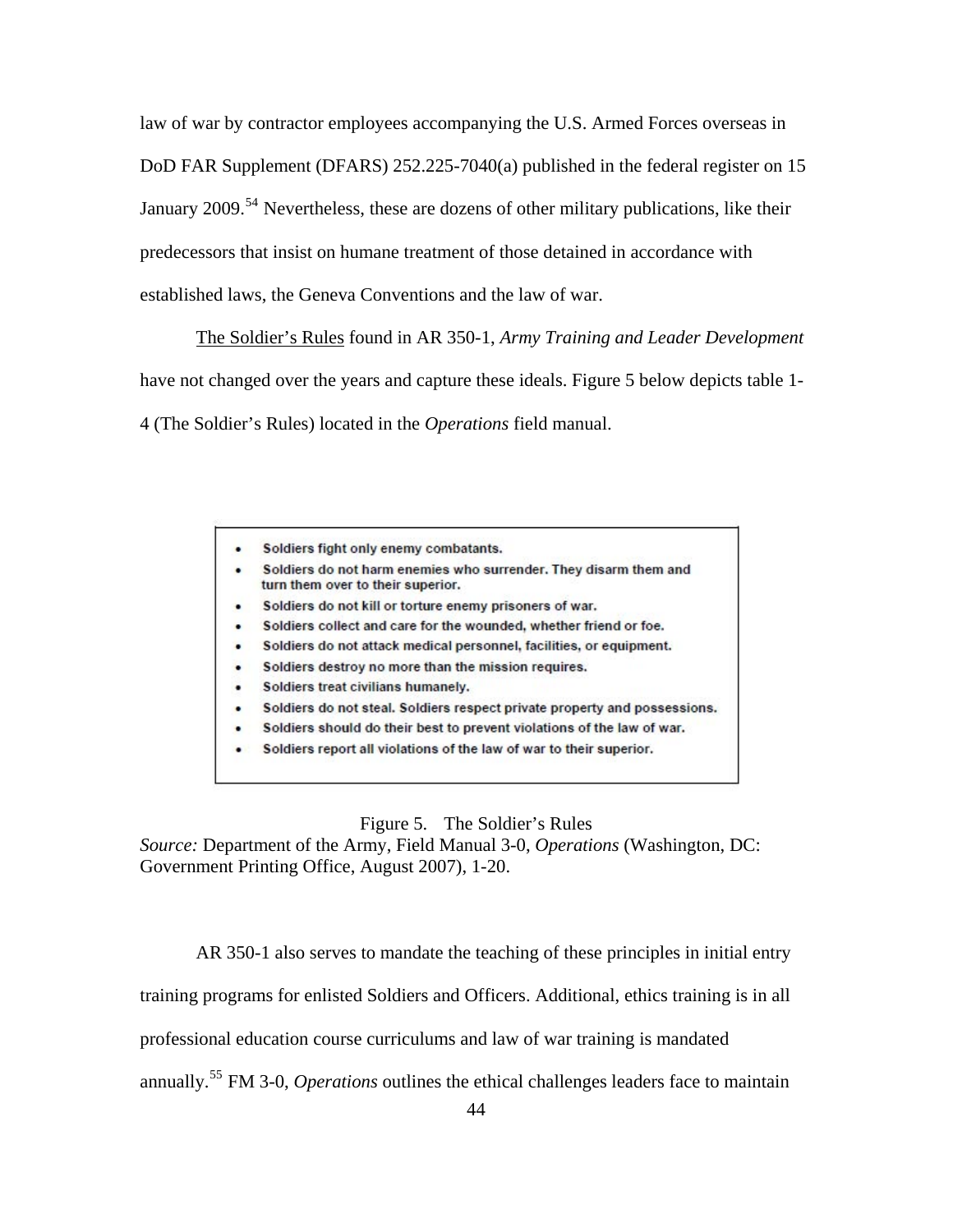discipline and the moral conduct of their troops. Specifically, paragraph 1-86 speaks about the humane treatment of detainees to encourage surrender, reduce friendly losses and to reduce enemy antagonism toward U.S. forces. First and foremost however the paragraph emphasizes "nothing emboldens enemy resistance like the belief that U.S. forces will kill or torture prisoners."[56](#page-150-0)

# Chapter Summary

The purpose of this chapter was to inform the reader of basic humanitarian rights and law. At this point is should be apparent what basic human rights are afforded to all persons in detention regardless of their classification or status according to established international law. The Universal Declaration of Human Rights, the augmentation conventions to the declaration, and the 1949 Geneva Conventions including its protocols outline the international humanitarian rights afforded all persons regardless of nationality, sex, religion, or status. Although the U.S. is not a signatory for or has ratified all of these documents, the documents still serve as international and customary law for humanitarian rights. Moreover, the documents which the U.S. is party as well as applicable federal law, military doctrine and founding U.S. documents and principals are more than enough to determine what right looks like.

<sup>&</sup>lt;u>1</u> <sup>1</sup>A Man for All Seasons, Highland Films, 1966, text at http://www.imdb.com/ title/tt0060665/quotes (accessed 20 September 2009).

<sup>&</sup>lt;sup>2</sup>International Committee for the Red Cross, "What is International Humanitarian Law?," http://www.icrc.org/web/eng/siteeng0.nsf/html/humanitarian-law-factsheet (accessed 22 October 2009).

<sup>3</sup> Nigel Rodley, *The Treatment of Prisoners under International Law* (New York: Oxford University Press, 1987), 4.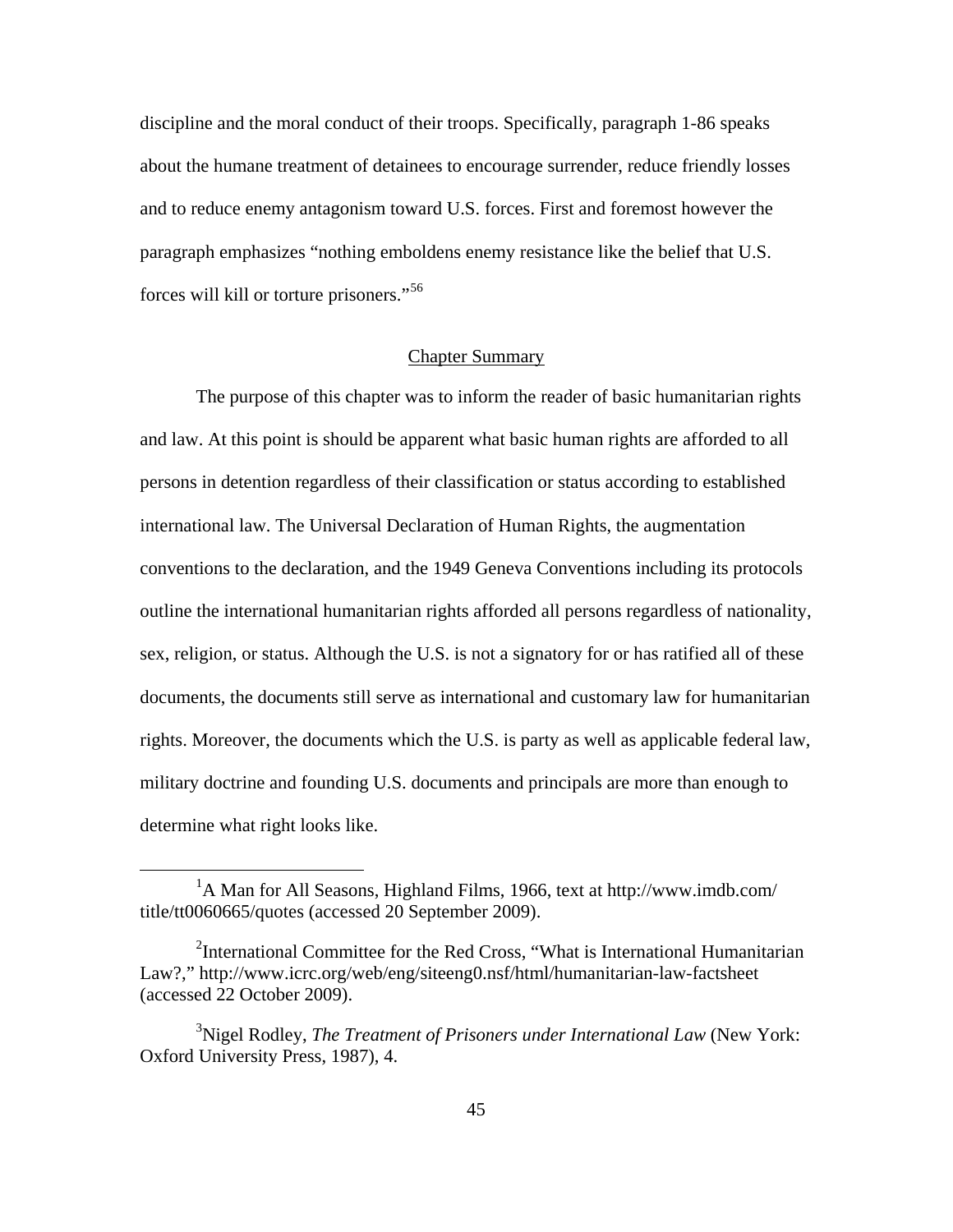$\mathrm{4}$ Ibid., 6.

<sup>5</sup>Ibid., 4; and Naomi Roht-Arriaza. "Reparations in the Aftermath of Repression and Mass Violence," in *My Neighbor, My Enemy–Justice and Community in the Aftermath of Mass Atrocity*, Edited Eric Stover and Harvey M. Weinstein (Cambridge, Cambridge University Press, 2004), 124-125.

6 Roht-Arriaza, 124-127.

<sup>7</sup>Ibid.

8 Fogerty

9 "International Covenant on Civil and Political Rights," 23 March 1976, *United Nations Documents*, Article 4, http://www1.umn.edu/humanrts/instree/b3ccpr.htm (accessed 27 August 2009).

Ibid., Article 14, para 1. Ibid., Article 14, paras 3a-3g. Ibid., Article 9, para 1. Ibid., para 2. Ibid., para 3. Ibid., para 4-5.

<sup>16.</sup>The Convention against Torture and Other Cruel, Inhuman or Degrading Treatment or Punishment (Convention against Torture)," 27 October 1990, *United States Treaties and Other International Agreements,* http://thomas.loc.gov/cgibin/ntquery/D?trtys:8:./temp/~trtysUClSmW*::* (accessed 27 September 2009).

<sup>17</sup>Senate Armed Services Committee, *Inquiry into the Treatment of Detainees in U.S. Custody*, 110th Cong., 2nd sess., 2008, 32.

 $18$ Convention against Torture, Part 1, Article 3.

19David P. Forsythe, *Humanitarian Politics, The International Committee of the Red Cross* (Baltimore, MD: The john Hopkins University Press, 1977), 121-122.

 $^{20}$ International Committee for the Red Cross, "1949 Conventions and Additional Protocols," http://www.icrc.org/ihl.nsf/CONVPRES?OpenView (accessed 10 April 2009).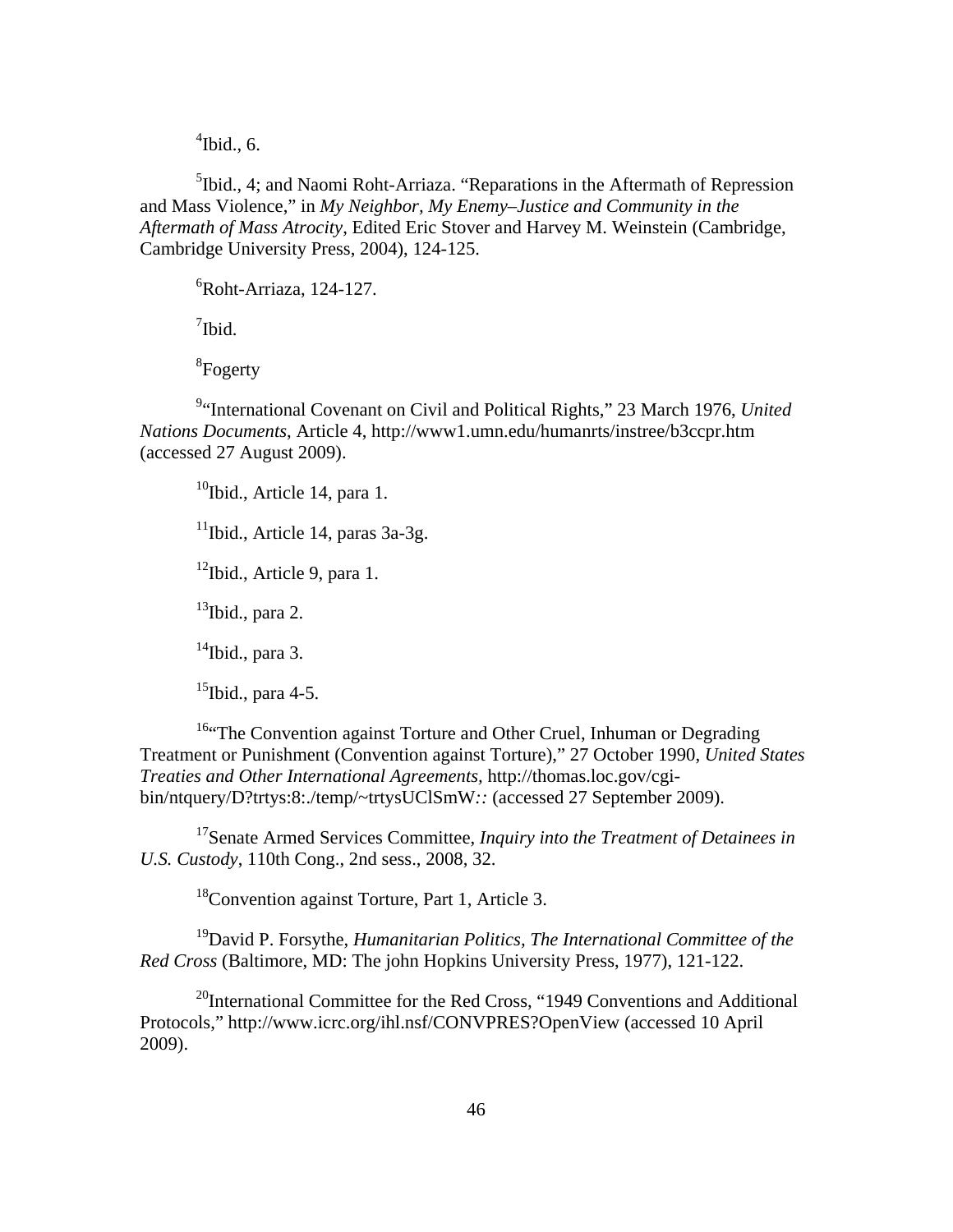21Ibid., see notes under signatory links.

22Department of the Army, FM 27-10, *Law of Land Warfare* (Washington, DC: Government Printing Office, July 1956).

 $^{23}$ ICRC, Convention (III).

24International Committee of the Red Cross, *Handbook on the Law of War for Armed Forces* (Geneva: International Committee of the Red Cross, 1987), 12.

25The United States Federal Government, "The Magna Carte," *The National Archives*, http://www.archives.gov/exhibits/featured\_documents/magna\_carta/ translation.html (accessed 27 August 2009).

26U.S. Constitution, Bill of Rights, http://www.archives.gov/exhibits/charters/ constitution.html (accessed 1 October 2009).

 $27$ Ibid., amendment 14.

<sup>28</sup>*The unanimous Declaration of the thirteen united States of America* (4 July 1776), http://www.ushistory.org/Declaration/document/index.htm (assessed 4 July 2009).

29Benjamin Franklin, "Forefathers Quotes," American Revival, <http://americanrevival.org/quotes/forefathers.htm>(accessed 25 October 2009).

30Thomas Jefferson, "Forefathers Quotes," American Revival, <http://americanrevival.org/quotes/forefathers.htm>(accessed 25 October 2009).

31Thomas Paine, "Forefathers Quotes," American Revival, http://americanrevival.org/quotes/forefathers.htm (accessed 25 October 2009).

32The Constitution Society, http://www.constitution.org/eng/habcorpa.htm (accessed 22 October 2009).

 $33$ U.S. Constitution, article 1, section 9.

34United States Government, "Power to Grant Writ," *U.S. Code 28, Chapter 153, Sec. 2241*, 25 June 1948.

<sup>35</sup>*Boumediene v. Bush*, 553 U.S. (2008).

36Alexander Hamilton, The Federalist No. 84-Certain General and Miscellaneous Objections to the Constitution Concerned and Answered, *Independent Journal* (July and August 1788), http//www.constitution.org/fed/federa84.html (assessed 12 July 2009).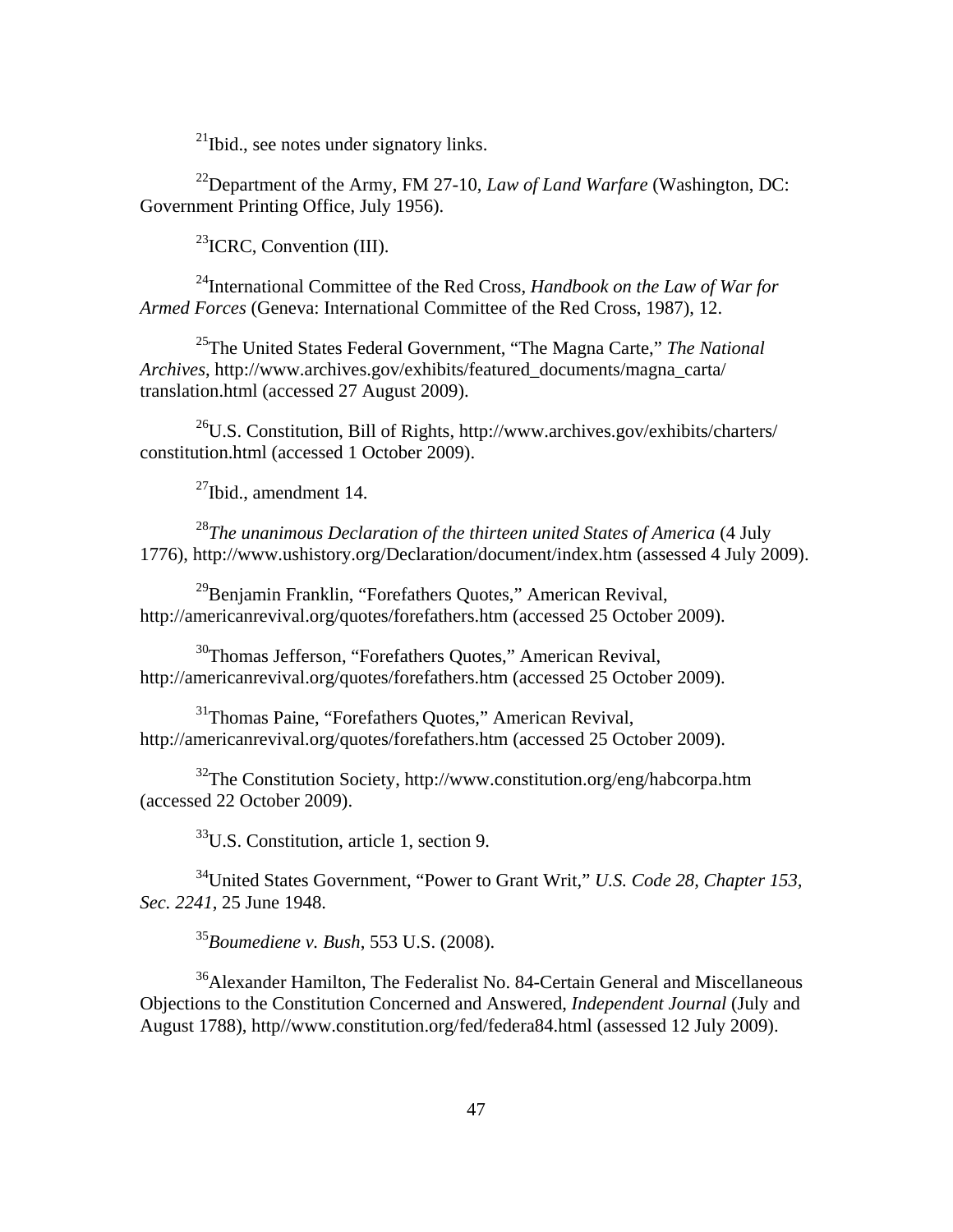<sup>37</sup>Robert Longley, "Lincoln Issues Proclamation Suspending Habeas Corpus Rights," <http://usgovinfo.about.com/od/historicdocuments/a/lincolnhabeas.htm>(accessed 22 October 2009).

38William F. Duker, *A Constitutional History of Habeas Corpus* (Westport, Connecticut: Greenwood Press, 1980) n.7,149,178,n.190.

39Ibid.

 $40$ Ibid.

41United States Government, "War Crimes Act," *U.S. Code 18 , Chapter 118, Sec. 2441*, 29 July 1996, http://ftp.fas.org/sgp/crs/intel/RL33662.pdf (accessed 22 September 2009); and "UCMJ," *U.S. Code 22, Title 10*, 10 August 1956.

42University of Missouri-Kansas City, "The My Lai Courts martial 1970," Famous American Trials, http://www.law.umkc.edu/faculty/projects/ftrials/ mylai/mylai.htm (accessed 29 October 2009).

43Susan Candiotti, "Abu Ghraib Soldiers Plead Guilty," *CNN.com*, 2 February 2005, <http://www.cnn.com/2005/LAW/02/01/abughraib.plea.deal/index.html>(accessed 22 August 2009).

44War Crimes Act, http://codes.lp.findlaw.com/uscode/18/I/118/2441 (accessed 23 September 2009).

<sup>45</sup>Center on Law, Ethics and National Security, "Did Military Justice Fail or Prevail?," Duke University of Law, book review of Son Thang: An American War Crime," By Gary D. Solice, 1997, http://www.law.duke.edu/lens/publications/050698 (accessed 20 August 2009).

 $46$ Ibid.

47Michael J. Garcia, "The War Crimes Act: Current Issues," *Congressional Research Service* (2009): 5-6, http://ftp.fas.org/sgp/crs/intel/RL33662.pdf (accessed 28 September 2009).

48ICRC, *Handbook on the Law of War for Armed Forces*, 169-170. All grave breaches are outlined between pages 168-170 of this book with the applicable Convention and article listed in the left column.

<sup>49</sup>*The Law of Land Warf*are, 4.

 $50$ Ibid.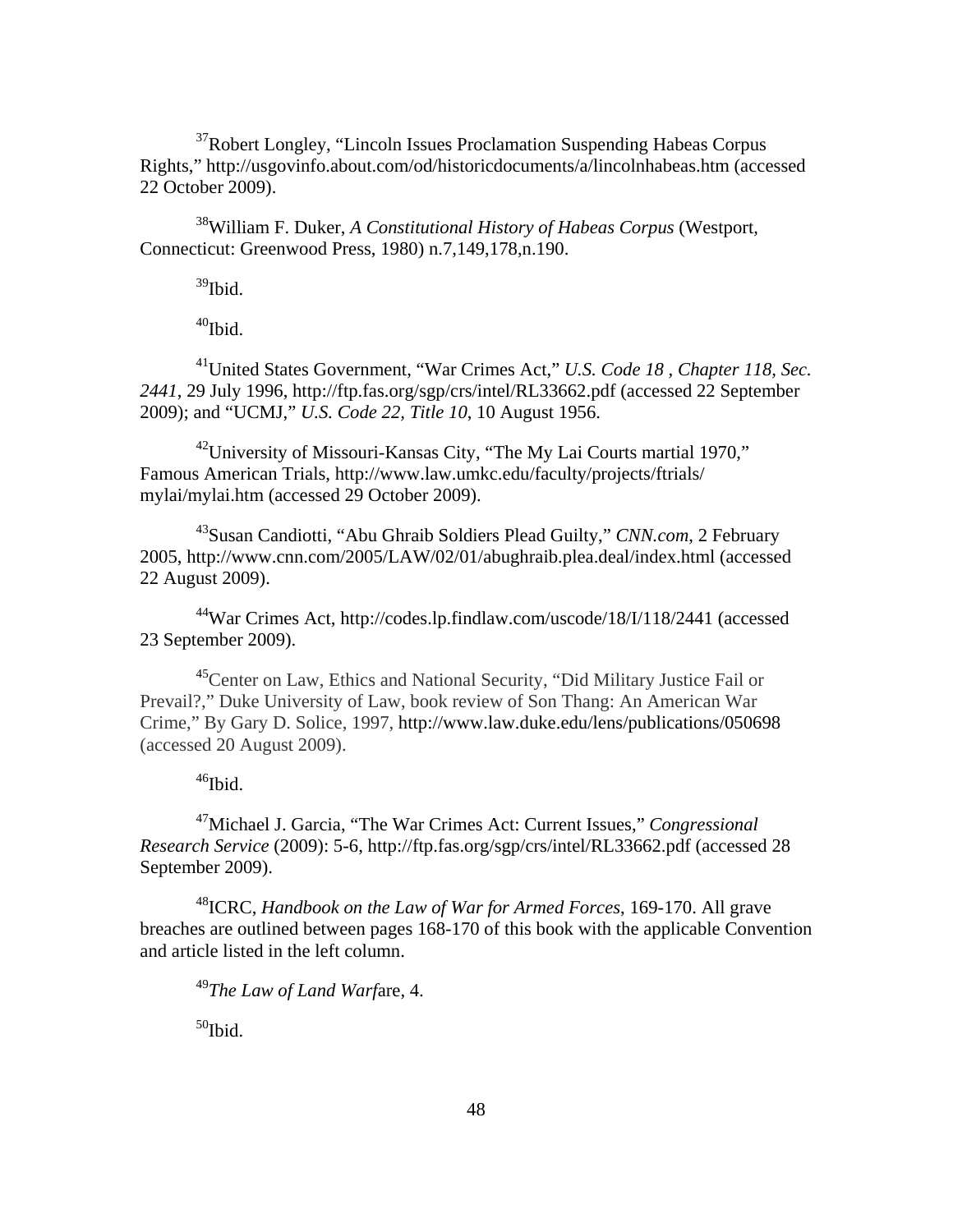51Department of Defense, Directive Number 5100.77*, DoD Law of War Program*  (Washington, DC: U.S. Government Printing Office, 1998), 4.

52Department of the Army, FM 34-52, *Intelligence Interrogation* (Washington, DC: Government Printing Office, May 1987), iii.

53Department of the Army, FM 19-40, *Enemy Prisoners of War, Civilian Internees, and Detained Persons* (Washington, DC: Government Printing Office, February 1976), 1-2.

5[4Kara M. Sacilotto,](http://www.wileyrein.com/professionals.cfm?sp=bio&id=266) "DoD Issues Final Rule on Law of War Training And Disclosure Obligations," Wileyrein.com, 16 January 2009, http://www.wileyrein.com/ publications.cfm?sp=articles&id=4878 (accessed 31 October 2009).

55Department of the Army, AR 350-1, *Army Training and Leader Development*  (Washington, DC: Government Printing Office, August 2007), 4-18.

56Department of the Army, FM 3-0, *Operations* (Washington, DC: Government Printing Office, February 2008), 1-19.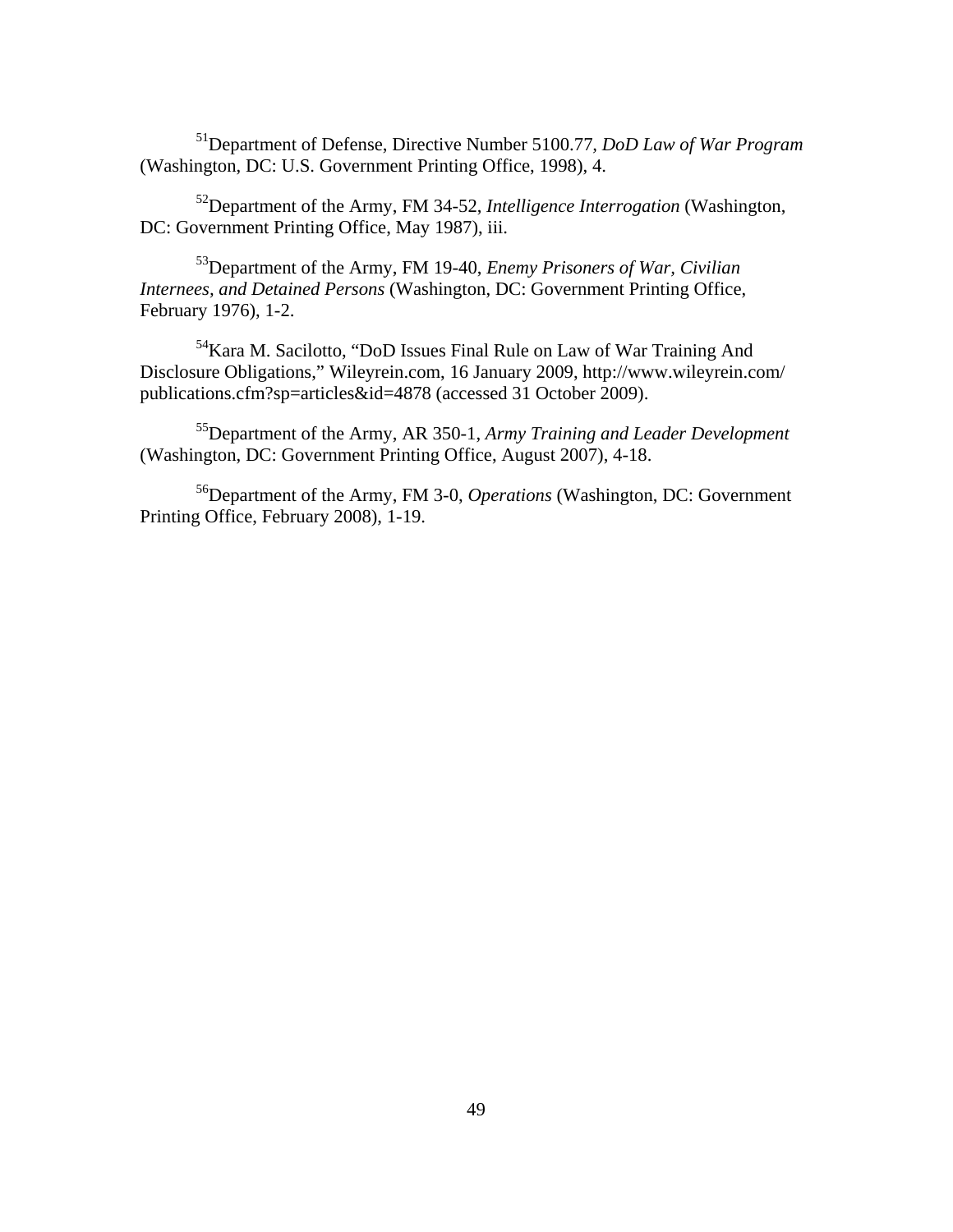## CHAPTER 5

# GUANTANAMO BAY and THE POLICIES OF GWOT

# Chapter Introduction

This chapter serves to introduce federal law, U.S. Policy, and judicial action following September 11th to present. The history of GITMO, the development of "enhanced interrogation techniques," OLC memoranda, key legislation, and Supreme Court cases are discussed in detail. The objective of this chapter is to further understand the policy of Guantanamo to determine whether they are in conflict with the basic rights and law described in chapter 4. If this is the case, a basis for reparations may exist. At the conclusion of this chapter the reader will have a broad understanding of the policies, legislation, and judicial aspects of Guantanamo internment.

# We Have a U.S. Base-Where?

The Treaty of Paris of 1898 ended the war between the U.S. and Spain. It produced a treaty that placed the islands of Puerto Rico and Guam under American control.<sup>[1](#page-150-2)</sup> It also allowed the U.S. to purchase the Philippines for [2](#page-150-0)0 million dollars.<sup>2</sup> Finally, the treaty required Spain to release control of Cuba.<sup>[3](#page-150-0)</sup> The U.S. took control of Cuba under the Teller Amendment that stipulated it would leave in 1902 to restore Cuba's autonomy.<sup>[4](#page-150-0)</sup> In 1901, the Platt Amendment was incorporated into the Cuban Constitution, which granted the U.S. the "the right to intervene for the preservation of Cuban independence" and the ability to "sell or lease to the United States lands necessary for coaling or naval stations" in perpetuity.<sup>[5](#page-150-0)</sup> The Cuban government acquiesced because the U.S. threatened it would not leave as planned in 1902 unless they accepted the terms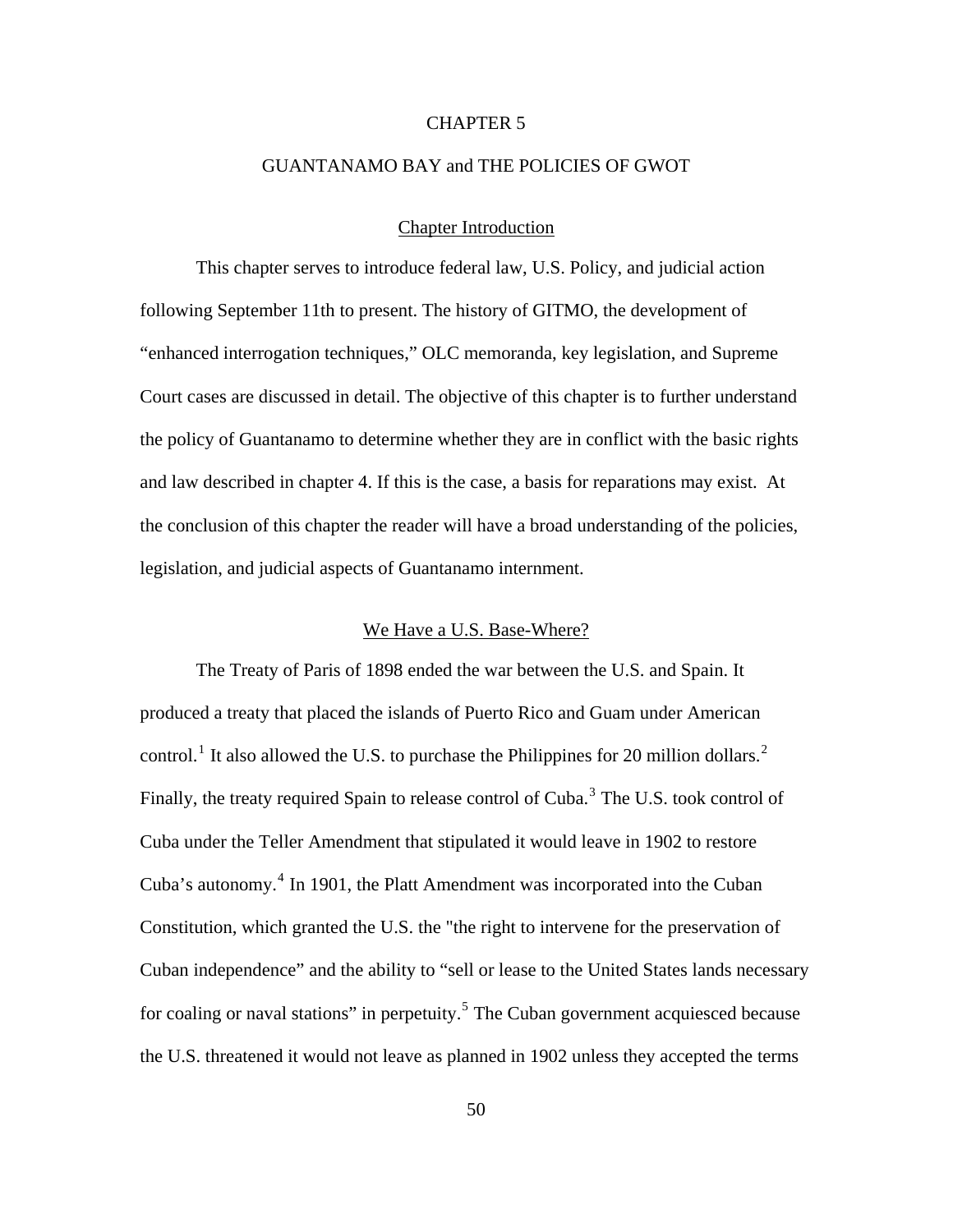of this amendment. The current government (Fidel Castro's regime) does not recognize this constitution and has not accepted U.S. money for the lease of the Naval Base located at Guantanamo Bay, but the U.S. position has never changed. Therefore, the Naval Base at Guantanamo Bay belongs to the U.S. as stated in the Cuban constitution, for which the U.S. still pays for the lease each month. [6](#page-150-0) In *Rasul v. Bush* and *Boumediene v. Bush*, the Supreme Court opined that the U.S. has plenary (complete) control over the Naval Base at Guantanamo, but not *de jure* (lawful) control<sup>[7](#page-150-0)</sup> because the U.S. operates the base without the Cuban government and has complete control over everything that occurs within it. Furthermore, the U.S. has no intention after over 100 years of occupation to resign this land to Cuba. In other words, it found the "complete jurisdiction and control" the U.S. exercises under its lease with Cuba would suffice to bring detainees "within the territorial and historical scope" of habeas corpus. <sup>[8](#page-150-0)</sup> Therefore, for all intents and purposes, the Naval Base is an extension of the U.S. and laws are applicable to it just as they are to other sovereign territories of the U.S.

Since the early 1990s, the Guantanamo Bay Naval Facility has operated a facility to house non U.S. citizens for a variety of reasons including Haitian and Cuban refugees in 1992, 40,000 migrants awaiting repatriation or parole to the U.S. in 1994, and the establishment of Camp X-Ray from 1994-1996 to segregate migrants who had committed crimes.<sup>[9](#page-150-0)</sup> In accordance with these operations and for command and control purposes, Task Force 160 was established in 1994. It was deactivated in 1996 once operations were complete. $10$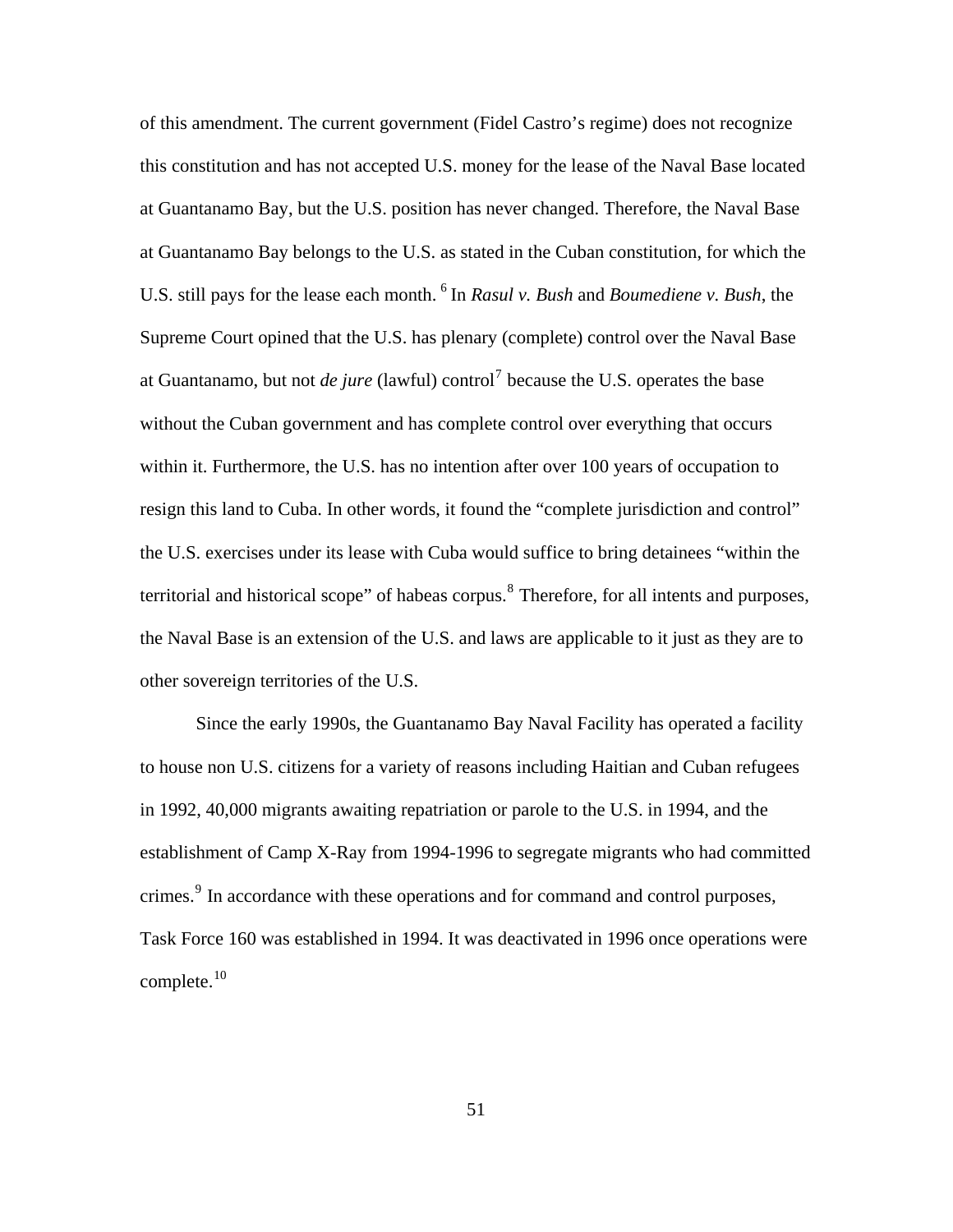One week after the September 11th attacks, Congress gave authorization to President Bush for use of military force. In a joint resolution, Congress stated the President could use:

All necessary and appropriate force against those nations, organizations, or persons he determines planned, authorized, committed, or aided the terrorist attacks or harbored such organizations or persons, in order to prevent any future acts of international terrorism against the United States.<sup>[11](#page-150-0)</sup>

This authorization led to President Bush's military order for *Detention, Treatment, and Trial of Certain Non-Citizens in the War against Terrorism,* dated 13 November 2001. Section 3 of the order granted detention authority to the Secretary of Defense for any individual subject to the order and detention "at an appropriate location…outside or within the United States."<sup>[12](#page-150-0)</sup> The Secretary of Defense, Donald Rumsfeld chose Guantanamo Bay Naval Station. According to interpretation by the Bush Administration, the base was not sovereign U.S. territory, as American forces administer it under a lease agreement with Cuba. The location coupled with the detainee designation as 'unlawful enemy combatant' or 'nonresident alien' prevented detainee access to habeas corpus; based on the assumption that the 1950 Supreme Court precedent of *Johnson* v. *Eisentrager* applied to the Naval Base*.* The ruling held that the protections of the U.S. Constitution had no extraterritorial application to German nationals convicted of war crimes as unlawful enemy combatants because they were physically in Germany, although in American control on an American base.<sup>[13](#page-150-0)</sup> In other words, as nonresident aliens captured and detained outside the U.S. the denial of habeas corpus for unlawful enemy combatants was legal.

On 7 February 2002, President Bush signed a memorandum stating the Third Geneva Convention and Common Article 3 did not apply to the conflict with al Qaeda or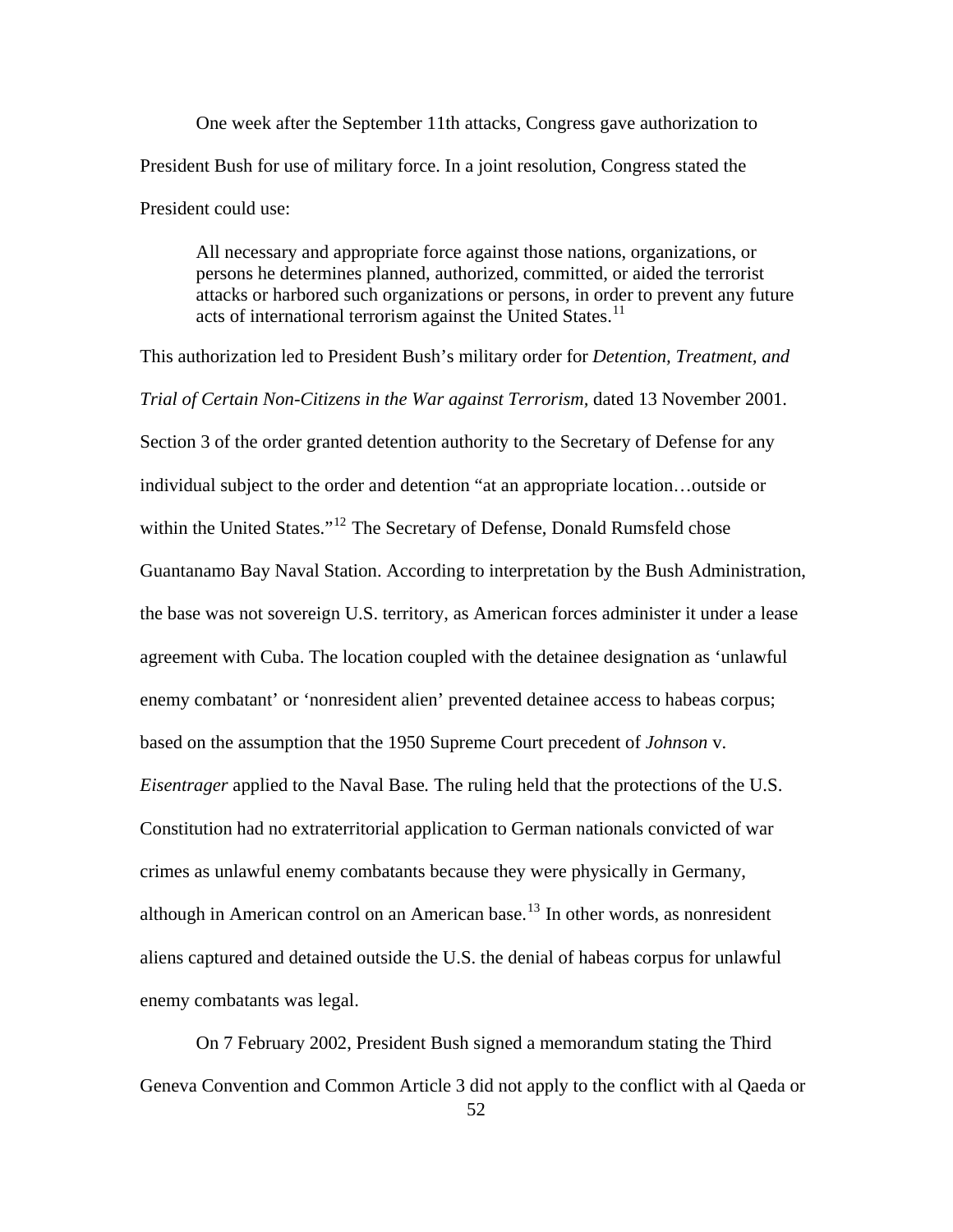the Taliban.<sup>[14](#page-150-0)</sup> This action and the opening of Guantanamo Bay Naval Base detention facility served to mark the beginning for a new genre of detention operations for the U.S. government and the U.S. military. According to the Senate Armed Services Committee, this decision to "replace a well established military doctrine, i.e., legal compliance with the Geneva Conventions, with a policy subject to interpretation, impacted the treatment of detainees in custody."[15](#page-150-0) Furthermore, the establishment of GITMO and the nonapplication of the Geneva Convention set the stage for all that followed with respect to both detention operations and detention abuses throughout the GWOT to date.

#### JPRA Involvement and OLC Memos

What sets us apart from our enemies in this fight. . . is how we behave. In everything we do, we must observe the standards and values that dictate that we treat noncombatants and detainees with dignity and respect. While we are warriors, we are also all human beings.<sup>[16](#page-150-0)</sup>

> ― General David Petraeus Commander, Multi National Forces-Iraq

We have to work the dark side, if you will.<sup>[17](#page-150-0)</sup>

― Dick Cheney Vice President of the United States

After 9/11, the gloves came off,  $18$ 

― Cofer Black Counterintelligence Chief of the CIA

Beginning in the spring of 2002 and extending for two years, the Joint Personnel

Recovery Agency (JPRA) supported U.S. government efforts to interrogate detainees.<sup>[19](#page-150-0)</sup>

This use of the JPRA and the OLC memoranda produced by Bush administration lawyers

laid the groundwork for interrogation operations to date. Any compensation program for

released Guantanamo detainees has to take into account the impact of these two aspects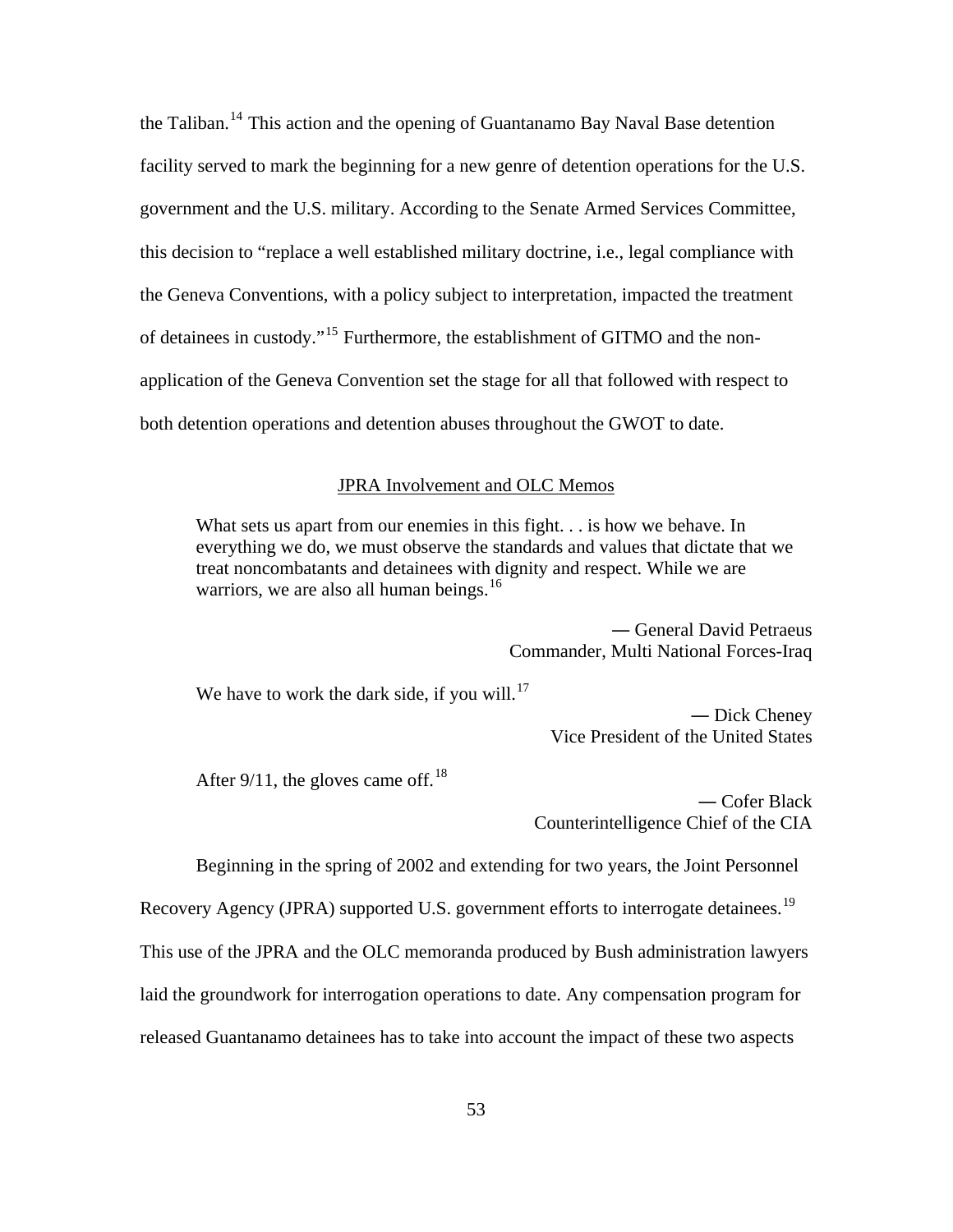of detention operation for the GWOT, in order to appreciate the affect of policy on both U.S. perception around the world and the conduct of military operations in the future.

First, the JPRA is the DoD agency that oversees military Survival Evasion Resistance and Escape (SERE) training. Its expertise lies in training American service members to withstand interrogation techniques considered illegal under the Geneva Conventions based on illegal exploitation of prisoners over the last 50 years.<sup>[20](#page-150-0)</sup> In further detail, service members who are students of SERE school are subjected by the JPRA to tactics used by our enemies that were based on coercive methods used by the Chinese Communist dictatorship to extract false confessions from U.S. POWs during the Korean and Vietnam wars.<sup>[21](#page-150-0)</sup> The JPRA trains personnel "how to respond and resist interrogations–not how to conduct interrogations."[22](#page-150-0) Therefore, the purpose of SERE school is to increase the ability of U.S. service members to resist abusive interrogation techniques considered illegal according to rules of war and the Geneva Conventions.

The JPRA was solicited by the federal government following September 11th to gain information on detainee exploitation. As a result, several members of the JPRA spearheaded the adoption of what would become "enhanced interrogation techniques." Some of these techniques remained classified but included the use of water boarding, sleep deprivation, stripping of clothes, slaps, stress positions, hooding, temperature change and meal regulation.<sup>[23](#page-150-0)</sup> On 2 December 2002, Secretary of Defense Donald Rumsfeld authorized these techniques, with legal sanction from the Office of Legal Council, for implementation at  $GITMO<sup>24</sup>$  $GITMO<sup>24</sup>$  $GITMO<sup>24</sup>$ . These techniques and policies then bleed over to Afghanistan and Iraq as interrogators trained in the techniques by JPRA personnel moved from GITMO to other theaters throughout the GWOT.<sup>[25](#page-150-0)</sup> The Senate Armed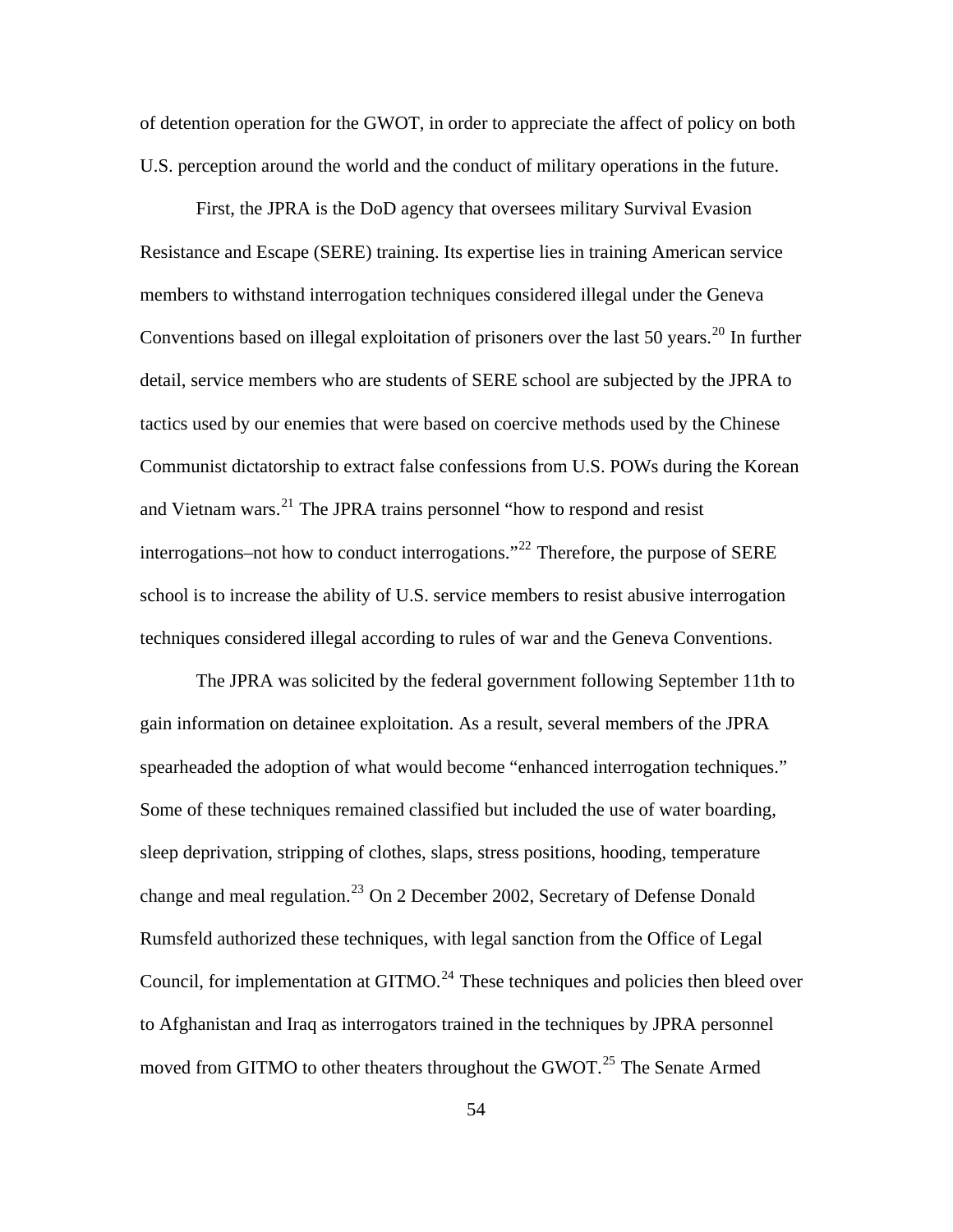Service Committee concluded in its investigation into the treatment of detainees in U.S. Custody, that the "interrogation policies endorsed by senior military and civilian officials authorizing the use of harsh interrogation techniques were a major cause of the abuse of detainees in U.S. custody<sup> $26$ </sup> not just in Guantanamo but in Afghanistan and Iraq as well. It is also worthy to note that several agencies including the Joint Chiefs of Staff for the Armed forces and the Federal Bureau of Investigation (FBI) opposed the use of these techniques.[27](#page-150-0) Their oppositions however, were never included in official documentation outlining the policy for operations. In fact, even members of the JPRA including the Operational Support Office and Psychological Services expressed concerns about the operational role of the JPRA and the operational risk of techniques that could produce doubtful information, possibly be used against our own troops, and result in psychological damage.<sup>[28](#page-150-0)</sup> Instead, supporters of the program seemed to cherry pick information from expert sources involved in the research of the techniques and their application in order to present constructive backing of the program for integration into interrogation and detention policy.

Secondly, the Office of Legal Council drafted several OLC memoranda outlining the application of interrogation techniques with respect to unlawful enemy combatants. It was Judge Alberto Gonzales, the legal counsel to the President, for example, who sent a memo to President Bush stating the war on terror has "render[ed] obsolete the Geneva's strict limitations on questioning of enemy prisoners and render[ed] quaint some of it provisions."<sup>[29](#page-150-0)</sup> He recommended that President Bush stand by his order that the Geneva Conventions did not apply. All of the memoranda have since been rescinded by either the Bush administration in the aftermath of Abu Ghraib or by the Obama administration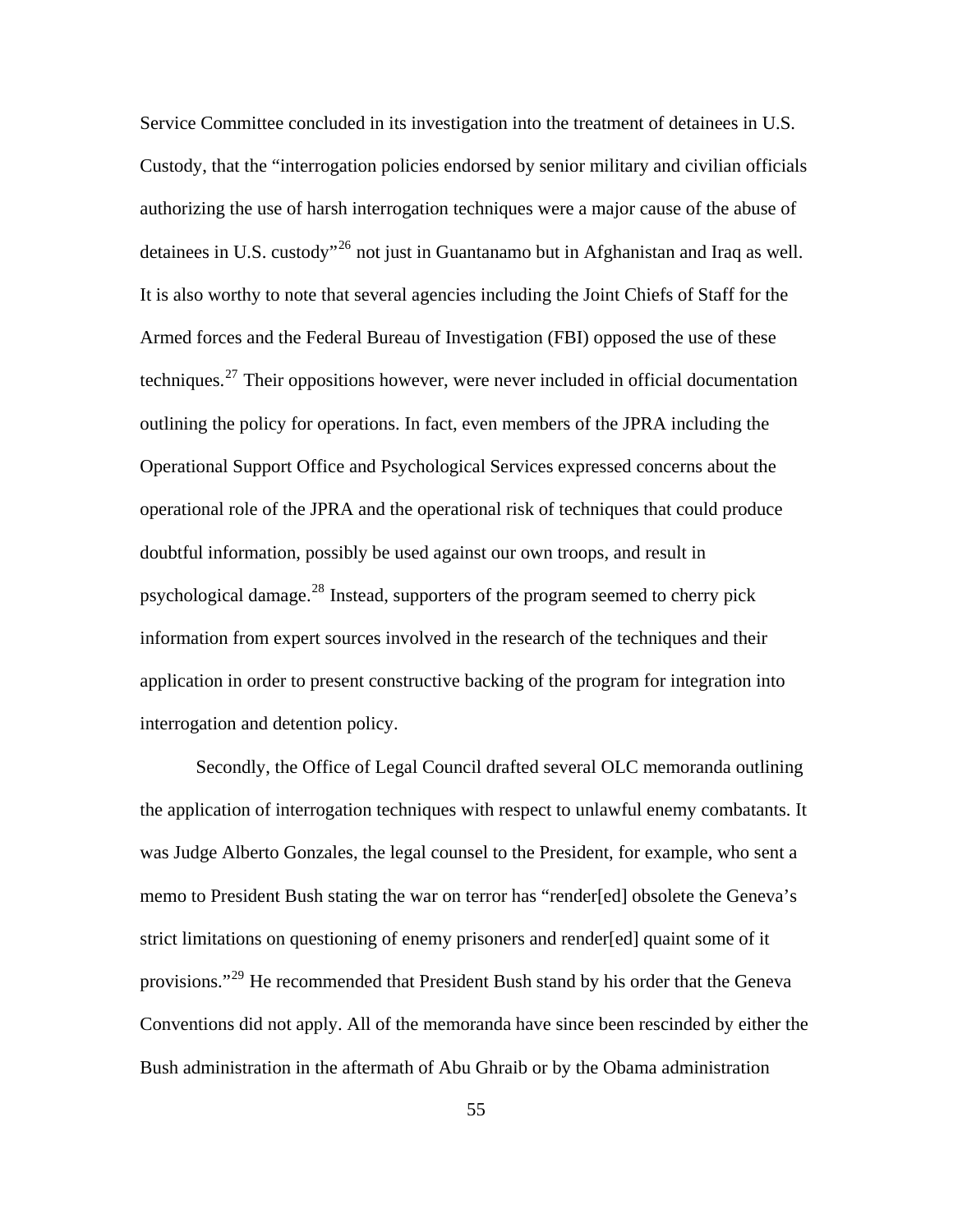when it took office. However, the impact of this legal advice is unprecedented in U.S. history. Rather than relying on established federal and international law, the Bush administration used the OLC memoranda to guide the policy decisions and intent of interrogations and treatment of detainees. For over fifty years, the military and international community relied on the Geneva Conventions and the Laws of War to conduct detention operations and interrogations. As described earlier in this thesis, these rules were set, understood, trained on and in black and white for reference. The OLC memoranda replaced these long-standing and established rules with questionable interpretations resulting in ambiguous policy guidance issued from the President and the Secretary of Defense to the operators. Therefore, without clear and concise laws and rules in which to operate, guidance was easily misinterpreted. This was especially true as certain techniques authorized for all detainees became applicable for only certain detainees in certain circumstances with the consent of the Secretary of Defense.<sup>[30](#page-150-0)</sup> In fact, a staff judge advocate for Joint Forces Command at the time (early 2002) commented to the Senate Armed Service Committee that he thought the orders were a tough standard for the DoD to follow in the field because it replaced well establish military doctrine with a policy subject to interpretation.<sup>[31](#page-150-0)</sup>

Obviously, in practice it was difficult to understand what was truly authorized and what was not. In addition, the Senate Armed Service Committee report indicates that overzealous interrogators also took to heart those comments made by members of the Bush administration "to get tougher," possibly promulgating further violations of established law. As military and civilian contractors put these policies into practice, confusion and misinterpretation became wide spread. According to Senator McCain,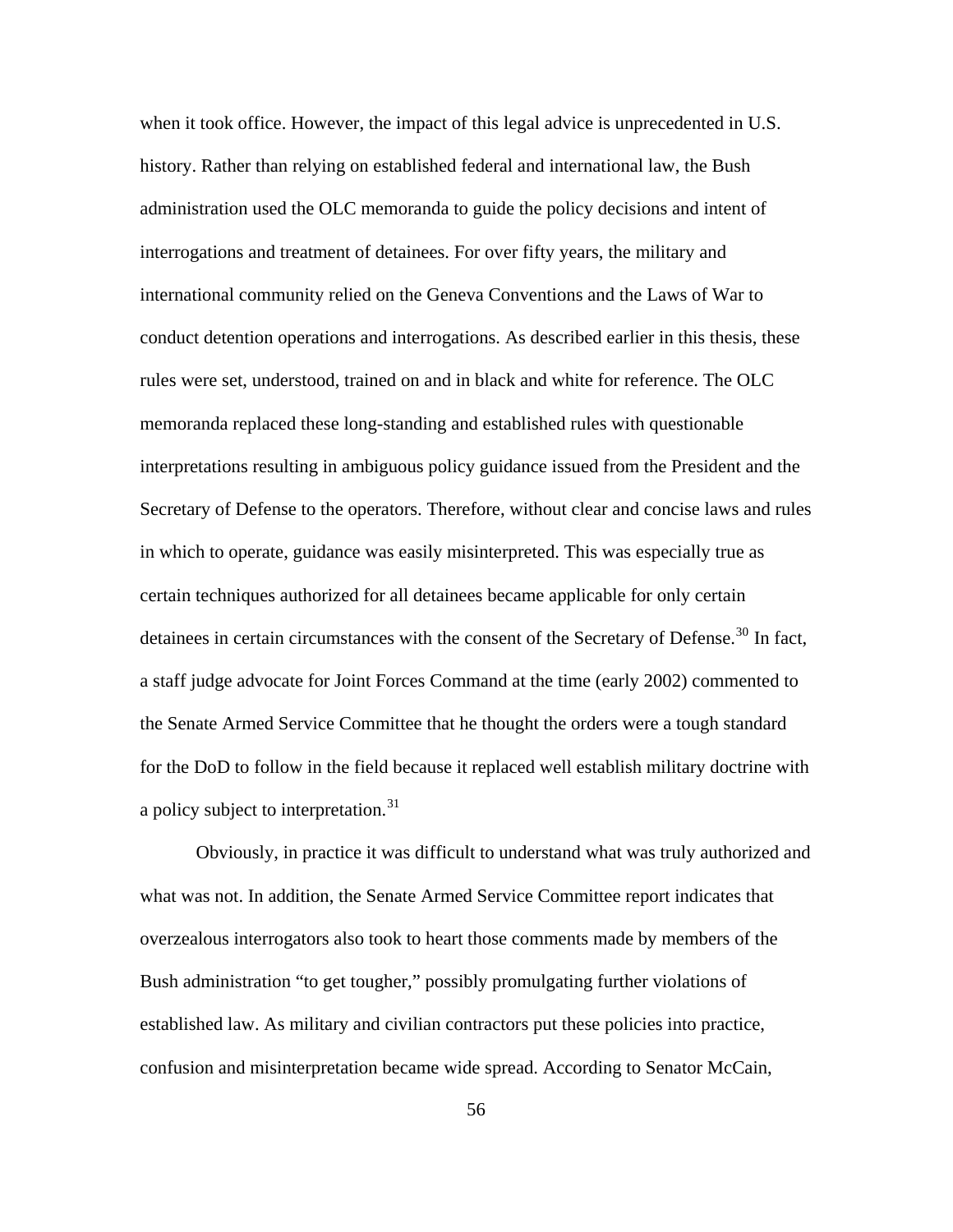The Bush administration made understandable decisions to permit the use of harsh interrogation techniques against a few individuals. But, decisions were made in such an atmosphere of secrecy and confusion that the whole process spun out of control and produced atrocities that American may never live down.<sup>[32](#page-150-0)</sup>

Perhaps most controversial, were the so-called torture memoranda issued in August of 2002 by Assistant Attorney General Jay Bybee to Judge Gonzales. The first memorandum presented the OLC's narrow interpretation of what constituted torture under U.S. law. According to the memorandum, only physical pain equivalent to organ failure, impairment of bodily functions or even death, constituted torture.<sup>[33](#page-150-0)</sup> Obviously, this differs greatly from the cruel, inhuman, or degrading punishment outlined in the Geneva Conventions, the U.S. Constitution, and United States Code, Title XVIII. In questioning the OLC memorandum, an article in the Harvard International Law Journal posed the following hypothetical, "so a beating that leaves only some minor cuts and bruises or a minor cigarette burn on the thigh would be acceptable?"<sup>[34](#page-150-0)</sup> The second memorandum provided guidance to the CIA to implement lawfully certain activities on detainees for their detention and interrogation program.<sup>[35](#page-150-0)</sup> The specifics of this memorandum remain classified. The first memorandum was quickly rescinded soon after implementation, but serves as a striking example of GWOT policies which were against established law but implemented nevertheless. Also of concern, the inquiry discovered the reference of GITMO as a "battle lab" for the GWOT, implying the known and accepted use of experimental techniques and procedures in use in the facility. The Criminal Investigative Task Force openly objected to the use of this concept because the "perceptions that detainees were used for some 'experimentation' of new unproven techniques had negative connotations."[36](#page-150-0) Nonetheless, the interrogation community generally accepted this concept for Guantanamo Bay.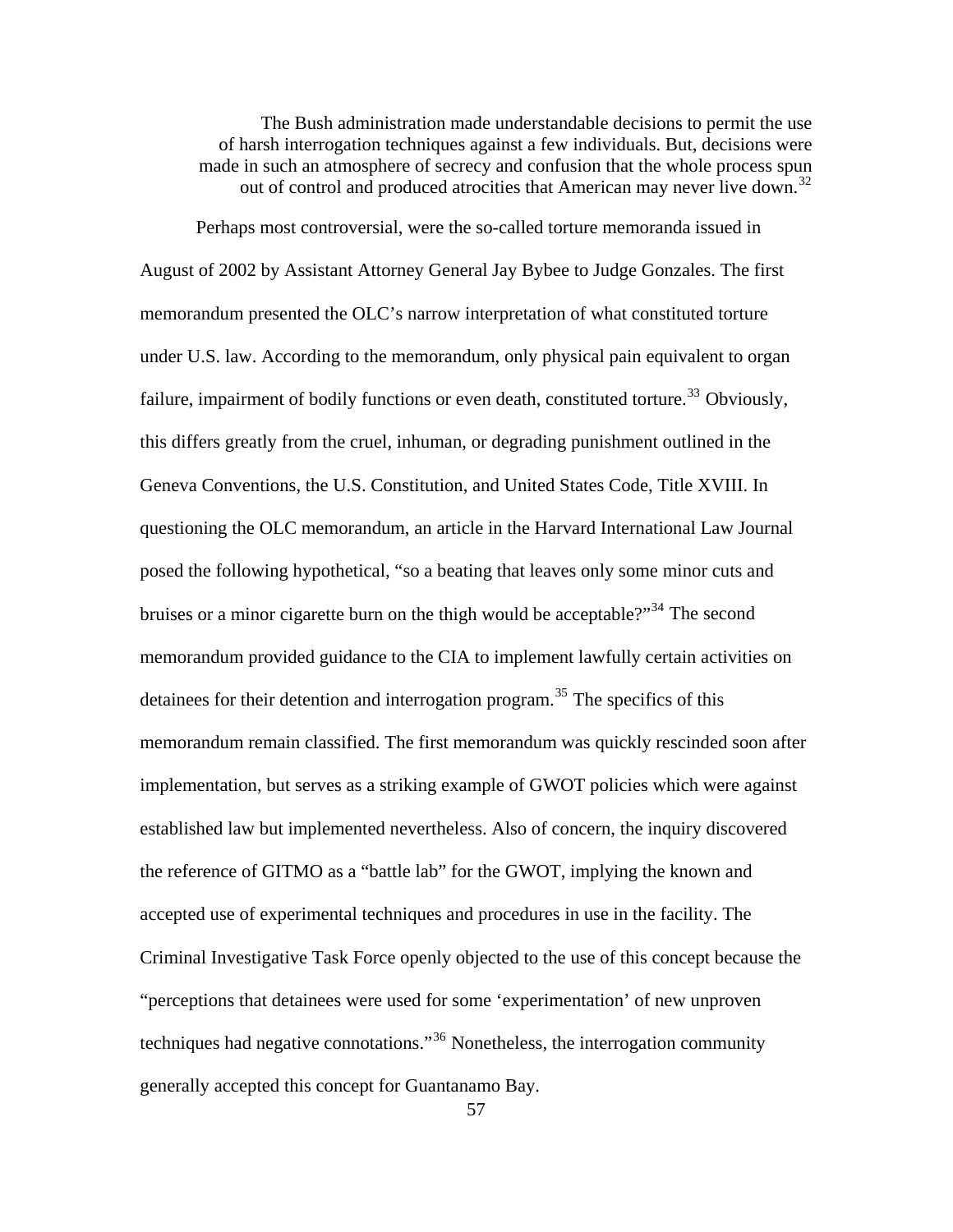Thorough research conducted on the subject of "enhanced interrogation techniques" and the subject of torture for the purpose of this thesis revealed a common supposition by American and international experts alike. Judgments rendered from psychologists to senior military advisors, interrogators to judicial authorities, law enforcement agents to human rights specialists, hold that better and more reliable intelligence can be gained through techniques that are not in violation of any treaty or law because once you hurt someone badly enough, they are going to tell you whatever you want to hear in order to make the pain stop.

However, the most common counter to this argument is the "ticking bomb" scenario where information must be gained immediately to prevent an imminent killing or attack. In these rare and isolated incidents, supporters of enhanced interrogation or torture justify its use. Even the Obama administration has not completely ruled out its use in extreme circumstances. Most often, supporters point to the 1994 case of captured Israeli Corporal Nachshon Waxman in which Israeli security forces reportedly used tough interrogation methods on a Palestinian suspect to find the captured Soldier.<sup>[37](#page-150-0)</sup> According to Charles Krauthammer of *The Washington Post*, the man was interrogated with methods "so brutal that they violated Israel's existing 1987 interrogation guidelines, which themselves were revoked in 1999 by the Israeli Supreme Court as unconscionably harsh."<sup>[38](#page-150-0)</sup> Krauthhammer, a supporter of the "ticking bomb" scenario quotes Israeli Prime Minister, Yitzhak Rabin who explained without apology: "If we'd been so careful to follow the [1987] Landau Commission [guidelines], we would never have found out where Waxman was being held."<sup>[39](#page-150-0)</sup> Waxman was killed by his captures during the rescue attempt.<sup>[40](#page-150-0)</sup> Still in 1999, the Israeli High Court formally outlawed torture after 10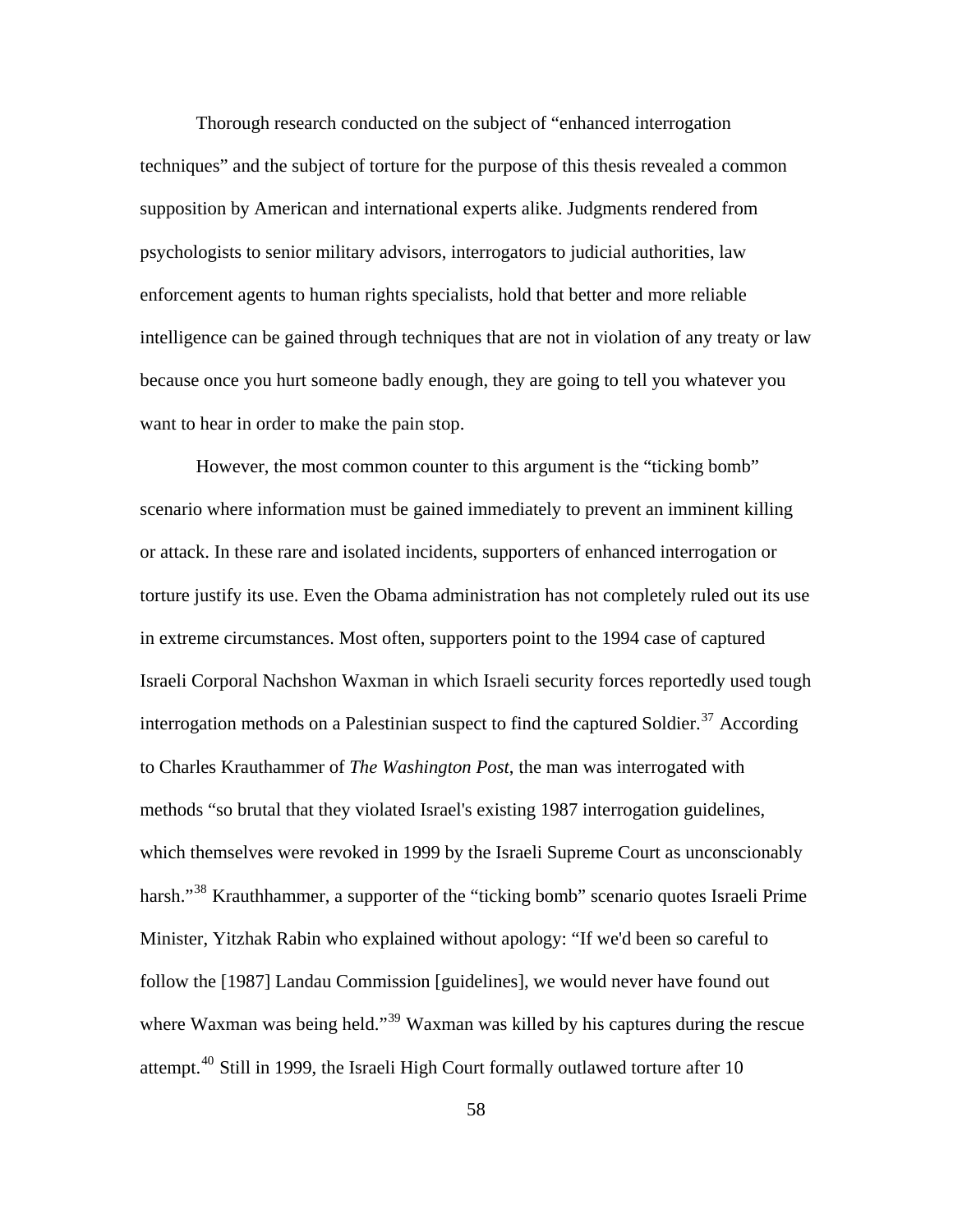Palestinians died in custody. In "ticking bomb" situations, however, they can still seek special permission to use force with a suspect but would be subjected to prosecution if the suspect was not concealing urgent information.<sup>[41](#page-150-0)</sup> The threat of prosecution is not present in post 9/11 legislation, which is a distinct difference between the Israeli use of force by interrogators and how the U.S. could apply a similar special permission respite for use of force in "ticking bomb" situations.

In all cases however, it is clear that "enhanced interrogation techniques" and torture are against established law. If they were not, justification for use would not be debated, require special permission, or result in the passage of new laws and interpretations. In his Command and General Staff College Master of Military Arts and Science thesis, MAJ Douglas Pryer conducted a historical analysis of interrogation policy and techniques used during Operation Iraqi Freedom I. In chapters 3 and 8, he outlined the influence of strategic level policy on interrogations and how it bled over from GITMO, to Afghanistan, and then Iraq. Although he stops short of accusing the Bush administration of violating established law, he does say the granting of harsh interrogation techniques was certainly, at a very minimum "unwise." Furthermore, he concludes "the twin symbols of GITMO and Abu Ghraib and all that these symbols have done to fuel the insurgencies in Iraq and Afghanistan and to incur international condemnation of the U.S., should serve as a cautionary tale for any other senior U.S. leader who might someday consider a similarly unwise course of action."<sup>[42](#page-150-0)</sup>

Finally, a brief discussion of extraordinary rendition is appropriate here. Although not created by Guantanamo policies, the JPRA or the OLC, this policy is and was used by the U.S. government and can be construed as unlawful according to international law,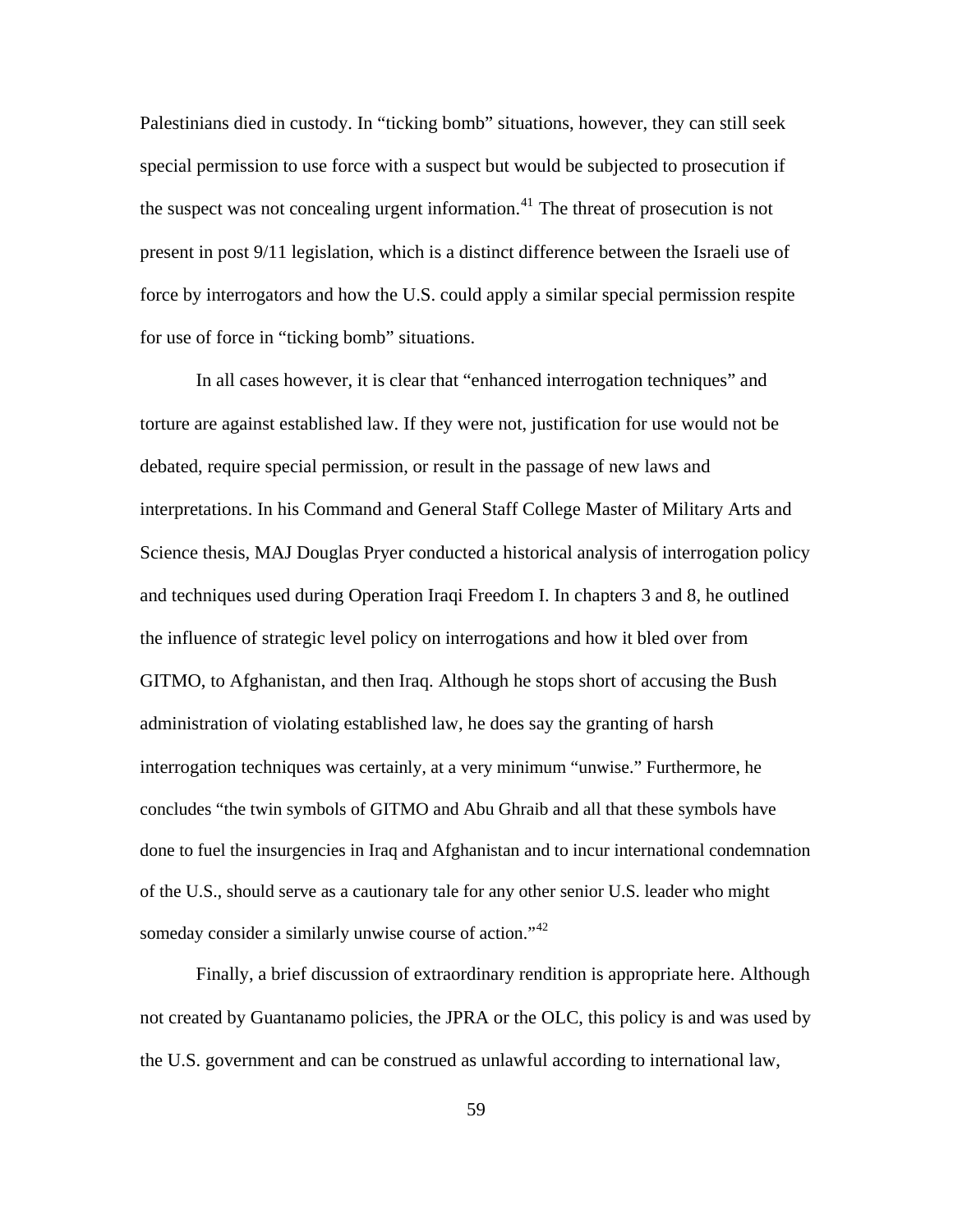which prevents the change of custody of a person to a state where they could be subjected to abuse. Extraordinary rendition is the process of sending a suspect in U.S. custody to the custody of a foreign government for interrogation or detention or both. The U.S. has engaged in extraordinary rendition since the mid 1990s. Although, this policy remains virtually unknown to most Americans, the UN, ICRC, and other NGO's around the world have chastised the U.S. for engaging in this activity since its inception. It should be no surprise that the U.S. engaged in this activity for many enemy combatants detained during GWOT operations. The UN Human Rights Council takes the position that the practice of extraordinary rendition constituted a violation of article 3 of the Convention against Torture and article 7 of the ICCPR.<sup>[43](#page-150-0)</sup>

In summary, the Senate Armed Service Committee's inquiry into the treatment of detainees in U.S. custody outlines in detail the linkages between the JPRA techniques and the OLC memoranda resulting in detention and interrogation policies that did not conform to either established international or federal laws. It started with Guantanamo detainees in mind and quickly spread throughout operations in the support of the GWOT. Furthermore, it implied a philosophy that an "interrogator should experiment with untested methods, particularly those in which they were not trained."<sup>[44](#page-150-0)</sup>

# Linking Supreme Court Decisions to Legislation

Now that awareness exists for both the JPRA and OLC influences in detention operations and Guantanamo policy, it is essential to understand how the judicial and legislative branches shaped the policy debate further. This section will discuss three Supreme Court decisions, Guantanamo tribunals, and two key pieces of legislation, which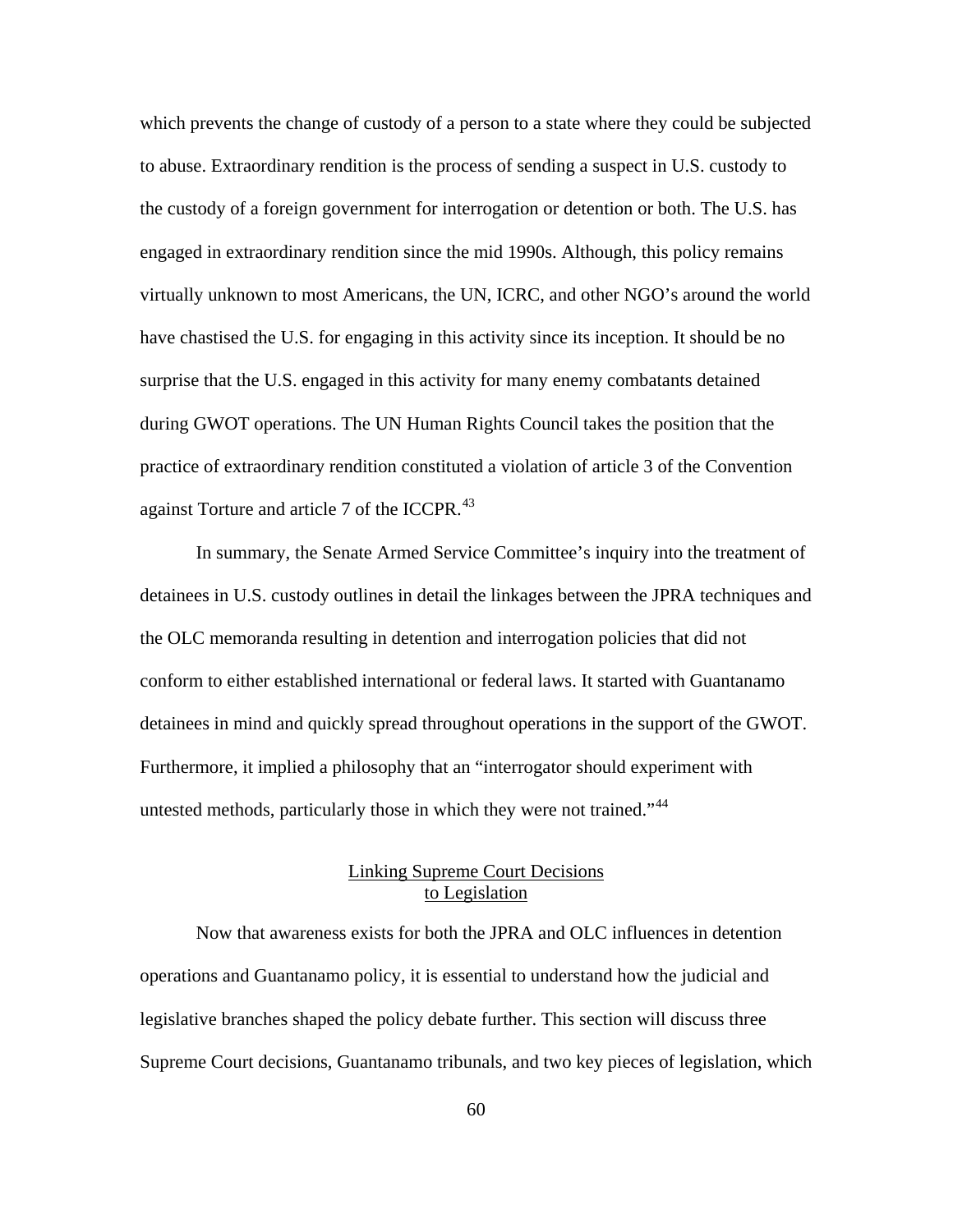are critical in Guantanamo policy. If detainee rights were violated, these cases and legislation would almost certainly play a role in defense or opposition of any conciliation program for Guantanamo detainees.

## *Rasul v. Bush*, the McCain Amendment, and the DTA

The first Supreme Court decision issued on Guantanamo Bay was in 2004 in *Rasul v. Bush*, brought by two Australians and twelve Kuwaitis challenging their detention. This case held *Johnson v. Eisentrager* did not apply to these detainees because they were not afforded access to any tribunals or charged with and convicted of any wrongdoing at any time during their two years of confinement, unlike in *Johnson v. Eisentrager* where the detainees were tried and convicted in military court and serving their sentence.<sup>[45](#page-150-0)</sup> Therefore, detainees were allowed to petition for habeas corpus in the U.S. court system. The Supreme Court, however, left it to lower courts whether Congress authorized detentions, the Geneva Conventions applies, who can be detained, and how evidence might be used to determine whether someone was an enemy combatant.<sup>[46](#page-150-0)</sup>

In response to the Supreme Court decision, the military established procedures for Combatant Status Review Tribunal (CSRT) and Administrative Review Boards (ARB) at the direction of the Secretary of Defense. The purpose was to determine whether a person is an enemy combatant. Implementation of ARBs also determined if a detainee still poses a threat. An enemy combatant is defined by the CSRT as "an individual who was part of or supporting Taliban or Al Qaida forces or associated forces that are engaged in hostilities against the United States or its coalition partners including any person who has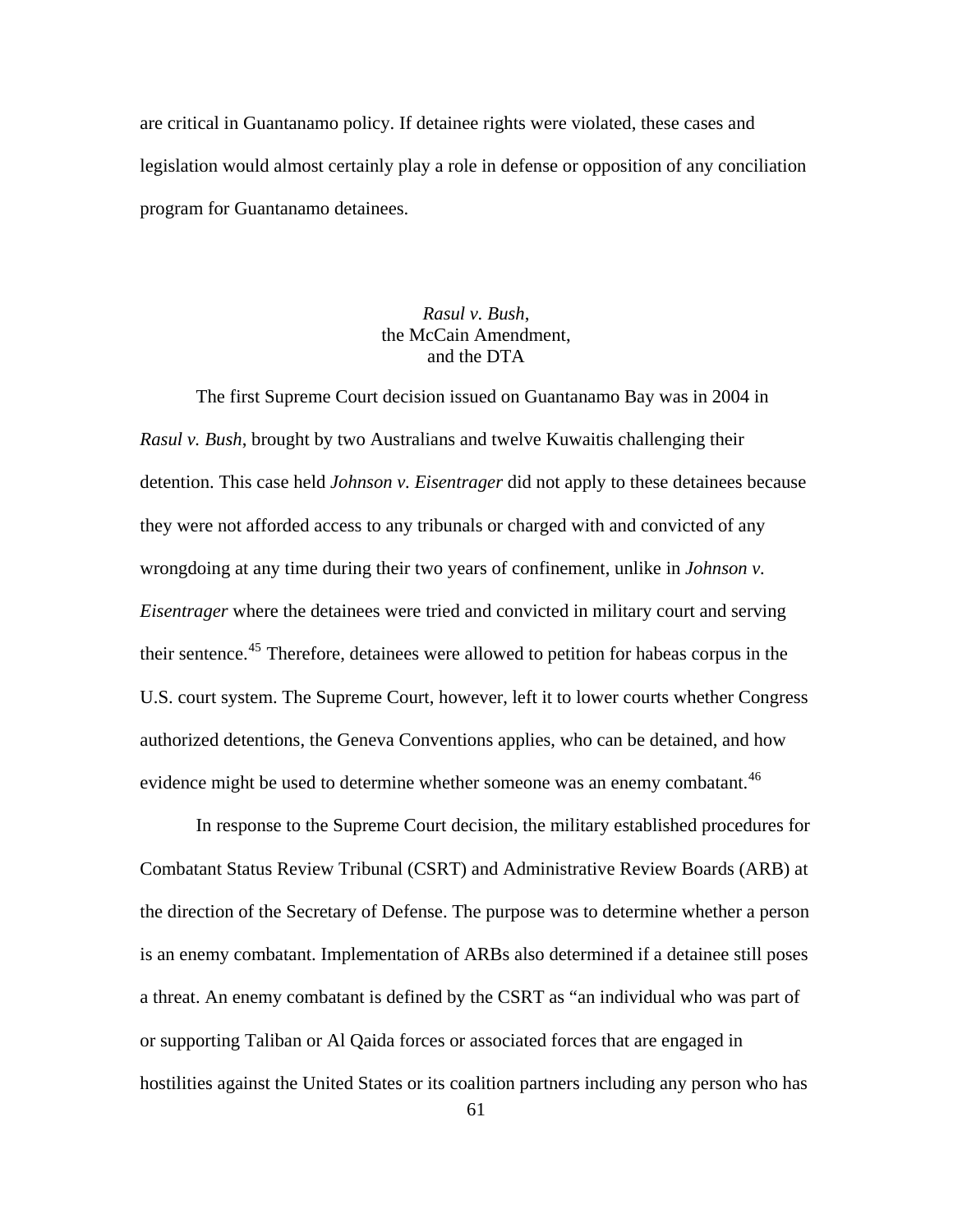committed a belligerent act or has directly supported hostilities in aid of enemy armed forces."<sup>[47](#page-150-0)</sup> Obviously, this vague definition could apply and label anyone as an enemy combatant for committing extreme terrorist activities, such as plotting to blow up an embassy, to more traditional Soldier activities, such as throwing a grenade in a vehicle. The UN (Commission on Human Rights) holds that the CSRTs do not conform to article 14 of the ICCPR. This is because they do not provide detainees with defense counsel, a detainee designation as a non- enemy combatant does not guarantee release, detainees are not required to be present for the hearing, and detainees do not have access to classified materials even in preparation of their defense.<sup>[48](#page-150-0)</sup>

Aside from the execution of CSRT, which were notably absent in *Rasul v. Bush*, the U.S. legislative branch passed the McCain Amendment and the Detainee Treatment Act at the end of 2005. By this time, the Abu Ghraib scandal was a year old and reports of "enhanced interrogation techniques" were leaking out of the Bush administration. Senator McCain proposed an amendment to the DoD Appropriations Act effectively banning U.S. officials from using torture.<sup>[49](#page-150-0)</sup> This amendment was adopted into the Detainee Treatment Act (DTA) of 2005 signed into law on 30 December 2005. The DTA was touted as a victory for securing humanitarian rights of detainees in custody, made the Army's interrogation manual the only authorized document for interrogations, and protected detainees against cruel, inhuman or degrading treatment as defined by the fifth, eight and fourteenth amendments of the U.S. Constitution. However, the DTA also did three additional things. First, section 1004 protects those who carried out interrogations under other means than those outlined in the military interrogation manual from prosecution under the War Crimes Act of 1996 and the Geneva Convention.<sup>[50](#page-150-0)</sup> Secondly,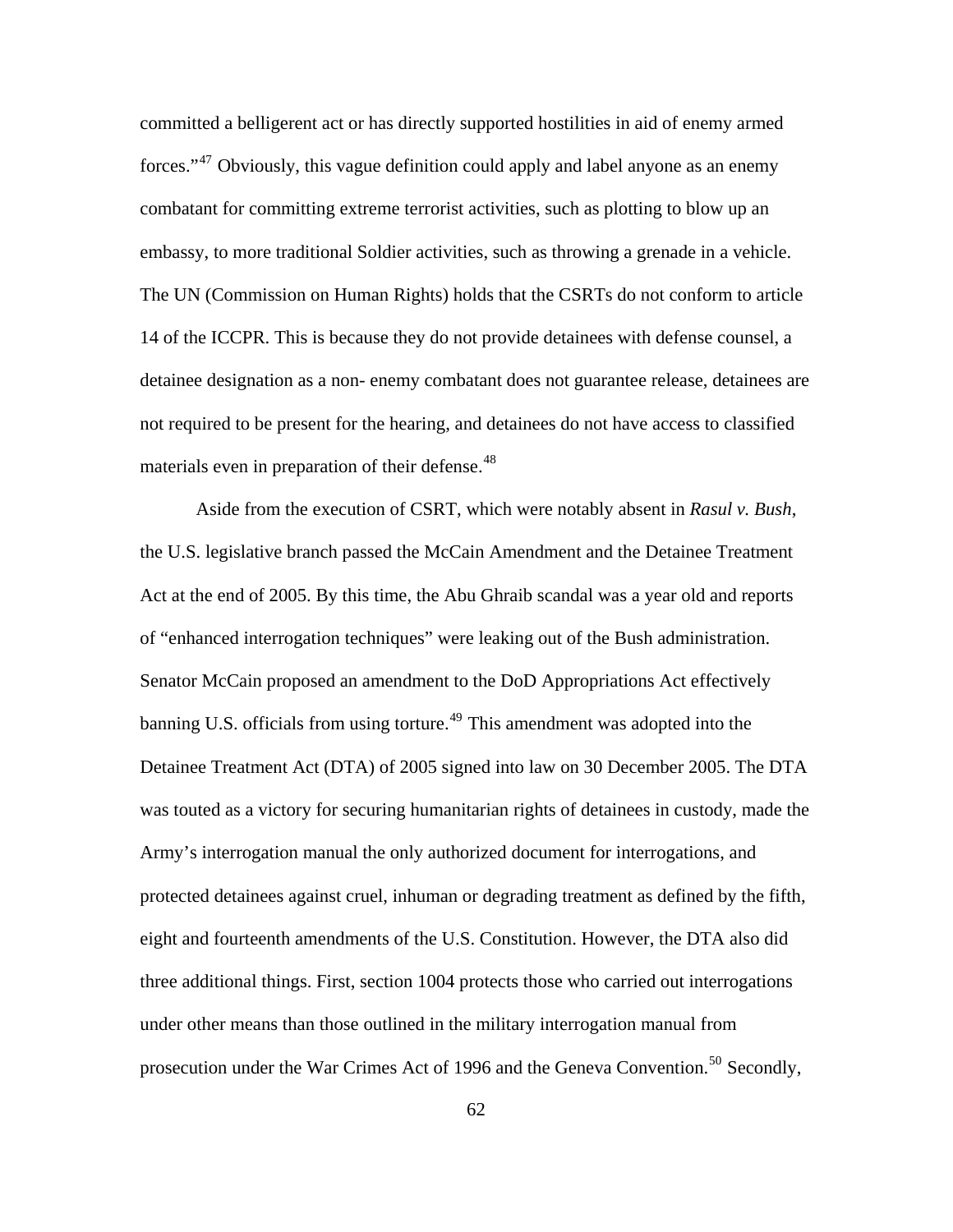of the U.S., not whether the CSRT made the right decision designating a person as enemy section 1005 stripped Guantanamo detainees of the habeas corpus rights guaranteed to them in *Rasul v. Bush*. [51](#page-150-0) Third, section 1005 outlines the CSRT and ARB as the means to determine the further detention of enemy combatants and their status. It also requires reporting to Congress and authorizes the use of coercive statements, if there is probable value.<sup>[52](#page-150-0)</sup> Furthermore, it designated the U.S. Court of Appeals for the District of Columbia as the exclusive jurisdictional authority for CSRTs.<sup>[53](#page-150-0)</sup> This is very important because, the scope of review for the court was limited. It can only determine whether the procedures of the CSRT were followed and that they adhere to the Constitution and laws combatant.[54](#page-150-0) Lastly the DTA amended Title 28, section 2241 allowing Guantanamo detainee habeas corpus relief only as outlined in the DTA. Recall, that previously anyone could challenge their detention if it was in violation of federal law, the Constitution or a treaty. Now GITMO detainees did not have this option according to law. According to the Center for Constitutional Rights, the DTA made it clear that the U.S. Government and Bush administration intended to create a "lawless zone, to which the American administration will be able to send any person it chooses, to disappear, without trial, and without remedy."<sup>[55](#page-150-0)</sup> Without a means to petition for habeas corpus, Guantanamo detainees were indeed left without remedy for their indefinite internment, which still did not include prosecution for any wrongdoing in a court of law. What's more, without POW status, detention until the end of hostilities and then turning them over to their country of origin as outlined in the Geneva Conventions was also not possible. Within days of the passage of the DTA, the federal government dismissed some 160 lower-court cases involving detainees at Guantanamo.<sup>[56](#page-150-0)</sup>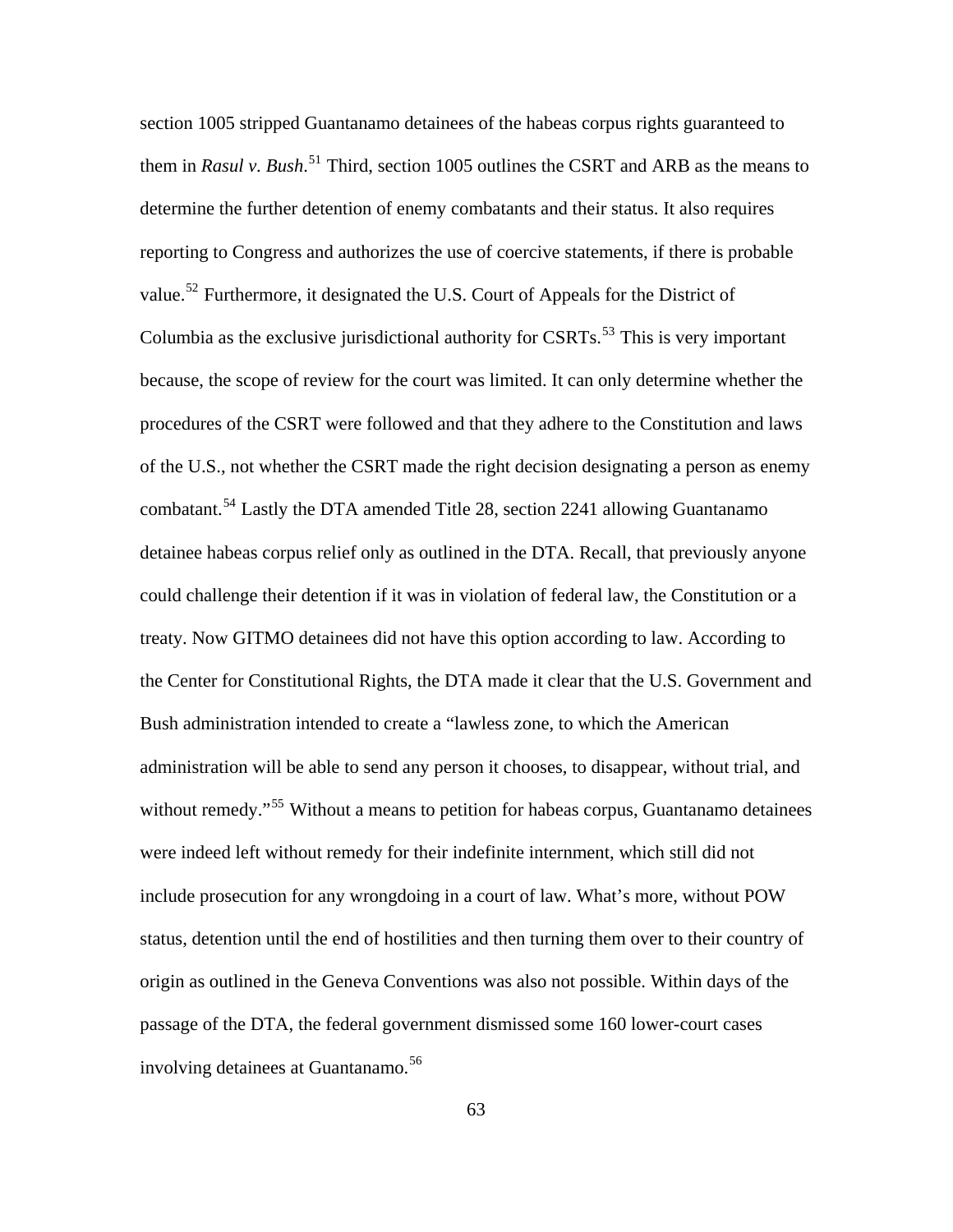## *Hamdan v. Rumsfeld*  and the MCA

In 2006, a second Supreme Court decision challenged the Guantanamo detention policy. *Hamdan v. Rumsfeld* challenged the legality of subjecting individuals to trials and sentences including the death penalty as well as application of the Geneva Conventions.<sup>[57](#page-150-0)</sup> The U.S. government tried to apply the DTA to this case so that the Supreme Court would dismiss it, alleging that it had no jurisdiction to hear habeas corpus. However, this case was already in the court system prior to the passing of the DTA, so the Supreme Court granted review.[58](#page-150-0) The Supreme Court ruled 5-3 on 29 June 2006, suspending the use of military tribunals at Guantanamo because the CSRTs did not conform to international law and were not authorized by Congress.<sup>[59](#page-150-0)</sup> The Supreme Court decision applied Common Article 3 of the Geneva Conventions to all detainees at Guantanamo and stated the protection was the minimum baseline of protections including the "passing of sentences and the carrying out of executions without previous judgment pronounced by a regularly constituted court, affording all the judicial guarantees which are recognized as indispensable by civilized people."<sup>[60](#page-150-0)</sup> While this case ruled the CSRTs illegal in its current form, it left open the possibility that changes could bring them in conformity with the laws of war and Common Article  $3<sup>61</sup>$  $3<sup>61</sup>$  $3<sup>61</sup>$  Above all, the case was important because it stated that Common Article 3 applies to terrorists and the executive branch does not have the power to hold and try detainees without Congressional approval and oversight.

In response to *Hamdan v. Rumfeld*, the Bush administration proposed legislation to authorize the trial of certain detainees by military commission and prescribed rules to govern the process.<sup>[62](#page-150-0)</sup> Initial proposals by the Bush administration called for a redefinition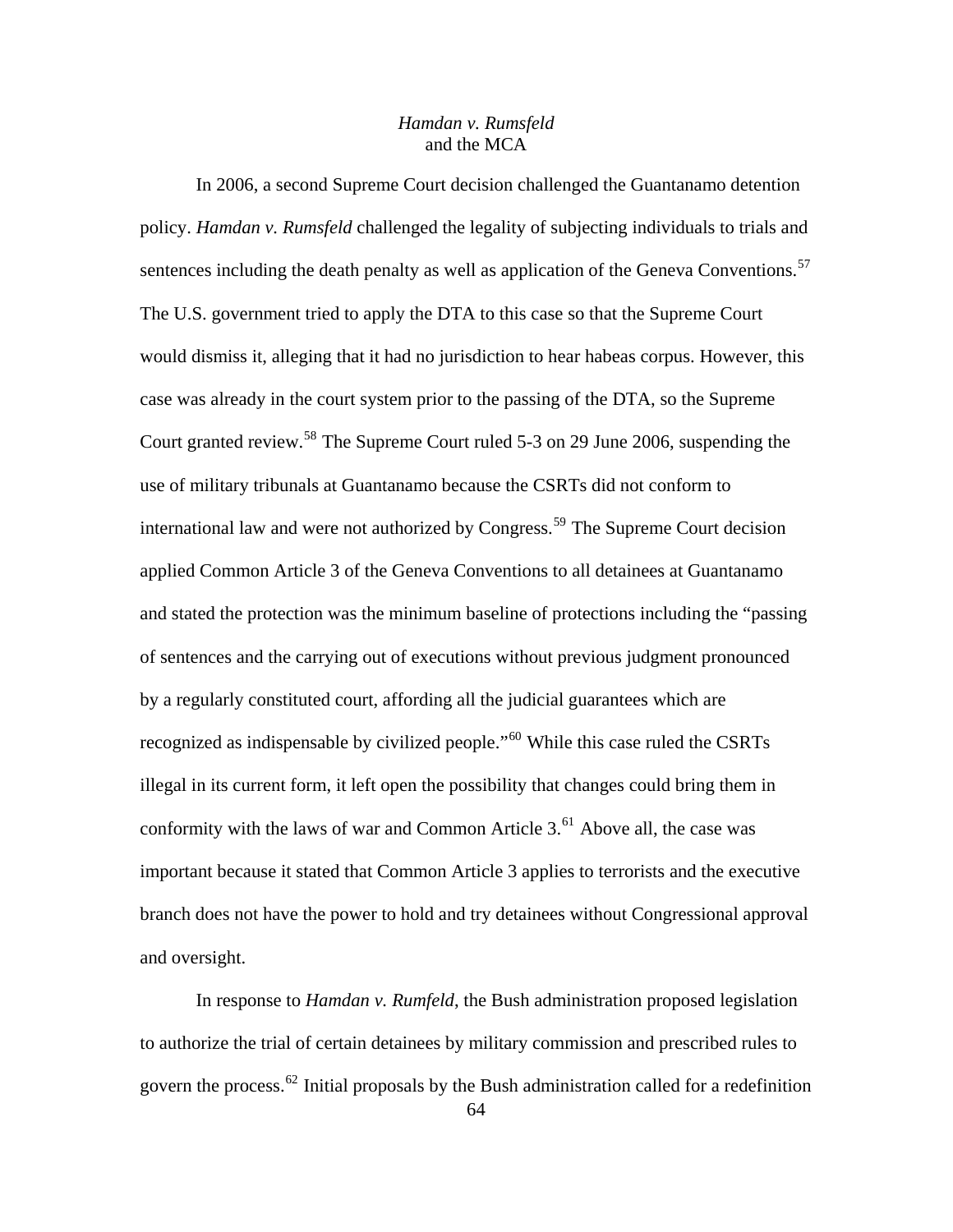of Common Article 3. When General (GEN) Colin Powell (Ret.) learned about the redefinition attempts, he wrote a letter to Senator McCain in opposition. His letter stated pointedly, "the world is beginning to doubt the moral basis of our fight against terrorism. To redefine Common Article 3 would add to those doubts. Furthermore, it would put our own troops at risk."[63](#page-150-0) Powell was not alone in his opinion. A letter written to the Senate Armed Service Committee by 43 retired flag officers representing all branches of the Armed Forces, three judges, and others, including GEN Shalikashvili (Ret.), GEN Hoar (Ret.), Admiral Gregory G. Johnson, and GEN McPeak, expressed similar concerns. "Our enemies would be encouraged to interpret the Conventions in their own way as well, placing our troops in jeopardy in future conflicts. And American moral authority in the war would be further damaged."[64](#page-150-0) Congress rejected this change and did not include it in the Military Commissions Act (MCA) of 2006, enacted on 17 October 2006.

preventative use of coerced statements; and pretrial investigation, to know charges and The purpose of the MCA was to "authorize trial by military commission for violations of the law of war, and for other purposes."[65](#page-150-0) The MCA authorizes the president to establish military commissions for detainees, applies parts of the UCMJ, chapter 47 for Military Commissions and trial by general court-martial, and applies Common Article 3 to detainees but prevents the use of the Geneva Convention as a source of rights.<sup>[66](#page-150-0)</sup> Section 948b of the MCA also prevents the application of Section Articles 10, 31a, b, d, and 32 of the UCMJ. $^{67}$  $^{67}$  $^{67}$  These are the right to know charges and to a speedy trial; right of self-incrimination, reading of rights before interrogation, and evidence, and right to representation.<sup>[68](#page-150-0)</sup> In addition, the treatment and rulings of the Military Commissions cannot set precedent for other cases.<sup>[69](#page-150-0)</sup> There are three additional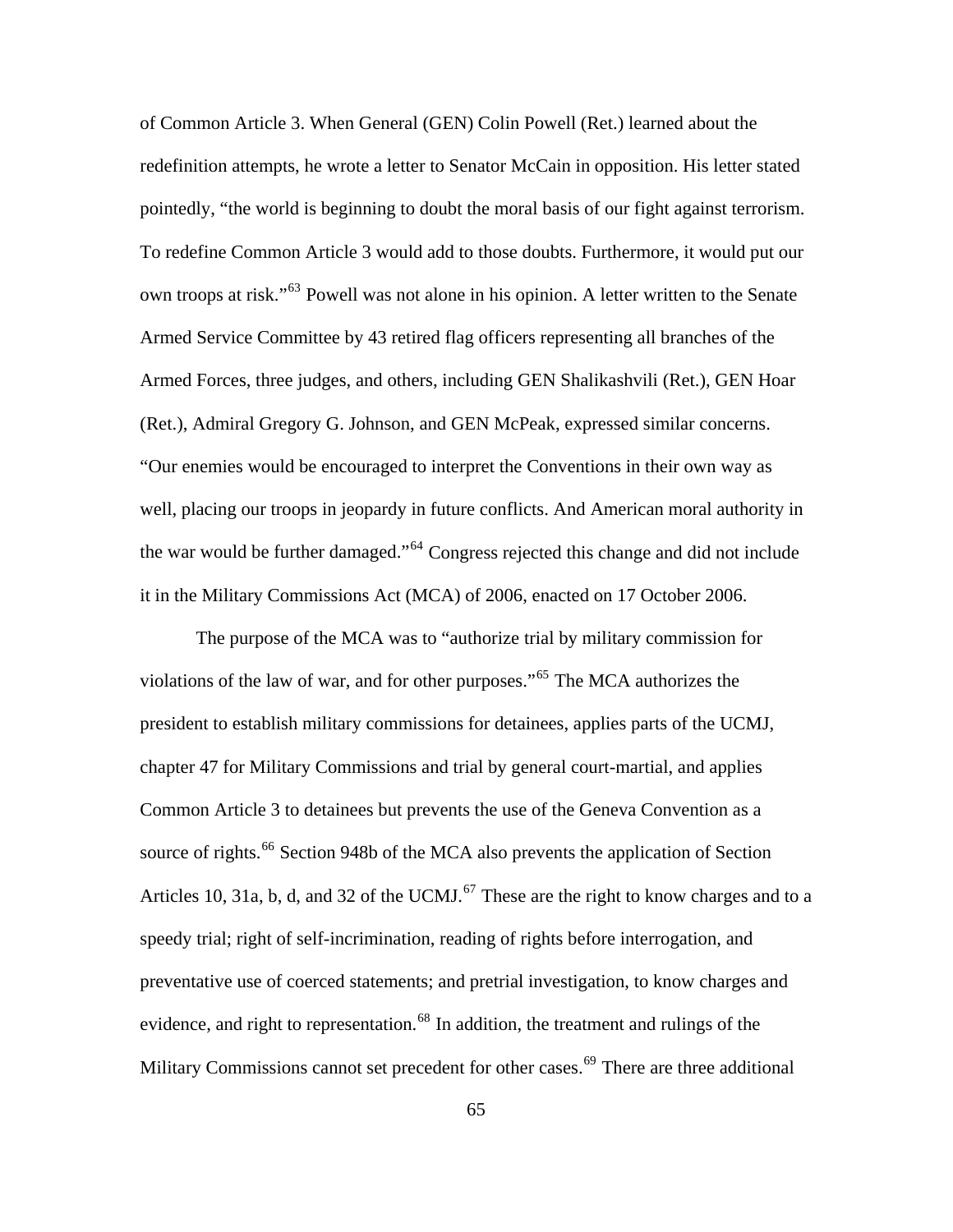an alien unlawful enemy combatant before, on, or after 11 September 2001 to be tried by any offense made punishable by this act.<sup>[70](#page-150-0)</sup> Essentially a person can be tried for an offense only the prohibition of grave breaches in association with war crimes and does not include violations of Common Article  $3<sup>72</sup>$  $3<sup>72</sup>$  $3<sup>72</sup>$  This provision would further protect those Guantanamo detainees. provisions that are also very important. First, the MCA allows any person designated as that was not a crime at the time he committed it but is now so designated by this act. Secondly, it amends the DTA and Title 28 of the United States Code by suspending the writ of habeas corpus for all detainees in custody who are detained as an enemy combatant or awaiting such determination retroactive to 11 September 2001.<sup>[71](#page-150-0)</sup> Third, as stated in the previous chapter, it modifies Title 18 of the United States Code to include from prosecution through the War Crimes Act that engaged in violations of Common Article 3 prior to the *Hamdan v. Rumsfeld* case extending Common Article 3 to

## *Boumediene v. Bush*  and Beyond

decision with 1 concurrence and 2 dissents on 12 June 2008. The petitioners in this case therefore held that while there is no precedent to extend U.S. constitutional rights to non-This landmark case is the last of the three Supreme Court cases, which is discussed in this section and thesis. The court ruled in favor of Boumediene by a 5-4 also challenged their detention at Guantanamo Bay using their habeas corpus rights. However, they did it on the basis that the MCA unconstitutionally stripped their rights to habeas corpus. Recall from chapter 5 that the right to suspend habeas corpus is allowed only "when in cases of rebellion or invasion the public safety may require it."<sup>[73](#page-150-0)</sup> The court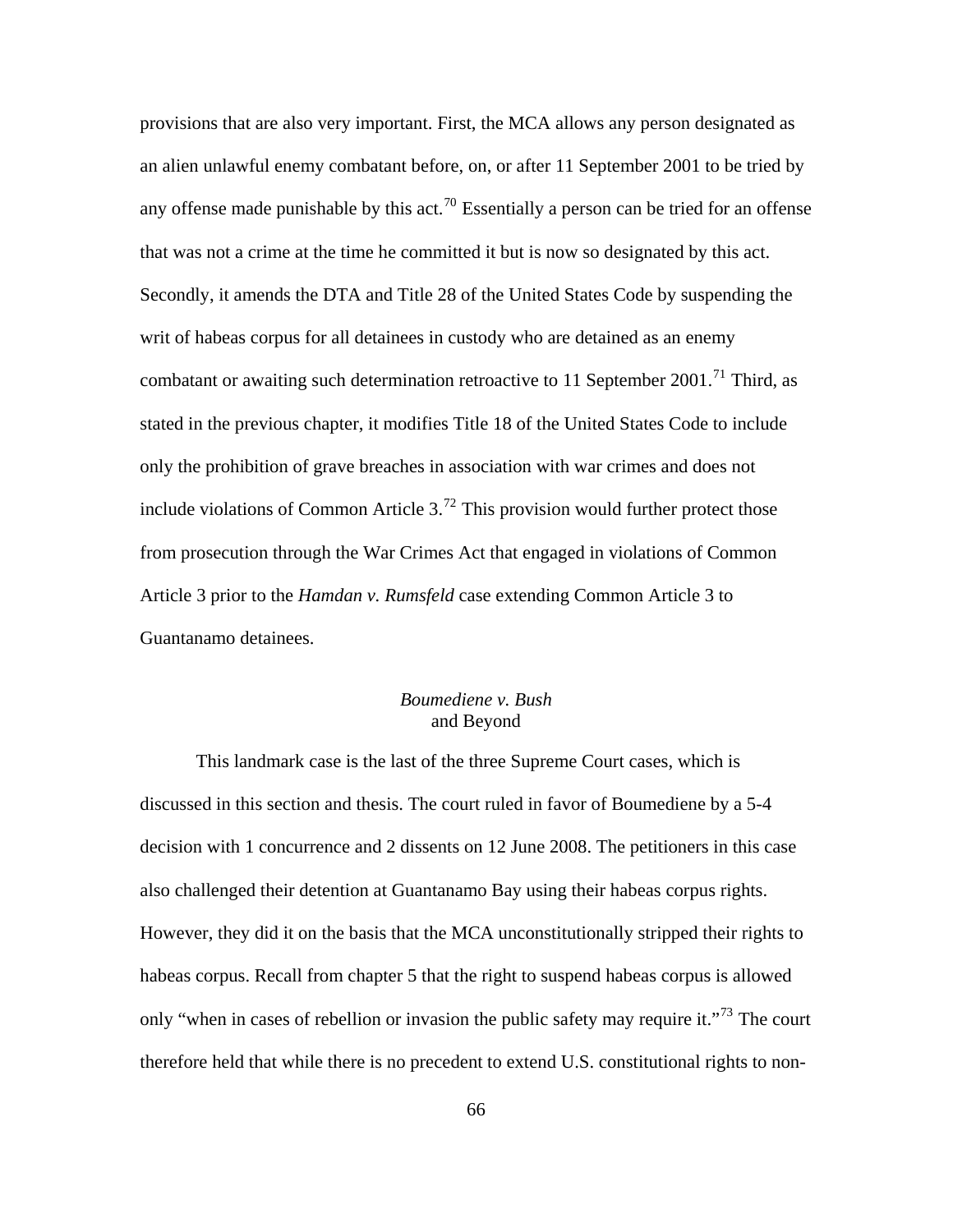longest in U.S. history and in a territory that is subject to complete U.S. control.<sup>74</sup> Based the U.S. constitution rendering section 7 of the MCA unconstitutional. Furthermore, it well short of the procedures and adversarial mechanisms that would eliminate the need for habeas corpus."<sup>[77](#page-150-0)</sup> citizens, the detainees have been held for the duration of a conflict that is one of the on these factors, the Court concluded the Suspension Clause has full effect in Guantanamo<sup>[75](#page-150-0)</sup> and that Congress did not formally suspend habeas corpus according to ruled that the habeas court (the CSRT in this case) "must have the power to order the conditional release of an individual unlawfully detainees,"<sup>[76](#page-150-0)</sup> which the MCA does not authorize. Only the President can detain or release a detainee from GITMO. Therefore the court determined the "procedural protection afforded to detainees in the CSRT fell

[The impact of this ruling is that detainees may petition a federal district cour](#page-150-0)t for [with 35 complete.](#page-150-0)<sup>79</sup> [Of those 35, 29 detainees were ruled to be unlawfully deta](#page-150-0)ined.<sup>80</sup> In [bring interrogation reform more in line with law enforcement standards and has t](#page-150-0)he (*Kiyemba v. Obama*[\) under review by the Supreme Court involving the release authorit](#page-150-0)y [habeas review of their status determination made by the CSRT.](#page-150-0)<sup>78</sup> To date over 150 habeas corpus petitions since *Boumediene v. Bush* [are filed in the federal court system](#page-150-0)  [the remaining months of 2009 the following actions are in progress. Proposed](#page-150-0)  [amendments to both the DTA and MCA are underway in Congress and remain in](#page-150-0)  [committee as of this writing. President Obama formed an Interrogation Task Force](#page-150-0)  [headed by the FBI, in October 2009. Critics and supporters alike believe this may be](#page-150-0) [potential for a rippling effect on future detention operations. Finally, a new case](#page-150-0)  [for 13 Uigars held at Guantanamo since 2002. According, to](#page-150-0) *The New York Times*, the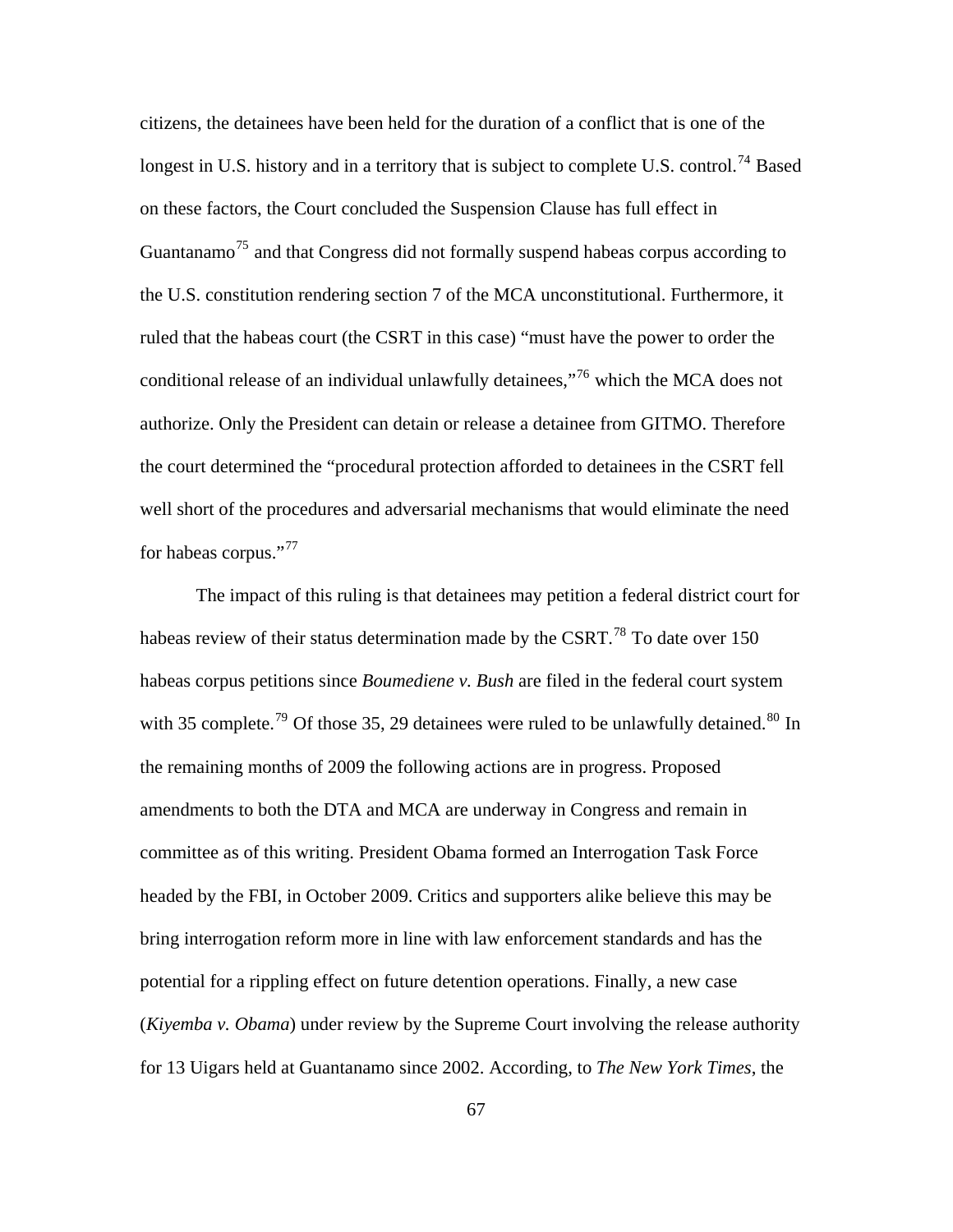[case presents the next logical question in the legal debate involving GITMO detai](#page-150-0)nees. [that although the evolution of detention and detainee policy is ongoing and much remain](#page-150-0)s [unresolve](#page-150-0)d, an appreciation for the complexity of this process is well developed by this analysis. [The case concerns 13 men who continue to be held although the government has](#page-150-0)  [determined that they pose no threat to the U.S. and a federal judge ordered them to be](#page-150-0)  [released in the care of supporters in the U.S.](#page-150-0) $^{81}$  The federal appeal reversed the decision [holding that judges do not have the power to override i](#page-150-0)mmigratio[n laws.](http://topics.nytimes.com/top/reference/timestopics/subjects/i/immigration_and_refugees/index.html?inline=nyt-classifier)<sup>82</sup> The point is

| <b>11 Sept 2001</b> | <b>Terrorist Attacks on the U.S.</b>                         |
|---------------------|--------------------------------------------------------------|
| 1 week later        | 2001 Authorization for Use of Military Force<br>$\bullet$    |
|                     | Military Order #1<br>$\bullet$                               |
| <b>DEC 2001</b>     | GITMO considered "least worse place"<br>$\bullet$            |
|                     | Secretary of Defense authorized these techniques, with legal |
|                     | sanction from OLC, for implementation at GITMO               |
| 11 JAN 2002         | <b>First Detainees arrive</b>                                |
| 2004                | Rasul V. Bush<br>$\bullet$                                   |
| 30 DEC 2005         | <b>Detainee Treatment Act Passed</b>                         |
| 29 JUN 2006         | Hamdan V. Rumsfeld<br>$\bullet$                              |
| 17 OCT 2006         | <b>Military Commissions Act Passed</b><br>$\bullet$          |
| 12 JUN 2008         | Boumediene V. Bush                                           |
| <b>NOV 2008</b>     | <b>President Obama Elected</b>                               |
| <b>JAN 2009</b>     | President Obama Inaugurated                                  |
|                     | Executive order -Review and Disposition of Individuals       |
|                     | Detained at the Guantanamo Bay Naval Base and the Closure of |
|                     | <b>Detention Facilities</b>                                  |
| <b>APR 2009</b>     | • OLC Memos released                                         |
| 24 AUG 2009         | New Interrogation Task Forced formed                         |
| 24 OCT 2009         | Supreme Court reviews Kiyemba v. Obama                       |

Table 1. Chronology-9/11 to Present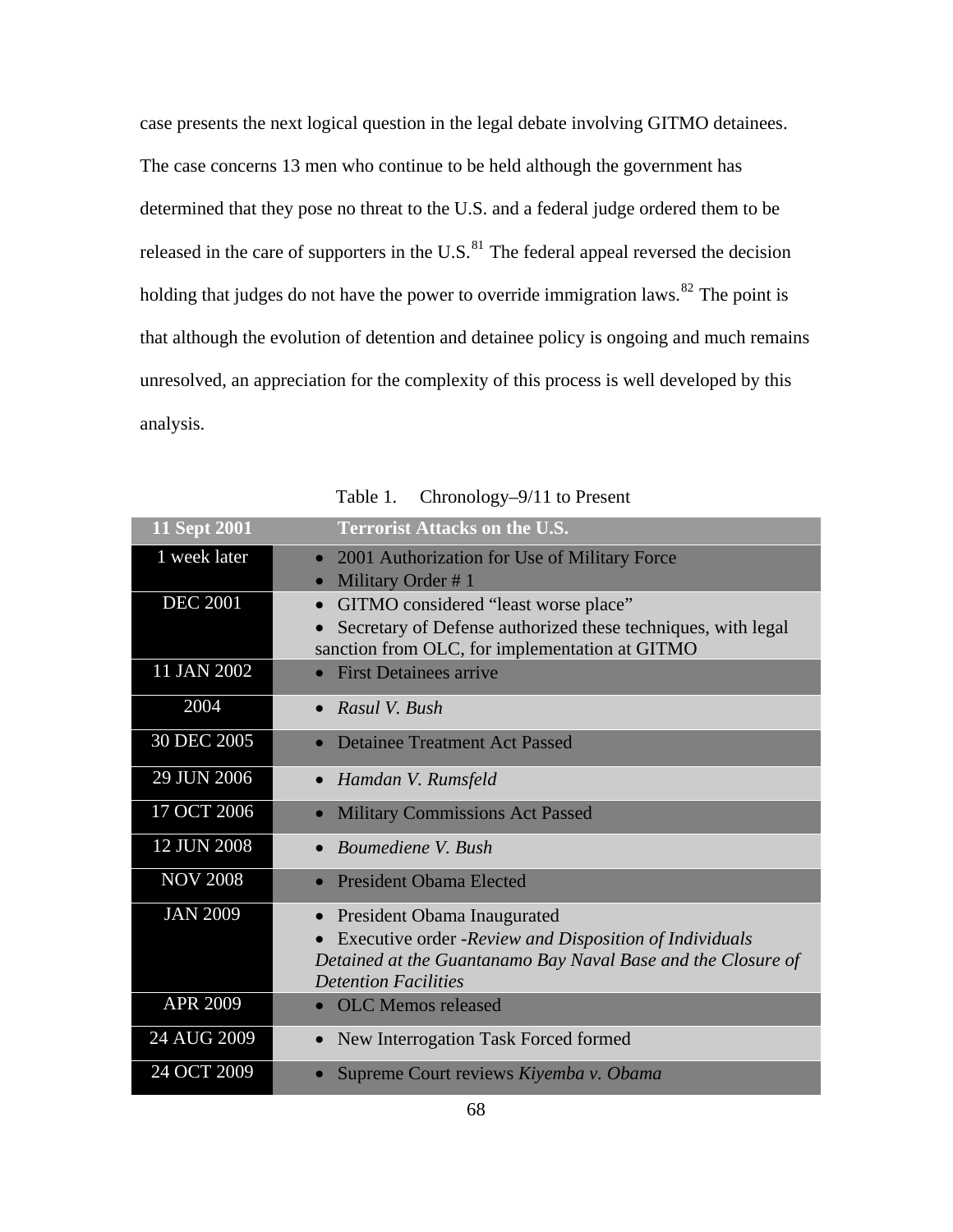Source: Created by Author.

#### Chapter Summary

In summary, this chapter outlined the evolution of Guantanamo detention policy in all three branches of the federal government. This analysis concludes that the executive and legislative branches of the U.S. government continually relied on OLC memoranda and questionable interpretation of law from different agencies to make policy. Additionally, changes in legislation justified the continued detention of designated enemy combatants and the continual operation of the facility outside the basic interpretation of international and formal federal law. Furthermore, legislation retroactively amended current law (Title 18 and Title 28) to fit the definitions and policy outlined in the DTA and MCA. It is clear that provisions in U.S. policy, the DTA and the MCA as well as the rules of CSRTSs and ARBs could have been implemented to prevent the repression of basic humanitarian rights rather than promote them, if indeed it was desired for these measures to meet the former objective rather than the latter.

These actions appear to be contrary to international law and the U.S. constitution for those in detention at Guantanamo Bay. Most importantly, this chapter's analysis and that of the previous chapter provide a strong basis for compensation to released detainees since they were detained for a period of time but were never convicted or formally charged with a crime.

 $\overline{a}$ 

<sup>&</sup>lt;sup>1</sup>Library of Congress Hispanic Division, "Treat of Paris 1898," Library of Congress, http://www.loc.gov/rr/hispanic/1898/treaty.html (accessed 28 October 2009).

 $^{2}$ Ibid.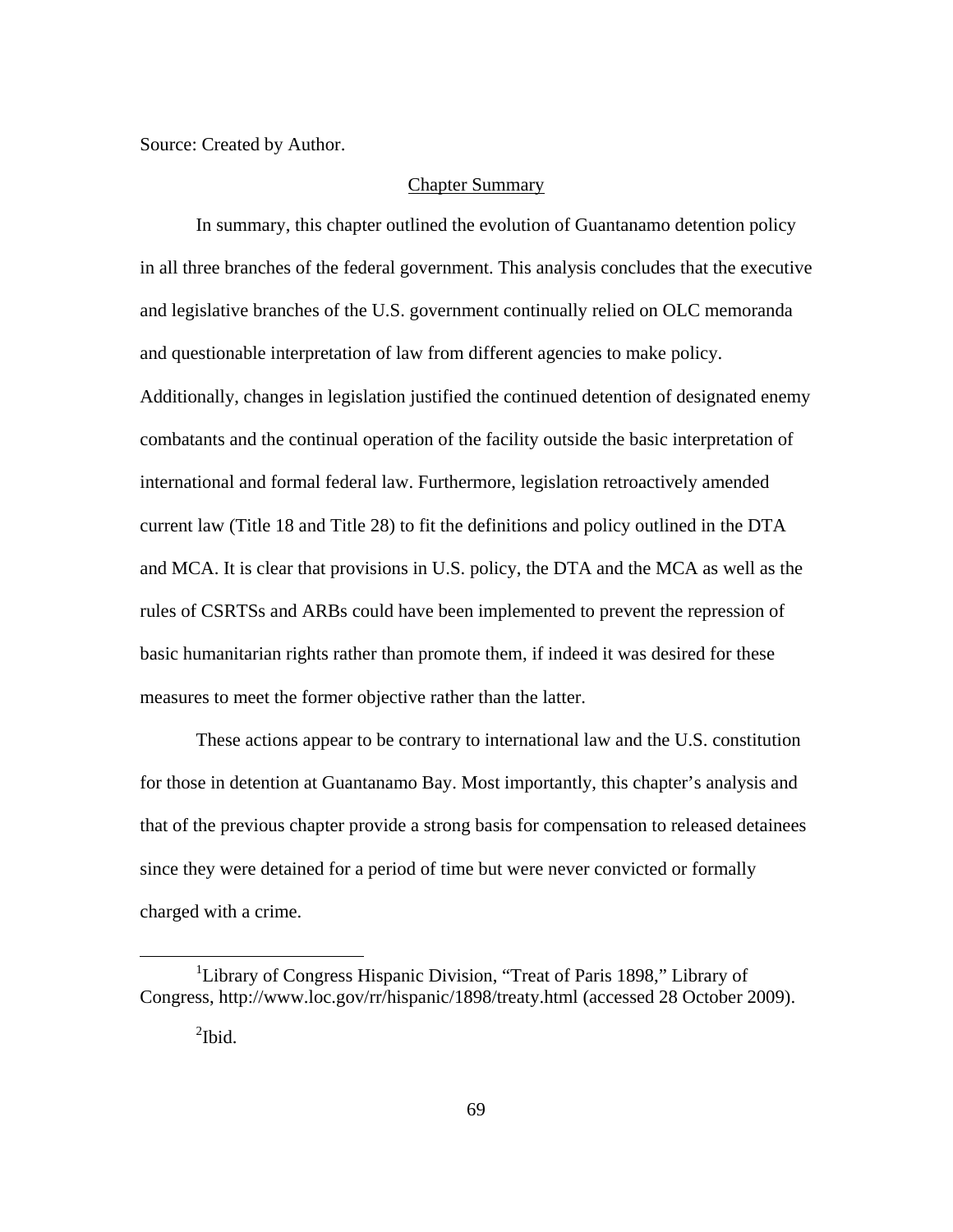$3$ Ibid.

 $\rm ^{4}Ibid.$ 

<sup>5</sup>Ibid.; and J.A. Sierra, "The Platt Amendment," Historyofcuba.com, http://w ww.historyofcuba.com/history/platt.htm (accessed 28 October 2009).

<sup>6</sup>J. A. Sierra.

<sup>7</sup> Jennifer K. Elsea, Michael J. Garcia, and Kenneth R. Thomas, "Enemy Combatant Detainees: Habeas Corpus Challenges in Federal Court, *Congressional Resear ch Service*, 7 April 2009, 5, 32-33.

 $8$ Ibid.

9 Joint Task Force Guantanamo, "Timeline," *Joint Task Force Guantanamo Brochu re* (June 2009), http//www. jtfgtmo.southcom.mil (assessed 10 July 2009).

 $10$ Ibid.

2001, S.J.Res. 2., http://thomas.loc.gov/cgi-bin/bdquery/z?d107:s.j.res.00023: (accessed 11U.S. Congress, *Authorization for Use of Military Force*, 107th Cong., 1st sess., 30 March 2009).

<sup>12</sup>Military Order, *Detention, Treatment, and Trial of Certain Non-Citizens in the War Against Terrorism,* Federal Register (13 November 2001): 1665-1668. http://www.gpoaccess.gov/wcomp/v37no46.html (accessed 30 March 2009).

*Eisentrager*, 339 U.S. 763 (1950). <sup>13</sup>*Johnson v.* 

<sup>14</sup>Inquiry into the Treatment of Detainees, xiii.

 $15$ Ibid., xiii.

<sup>16</sup>David H. Petraeus, "Letter to Soldiers, Sailors, Airmen, Marines, and Coast Guards men serving in Multi-National Force-Iraq," 10 May 2007, http://www.mnf-(accessed 29 April 2009). iraq.com/images/stories/CGs\_Corner/values\_message\_%2810\_may\_07%29.pdf

17Evan Thomas and Michael Hirsh, "the Debate Over Torture," *Newsweek.com*, 21 November 2005, http://www.newsweek.com/id/51198/ (accessed 22 September 2009).

 $18$ Ibid.

 $19$ Inquiry into the Treatment of Detainees, x.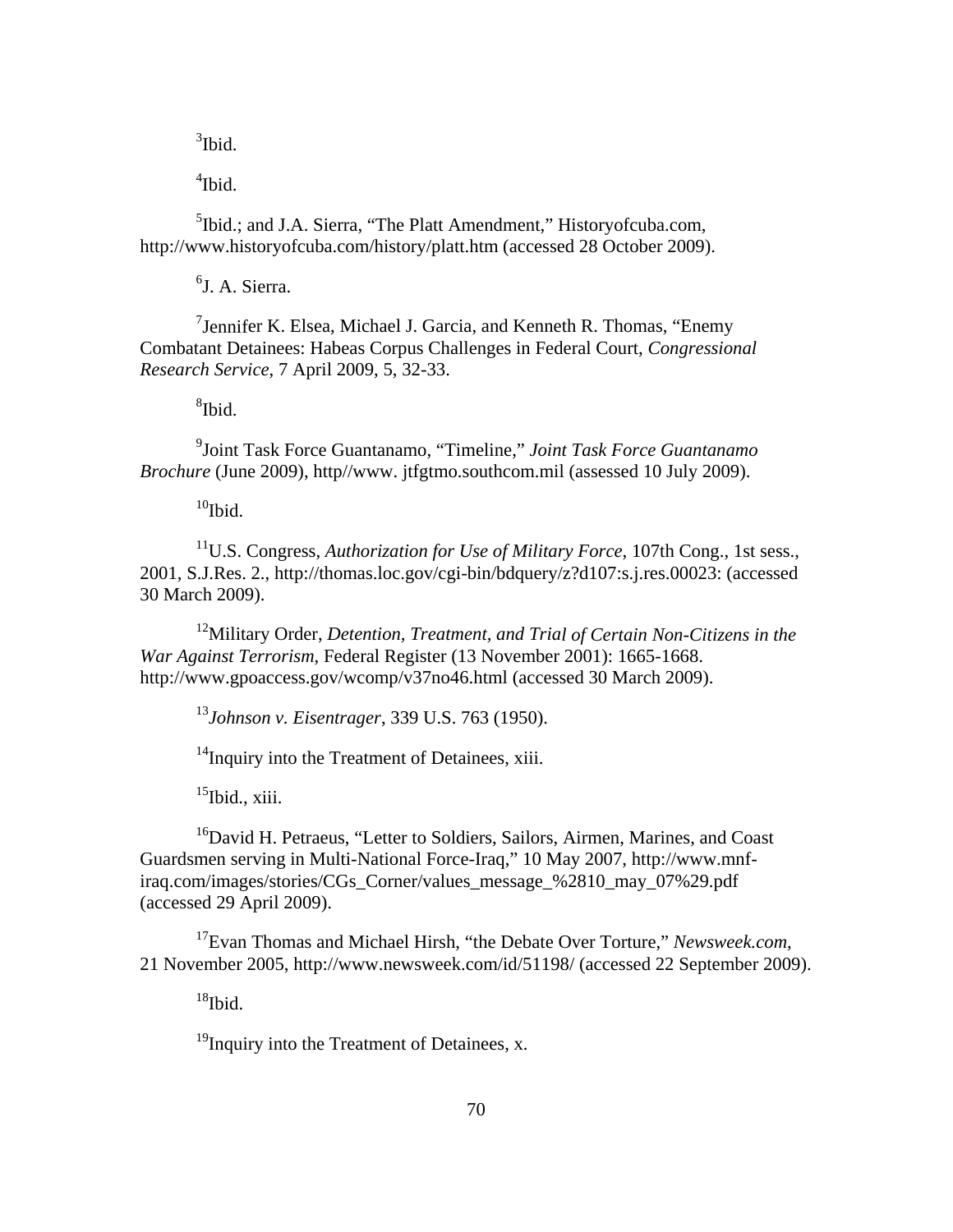$^{27}$ Ibid., xviii, 19.  $20$ Ibid., xiii.  $^{21}$ Ibid., xix-xx.  $^{22}$ Ibid., xiii.  $^{23}$ Ibid., xix-xx.  $^{24}$ Ibid., xix.  $^{25}$ Ibid., xxii-xxv.  $^{26}$ Ibid., xxv.  $^{28}$ Ibid., 28-30, 48.  $^{29}$ Ibid., 2.

 $30$ See Inquiry into the Treatment of Detainees pages 1-50. These pages describe the relationship of the JPRA and the OLC memo; as well as the conflicting and changing guidanc e from 2002-2004.

 $31$ Inquiry into the Treatment of Detainees, 3.

<sup>32</sup>Thomas and Hirsh.

 $33$ Inquiry into the Treatment of Detainees, 32.

 $34$ Jenny S. Martinez, "The Military Commissions Act and "Torture light": Something for a Great Nation to be Proud of?" *Harvard International Law Journal* 48, (23 March 2007): 59.

<sup>35</sup>Inquiry into the Treatment of Detainees, 33.

 $36$ Ibid., 43.

Militants," *The New York Times*, 17 November 1994, http://www.nytimes.com/ 1994/1 1/17/world/israel-is-permitting-harsher-interrogation-of-muslim-militants. html?scp=1&sq=interrogation%20to% 20find%20cpl%20waxman&st=cse (accessed 19 <sup>37</sup>Joel Greenberg, "Israel Is Permitting Harsher Interrogation of Muslim October 2009).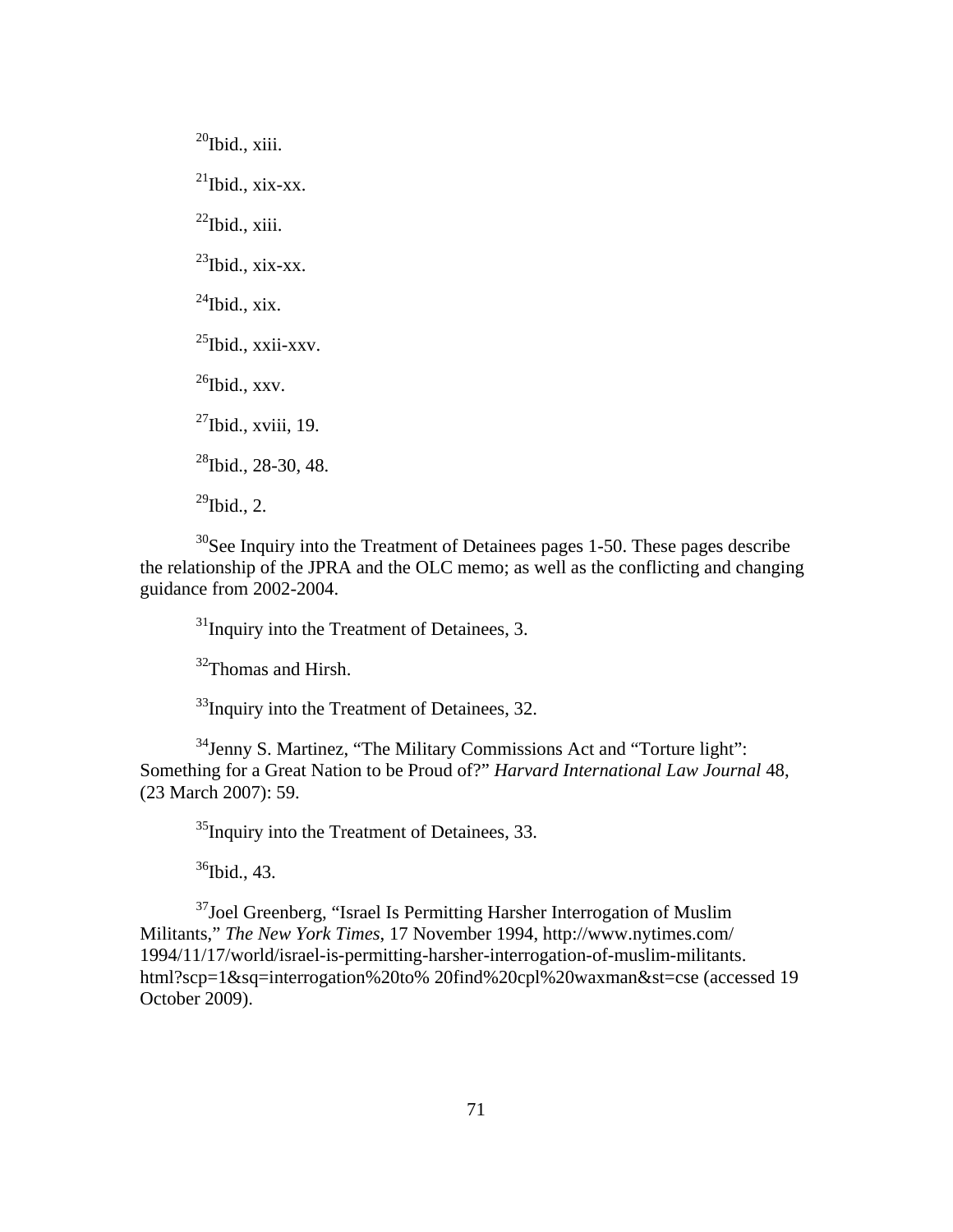<sup>38</sup>Charles Krauthammer, "The Torture Debate, Continued," *The Washington Post*, 15 May 2009, http://www.washingtonpost.com/wp-dyn/content/article/2009/05/14/ AR2009 051403603\_pf.html (assessed 19 October 2009).

 $39$ Ibid.

40Greenberg.

Evans Thomas and Michael Hirsh, "The Debate Over Torture," *Newsweek*, 21 41 Novem ber 2005, http://www.newsweek.com/id/51198 (accessed 22 September 2009).

Interrogation during Operation Iraqi Freedom I, May 2003-April 2004" (Master's Thesis, Command and General Staff College, 2009), 55-56.  $^{42}$ Douglas A. Pryer, "The Fight for the High Ground: The U.S. Army and

43UN, *Economic, Social and Cultural Rights Civil and Political Rights, Situation*  at Guantanamo Bay, Commission on Human Rights, Economic and Social Council, 62 sess., 27 February 2006, 18, http://wwwohchr.org/EN/countries/ENACARegion/Pages/ USIndex.aspx (accessed 1 July 2009).

<sup>44</sup>Inquiry into the Treatment of Detainees, 43.

<sup>45</sup>*Rasul v. Bush*, 542 U.S. 466 (2004).

<sup>46</sup>Elsea, Garcia, Thomas, 6.

 $^{47}$ Memorandum from Deputy Secretary of Defense to the Secretary of the Navy, *Order Establishing Combatant Status Review Tribunals*, http:///www.defenselink.mil/ news/Ju l2004/d20040707review.pdf (accessed 5 May 2009).

<sup>48</sup>UN, *Economic, Social and Cultural Rights*, 11-14.

 $^{49}$ H.R. 2863, 5 October, 2005

 $^{50}$ Detainee Treatment Act (DTA), 109th Cong. 1st sess., 2005.sec.1004.

 $<sup>51</sup>$ Ibid., sec. 1005.</sup>

 $52$ Ibid.

 $53$ Ibid.

 $54$ Ibid.

 $55$ The International Federation of Human Rights, "USA: The Detainee Treatment Act, strips Federal Courts of jurisdiction over the fate of detainees at Guantanamo,"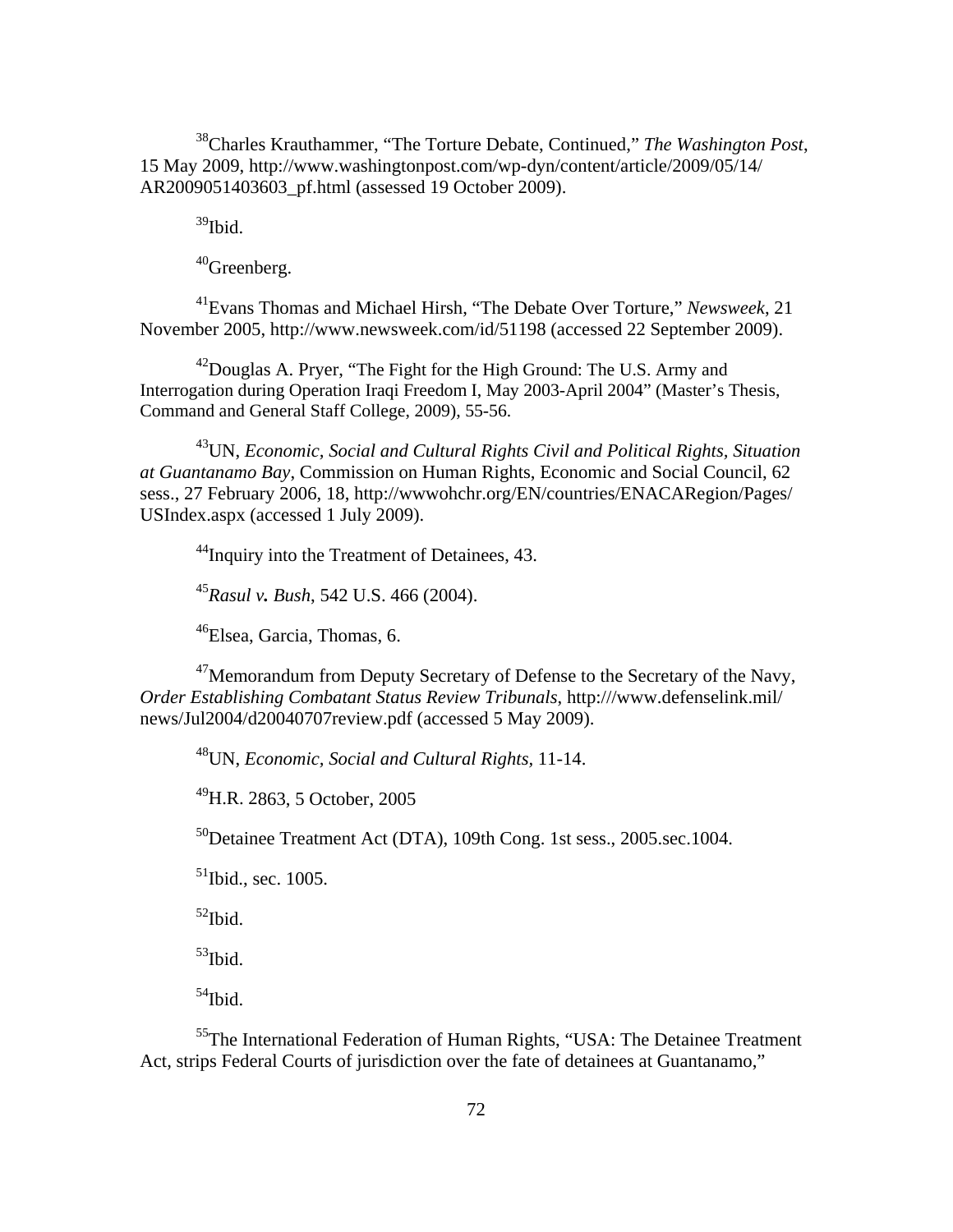*FIDH.org*, 24 January 2006, http://www.fidh.org/The-Detainee-Treatment-Act-strips (accessed 22 September 2009).

56Judith Resnik, "Opening the Door, Court Stripping: unconscionable or unconst itutional?," *Slate.com,* 1 February 2006, http://www.slate.com/id/2135240/ (accessed 22 September 2009).

<sup>57</sup> Hamdan v. Rumsfeld, 548 U.S. 557.

58Elsea, Garcia, and Thomas, 12.

59Center for Defense Information, "Supreme Court Rejects Guantanamo Bay Military Tribunals," *cdi.org*, 29 June 2006, http://www.cbi.org/program.document.cfm? documentID=3569 (accessed 12 July 2009).

60Geneva Conventions, Common Article 3; and *Hamdan v. Rumsfeld*.

 ${}^{61}$ Elsea, Garcia, and Thomas, 14.

 $^{62}$ Ibid., 21.

Senator John McCain Re: Geneva Conventions," dated 13 September 2006, http://news.findlaw.com/hdocs/docs/terrorism/powellmccain91406ltr.html (accessed 1 Octobe r 2009).  $^{63}$ Colin L. Powell, "Letter from General Colin Powell (U.S., Retired) to U.S.

<sup>64</sup>John Shalikashvili et al., eds., "Letter to The Honorable John Warner, Chairman; The Honorable Carl Levin, Ranking Member; Senate Armed Services Committee," http://www.globalsecurity.org/military/library/news/2006/09/mil-060912sasc01.htm (accessed 1 October 2009).

<sup>65</sup>Military Commissions Act (MCA), 109th Cong. 2nd sess., 2006.

 ${}^{66}$ MCA, Sec 3, chapter 47A, sec. 948b. paragraph a, b, c, f, and g.

 ${}^{67}$ MCA, Sec. 3, chapter 47A Sec 948b. paragraph d.

<sup>68</sup>U.S. Government, "Uniform Code of Military Justice," Federal Code Title 10, Subtitle A, Chapter 47. Sections 810, 831 and 832.

<sup>69</sup>Ibid., Sec 3, chapter 47A Section 948b. paragraph e.

 $^{70}$ Ibid., Sec 3, chapter 47A Sec. 948d. paragraph a.

 $71$ Ibid., Sec 7.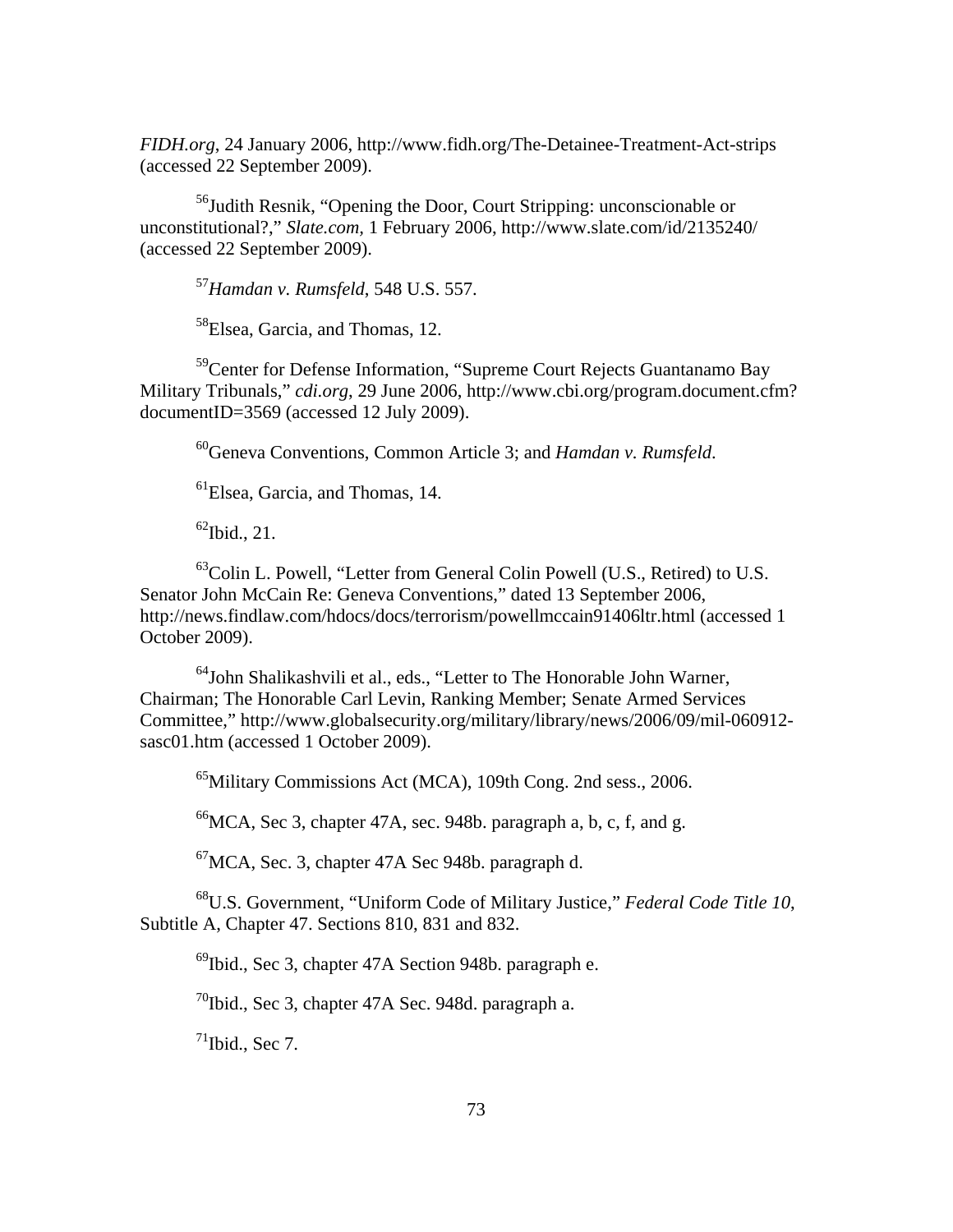$72$ Ibid., Sec 6, paragraph a-b.

 $73$ U.S. Constitution, Art 1, section 9, clause 2.

74Elsea, Garcia, and Thomas, 34.

75Ibid., and *Boumediene v. Bush.*

 $^{76}$ Lexisnexis headnotes, HN 19, http://www.lexis.com/research/retrieve (accessed 27 August 2009).

 $^{77}$ Ibid., HN 13.

78Elsea, Garcia, and Thomas, 35.

 $79$ William Fisher, "Growing Number of Guantanamo Detainees Cleared for growing-number-guantanamo-detainees/ (accessed 10 October 2009). Release," *The Public Record*, 6 September 2009, http://pubrecord.org/world/4759/

 $\rm{^{80}Hbid.}$ 

81Adam Liptak, "Justice to Decide on U.S. Release of Detainees," *New York Times*, 20 October, 2009, http://www.nytimes.com/2009/10/21/us/21scotus.html (accessed 29 October 2009).

82Ibid.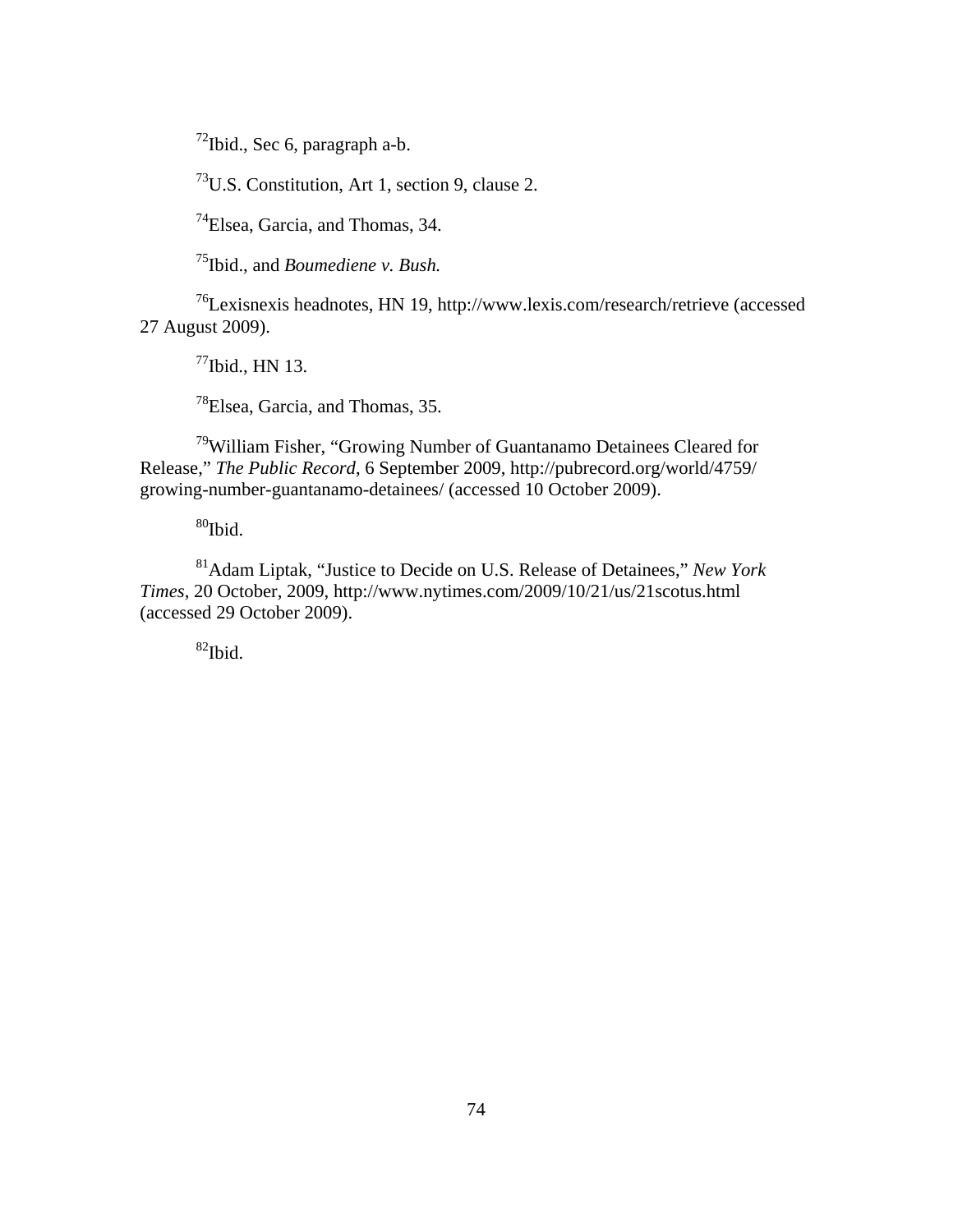#### CHAPTER 6

### JAPANESE INTERMENT DURING WORLD WAR II

### Chapter Introduction

Detention policy, post 9/11 legislation, and the controversy surrounding the GWOT detention facilities at Guantanamo Bay are not the first time that the U.S. experienced widespread injustice during wartime. This chapter uses Japanese American and Japanese resident alien internment during World War II as a case study to understand the primary research question. Although the two situations differ considerably, there are many parallels between the two situations. These include a race component to internment, the passing of laws to justify military necessity or national security, judicial policy challenges and reintegration hardships. The main discriminator of course, is that Guantanamo detainees are not American citizens. Unlike Japanese aliens who could not qualify for citizenship because they were Asian, Guantanamo detainees neither are legal residents of the U.S. nor discriminated against for a right to citizenship. The second discriminator is that most of those interned during World War II did not violate laws or actually conduct criminal or illegal activity.

The basis of internment for Guantanamo detainees, on the other hand is on actual illegal or terrorist activity even if detainees no longer pose a threat or if there is no evidence to prove their involvement. This chapter however, gives a brief history including evacuation policy, legislation, court decisions, and reintegration for persons of Japanese descent who were interned during the Second World War. It also discusses the redress process, which serves as a historical precedent of the U.S. correcting injudicious policy. Even though the Guantanamo situation is unique, this case study provides insight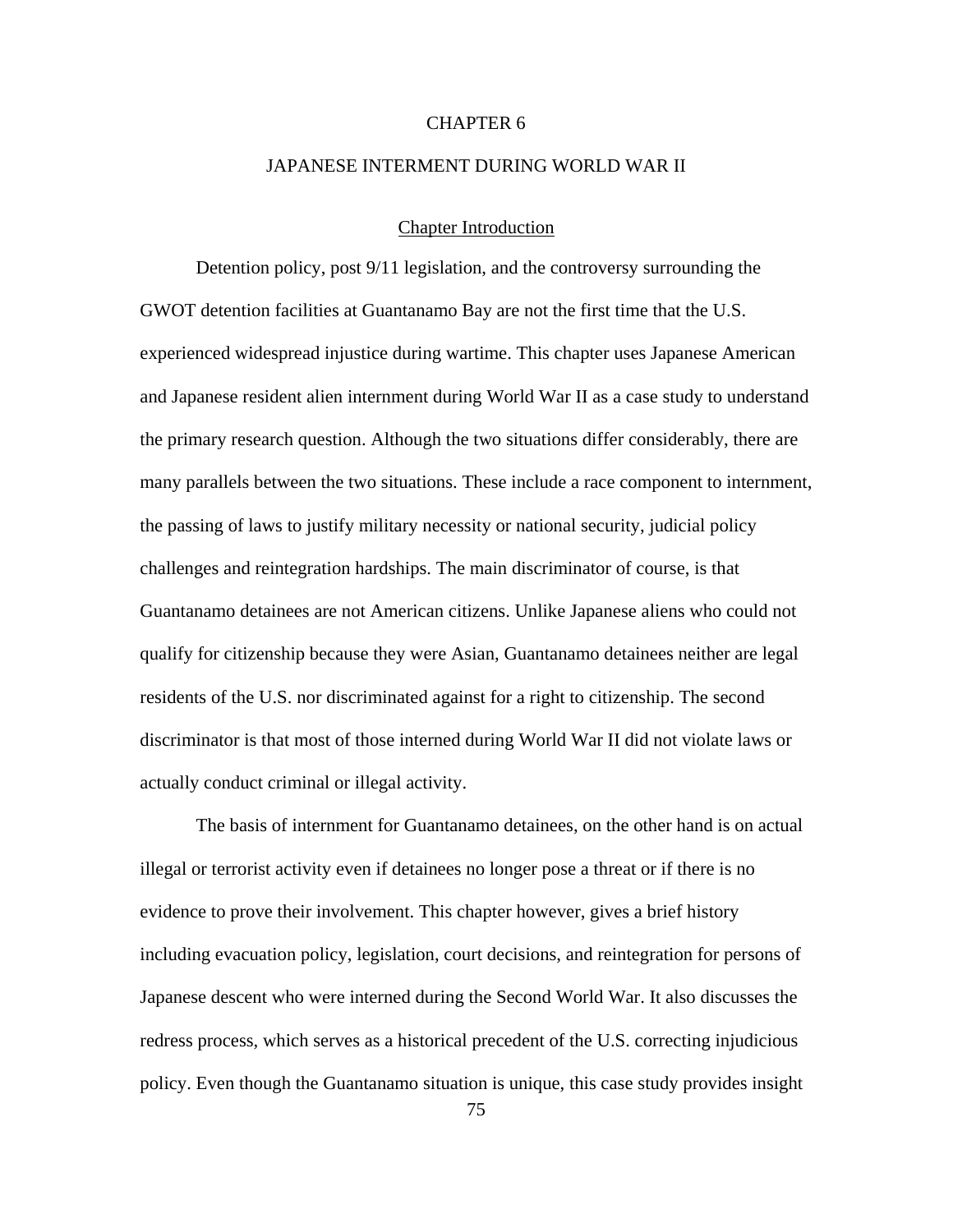into a past U.S. reparation program, aspects of which can be used in a future

reconciliation program for released detainees. Lastly, Table 2 visually demonstrates the

relevance of this case study to Guantanamo detainees compares the common themes.

### Brief History

On May 16, 1942, my mother, two sisters, niece, nephew, and I left by train. Father joined us later. Brother left earlier by bus. We took whatever we could carry. So much we left behind, but the most valuable thing was my freedom.<sup>[1](#page-150-0)</sup> ― John Armor and Peter Wright *Manzanar* 

History cannot be undone; anything we do now must inevitably be an expression of regret and an affirmation of our better values as a nation, not an accounting which balances or erases the events of the war. That is now beyond anyone's power. It is well within our power, however to provide remedies for violations of our laws and principles. . . our nation's ability to honor democratic values even in times of stress depends largely upon our collective memory of lapses form our constitutional commitment to liberty and due process. Nations that forget or ignore injustices are more likely to repeat them. $<sup>2</sup>$  $<sup>2</sup>$  $<sup>2</sup>$ </sup>

― *Personal Justice Denied*  Part 2: Recommendations,

From the perspective of the victims and survivors, reparations are an attempt to neutralize the consequences of the violations they have suffered.<sup>[3](#page-150-0)</sup> ― Pablo de Greiff "Justice and Reparations" in *The Handbook of Reparations*

On the eve of World War II, there were about 285,000 persons of Japanese descent living in the U.S. $<sup>4</sup>$  $<sup>4</sup>$  $<sup>4</sup>$  Most were legal residents of the U.S., immigrating as laborers,</sup> religious figures, or educators, but were not American citizens unless they were born in the country. In addition to the prejudices of the time, the Naturalization Act of 1790 and its subsequent amendments only extended citizenship access to those who were either "free, white, [of] African descent, [or] American Indians."<sup>[5](#page-150-0)</sup> Asians were not included and could not qualify for citizenship. Therefore, at the onset of World War II, thousands of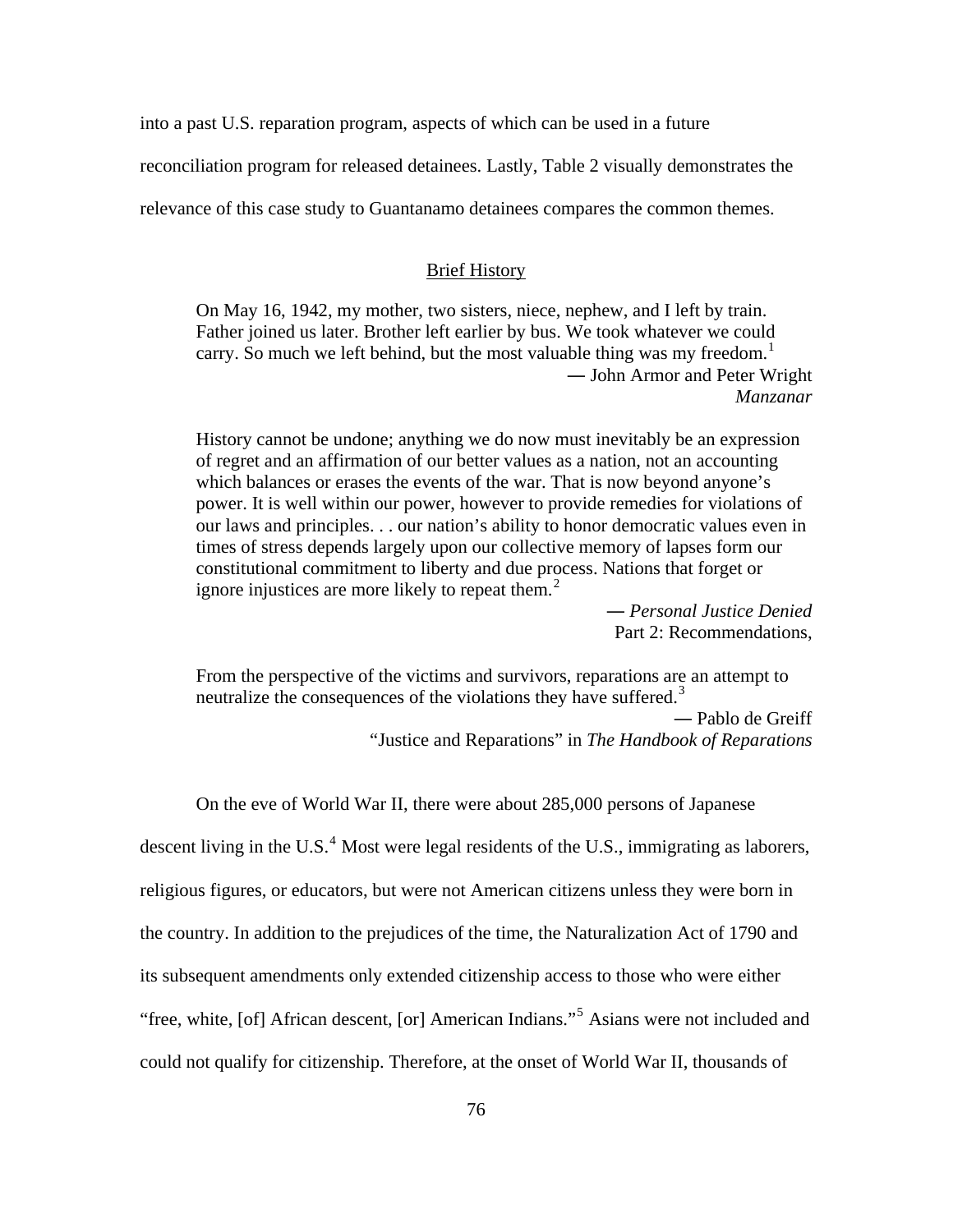legal Japanese "aliens" were without constitutional rights but were, for all intents and purposes, American. Most of these aliens not only resided in the U.S. legally and for many years, even decades, but also had children or grandchildren who were legal American citizens. This is not the case for detainees at GITMO, who were not American citizens or resident aliens, although some where citizens of coalition partner countries such as Canada and the United Kingdom.

On 19 February 1942, President Franklin D. Roosevelt signed Executive Order 9066, authorizing the Secretary of War (Henry L. Stimson) and military commanders the power to "exclude any and all persons, citizens, and aliens, from designated areas in order to provide security against sabotage, espionage and fifth column activity."<sup>[6](#page-150-0)</sup> Over the next three years, exclusion zones and Civilian Exclusion Orders for "wartime military necessity" caused the removal and exclusion of Japanese Americans, Japanese aliens, and persons of Japanese descent from their homes and into internment at relocation camps. No mass exclusions or detentions in any part of the country were conducted against persons of German or Italian decent, however. Relocation and exclusion against enemy aliens of those nationalities occurred only after individual review. In fact, two-thirds of Japanese aliens but less than half of German and Italian aliens were detained in Internment camps.<sup>[7](#page-150-0)</sup> The military and exclusion orders eventually led to the mass internment of 120,000 persons of Japanese descent, 70,000 of which were American citizens.<sup>[8](#page-150-0)</sup> An executive order issued at the end 1944 effectively ended the mass exclusions orders. Similarly the policy of Guantanamo detention for detainees captured throughout the GWOT began with a Military Order issued by the President shortly after 9/11. It was also an executive order that directed the closure of the facility seven later.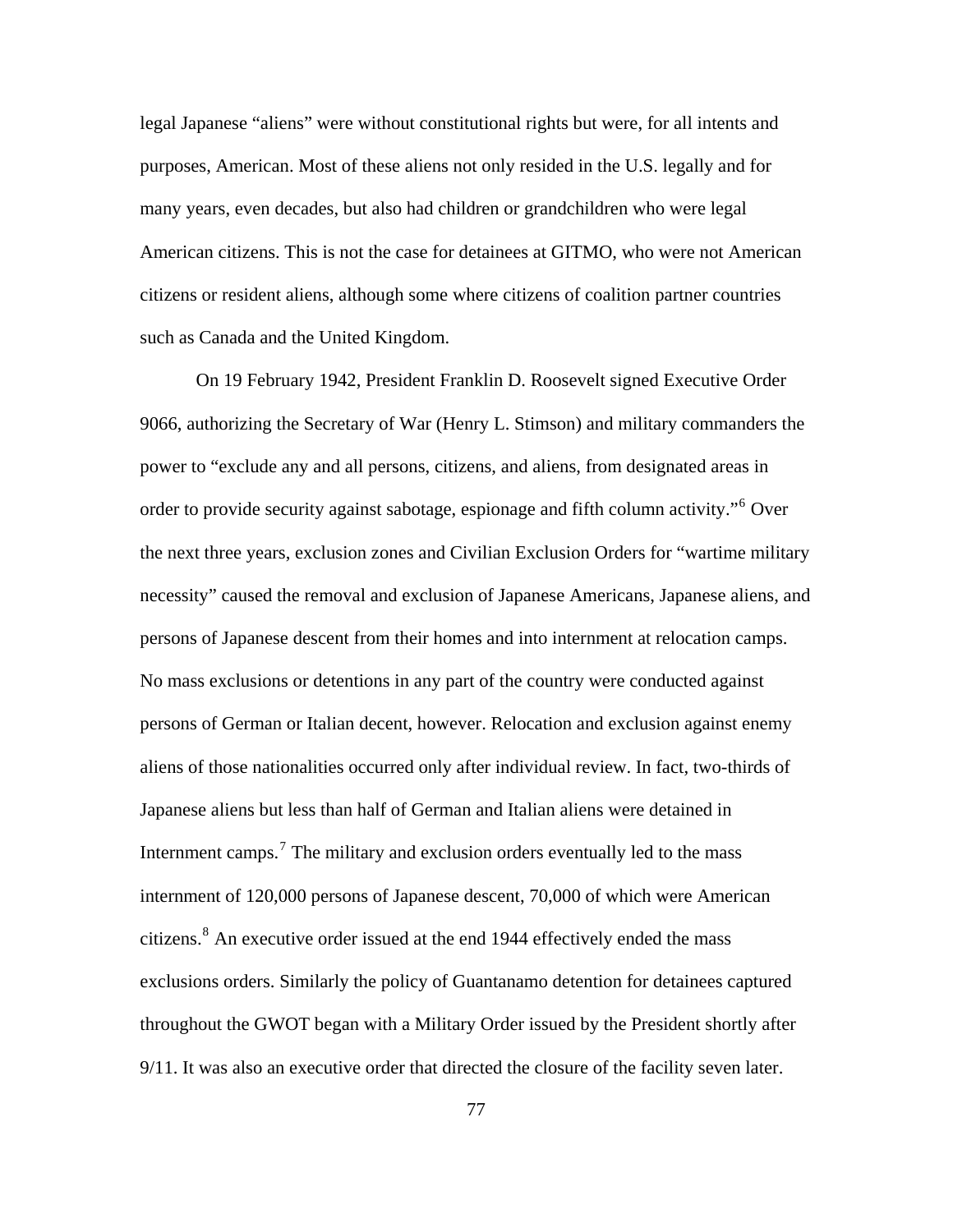According to Eric Yamamota and Liann Esbesugawa, authors of the article "The Japanese American Internment," found in *The Handbook of Reparations*, Japanese internment consisted of three phases: curfew, exclusion and continued detention<sup>[9](#page-150-0)</sup> following the attack on Pearl Harbor in December 1941. However, even as early as the 1930s, the Justice department compiled a list of 2,000 potentially dangerous resident Japanese aliens (businessmen, Buddhist priests, language teachers, and martial arts instructors, for example) and immediately arrested them on the day after the attack on Pearl Harbor.<sup>[10](#page-150-0)</sup> Over the course of the rest of the month in 1941, the U.S. also declared war on Japan, closed all Japanese language schools, seized all Japanese banks and businesses, ordered the turn in of cameras and short wave radios, revoke liquor licenses held by Japanese aliens in California.<sup>[11](#page-150-0)</sup> Likewise the U.S. Government arrested and detained several hundred suspicious U.S. citizens and alien residents of the U.S. following 9/11, froze bank assets of suspected terrorist and terrorist affiliated groups, and issued authorization for military force. Most significant in 2001 was the issuance of Military Order 1, which granted detention authority to the Secretary of Defense for any individual (not a U.S. Citizen) and establishment of a location for detention.<sup>[12](#page-150-0)</sup> Most significant in 1941, was the issuance of Presidential Proclamation 2525, which allowed the U.S. government to restrain, detain, and remove any non-naturalized person of a "hostile country" who is over the age of 14 as "alien enemies."<sup>[13](#page-150-0)</sup> What came next in 1941 was the mass exclusion and relocation of over one hundred thousand persons of Japanese descent living on the West Coast for over three years. In 2001, Military Order 1 was followed by the establishment of the Guantanamo Bay detention facility and the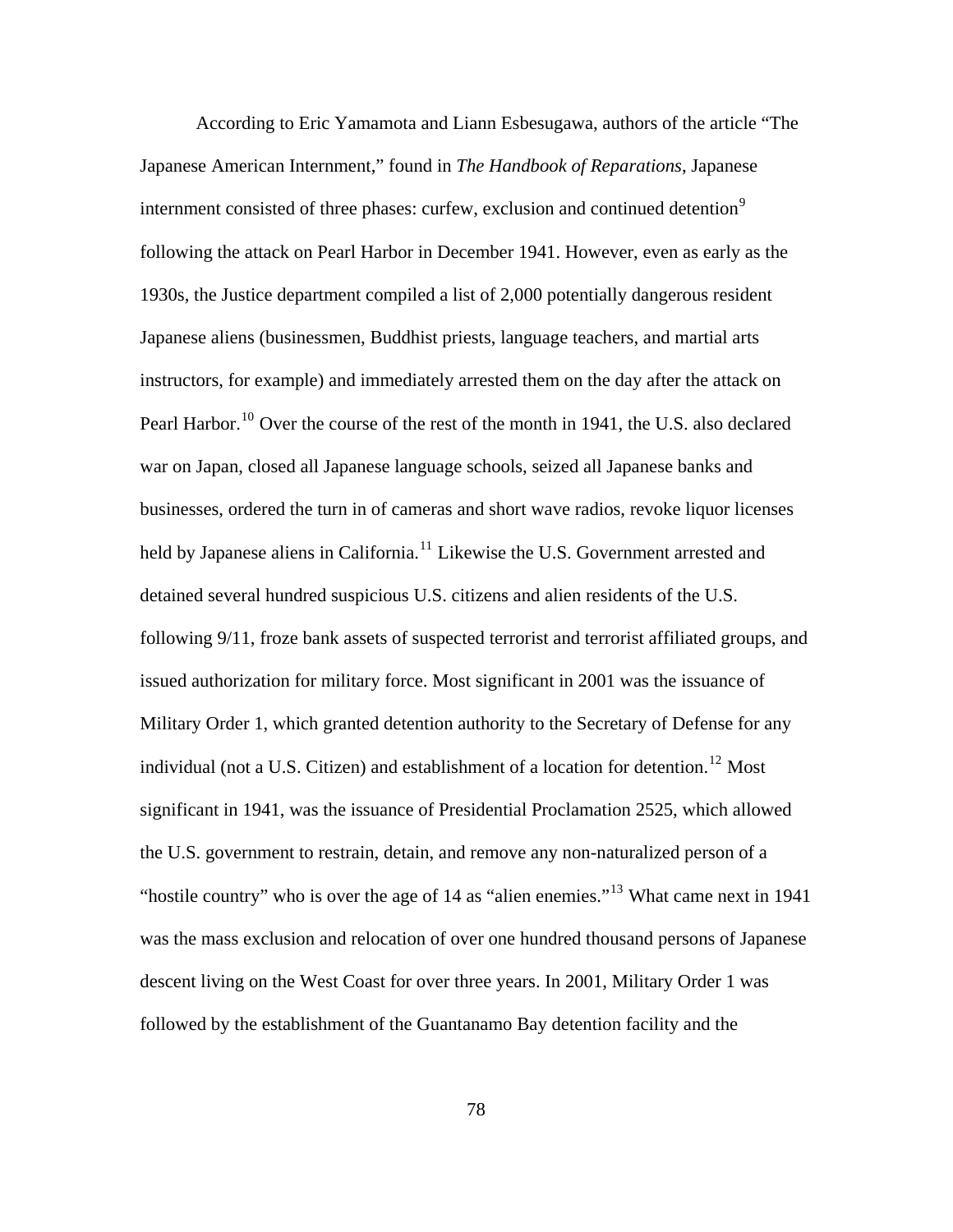subsequent detention of enemy combatants captured throughout the GWOT for more than eight years.

## Curfew, Exclusion and Detention

By the first week of February 1942, the U.S Attorney General (Francis Biddle) issued the first order establishing "strategic military areas" on the Pacific coast requiring the removal of all suspected enemy aliens from those areas and established curfew zones in California. On 19 February, Executive Order 9066 was signed. This order did not however, exclusively specify the exclusion and relocation of persons of Japanese descent. What it did was give the military authorization to establish exclusionary zones for "military necessity" and relocate persons affected by these exclusion zones. Nonetheless, applications of order on the West coast took on the anti-Japanese agitation and prejudice which was prevalent especially in California at the time. Therefore, simply being of Japanese descent made one a suspected "enemy alien." In 2001, a similar stream of anti-Muslim sediment was felt throughout the country. Accounts of discrimination and singling out persons perceived to be of Middle Eastern descent in public or through new airport and federal regulations occurred more often than the U.S. would like to admit.<sup>[14](#page-150-0)</sup> Also, the emergence of the "enemy combatant" designation, (similar to the "enemy alien" designation in 1941), applied to anyone detained. The problem with this in 1941 was that there were American citizen designated as enemy aliens. The problem in 2001 was that according to international law, only a competent tribunal can designated someone a combatant.<sup>[15](#page-150-0)</sup>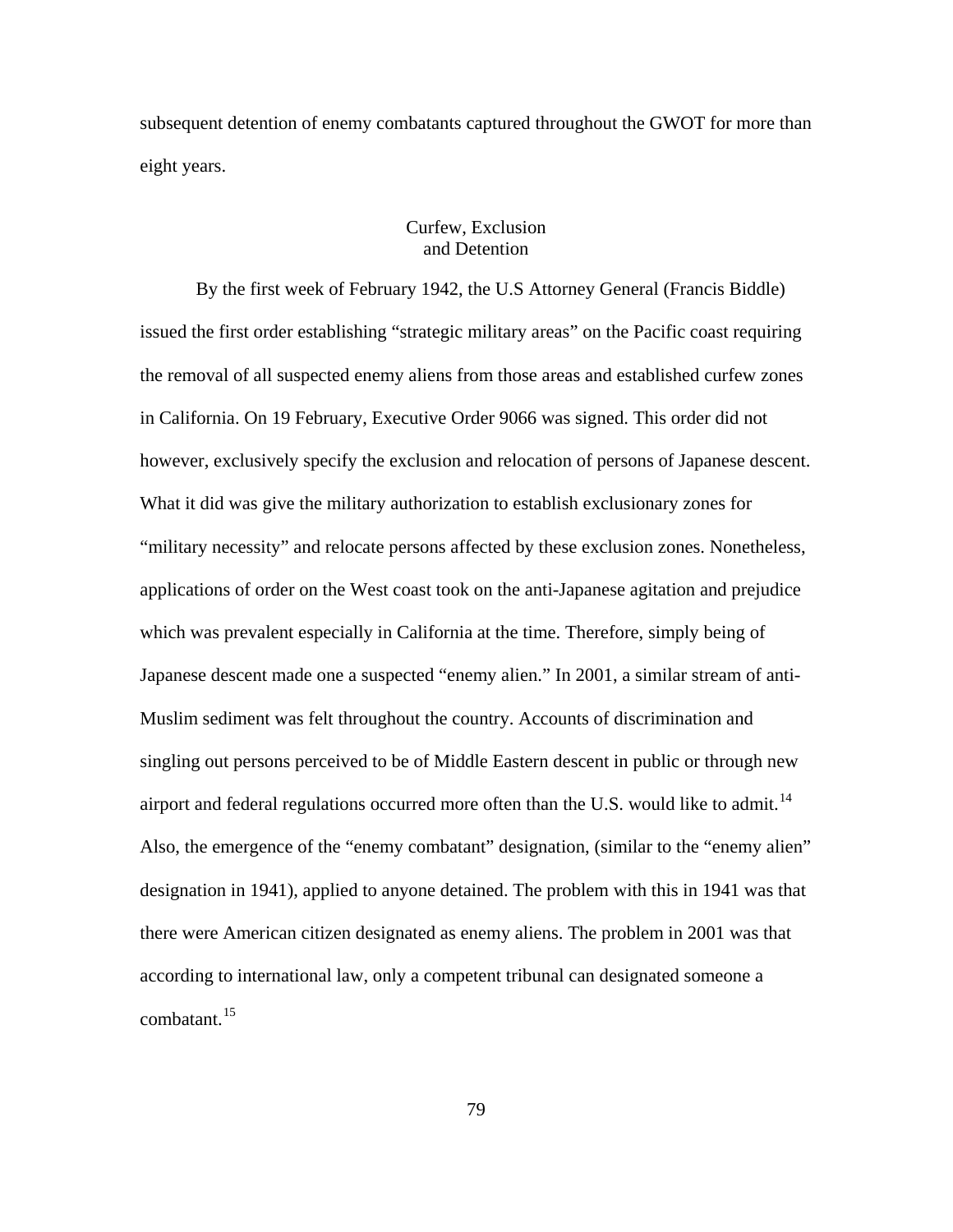Regardless, there was real fear of additional Japanese attacks; even though intelligence did not support this conclusion according the FBI and military intelligence.<sup>[16](#page-150-0)</sup> Their data suggested a careful watch of suspicious individuals or reviews of individual loyalty were all that was necessary.<sup>[17](#page-150-0)</sup> However, the largely racists and anti-Japanese factions on the West coast including the military, legislative representatives and local citizens promulgated the fear of further attack and used rumors to attribute the attack on Pearl Harbor to sabotage and fifth column activity. On 2 January 1942, for example, the Joint Immigration Committee of the California legislator sent a manifesto to a California newspaper claiming that ethnic Japanese are totally "inassimilable" and wherever born or residing maintains his loyalty to Japan and the emperor.<sup>[18](#page-150-0)</sup>

The fear of additional attacks on the U.S. following 9/11 was also extreme. In both cases, policies were developed to secure the U.S. from further attack. This seemed to be accepted by the majority. It is worthy to note a striking correlation between the uses of faulty intelligence to substantiate Japanese internment policy and the faulty intelligence which lead the U.S. to engage in military force with Iraq in the years that followed September 11th. Fear of the same kind of activity said to have occurred at Pearl Harbor would lead to an attack on the West coast. Japanese Internment then was justified in the minds of most citizens, military leaders, and national officials in 1941. Following the evidence presented to the UN and the American population in 2003, justification for war with Iraq seemed equally legitimate.

It must be noted though, that Lieutenant General (LTG) John L. Dewitt, head of the Western Defense Command in 1941, was well known for stating publically that a "Jap is a Jap."[19](#page-150-0) He also testified in support of Public Law 503, that the "Japanese race is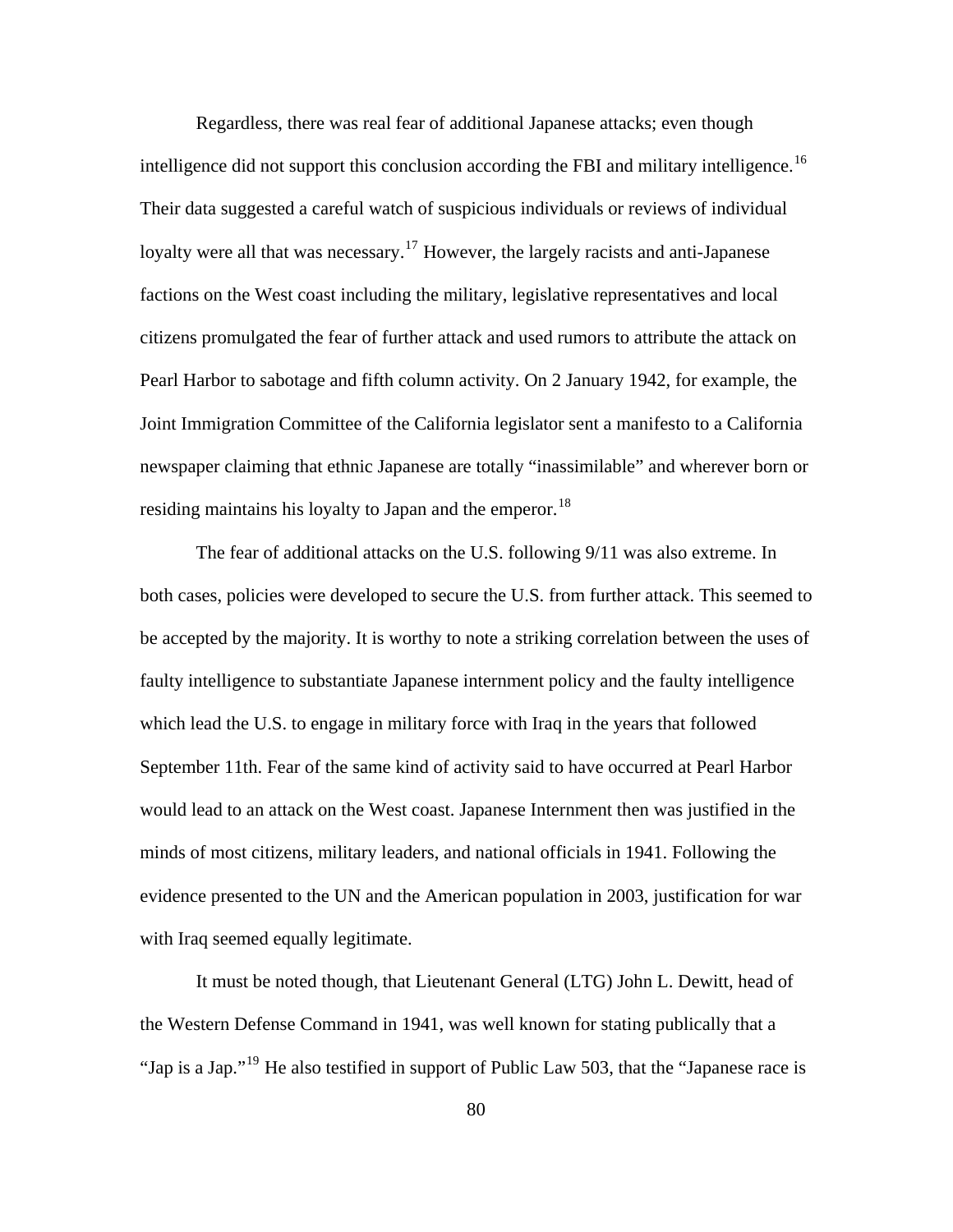an enemy race . . . we must worry about the Japanese all the time until he is wiped of the map."<sup>[20](#page-150-0)</sup> It was LTG Dewitt to whom Secretary Stimson delegated authority to implement the Executive Order on the West coast. Secretary Stimson gave LTG Dewitt the following instructions:

American citizens of Japanese descent, Japanese and German aliens, and any persons suspected of being potentially dangerous were to be excluded from designated military areas; everyone of Italian descent was to be omitted from any plan of exclusion, at least for the time being, because they were potentially less dangerous, as a whole. $^{21}$  $^{21}$  $^{21}$ 

LTG Dewitt, who relied heavily on civilian politicians rather than informed military intelligence or judgment,  $^{22}$  $^{22}$  $^{22}$  made his own conclusion on what was required. As a result, all Japanese aliens and persons of Japanese descent became suspects. A first attempt for "voluntary" evacuation met with negative results. Soon after LTG DeWitt designated Military Zones 1 and 2, (Western portions of California, Washington and Oregon and the southern area of Arizona) as Proclamation Number 1. In March 1942, at the suggestion of LTG DeWitt and others who relied on rumor and innuendo, Congress passed Public Law 503 which authorized "Civilian Exclusion Orders."<sup>[23](#page-150-0)</sup> These required the relocation of all Japanese aliens and persons of Japanese descent based on "wartime military necessity." Prior to this law, only Public Proclamations pursuant to all aliens in exclusionary zones regardless of ethnicity applied. Civilian exclusion orders were exclusive to Japanese ethnicity whether a U.S. citizen or alien. During the active Congressional debate of Public Law 503, Attorney General Biddle, who was the first to authorize military exclusion zones called the mass exclusions "ill-advised and unnecessary."<sup>[24](#page-150-0)</sup> Moreover, FBI director J. Edgar Hoover also refuted LTG DeWitt's reports of disloyalty on the part of Japanese Americans. He sent a memo to Attorney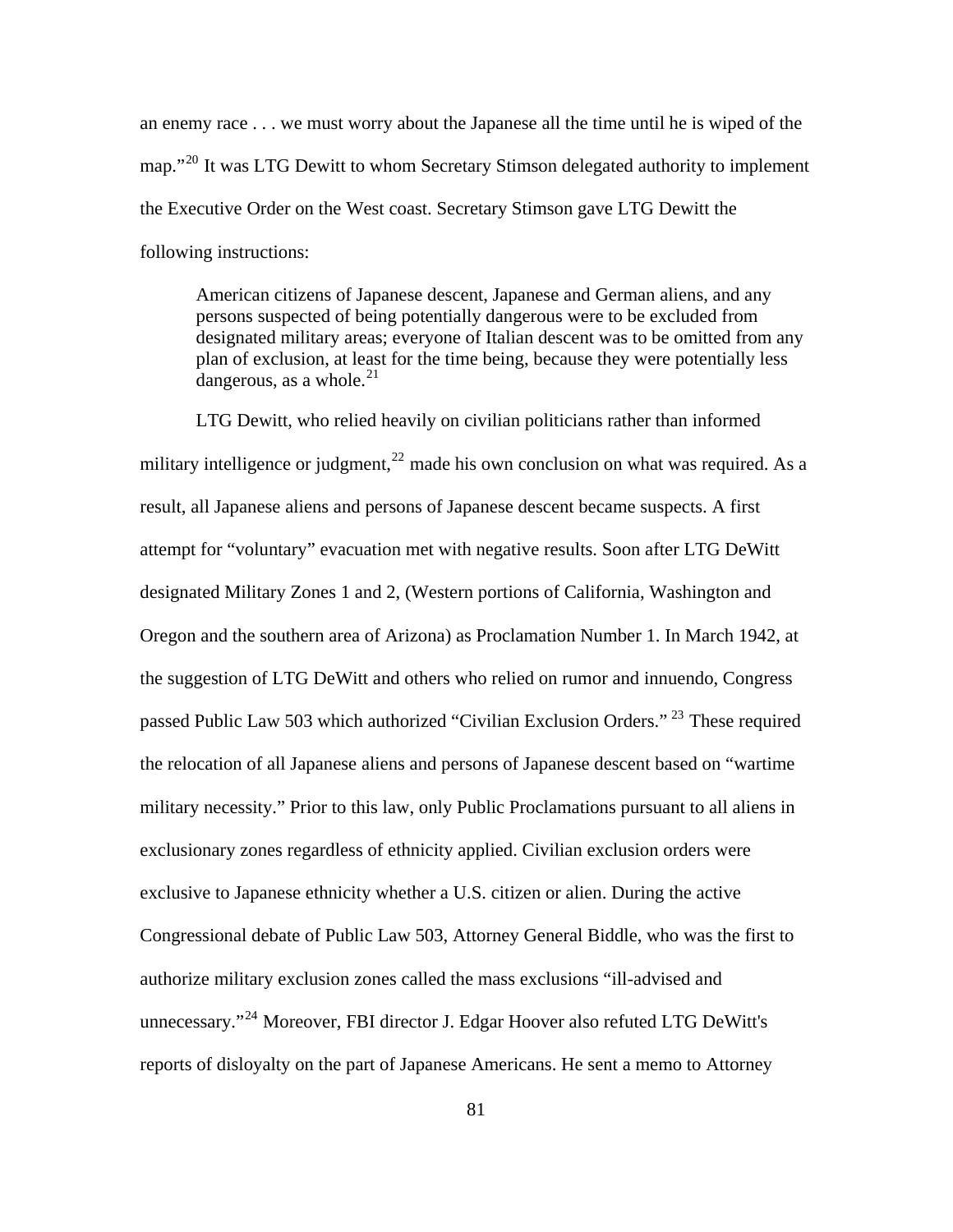General Francis Biddle expressing his concern that investigation of complaints produced no information to substantiate the allegation of a mass sabotage or espionage threat.<sup>[25](#page-150-0)</sup> Both men were in the minority, and the policy met with little to no debate. There was similar debate in the U.S. Congress for the authorizing of military force after 9/11 and the war with Iraq. Legislation passed in the last eight years has also met with debate. For example Senator Patrick Leahy states this about the MCA:

Passing laws that remove the few checks against mistreatment of prisoners will not help us win the battle for the hearts and minds of the generation of young people recruited by Osama bin Laden and al Qaeda. Authorizing indefinite detention of anybody the government designated without any proceeding and without any recourse–is what our worst critics claim the United States would do, not what American values, traditions and our rule of law would have us doe. This is not just a bad bill, this is a dangerous bill.<sup>26</sup>

Again, this opposition was in the minority. On 24 March 1942, another proclamation added a curfew regulation<sup>[27](#page-150-0)</sup> to the law requiring all enemy aliens and persons of Japanese descent to be in their homes between 8 p.m. and 6 a.m. On 17 October 2006, the MCA was passed into law making the crimes outlined in the law retroactive and illegal whether they were committed on, before or after 11 September 2001.

Posters for Civilian Exclusion Orders read, "Instructions to all persons of JAPANESE ancestry," and applied to "All Japanese persons, both alien and non-alien."<sup>[28](#page-150-0)</sup> Once posted, persons affected had seven days to comply.<sup>[29](#page-150-0)</sup> In this short amount of time, they had to leave their homes, jobs, and businesses; hand carrying only what they could of their livelihood. Many left behind property and most of their belongings or received a fraction of what items were worth if they were able to find a buyer. Transportation of evacuees to one of 16 different assembly centers operated by the Army and movement to one of 13 permanent internment camps operated by a civilian agency called the War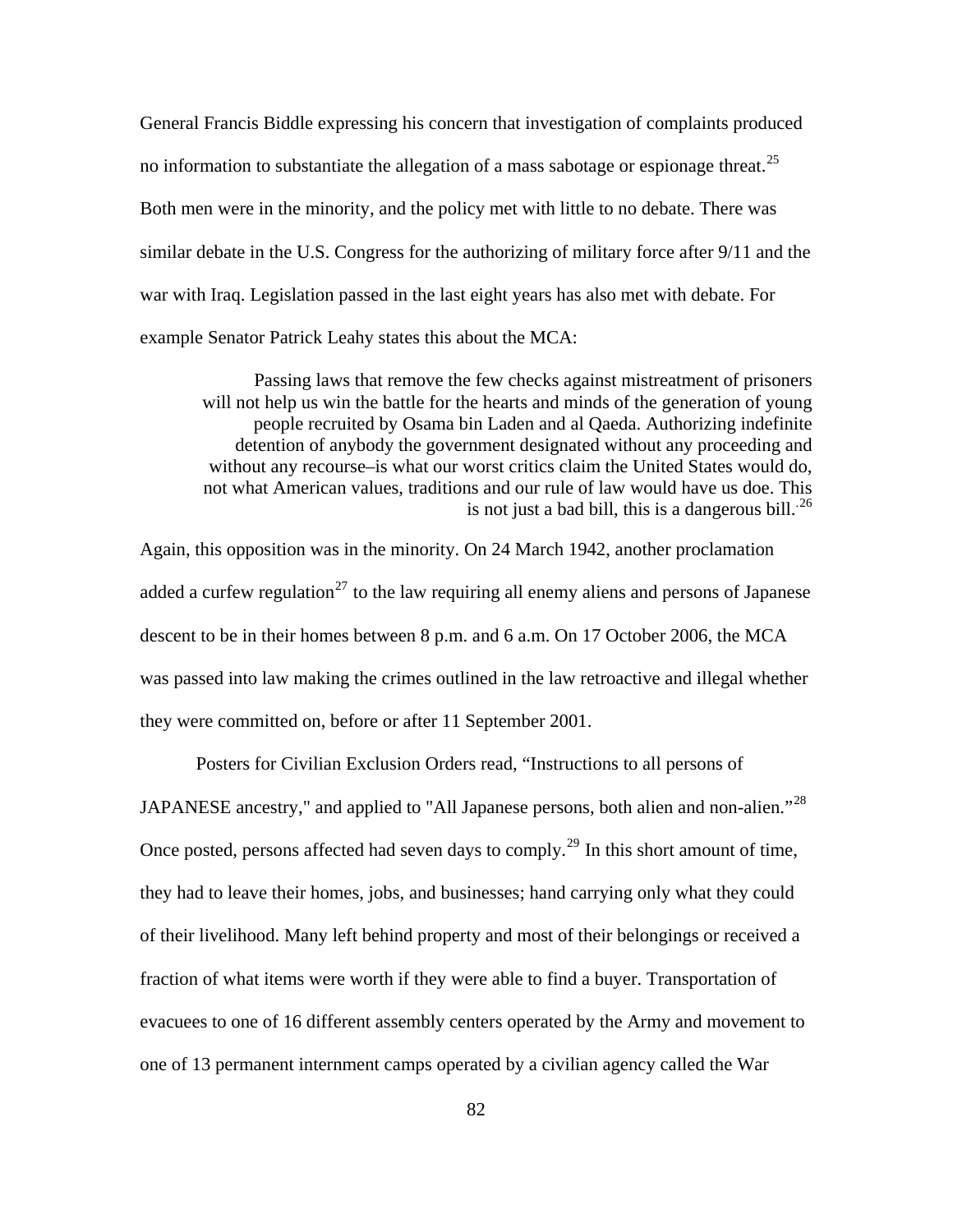Relocation Authority (WRA) $^{30}$  $^{30}$  $^{30}$  occurred next. Eventually, the entire West coast was designating as an exclusionary zone. Additionally, violations of the exclusion orders or curfews were a criminal federal offense due to Public Law 503.<sup>[31](#page-150-0)</sup> In all, LTG Dewitt issued 108 Civilian Exclusion Orders. Nearly all were exclusive to Japanese aliens and those of Japanese descent.

in their camps, which were surrounded by barbed wire and could only be released with *Personal Justice Denied*, the final report issued in 1983 by the Commission on Wartime Relocation and Internment of Civilians (CWRIC), depicts the conditions in which evacuees lived their lives. Families lived in one room (20 by 24 feet) tar-papered barracks, bathed and ate in mass facilities, and received \$12 to \$19 per month for roles that ranged from unskilled labor to professional employment.<sup>[32](#page-150-0)</sup> Evacuees were guarded government approval. The WRA maintained the camps were for their protection.<sup>[33](#page-150-0)</sup> By mid 1943, the War Department and Secretary Stimson doubted the exclusion of loyal ethnic Japanese had further merit, but addressing this issue did not occur until after the November 1944 elections. "By the participants own accounts, there is no rational explanation for maintaining the exclusion of loyal ethnic Japanese from the West Coast for the eighteen months after May 1943–except political pressure and fear.<sup>[34](#page-150-0)</sup> Moreover, despite all of the fear and military pronouncements of Japanese American disloyalty and possible espionage, not a single act of espionage or sabotage was ever found to be committed.[35](#page-150-0)

Likewise, by 2004, one could argue the U.S. no longer operated under the fear of imminent attack and the need to move forward with Guantanamo policy in the form of legal tribunals was the next logical step. Indeed, the U.S. instituted CRSTs and ARBs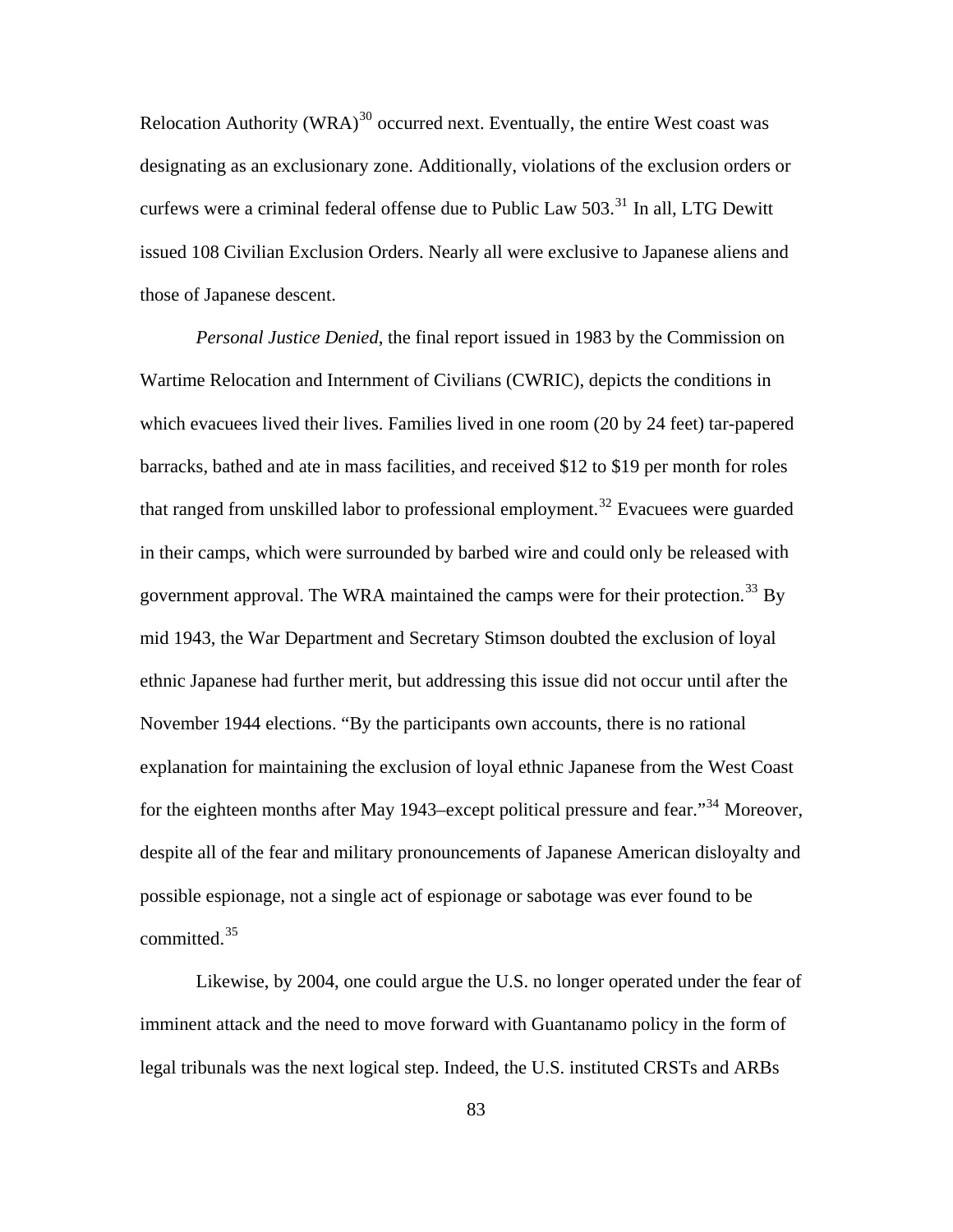during this time for this purpose. However in this case, politics also played a role. For it was legislation (the DTA and the MCA) to enforce these procedures which perpetuated the violation of international law by denying habeas corpus, right to a speedy trial, defense, etc. Even the UN acknowledged there was a need to ensure those who commit war crimes (i.e. terrorist) receive justice, but they maintain, the chance of ensuring a fair trial diminishes overtime.<sup>[36](#page-150-0)</sup> Furthermore, the UN considers the detention of persons for a period of several years without charge fundamentally undermines the right to fair trial.<sup>[37](#page-150-0)</sup>

Those that support(ed) Japanese internment policy used the absence of espionage or sabotage as evidence to justify the exclusion orders. In much the same way, supporters of Guantanamo policies use the fact that there has not been another terrorist attack on America since 9/11 to justify the use of "enhanced interrogation techniques" or the indefinite internment of detainees. One can argue that if the Japanese attacked Portland, Oregon, then the U.S. does not remember Japanese Internment.<sup>[38](#page-150-0)</sup> However, does justification mean that laws were not violated or ill-advised? With respect to Japanese Internments this was not the case, as described in the section on redress. With respect to Guantanamo, the debate continues.

Throughout 1944, Certificates of Exemption for personnel to move back to the West coast were awarded to internees who pasted the requisite loyalty and personnel checks. By December 1944, the government relocated and evacuated about 35,000 internees throughout the country (outside the West coast) and on 17 December 1944, Public Proclamation 21 rescinded LTG DeWitt's mass exclusion<sup>[39](#page-150-0)</sup> order leaving only selective individuals excluded from sensitive areas. In March 1946, the last internment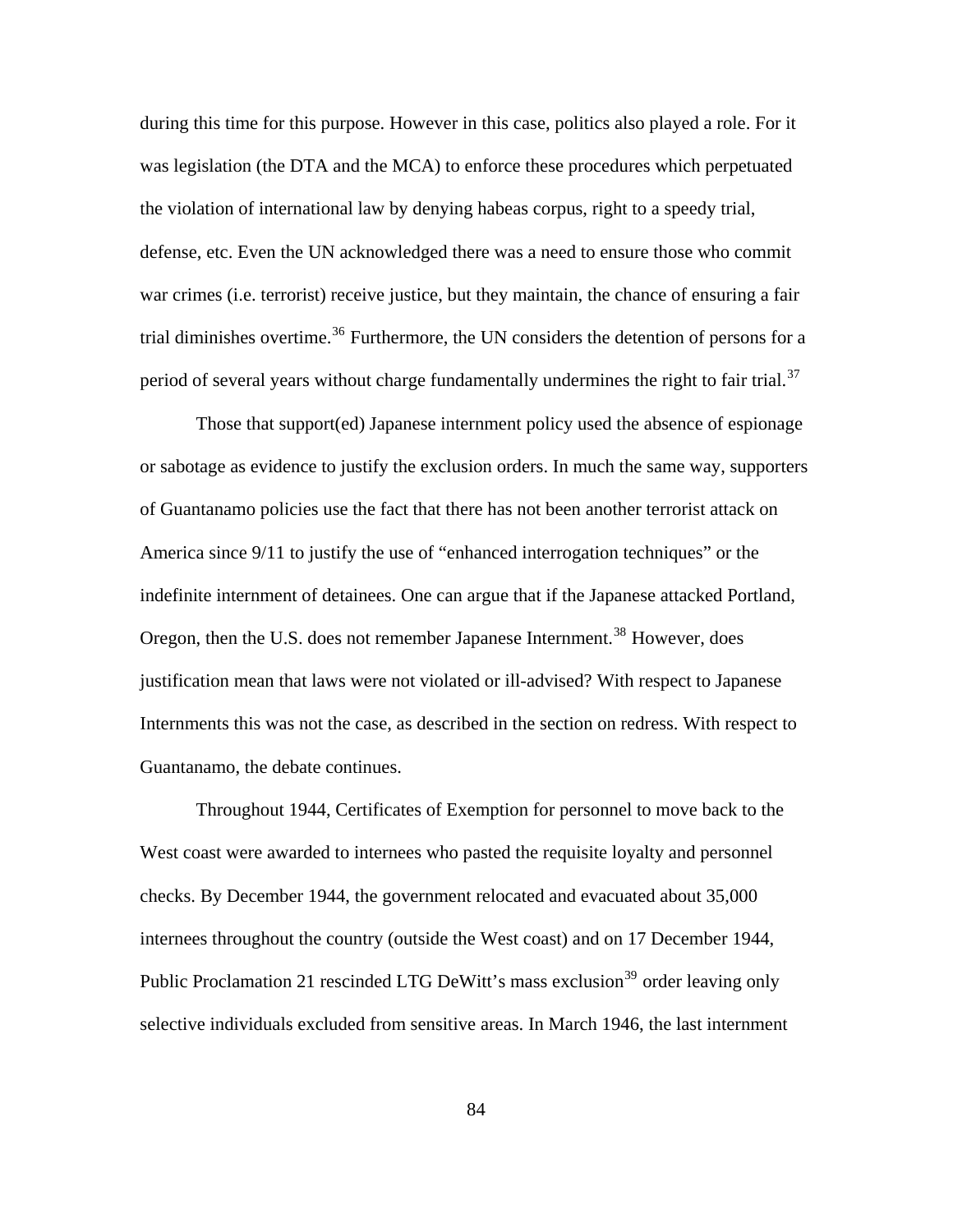camp closed. Following the end to mass exclusions and relocation, Japanese Americans and aliens encountered a difficult reintegration into American society.

### Court Decisions

Like the Guantanamo Bay detention facility, the internment of Japanese aliens and American citizens of Japanese descent were challenged in the U.S. court system. Recall again, that pursuant to Presidential Proclamation 2525, enemy aliens do not have a right to habeas corpus. However, non-aliens were American citizens of Japanese decent and should have been protected by their constitutional rights from mass exclusion and internment. "Military necessity" overrode their rights. Moreover, the courts focused on the legality of whether the government could establish curfews and exclusion zones in a time of war instead of whether the laws were discriminatory in nature, violated the Constitution, or American principals.

There were several key cases of interest brought before different levels of the Federal court system. *Shiramizu v. Bonesteel* and *Ochikubo v. Bonesteel*, both challenged the exclusion orders for loyal Japanese with no evidence of disloyalty or criminal activity<sup>[40](#page-150-0)</sup> (like themselves). Shiramizu was a widow of a Sergeant who had died of his combat wounds and Ochikubo was a professional dentist. Additionally, several cases went to the Supreme Court, but for simplicity's sake two are mentioned here: *Korematsu v. United States* and *Ex parte Endo.* The Supreme Court ruled against Korematsu and for Endo on the same day. Both these cases were vital to reopening the issue of redress for internees, forty years later. Endo involved a loyal American citizen who was granted leave by the WRA but was not permitted to reenter the Western Defense Command. The Supreme Court unanimously ruled that the U.S. government could not keep a loyal U.S.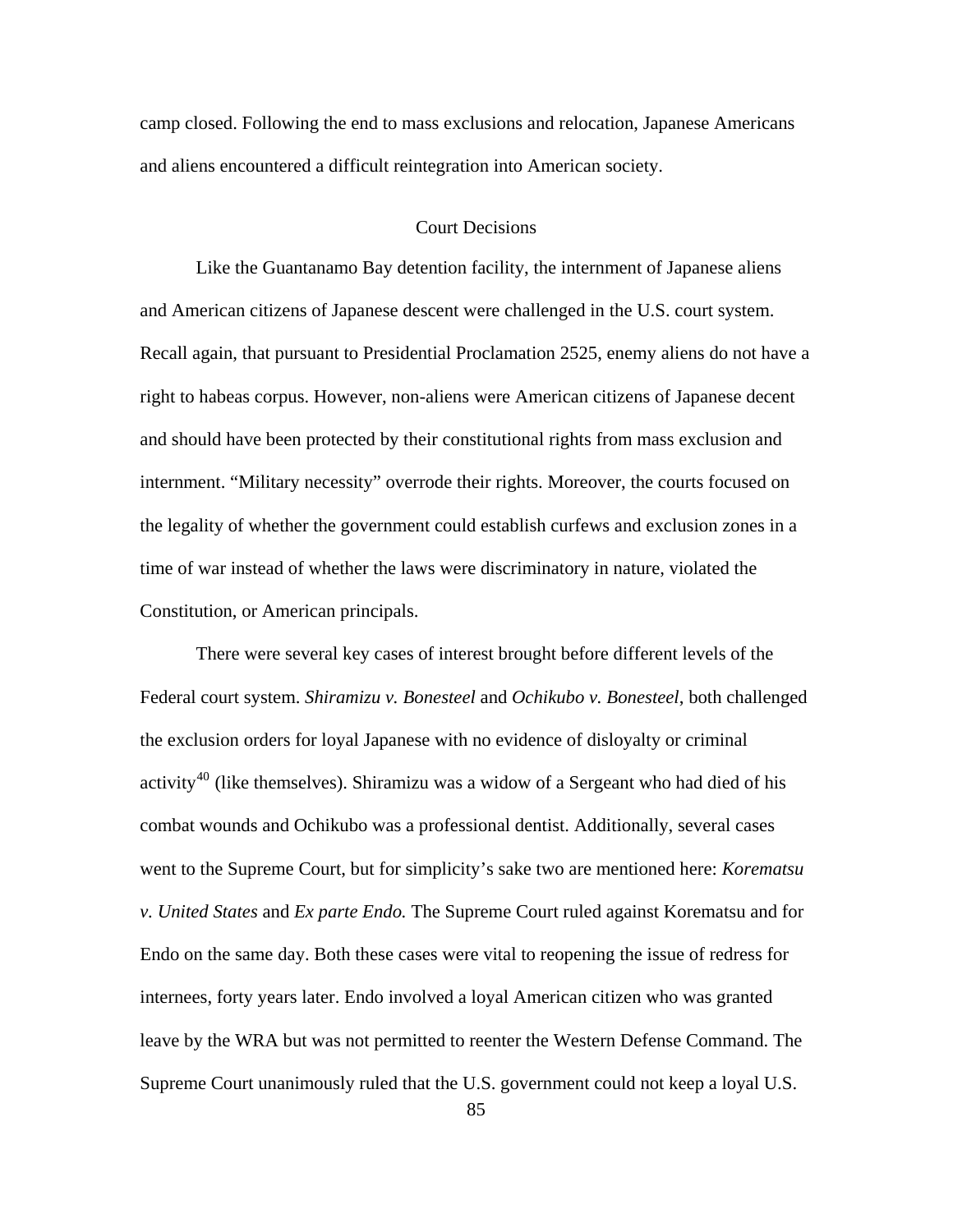in mind, Executive Order 9066 did not explicitly exclude only Japanese Americans and citizen interned.[41](#page-150-0) This was a landmark case and was key in commencing the revocation of mass exclusion orders. On the other hand, Korematsu, a college student and American citizen, refused to report to the internment camp because he believed the exclusion orders were unconstitutional. Although a loyal American citizen at the time, the passing of Public Law 503 made this a criminal offense. Therefore, the Supreme Court, ignoring the fact that the exclusionary orders were executed in a discriminatory manner that excluded all Japanese Americans and aliens, upheld the government's rational of wartime "military necessity" for Executive Order  $9066^{42}$  $9066^{42}$  $9066^{42}$  and found that Korematsu violated the law. Bear aliens. The Supreme Court ruled against Korematsu (6-3).

#### Redress

In 1948 Congress passed the Japanese-American Evacuation Claims Act which gave persons of Japanese ancestry who were affected by the war's internment policy, the means to seek compensation from the government for real and personal property loss. Unfortunately, the Act did not address lost income during internment nor the account for any pain and suffering endured. In fact, although \$37 million was paid in claims, the CWRIC acknowledges the amount was far below fair compensation for the actual losses suffered.<sup>[43](#page-150-0)</sup> Some accounts of compensation were as little 10 cents on the dollar. Moreover, the bureaucracy involved extensive proof of ownership requirements to submit claims and were too difficult for many seeking compensation. Acquiring proper documentation when the item was left behind or sold was simply not possible due to the short amount of time to react to exclusion orders. The report, *Personal Justice Denied*, also states that claim amounts were low because incentives for settling claims below their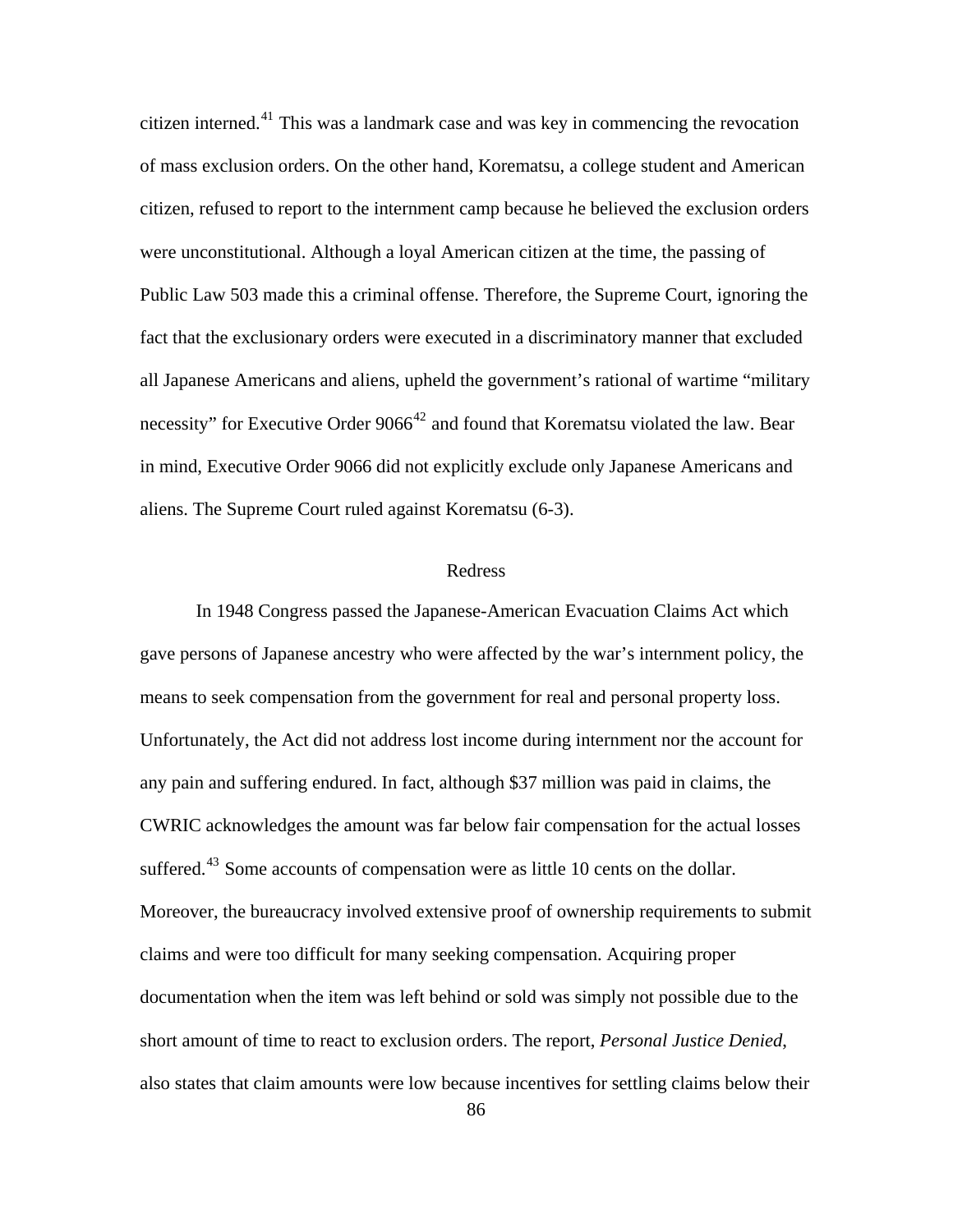actual value were built into the Act.<sup>[44](#page-150-0)</sup> If similar policy compensation was developed today for released Guantanamo detainees, it is likely that similar biases could be present. On the other hand, a petition process on case by case basis, could provide the U.S. with best course of action considering the controversial nature of such a plan. Regardless, like Japanese Internment, the U.S. will likely have to face the issue again, at a later date.

For Japanese Internment policy, that time first came in the 1960s, when Japanese Americas began to petition their congressional representatives to consider redress.<sup>[45](#page-150-0)</sup> Japanese Americans, who were children at the time of their internment, were now grown adults, professionals, and even legislators by this time. In the 1970s two Acts were amended so that those Japanese Americans over the age of 18 who were interned could get credit for both civil service retirement and Social Security contributions during the time they were detained.<sup>[46](#page-150-0)</sup> In 1980, Congress established the CWRIC to investigate the circumstances of Japanese internment. More precisely they were directed to:

1. Review the facts and circumstances surrounding Executive Order Number 9066, issued February 19, 1942, and the impact of such Executive Order on American citizens and permanent resident aliens;

2. Review directives of United States military forces requiring the relocation and, in some cases, detention in internment camps of American citizens, including Aleut civilians, and permanent resident aliens of the Aleutian and Pribilof Islands; and

3. Recommend appropriate remedies.

In order to complete this mandate, the CWRIC held hearings for 20 days in cities across the country and gathered testimony from 750 witnesses, evacuees, former government officials, public figures and historians.<sup> $47$ </sup> In 1983, the CWRIC submitted its report, *Personal Justice Denied*. This report made several recommendations in Part II. The Civil Liberties Act of 1988 enacted the recommendations. Before leaving office,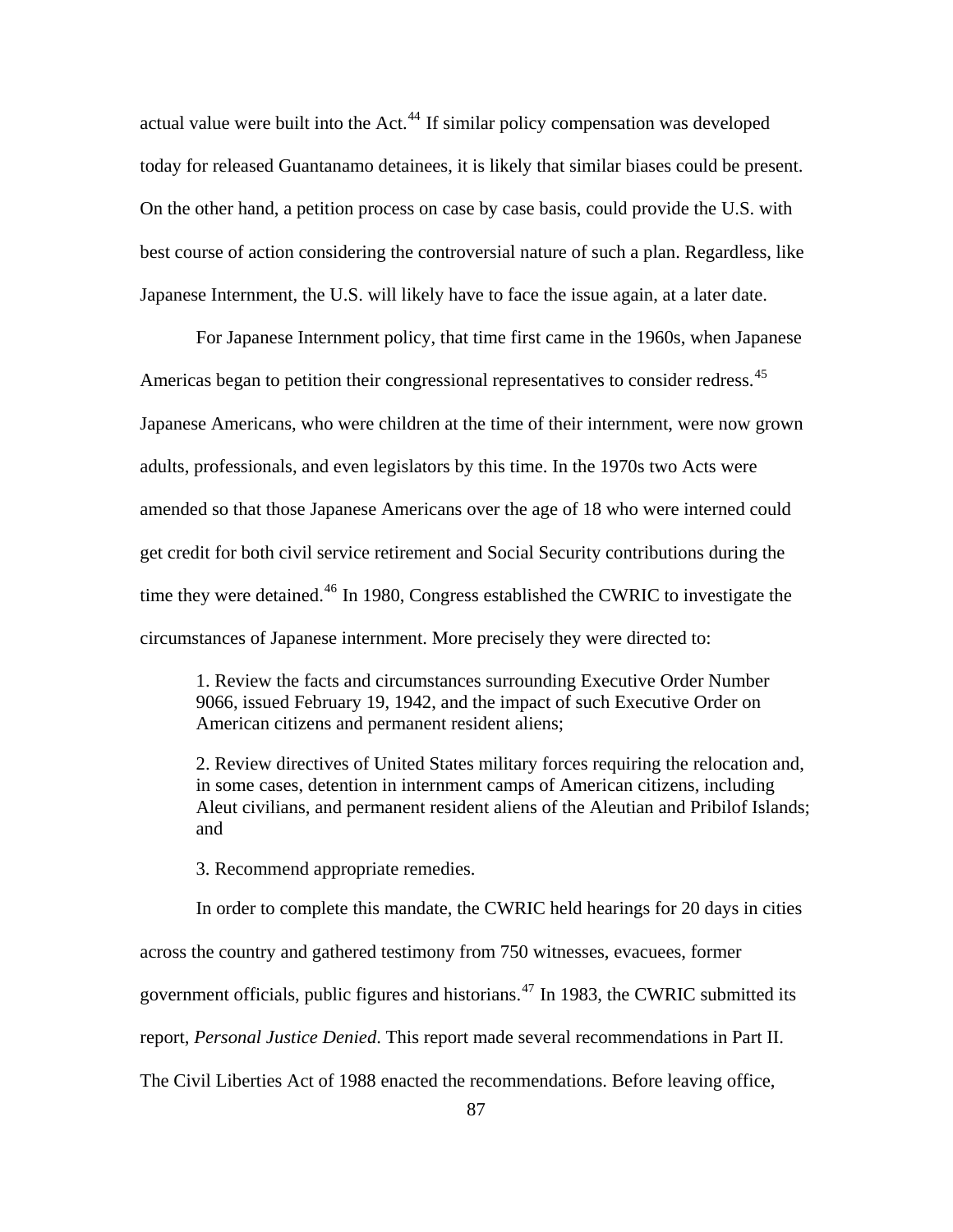President Ronald Regan signed the Act into law, but the 41st President of the U.S.,

(George Bush Sr.) signed the apology letters. The Civil Liberties Act provided \$20,000 redress payments to about 60,000 individuals of Japanese ancestry and a public apology on behalf of the U.S. government.<sup>[48](#page-150-0)</sup> The apology read:

A monetary sum and words alone cannot restore lost years or erase painful memories; neither can they fully convey our Nation's resolve to rectify injustice and to uphold the rights of individuals. We can never fully right the wrongs of the past. But we can take a clear stand for justice and recognize that serious injustices were done to Japanese Americans during World War II.

In enacting a law calling for restitution and offering a sincere apology, your fellow Americans have, in a very real sense, renewed their traditional commitment to the ideals of freedom, equality, and justice. You and your family have our best wishes for the future.

Sincerely, George Bush, President of the United States

Additionally the law provided a fund to educate the public and facilitate general public understanding about redress and the legislation to curb further abuses of power and racism.[49](#page-150-0) According to Robert Bratt, the Administrator of the Office of the Redress Administration, charged with the identification, registration, verification, and administration of reparation payments to eligible individuals, it was the government that had to prove each individual's eligibility rather than the opposite, which made the redress program truly unprecedented.<sup>[50](#page-150-0)</sup> Finally, transcripts of hearings conducted by the CWRIC, along with the full congressional report are filed in the National Archives and are public record. These are available online to the public at http://www.archives.gov/research/ japanese-americans/.

Although it would be ill advised to implement a single template reparation program similar to this for detainees once held at GITMO for the reasons stated in chapter 3 because of the wide range of acts they may or may not have committed. It may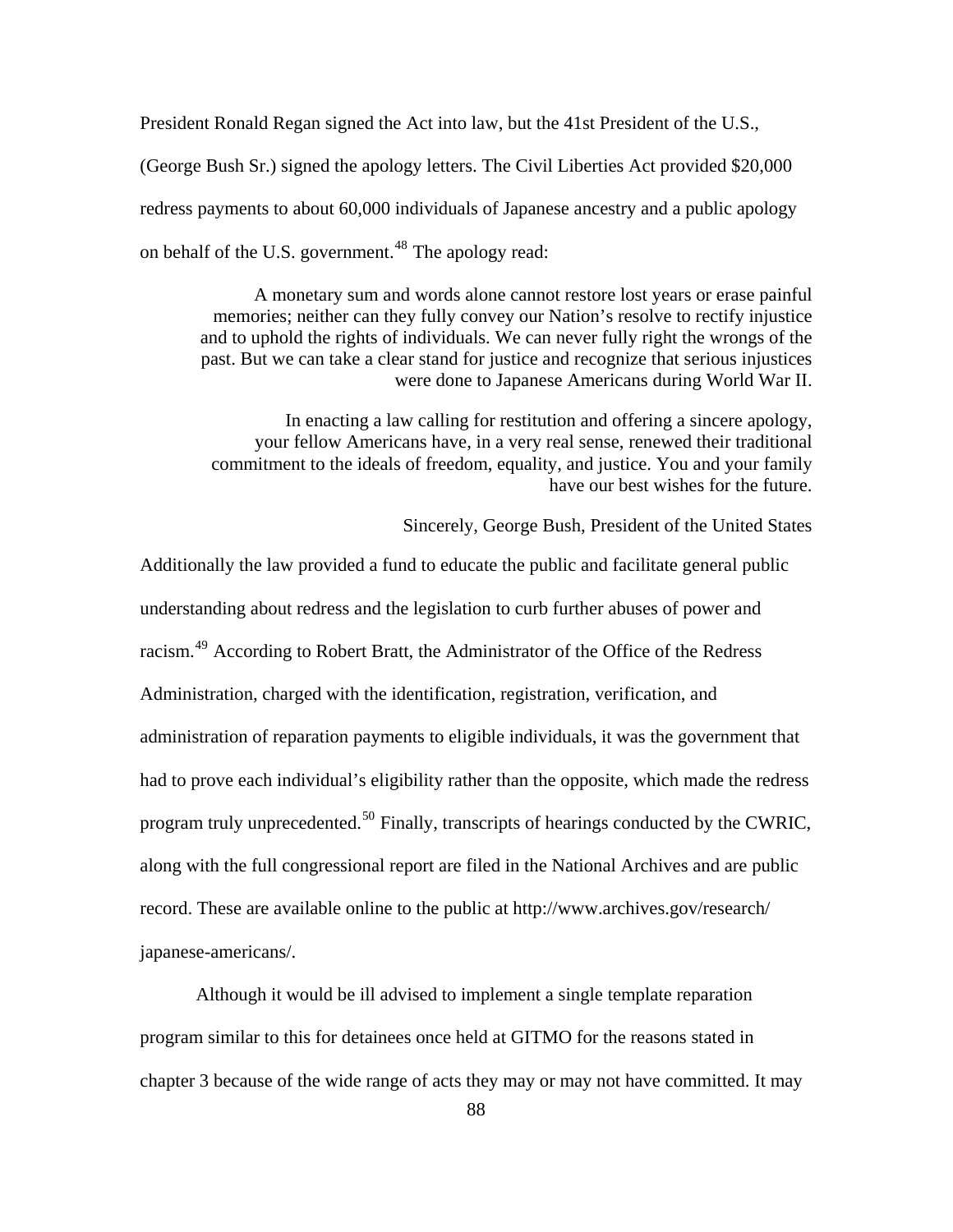however, suit the U.S. well in the years to come, to conduct a similar type of inquiry in

order to recommend possible reparatory solutions for those that may qualify.

| 07 DEC 1941     | <b>Attack on Pearl Harbor</b>                                                                                               |
|-----------------|-----------------------------------------------------------------------------------------------------------------------------|
| Rest of         | Presidential Proclamation No. 2525 designates persons as<br>enemy aliens if from a hostile nation and subject to detention. |
| <b>DEC</b> 1941 | Dept of Treasury seizes all Japanese bank accounts and<br>business                                                          |
|                 | Japanese language schools closed                                                                                            |
|                 | AG orders all suspected "enemy aliens" in Western U.S. to                                                                   |
|                 | surrender                                                                                                                   |
|                 | California revokes liquor licenses                                                                                          |
| <b>JAN</b>      | freezes travel suspected "enemy aliens"<br>$\bullet$                                                                        |
| 1942            | AG Biddle issues first orders establishing limited strategic                                                                |
|                 | areas along the West Coast and requiring the removal of all                                                                 |
|                 | suspected "enemy aliens" from these areas.                                                                                  |
| <b>FEB</b>      | AG Biddle establishes curfew zones in California                                                                            |
| 1942            | LTG DeWitt sends a memorandum to the Secretary of War                                                                       |
|                 | recommending the removal of "Japanese and other subversive                                                                  |
|                 | persons" from the West Coast.                                                                                               |
|                 | FEB 19 - FDR signs Executive Order 9066                                                                                     |
| <b>MAR 1942</b> | Congress passes and FDR signs Public Law 503.<br>$\bullet$                                                                  |
|                 | LTG DeWitt issues Proclamation No. 1.<br>$\bullet$                                                                          |
|                 | • LTG DeWitt issues Civilian Exclusion Order No. 1                                                                          |
| <b>JUN 1942</b> | • LTG DeWitt issues Public Proclamation No. $6 - \text{mass}$                                                               |
|                 | exclusion order for the eastern half of California.                                                                         |
| <b>AUG 1942</b> | • Removal of over 120,000 Japanese Americans and Japanese                                                                   |
|                 | aliens from their homes, complete.                                                                                          |
| 1943            | Loyalty questionnaire required for 17 and older persons<br>$\bullet$                                                        |
|                 | Hirabayashi v U.S., Yasui v U.S. - both Supreme Court cases                                                                 |
|                 | protesting curfews and exclusion orders brought by convicted                                                                |
|                 | violators.                                                                                                                  |
| May 1943-       | AG Biddle advises the end of mass exclusions and advocates                                                                  |
| Nov 1944        | return of citizens to their homes.                                                                                          |
| 07 NOV 1944     | <b>FDR</b> Reelected<br>$\bullet$                                                                                           |
| 17 DEC 1944     | Public Proclamation 21- the revocation of the West Coast mass                                                               |
|                 | exclusion orders.                                                                                                           |

Table 2. Chorology of Japanese Internment Policy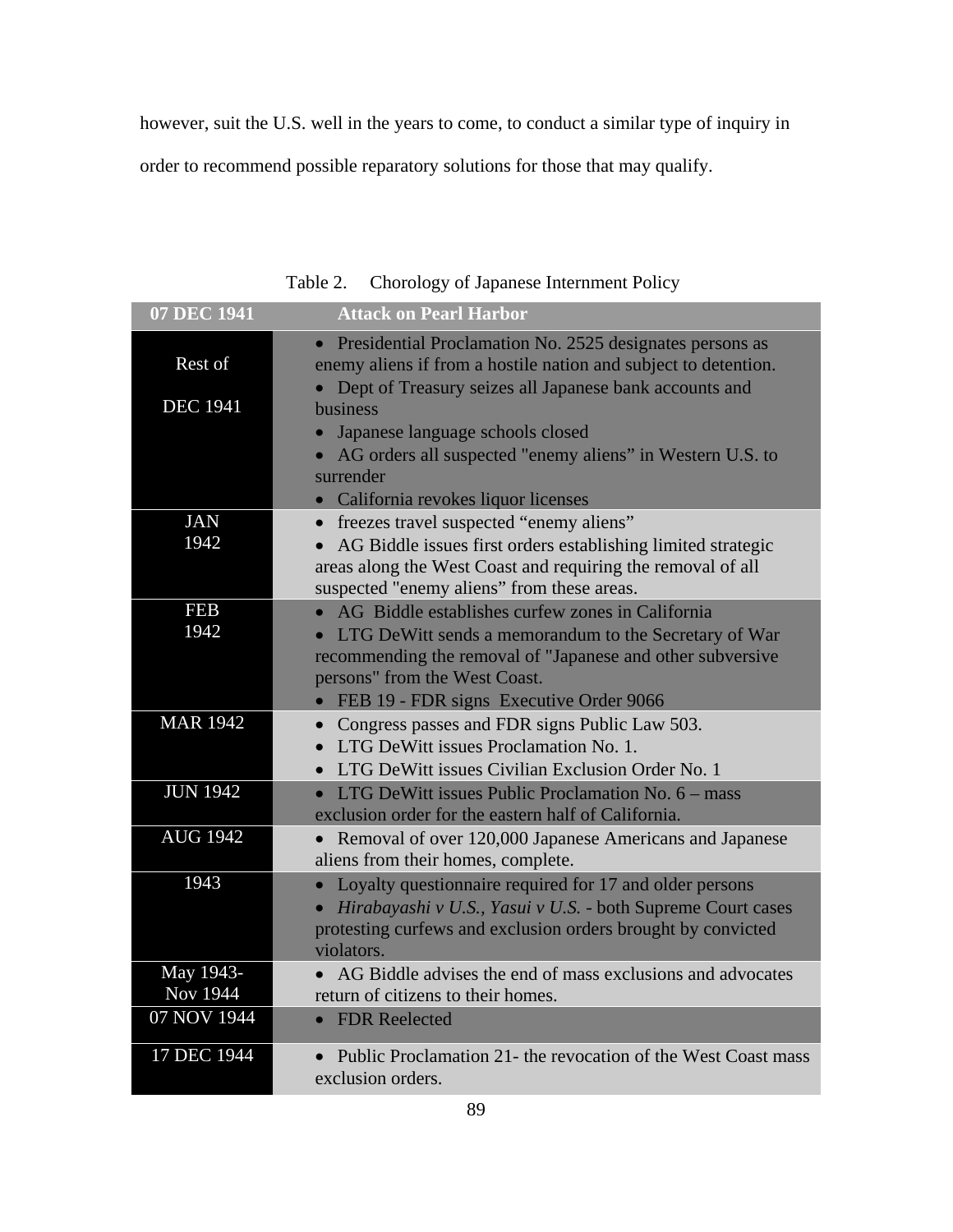| 18 DEC 1944     | Korematsu v U.S.                                                       |
|-----------------|------------------------------------------------------------------------|
|                 | In ex parte Endo                                                       |
| 1945            | 02 JAN – Public Proclamation 21 goes into effect.                      |
|                 | 08 MAY - VE DAY                                                        |
|                 | 02 SEP - VJ DAY                                                        |
| <b>MAR 1946</b> | Last internment facility closed.<br>$\bullet$                          |
| <b>JUL 1948</b> | Evacuation Claims Act passed.                                          |
| 19 FEB 1976     | President Ford signs "An American Promise" formally                    |
|                 | rescinding Executive Order 9066.                                       |
| 1980            | Congress establishes Commission on Wartime Relocation and              |
|                 | Internment of Civilians. (CWRIC)                                       |
| <b>FEB 1983</b> | <b>CWRIC</b> report entitled <i>Personal Justice Denied</i> published. |
| 1983-1988       | <i>Coram Nobis</i> cases vacate several convictions including          |
|                 | Korematsu and Hirabayashi                                              |
| 1988            | Civil Liberties Act passed.                                            |
| <b>NOV 1989</b> | President George Bush signs Public Law 101-162 guaranteeing            |
|                 | funds for reparation payments.                                         |
| 05 FEB 1999     | Office of Redress Administration officially closes.                    |

Source: Created by Author.

### Chapter Summary

In summary, this chapter used the forced internment of persons of Japanese descent during World War II as a historical precedent for extensive injustice during a time of war based on military necessity or national security. The study of this case is relevant to this thesis topic because it demonstrates a similar time in U.S. wartime history, where policy decisions affected a small population of people resulting in abuses of power, basic rights, and American principles. Furthermore, the policies discussed in this case study led to redress and reconciliation activities by the U.S. government in the decades that followed whether they were justified or not. Due to similar inference of wrongdoing, real and perceived at Guantanamo, the likelihood of conciliation activities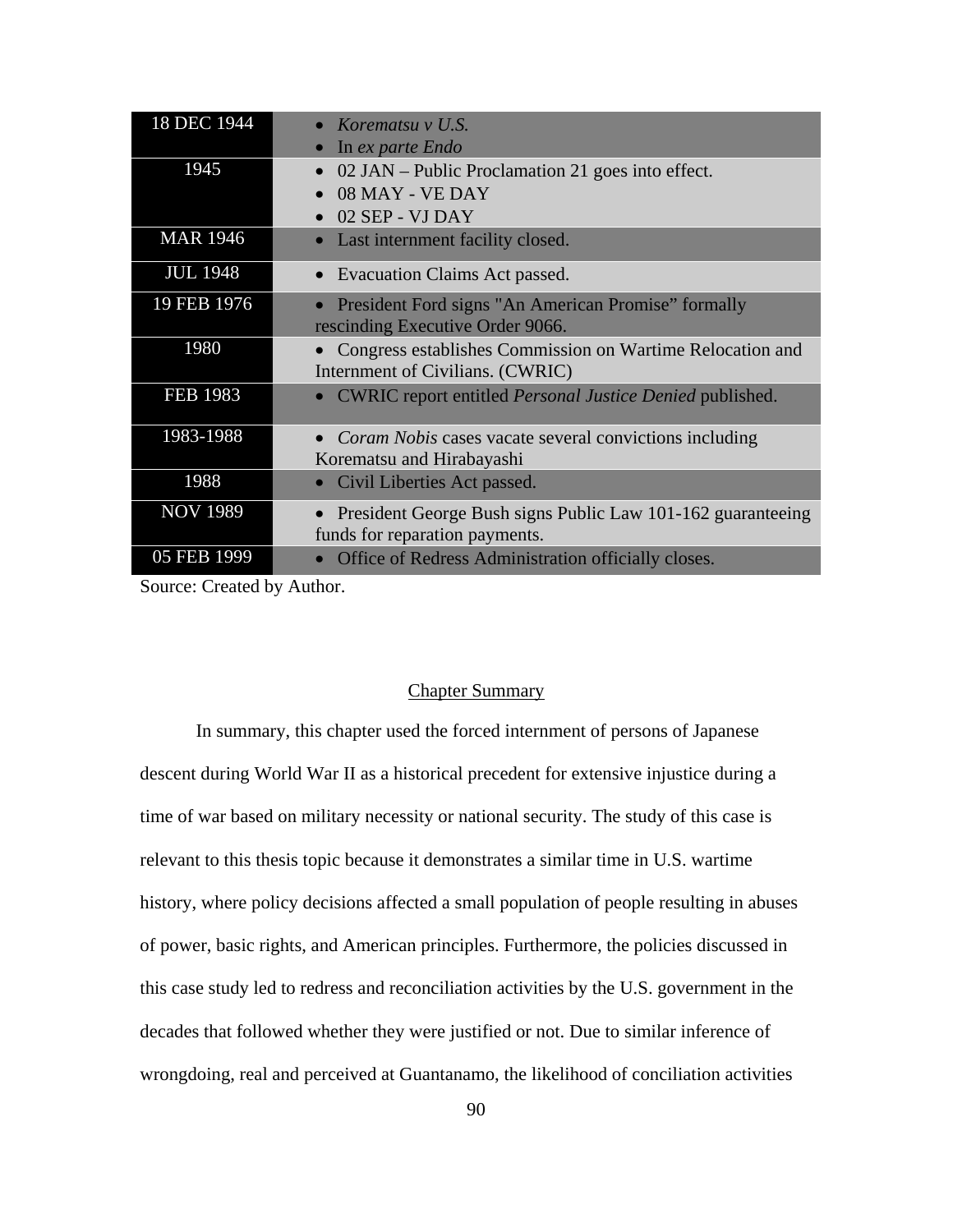initiated by the U.S. government or demanded by the international community is highly possible.

. at Berkeley, found similar challenges and difficulties for released Guantanamo detainees In addition, even as the closing of internment camps and end of mass exclusion was not the end for Japanese internees, release for Guantanamo is not the end for detainees. According to *Personal Justice Denied*, former World War II internees relocated to other parts of the U.S. or returned home to rebuild their lives met may challenges and hardship. These included, the restarting of businesses without capital means; theft of property in storage; hostility and racism preventing home and property purchases; a general lack of self esteem by younger internees; and depression, suicides or suicide attempts by the elderly who were often unable to re-assimilate into American society completely.<sup>[51](#page-150-0)</sup> Although limited in scope, studies published in November 2008 and March 2009 by the International Human Rights Center at the University of California For example, only six of the 62 former detainees interviewed have regular jobs, many have lost homes, businesses, and assets, and experience prejudice by neighbors, and suspected as American spies.<sup>[52](#page-150-0)</sup> Interestingly however, although the study found that most detainees harbored some resentment towards the U.S., the majority of those interviewed were not vengeful, but simply expressed a desire for justice and an opportunity to clear their names.[53](#page-150-0) This sediment was a little different for the World War II internees of Japanese descent who continued to harbor silent yet intense memories of internment while they sought to rebuild their lives and encouraged their children to assimilate into American culture.<sup>[54](#page-150-0)</sup>

91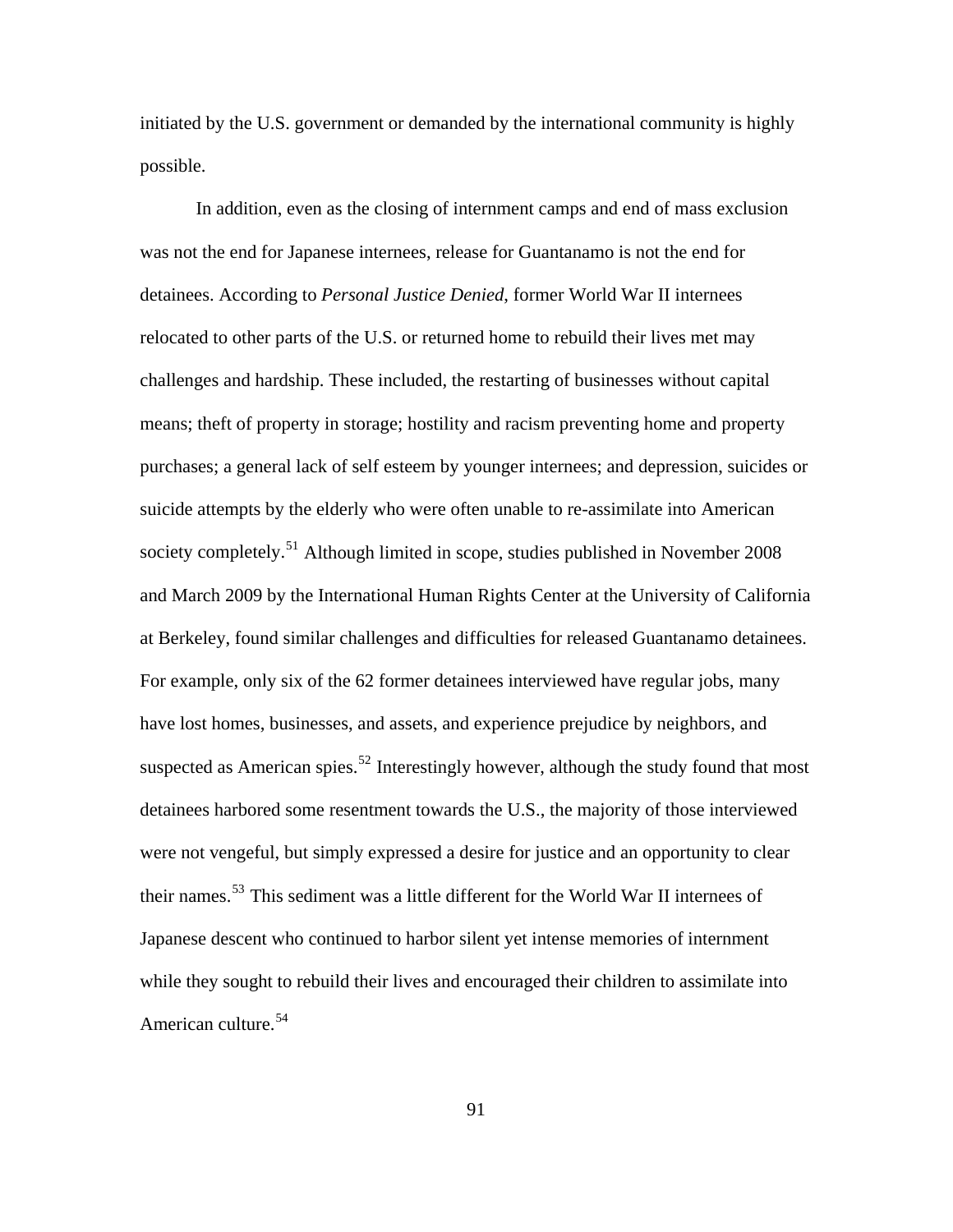Is it possible to conclude then, that without satisfaction for wrongdoing in a timely manner, the issue of reconciliation continues to linger, eventually requiring reparations in some form? Chapter 7 discusses the subject of reparations and provides a general background to understand why reparations are important and how they can assist a government to correct ill-advised policies such as Japanese internment and Guantanamo detention. Table 3 shows some similar themes between the two situations.

| <b>Topic</b>                                       | <b>Japanese Internment</b>                                                                                                                                                                                                     | <b>Guantanamo Detainees</b>                                                                                                                                                            |
|----------------------------------------------------|--------------------------------------------------------------------------------------------------------------------------------------------------------------------------------------------------------------------------------|----------------------------------------------------------------------------------------------------------------------------------------------------------------------------------------|
| What caused it?                                    | <b>Attack on Pearl Harbor</b><br>$\bullet$                                                                                                                                                                                     | September 11, 2001<br>$\bullet$<br><b>Terrorist Attacks</b>                                                                                                                            |
| How was the policy<br>enforced?                    | <b>Executive Order 9066</b><br>$\bullet$<br>Public Law 503<br>$\bullet$                                                                                                                                                        | Military Order 1<br><b>DTA</b><br><b>MCA</b>                                                                                                                                           |
| What was the<br>justification?                     | <b>Wartime Military</b><br>Necessity<br>Preventing further<br>Japanese attacks                                                                                                                                                 | <b>National Security</b><br>Preventing further terrorist<br>attacks                                                                                                                    |
| <b>Intelligence to support</b><br>further attacks? | Exaggerated,<br>$\bullet$<br>unsubstantiated or ignored                                                                                                                                                                        |                                                                                                                                                                                        |
| <b>Legal debate?</b>                               | Non-adherence to<br>$\bullet$<br>constitutional rights of<br>American citizens, AG<br><b>Biddle and FBI director</b><br>Hoover were against mass<br>exclusions and thought<br>them imprudent and<br>unnecessary.               | Non-adherence to Geneva<br>$\bullet$<br>Convention. JCS had<br>serious concerns about<br>proposed interrogation<br>techniques and the non<br>application of the Geneva<br>conventions. |
| <b>Court Cases</b>                                 | $Yes - challenge$<br>$\bullet$<br>constitutional rights,<br>legality of executive order,<br>and curfews.<br>For the most part the courts<br>$\bullet$<br>sided with the<br>government's justification<br>of military necessity | Yes – challenge habeas<br>corpus, application of the<br>Geneva Convention, and<br>legality of tribunals.<br>For the most part, the<br>courts have sided with<br>detainees.             |

Table 3. Japanese Internment and GITMO Detention Comparison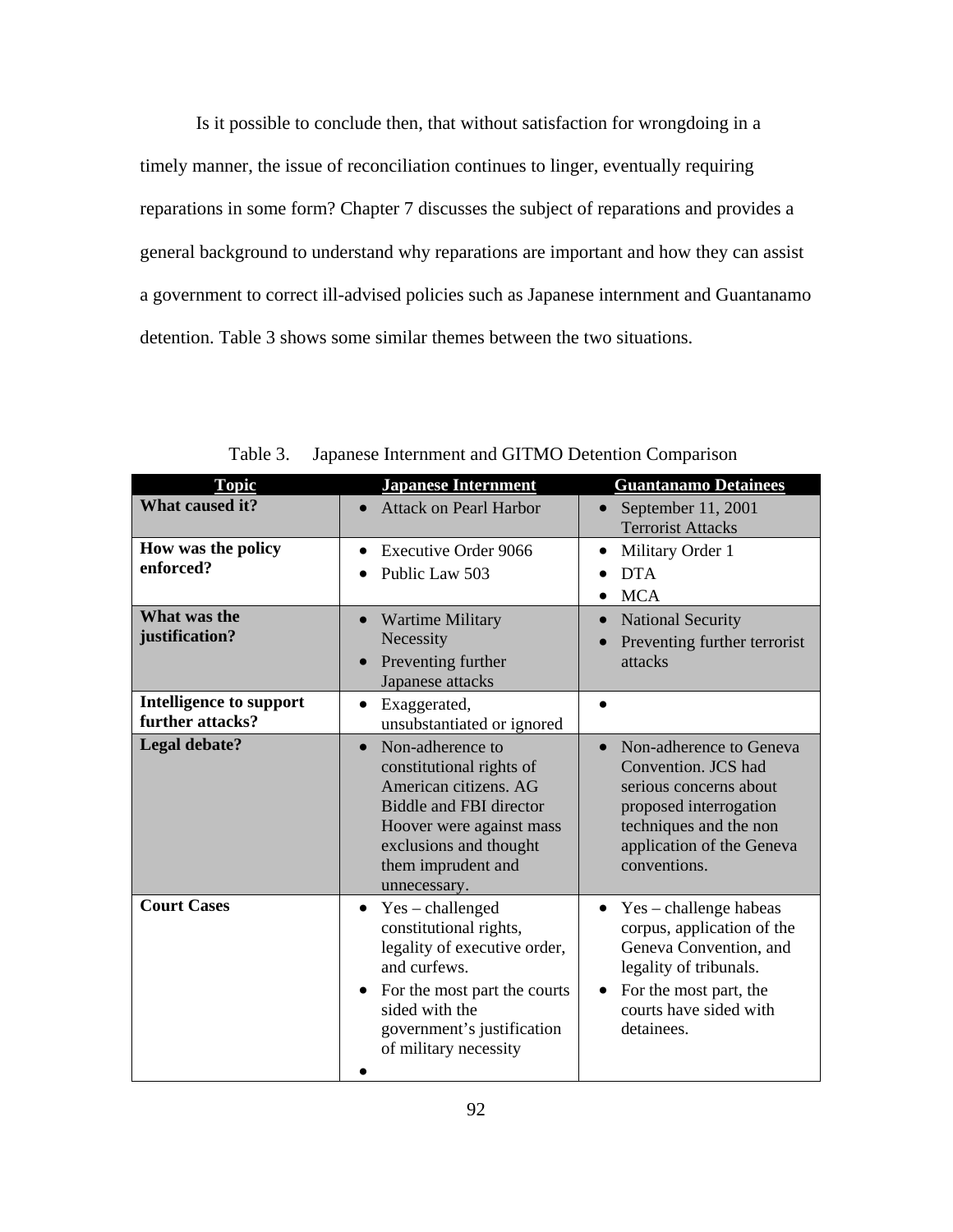| <b>Cases of detention for</b><br>longer than required?                 | $Yes - the CWRIC$<br>$\bullet$<br>discovered no military<br>necessity for mass<br>exclusion after spring of<br>1943, but rescinding of<br>order did not occur until<br>JAN 1945.                                                                          | Yes – some detainees are<br>$\bullet$<br>slated for release but are<br>unable to relocate to other<br>countries. Uigars were<br>released by federal court<br>but remain at GITMO<br>because there is nowhere<br>for them to go. |
|------------------------------------------------------------------------|-----------------------------------------------------------------------------------------------------------------------------------------------------------------------------------------------------------------------------------------------------------|---------------------------------------------------------------------------------------------------------------------------------------------------------------------------------------------------------------------------------|
| Availability to recreation,<br>labor, and education<br>while interned? | Yes, camps were mini-<br>$\bullet$<br>cities and provided jobs,<br>education for children, and<br>recreational activities for<br>all with no restrictions.<br>Wages were well below<br>market value and children<br>were Americanized in the<br>classroom | Yes, detainees have access<br>$\bullet$<br>to intellectual stimulation,<br>vocational and basic<br>education, and some<br>recreation. There are many<br>restrictions based on level<br>of cooperation and<br>obedience.         |
| Laws passed to<br>criminalize actions?                                 | Public Law 503<br>$\bullet$                                                                                                                                                                                                                               | DTA and MCA<br>$\bullet$                                                                                                                                                                                                        |
| <b>Difficulty reintegrating</b><br>once released                       | Yes, this is well<br>$\bullet$<br>documented in Personal<br>Justice Denied.                                                                                                                                                                               | Yes, documentation<br>however is limited at this<br>time.                                                                                                                                                                       |
| <b>Reparations and redress?</b>                                        | The Evacuations Claims<br>$\bullet$<br>Act (1948), the CWRIC<br>recommendations (1983)<br>and the Civil Liberties Act<br>(1988)                                                                                                                           | No. To date, detainees<br>$\bullet$<br>leave GITMO with their<br>clothes, any personal<br>belongings and their mail.                                                                                                            |

Source: Created by the Author.

2 United States Government, "Personal Justice Denied," *Report of the Commission on Wartime Relocation and Internment of Civilians* (National Archives Library: Washington, DC, June 1983), Part 2: Recommendation, 6. http://www.archives.gov/ research/japanese-americans/justice-denied/ (accessed 16 July 2009).

3 Pablo De Greiff, *Justice and Reparations*, in *The Handbook of Reparations* (New York: Oxford University Press, 2006), 456.

4 Wendy Ng, *Japanese American Internment During World War II–A History and Reference Guide* (Westport, CT: Greenwood Press, 2002), 3.

<sup>&</sup>lt;u>1</u> <sup>1</sup>John Armor and Peter Wright, *Manzanar*, *A Mistake of Terrifically Horrible Proportions* (New York: Times Books, 1988), 9.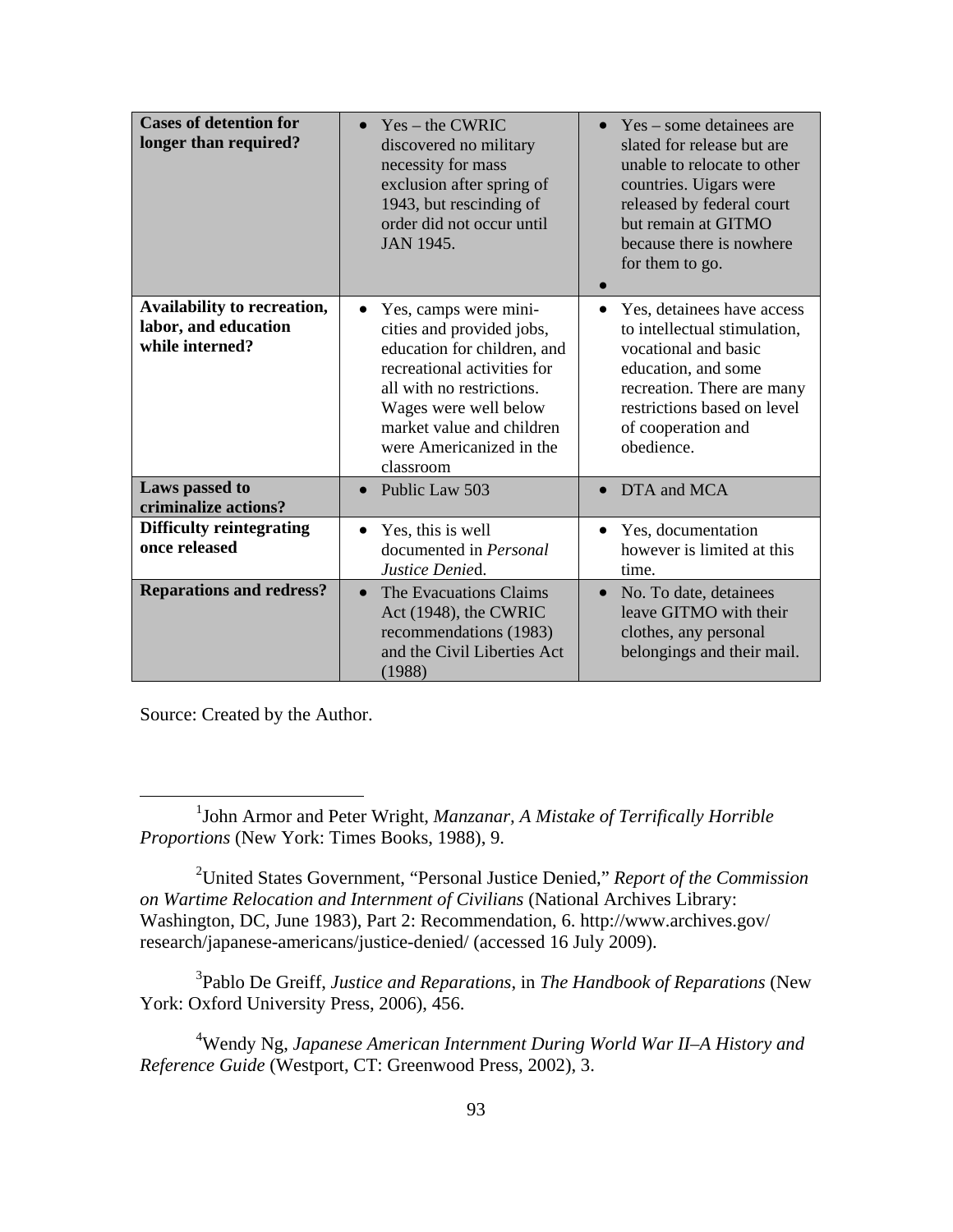${}^{5}$ Ng, 9.

<sup>6</sup>Personal Justice Denied, Summary, 2.

<sup>7</sup> Eric Yamamota and Liann Ebesugawa, "The Japanese American Internment," in *The Handbook of Reparations* (New York: Oxford University Press, 2006), 259.

8 Ibid., 262.

 $^{9}$ Ibid., 258-59.

 $10$ Ibid.

 $11$ Ng, xviii–xix.

12Military Order 1, *Detention, Treatment, and Trial of Certain Non-Citizens in the War Against Terrorism,* Federal Register (13 November 2001): 1665-1668. http://www.gpoaccess.gov/wcomp/v37no 46.html (accessed 30 March 2009).

<sup>13</sup>Presidential Proclamation No. 2525, 7 December 1941.

<sup>14</sup>The Islamic Workplace, "Workplace Discrimination Against Muslims after 9/11," http://makkah.wordpress.com/2007/05/06/ workplace-discrimination-againstmuslims-after-911/ (accessed 19 November 2009).

<sup>15</sup>Geneva Conventions; and ICCPR.

<sup>16</sup>"Personal Justice Denied," Summary, 8.

 $17$ Ibid.

18Yamamoto and Ebesugawa, 260.

<sup>19</sup>"Person Justice Denied," Part 1, Chapter 2: Executive Order 9066.

 $20$ Yamamoto and Ebesugawa, 261.

21"Person Justice Denied," Part 1, Chapter 3: Exclusion and Evacuation.

 $22$ Ibid., Summary, 8.

 $^{23}$ Ibid.

 $^{24}$ Ibid., 18.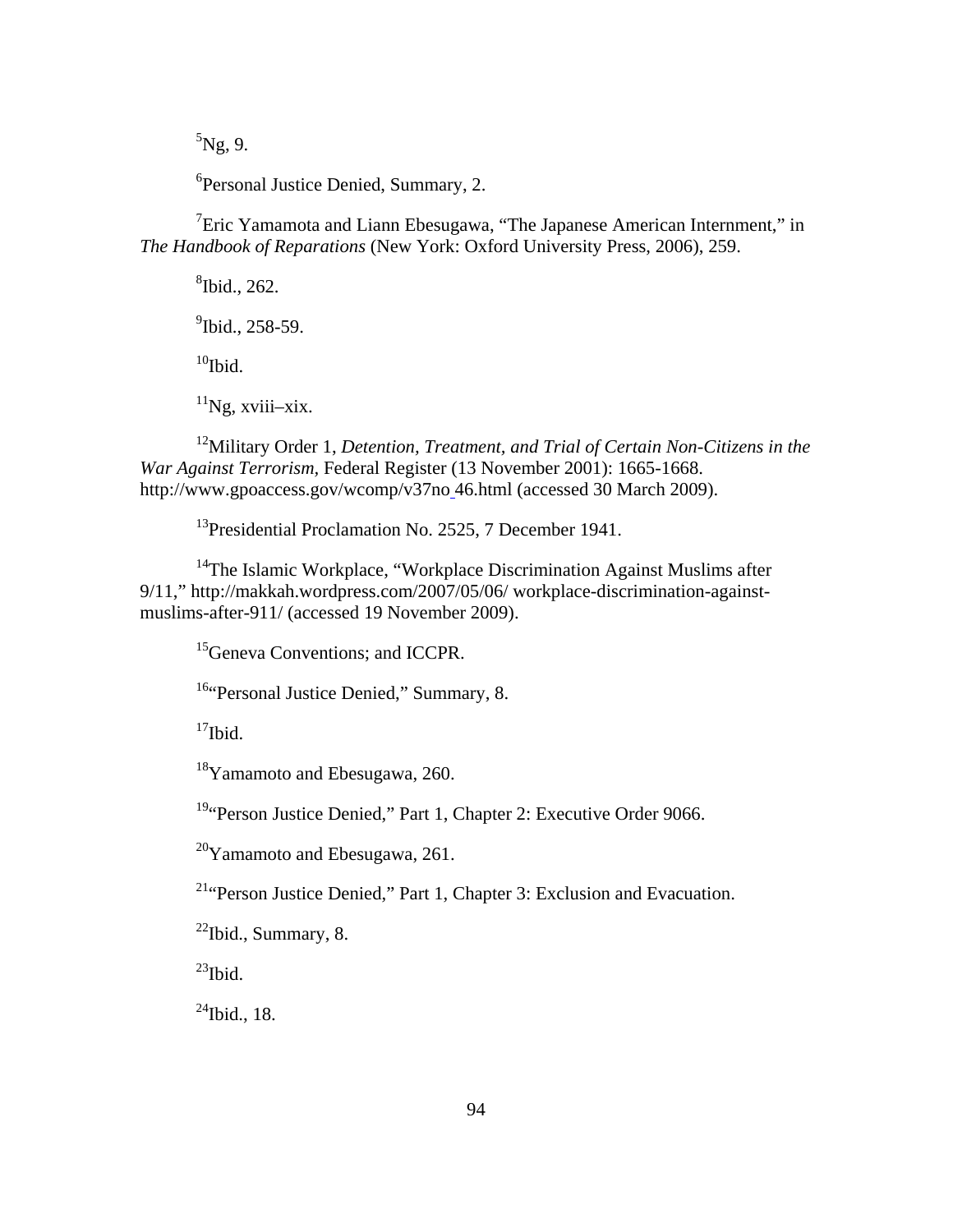25Memo, Hoover to Attorney General Biddle, February 1, 1942. DOJ 146-42-012 (CWRIC 10447-56).

 $^{26}$ Patrick Leahy, Statement on Military Commissions Act on the Senate Floor, 28 September 2006.

<sup>27</sup>"Personal Justice Denied, Summary Ibid., 8.

 $^{28}$ Ng, 117.

 $^{29}$ Ibid., 263.

 $30$ Ibid.

31Yamamota and Ebesugawa, 262.

32"Personal Justice Denied," Summary, 11.

 $33$ Ibid., 10.

 $34$ Ibid., 16.

<sup>35</sup>Armor and Wright, 20; and Yamamoto and Ebesugawa, 262.

36UN, Promotion and Protection of all Human Rights.

 $37$ Ibid.

<sup>38</sup>Donald Stephenson, Statement made to author, Fort Leavenworth, Kansas, 19 November 2009.

<sup>39</sup> Personal Justice Denied," Part I, Chapter 8: Ending the Exclusion, 235.

<sup>40</sup>*Shiramizu* v. *Bonesteel,* No. 494474 (Sup. Ct. L.A. County, CA); and *Ochikubo* v. *Bonesteel,* No. 3834-PH (S.D. Cal.).

<sup>41</sup>*Ex parte Endo,* 323 U.S. 283 (1944).

<sup>42</sup>*Korematsu v. United States*, [323 U.S. 214](http://en.wikipedia.org/wiki/Case_citation) (1944).

<sup>43</sup>"Personal Justice Denied," Part II, Recommendations, 7.

 $^{44}$ Ibid.

<sup>45</sup>Ng, 107.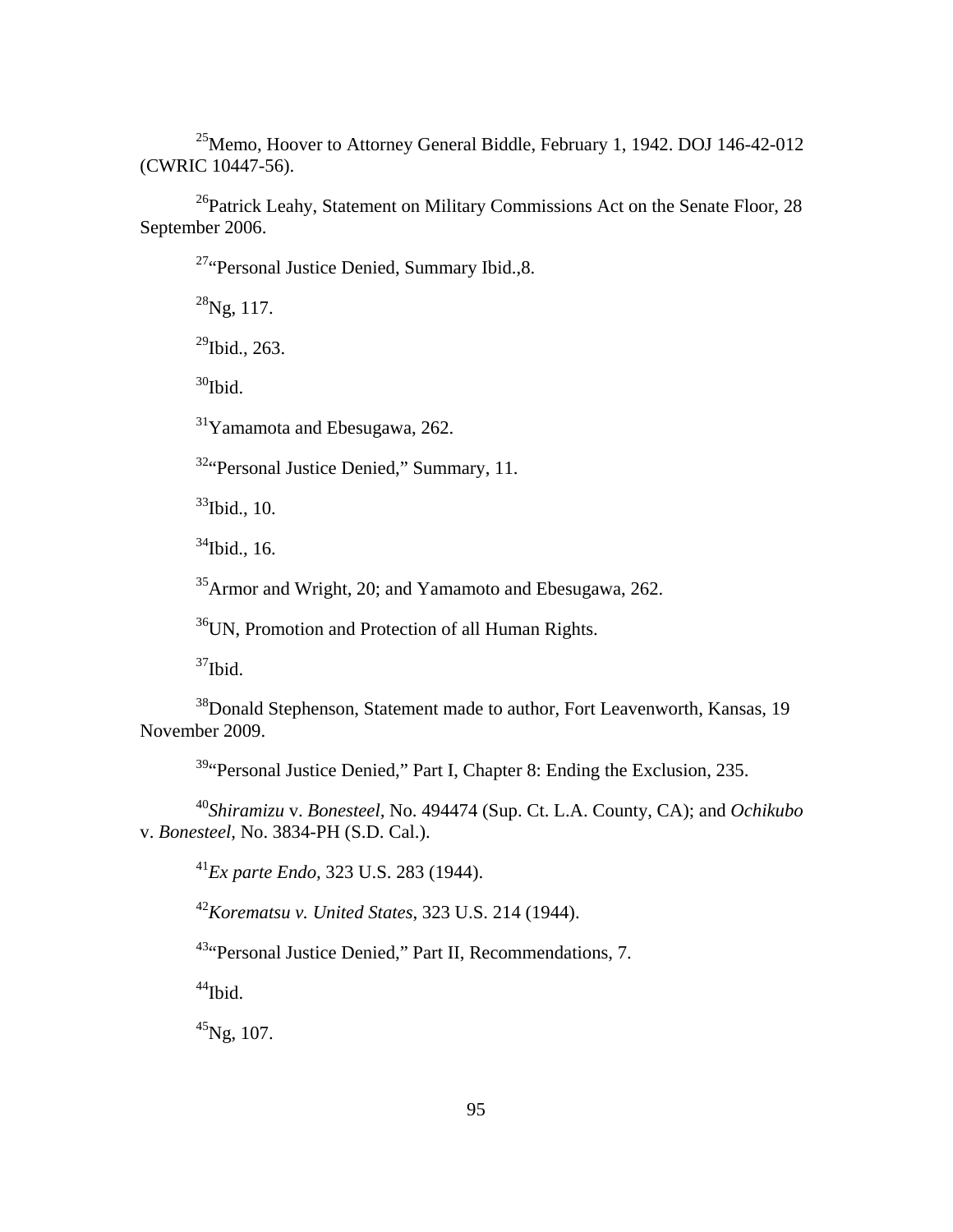46"Personal Justice Denied," Part II, Recommendations, 7.

47Ibid., Summary 1.

 $48$ Ng, 109.

49Yamamoto and Esbesugawa, 275.

<sup>50</sup>Ibid., 272.

51"Personal Justice Denied," Part I, Chapter 8.

52Laura Fletcher et al., eds., *Guantánamo and Its Aftermath, U.S. Detention and Interrogation Practices and Their Impact on Former Detainees,* University of California, Berkeley International Human Rights Law Clinic, vii-viii, http://hrc.berkeley.edu/ pdfs/Gtmo-Aftermath.pdf (accessed 10 October 2009).

<sup>53</sup>*Guantanamo and Its Aftermath*, viii.

 $54$ Ng, 104.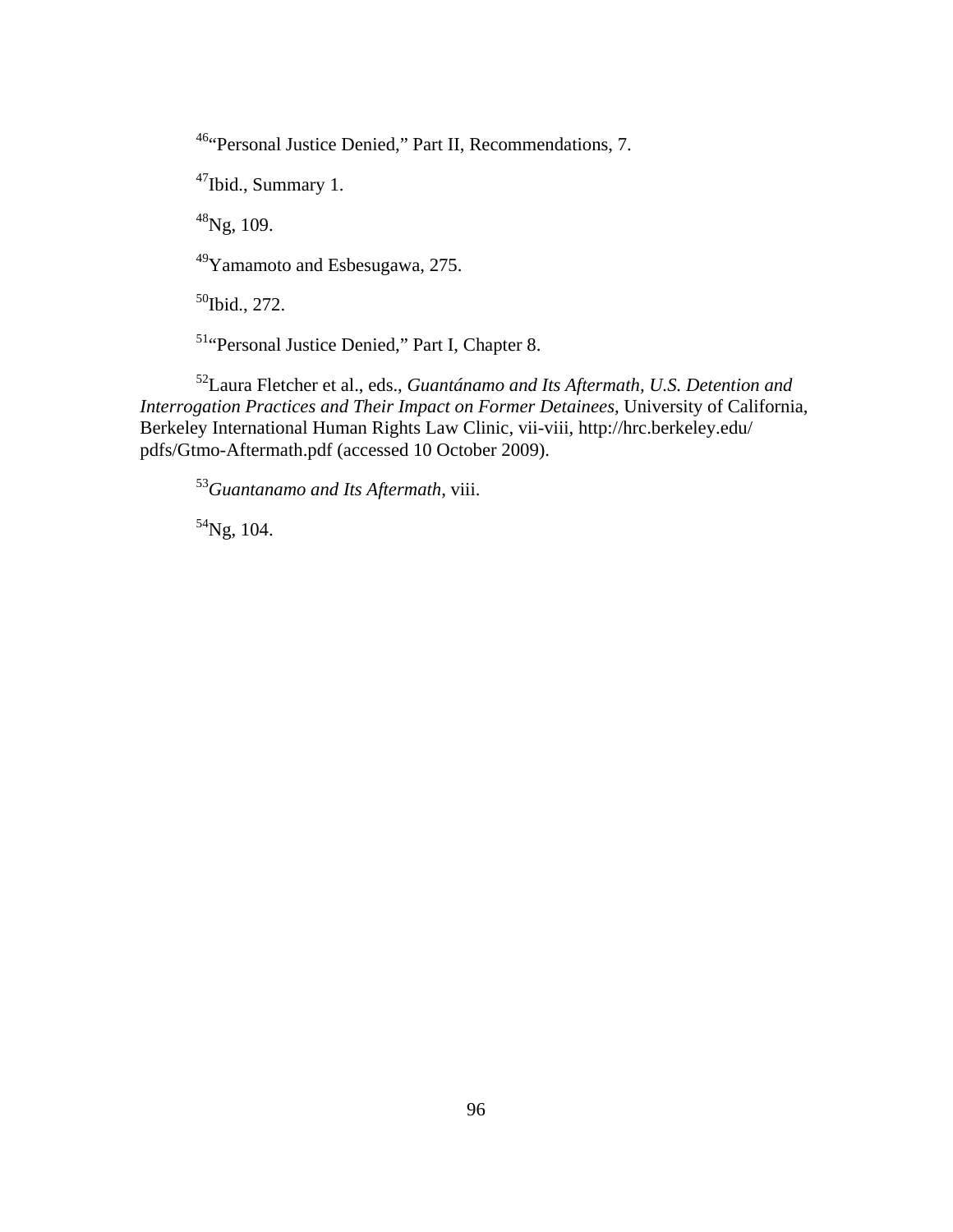### CHAPTER 7

# REPARATION PROGRAMS

# Chapter Introduction

What ensues in this chapter is the subject of reparations, following the theme of Japanese redress. The purpose is to give generic background information and open up the discussion of its application to released Guantanamo detainees. Entire books and doctorial thesis' are dedicated to the topic of reparation and reconciliation programs. For the purposes of Guantanamo detainees and their rights as human beings in relation to this thesis topic, however, the section will focus on a general background of reparations and compensation. Brief discussions of what reparations consist of, the types or categories, and examples of application follow. The final part of this section discusses the vast challenges of reparations and their effects.

## Purpose of Reparations

The purpose for reparations is to make public society or governments or both responsible for their action and liable for the wrongs committed against a group or individuals. This objective should be obvious now with the background provided in chapter 6 on U.S. policy and redress from Japanese American and resident alien internment during World War II. Furthermore, it is a basic maxim of law that harms should be remedied and every legal system actually insists on it in some form or another.<sup>[1](#page-150-0)</sup> The UN views remedies for violations of human rights as a distinct state obligation.<sup>[2](#page-150-0)</sup> They can consist of monetary payments for loss of livelihood, property, and pain and suffering. They can also be symbolic in nature consisting of public statements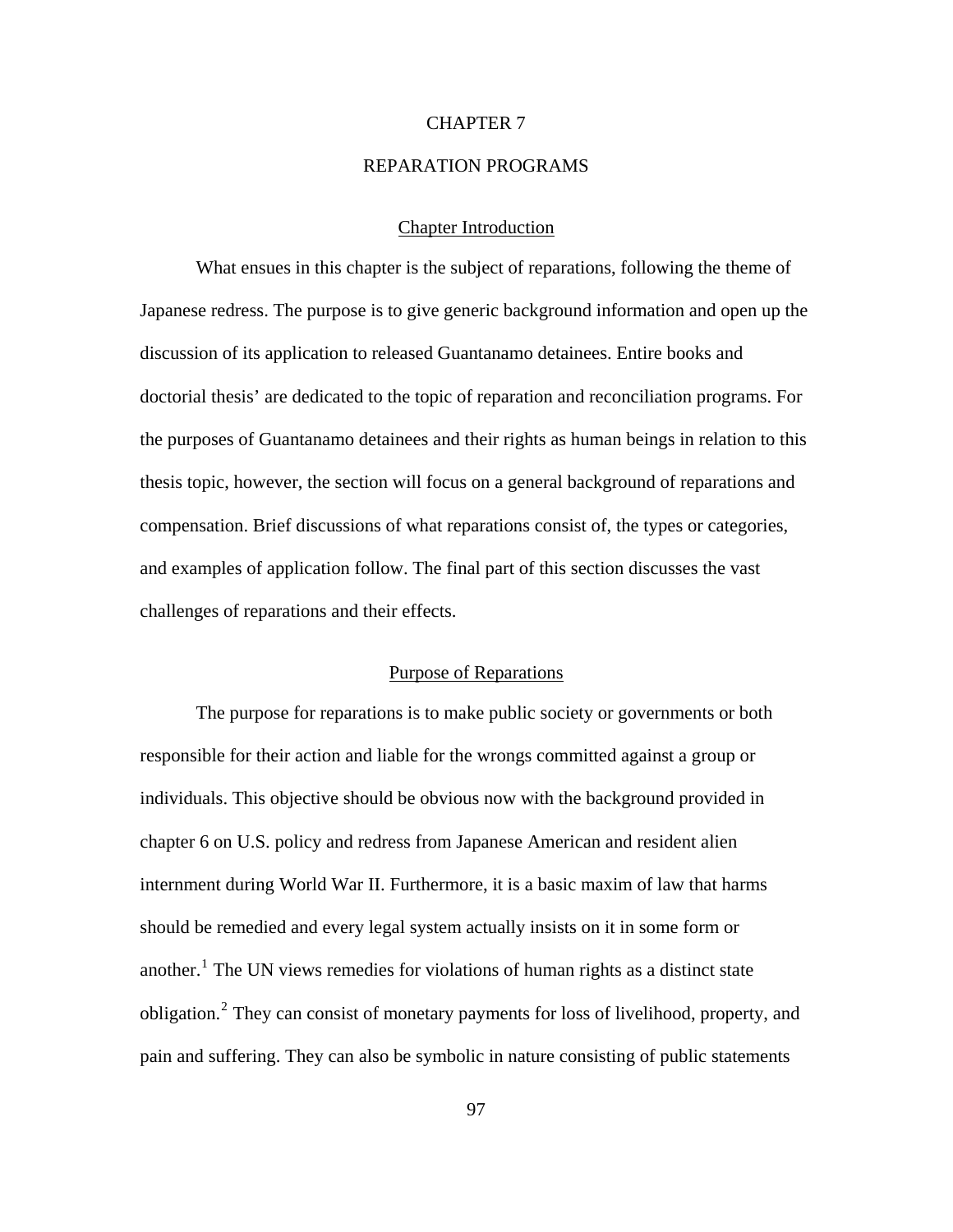and apologies, official acknowledgements, actions that denounce or condemn publicly the violations committed, or provide education and understanding so to prevent duplication in the future.

Moreover, there are four basic forms of reparations under international law. They are restitution, compensation, rehabilitation, and satisfaction and guarantees of non-reoccurrence.<sup>[3](#page-150-0)</sup> Pablo De Greiff, a native of Colombia, and Research Director at the International Center for Transitional Justice edited *The Handbook of Reparations* and authored an article within entitled, "Justice and Reparations." This article defines the terms outlined above. Restitution reestablishes the victims *status quo ante* (i.e. citizenship, liberty, job, benefits, and property). Compensation makes up for the harms suffered beyond mere economic loss including physical, mental, and moral injury. Rehabilitation provides social, medical, and psychological care and legal services to the victim(s). The last category is very broad consisting of those actions stopping the activity, verifying the facts, issuing apologies and statements, allowing public disclosure, reestablishing the dignity and reputation of the victim(s), searching for and turning over remains, judicial sanctions, and institutional reform.<sup>[4](#page-150-0)</sup> Keep in mind, these are forms of reparations and examples not a checklist that must be accomplished in totality.

Additionally, most experts distinguish between collective reconciliation and individual. In the most basic terms, collective programs are those like the Civil Liberties Act which applies broadly to a large group of people, therefore the compensation may actually be less than that which would be given on a case by case basis. Individual reconciliation is usually specific to a small group and includes individualized awards, perhaps through the judicial system and psychological or physical treatment, for example.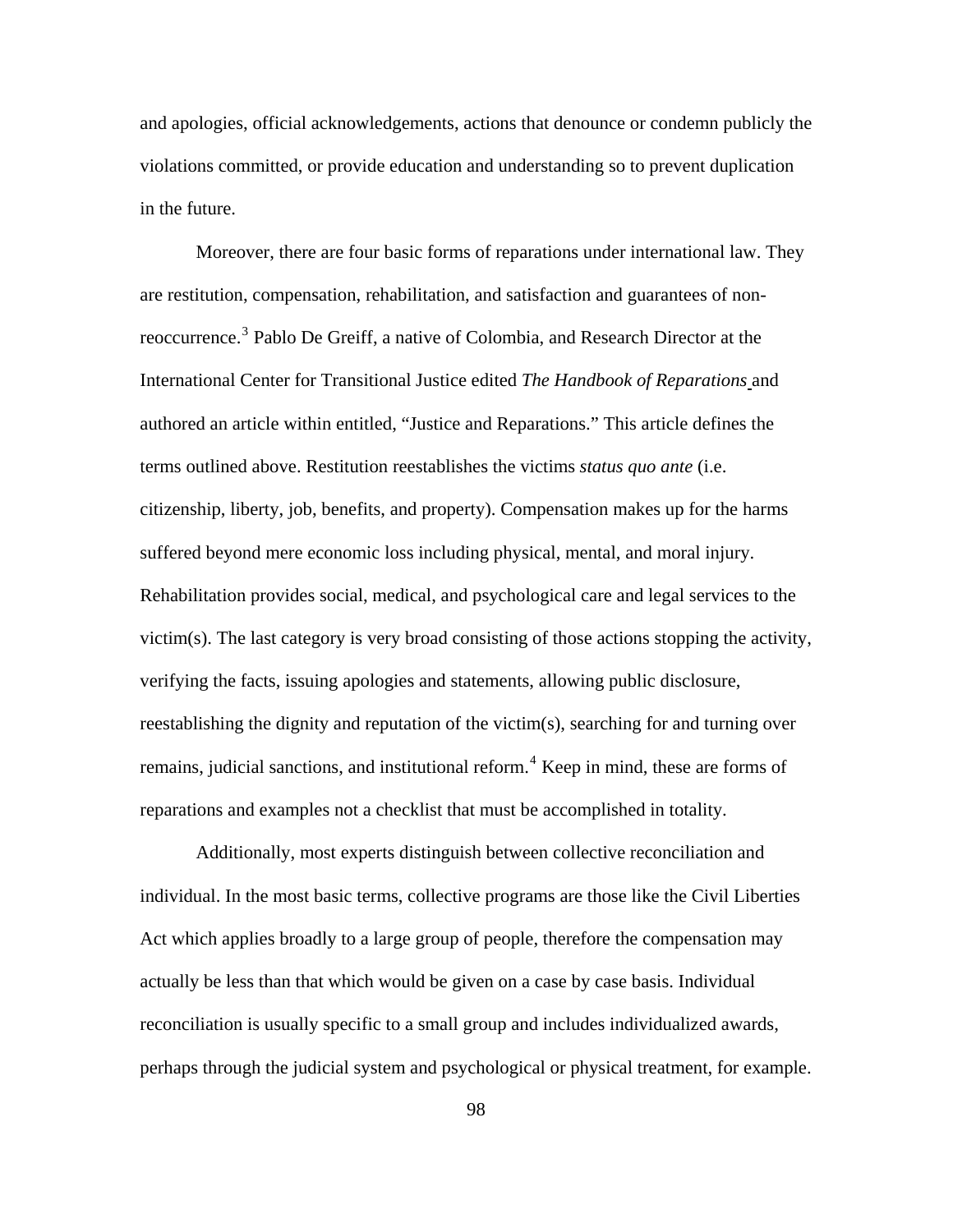Other experts such as Brandon Hamber, author of another article in *The Handbook of Reparations,* entitled "Narrowing the Micro and Macro: A Psychological Perspective on Reparations in Societies in Transition," define reparations more narrowly. Although this article does focus on societies in transition rather than nations such as the U.S., which have a stable governments, Hamber's opinion should remains valid in the larger sense of reparations programs. He maintains that the general aim of a program of reparations is the understanding of the psychological process at work for the victims (individual level) verses the broader aim of institutional reform and, or both symbolic reparations, which is much more of a political project (collective).<sup>[5](#page-150-0)</sup> Hamber draws a distinction between collective and individual programs to bring attention to the fact that victims have an extremely deep rooted sense of the relationship between what is granted to them and what it is they desire for reparations to achieve and this may be at odds with what can be accomplished at the collective level.<sup>[6](#page-150-0)</sup>

The meaning here is that reparations are difficult to measure and implement as well as to achieve intended goals because they can be interpreted so many different ways at both the collective and individual levels. Moreover, this is just from the prospective of the victim, not the implementer. More pointedly, even Pablo de Greiff cautions, there is no transitional or post conflict reparations program that has managed to compensate victims proportionally "to the harm they suffered [and that] the very quantification of these harm is problematic [because] even the idea . . . might generate unfulfilled expectations."<sup>[7](#page-150-0)</sup>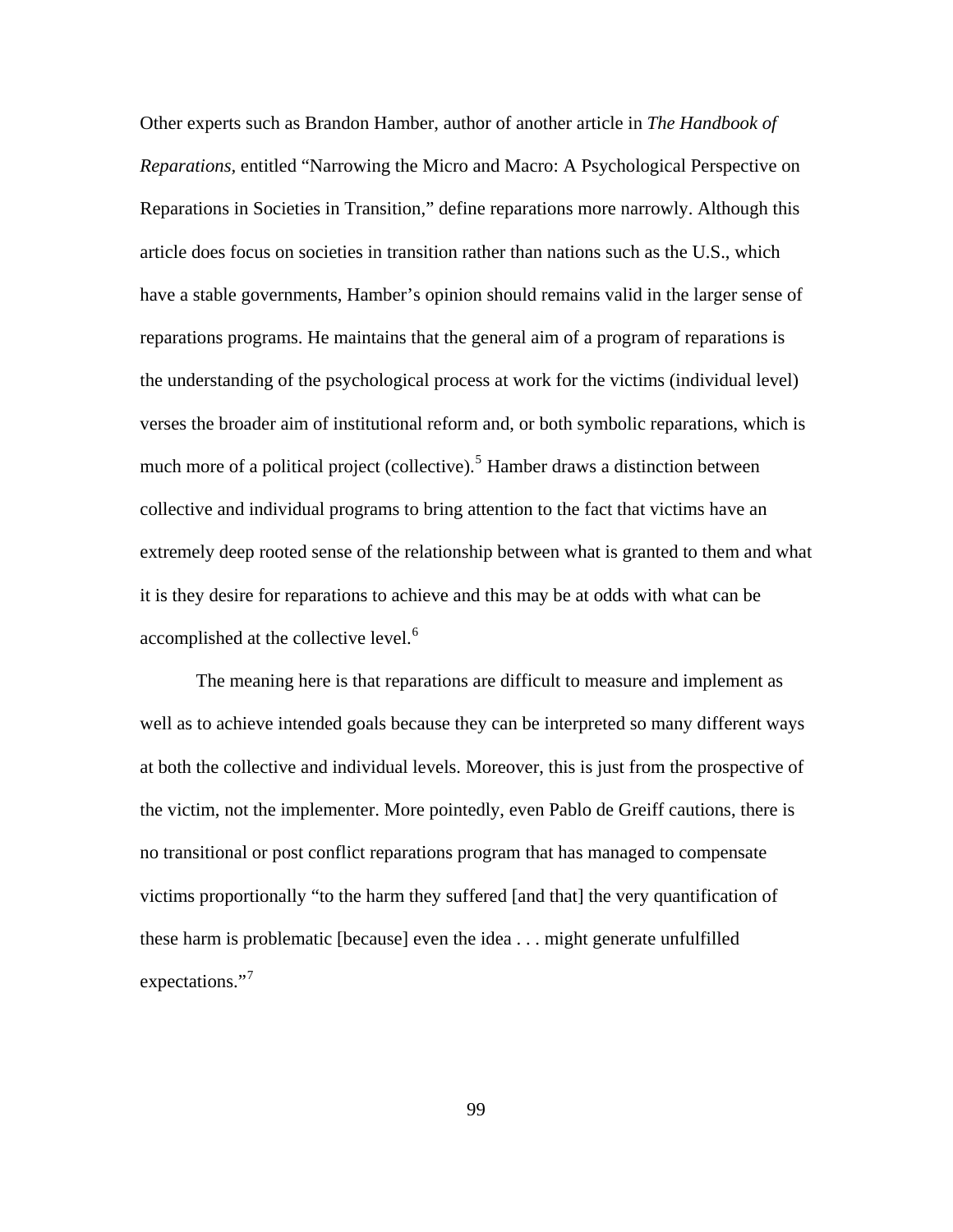## Taking Responsibility

Why then are reparation and reconciliation important? Despite the limitation and obstacles, responsible state cannot simply ignore the claims of victims with arguments that it is too difficult to make everyone satisfied or there are no resources to cover the cost. De Greiff argues this would be "tantamount to acknowledging that the [state] is in no position to sustain a fair regime."<sup>[8](#page-150-0)</sup> Similarly, David A. Crocker, a senior research scholar at the Institute for Philosophy and Public Policy and the School of Public Policy at the University of Maryland who specializes in development ethics and transitional justice, contends that a democratic society must realize that "consensus may not and probably will not happen."<sup>[9](#page-150-0)</sup> However, adherence to the best package of tools available should be used to achieve goals.<sup>[10](#page-150-0)</sup> Crocker is explaining reparations here with respect to non-democratic regimes transitioning to democratic ones. It seems reasonable then, if new democratic regimes should try to make reconciliation the best way they can for past wrongs, then stable democratic regimes such as the U.S. should as well; and in fact it does–sort of.

Aside from the reparation program enacted with the 1988 Civil Liberties Act, the U.S. government does have compensation programs for some wrongfully imprisoned citizens through state statues. According to the Innocence Project, a national litigation and public policy organization dedicated to exoneration of wrongfully convicted people, the federal government, the District of Columbia, and 27 states have compensation statues of some form for the wrongfully convicted and exonerated.<sup>[11](#page-150-0)</sup> It is noteworthy that the average length of imprisonment is 12 years for these people. At any rate, the Innocence Project justifies compensation programs by stating,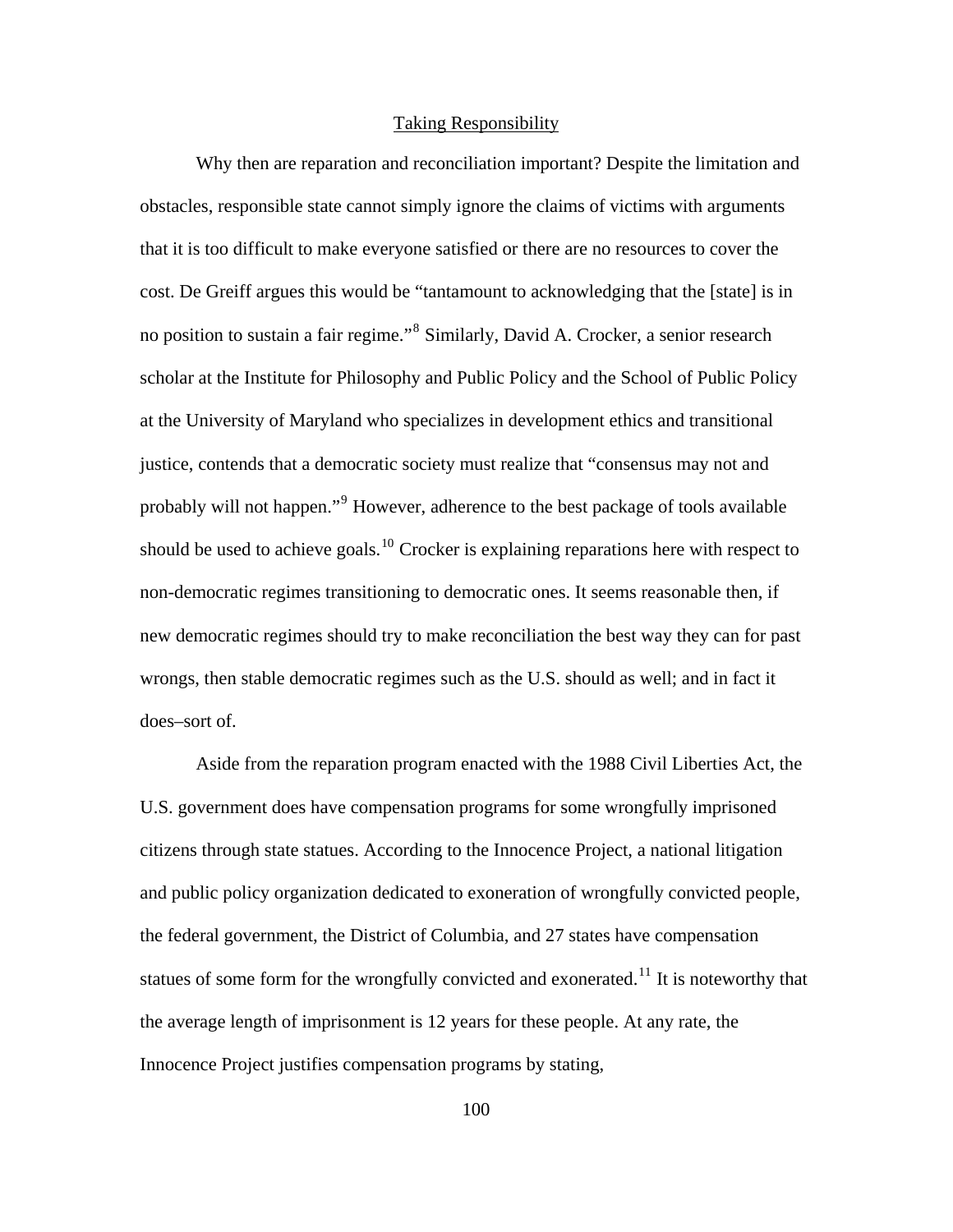Despite their proven innocence, the difficulty of reentering society is profound for the wrongfully convicted; the failure to compensate them adds insult to injury. Society had an obligation to promptly provide compassionate assistance to the wrongfully convicted in the following ways: 1. monetary compensation based on the amount of time served; financial support for basic necessities such as subsistence funds, food, and transportation; 2. help secure affordable housing; provisional medical, dental, psychological services; 3. assistances with development of workforce skills; legal services to obtain public benefits, expunge criminal records and regain custody of children; and 4. official acknowledgement of wrongful conviction.<sup>[12](#page-150-0)</sup>

Still, there is no federal standard for the compensation of the wrongly convicted and 23 States in the U.S. remain without compensation statutes. These wrongfully convicted persons have no recourse to seek compensation for their loss of life and liberty once released. It should be of no surprise then, that there is also no compensation program for Guantanamo detainees who were not even charged, let alone convicted, once they are released from detention. It is important to note though, that while interned, GITMO detainees have the same access to medical and psychological care as the U.S. Soldiers guarding them,  $^{13}$  $^{13}$  $^{13}$  which in almost all cases is far more advance and improved from that received prior to internment. Also, since 2004, although not rehabilitative in nature, detainees enjoy access to intellectual stimulation such as library material, art classes, language training, and Sudoku puzzles.<sup>[14](#page-150-0)</sup> Unfortunately, once released this care and stimulation are also terminated, leaving detainees alone to struggle with the physical and psychological ramification of reentering society. This was also the case for released evacuees from Japanese Internment camps at the end of World War II and is one of the primary justifications for redress forty years later. Since the inception of the Guantanamo Bay internment facility, released detainees have received nothing upon release. After years, some released after as much as seven, are without charges, conviction, or apology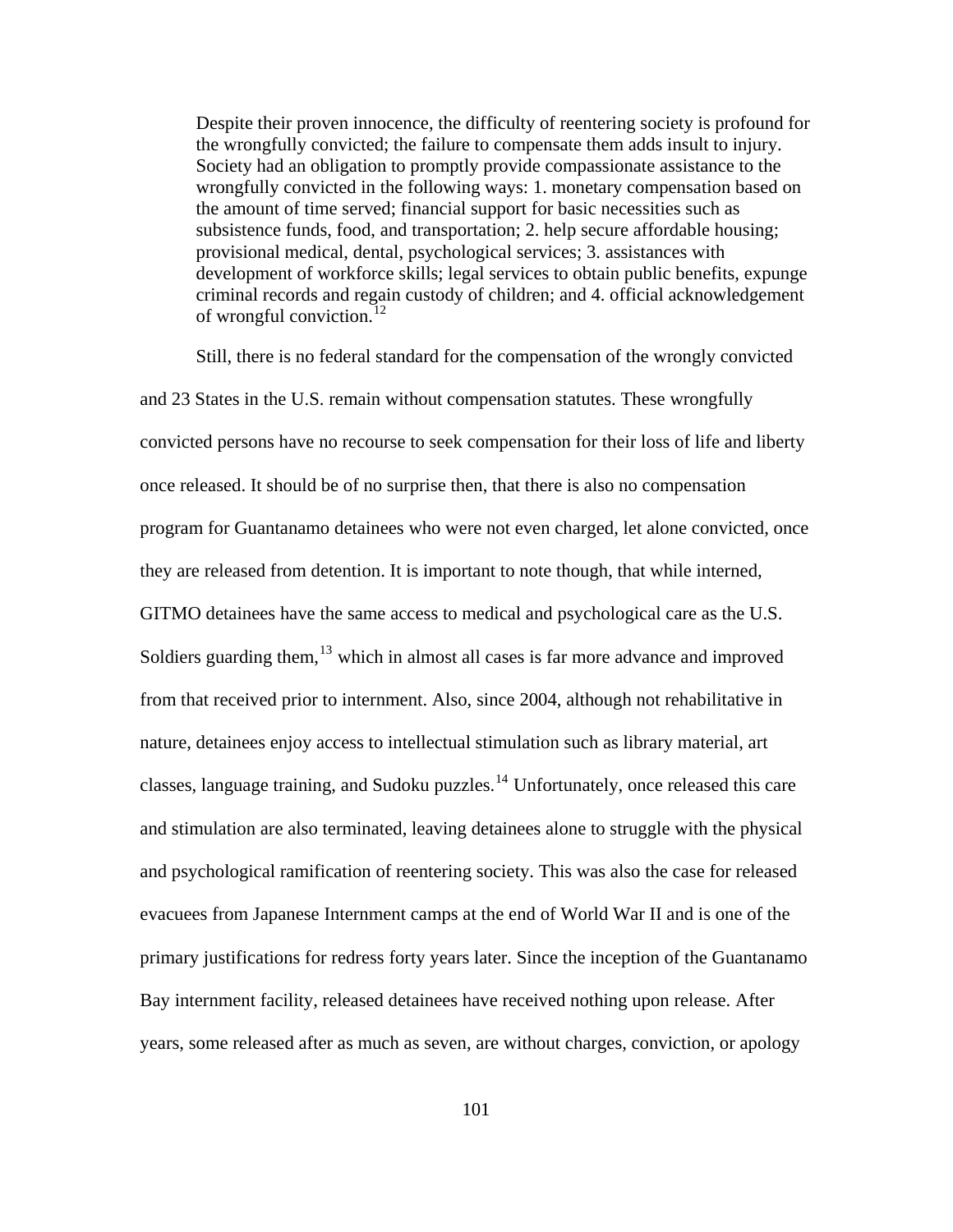let alone a conciliation package of support. Instead, detainees leave with their personal belongings, a Koran, and their personal mail.<sup>[15](#page-150-0)</sup>

## The Linkage to Human Rights and GITMO

It is now necessary to develop the linkage between programs and humanitarian rights in order to understand further if there is a basis for released GITMO detainees to receive reparations. First, understand that human rights and humanitarian right violations are just a part of reparations. Reparations are about righting a wrong, which may not include human rights violation. However, in recent years, human rights and humanitarian violations are becoming a central theme in reparation programs. Take for example previous regime mass atrocities in the emerging democracies of South America over the last 30 years. In Latin America, several countries have implemented significant reparations programs and others have made more token efforts. Chili, Argentina, and Brazil instituted programs for victims of human right abuses due to dictatorships in the 1970s and 1980s. They consisted of lump sum pension payments, scholarships for children of victims, and the creation of a legal figure ("absent due to forced disappearance") allowing families to collect inheritance and spouses to remarry without admitting death.<sup>[16](#page-150-0)</sup> Token efforts include releases of official statements and memorials.<sup>[17](#page-150-0)</sup>

According to Richard Falk, author of the article, "Reparations, International Law and Global Justice," found in *The Handbook of Reparations*, the emergence of a linkage between human rights and reparations is actually new to our society, but it is essential to answering the research question presented in this thesis. Nevertheless, it is only with the evolution of the Universal Declaration of Human Rights and subsequent UN documents, that it was first politically feasible to implement remedies for victims seeking reparations.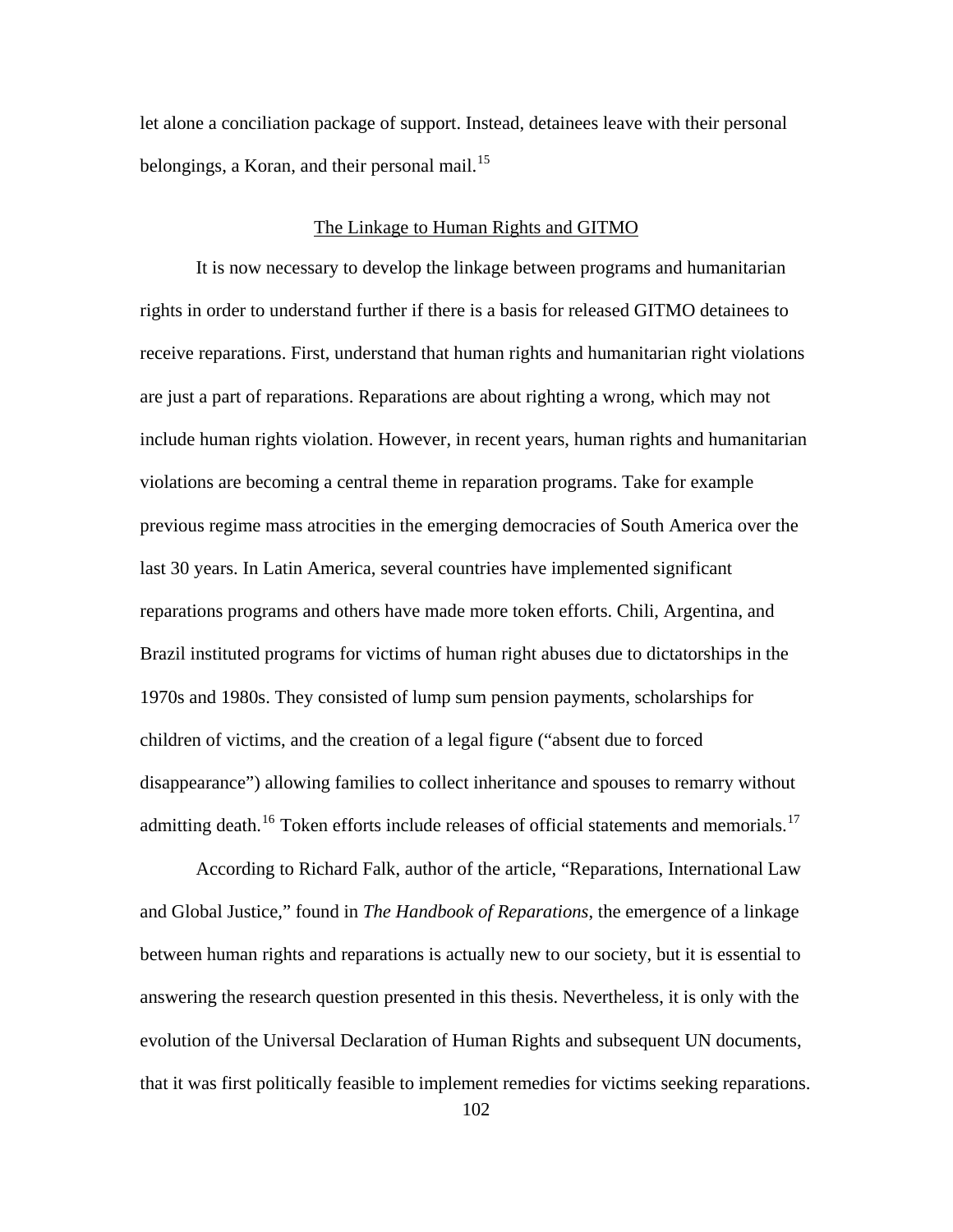Even now, the authoritative and sovereign natures of the majority of governments oppose defined legal international structure to implement reparations associated with respect to individual rights.<sup>[18](#page-150-0)</sup> This is because in customary international law, only states themselves are subjects within the international legal order, meaning that claims are viewed as harms against the state not against an individual.<sup>[19](#page-150-0)</sup> However, this interpretation has been questioned in recent years with the emergence non-state actors and stateless individuals due to war, natural disaster, or refugee activity. Still, every sovereign nation has varying access to resources to compensate victims. This is in part why the UN issued General Comment 31 in 2004 mandating a nation's obligation to remedy human rights violations without further defining what that actually means.

Moreover, reparation programs cost money and poor or emerging nations likely would not possess the means to carry out specified programs and would rely more on the token efforts mentioned earlier. Falk's main point is that moral and political pressures rather than actual law drive the very process of reparations and compensation. A central theme in this thesis also focuses on this point. Domestic political pressure and moral guilt for the treatment of Japanese American during World War II lead to redress. Although there is ample international pressure with respect to GITMO and detention policies, domestic political pressure eludes the mainstream debate, for the most part. However, the purpose of this thesis is to determine whether there is a basis for reparations. There certainly seems to be a moral and ethical basis, but the political basis is centered on international perception. The author argues that as a world leader and example of democracy, international pressure should play an equal role as domestic pressure.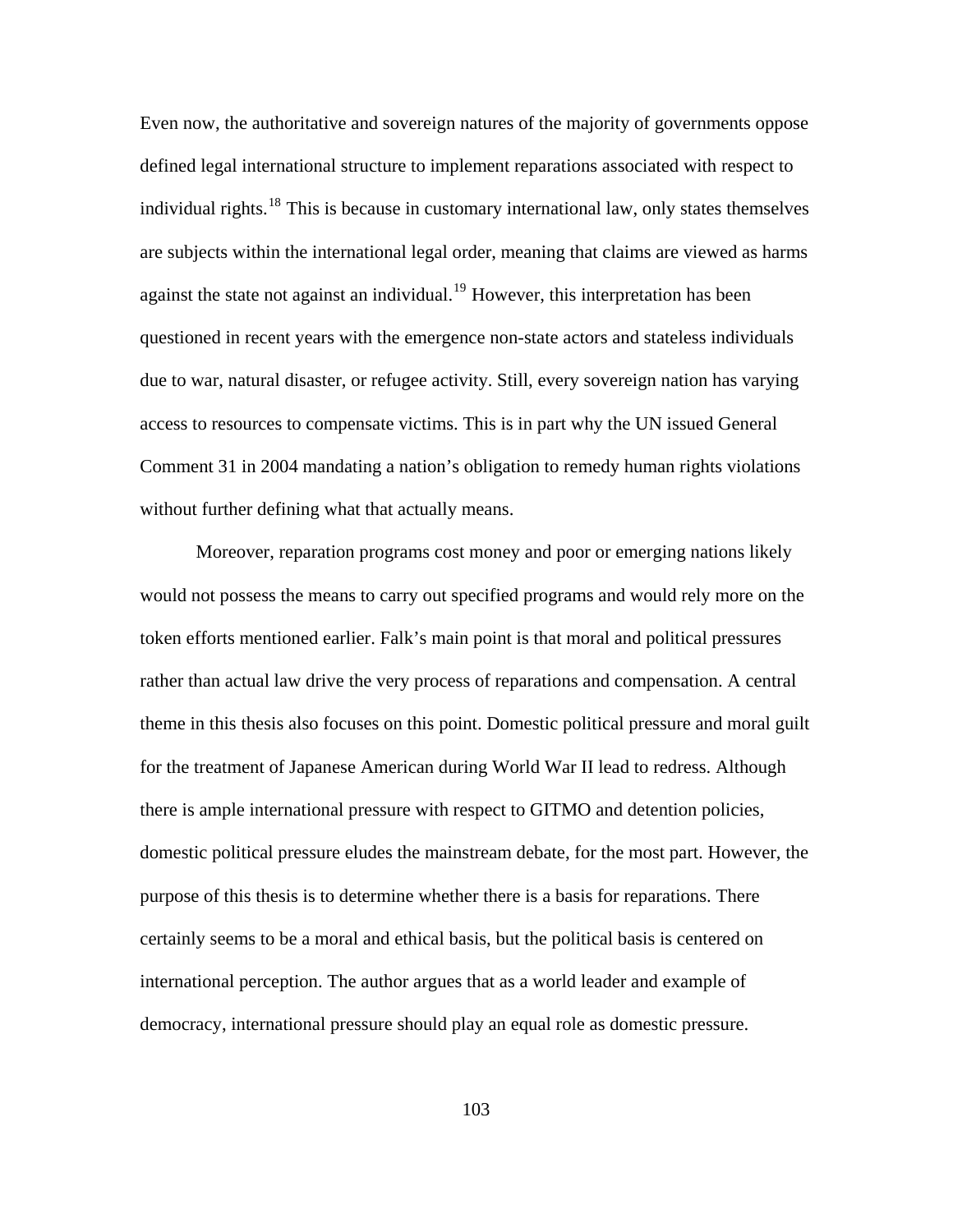Regardless, Falk also admits that although reparation efforts receive less attention than efforts to criminalize the perpetrators, they still are "a significant aspect of attempts for rectification."<sup>[20](#page-150-0)</sup> It makes sense then that with the negative fallout that Guantanamo Bay and its policies have brought against the U.S., reparations of some type for released detainees follows as a natural consequence. However, all abuses including those of power and liberty as well as human rights in a more traditional view of reparations would likely be warranted.

has not initiated any type of reparation program directed towards Guantanamo detainees. As stated in chapter 5, since *Boumediene v. Bush* in June 2008, 150 habeas corpus lawsuits have been filed in federal court.<sup>[21](#page-150-0)</sup> Thirty-five have been litigated and of those, 29 detainees were adjudged to be unlawfully detained.<sup>[22](#page-150-0)</sup> To date the U.S. Government However, as recent as 2 November 2009, the federal government settled a lawsuit involving five Muslim aliens (immigrants) for \$1.2 million.<sup>[23](#page-150-0)</sup> These men, who were never detainees at GITMO, were deported and now reside outside the U.S., were held in U.S. custody without charges for up to seven months following the 9/11 attacks and subjected to some physical abuse. The government admits no liability or fault under the terms of the settlement, but according to the article in the *New York Times* reporting the settlement, a lawyer of one detainee says, "the amount the government is willing to pay speaks volumes."<sup>[24](#page-150-0)</sup> This particular case filed in Brooklyn, took seven years of judicial hearings, rulings and appeals before a settlement was reached. Other cases, including those heard by the Supreme Court (see chapter 5) have also endured years of legal scrutiny. There are still over 100 of the previously mentioned habeas corpus cases pending. Moreover, dismissals of similar cases (as the one settled for \$1.2 million) due to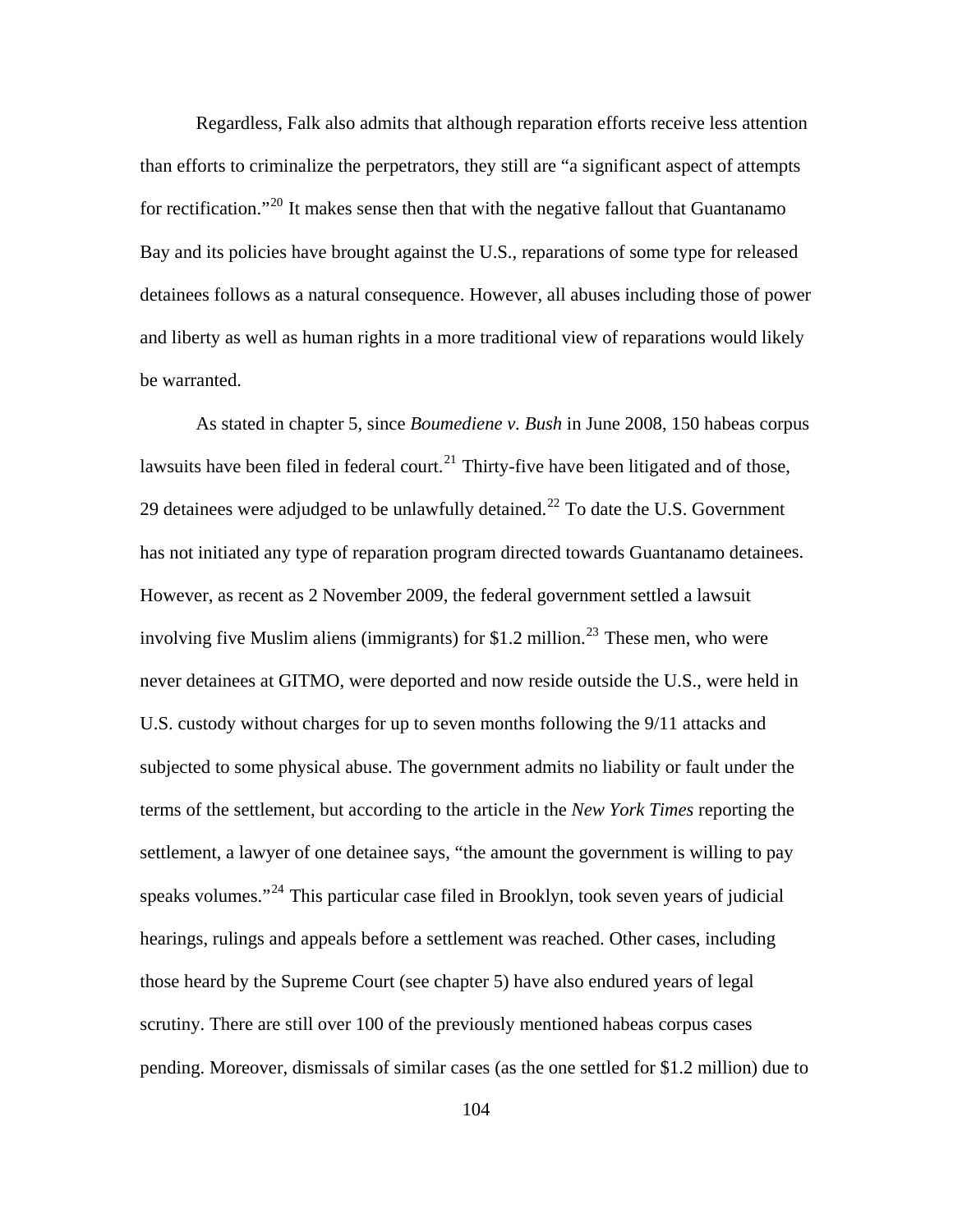dismissals are prevalent. Furthermore, a federal appeals court in New York just rejected a suit by a Canadian man sent to Syria in 2002 through extraordinary rendition, alleging he was tortured. The court declined to create a new precedent to sue for damages in connection with rendition because Congress has not authorized such suits and the court felt it would affect diplomacy and the security of the nation.<sup>[25](#page-150-0)</sup> These two cases are only two of several similar examples of right violations in connection with U.S. policy and detention operations aside from those specific to Guantanamo. This highlights the possibility of a much larger issue at hand with respect to rights violations, in which Guantanamo policy is just faction.

With respect to Guantanamo specifically, the fore mentioned November 2008 and March 2009 documents published by the International Human Rights Center at the University of California at Berkeley provides further insight into the topic of released Guantanamo detainees. *Guantánamo and Its Aftermath* is based on a two-year study of the cumulative effect of Guantanamo policies on the lives of 62 released detainees. The study maintains there is a stigma associated with Guantanamo much like there is in the U.S. with ex-cons. Furthermore, the study claims two-thirds of the former detainees report residual psychological and emotional trauma and aside from a program in Saudi Arabia, no meaningful help from public or private sources to reintegrate former detainees into their communities has occurred.<sup>[26](#page-150-0)</sup> Although JTFGTMO reports only 12 percent of the current population of Guantanamo is diagnosed with a mental illness compared to 30- 40 percent of the federal prison population,  $27$  this does not take into account the status of the 520 detainees released or account for problems that surface only after detainees begin the reintegration process.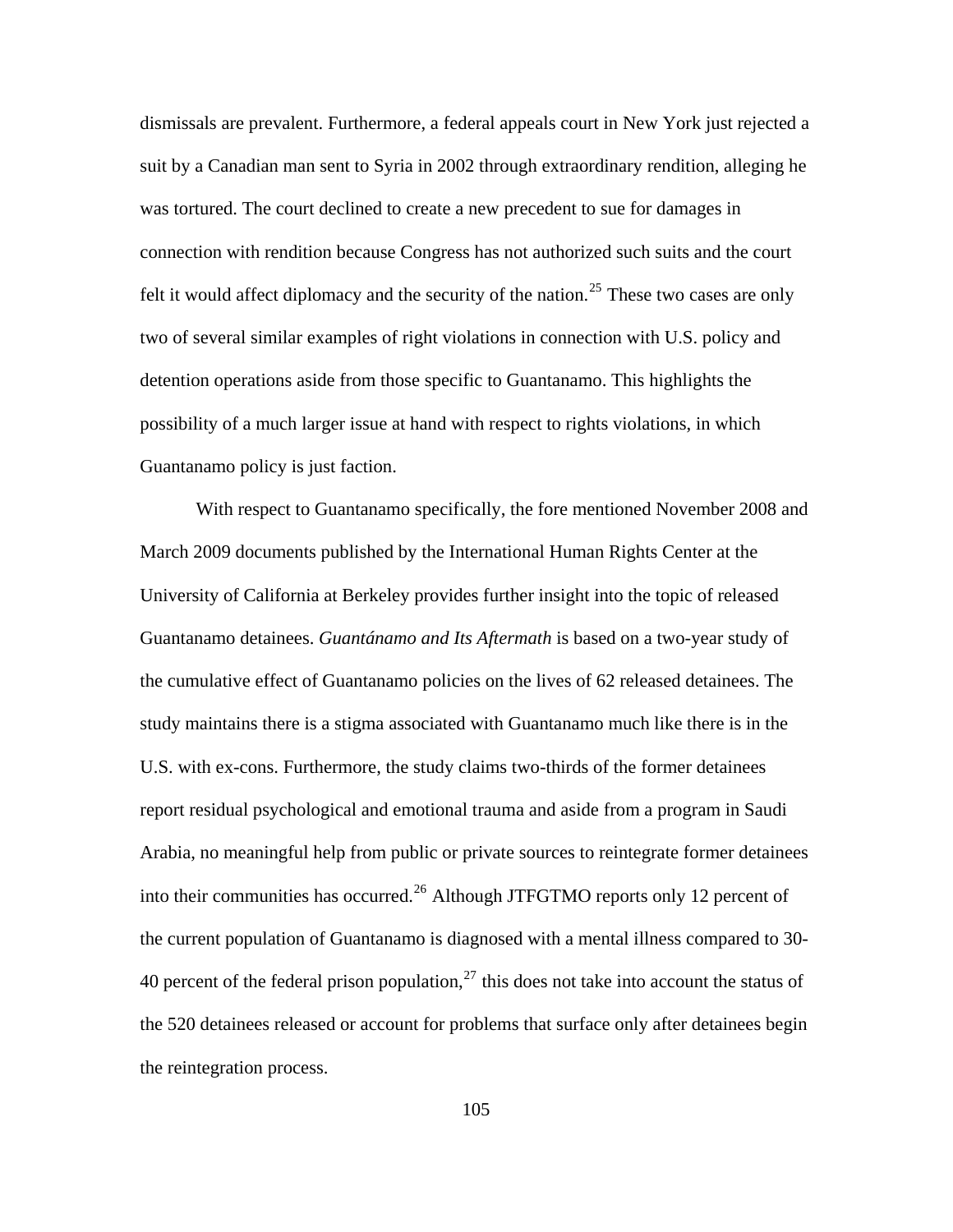The second document published by International Human Rights Law Center at Berkeley was published in March 2009 and is entitled: *Returning Home*. This article gives basic recommendation to the U.S. to remedy the ongoing hardships and violation of human rights on released detainees. As stated in the methodology portion of this thesis, the author found data pertaining to Guantanamo detainees lacking the specificity required for total understanding of the implications of Guantanamo detention on detainees. This article also freely admits that there is simply not enough information about released detainees as a group to make specific recommendations. However, the Human Rights Law Center does give evidence citing government as well as independent data to the effect that there are known problems requiring intervention. The study first mentioned above is heavily relied on. Additionally, it is the author's opinion that books and reports similar to this study and Laura Fletcher and Eric Stover's book on the *Guantanamo Effect* released in September 2009, will assist experts in filling in these gaps.

Regardless, with over 500 released detainees spread across 30 countries in the world, the Humans Rights Law Center concludes the U.S. has a "strategic and moral imperative to facilitate [Guantanamo detainee] resettlement and reintegration."<sup>[28](#page-150-0)</sup> The Center also recommends the four courses of action listed in figure 6 as a good first step for intervention. These recommendations fall in line with the previously established background on reparation programs given at the beginning of this chapter.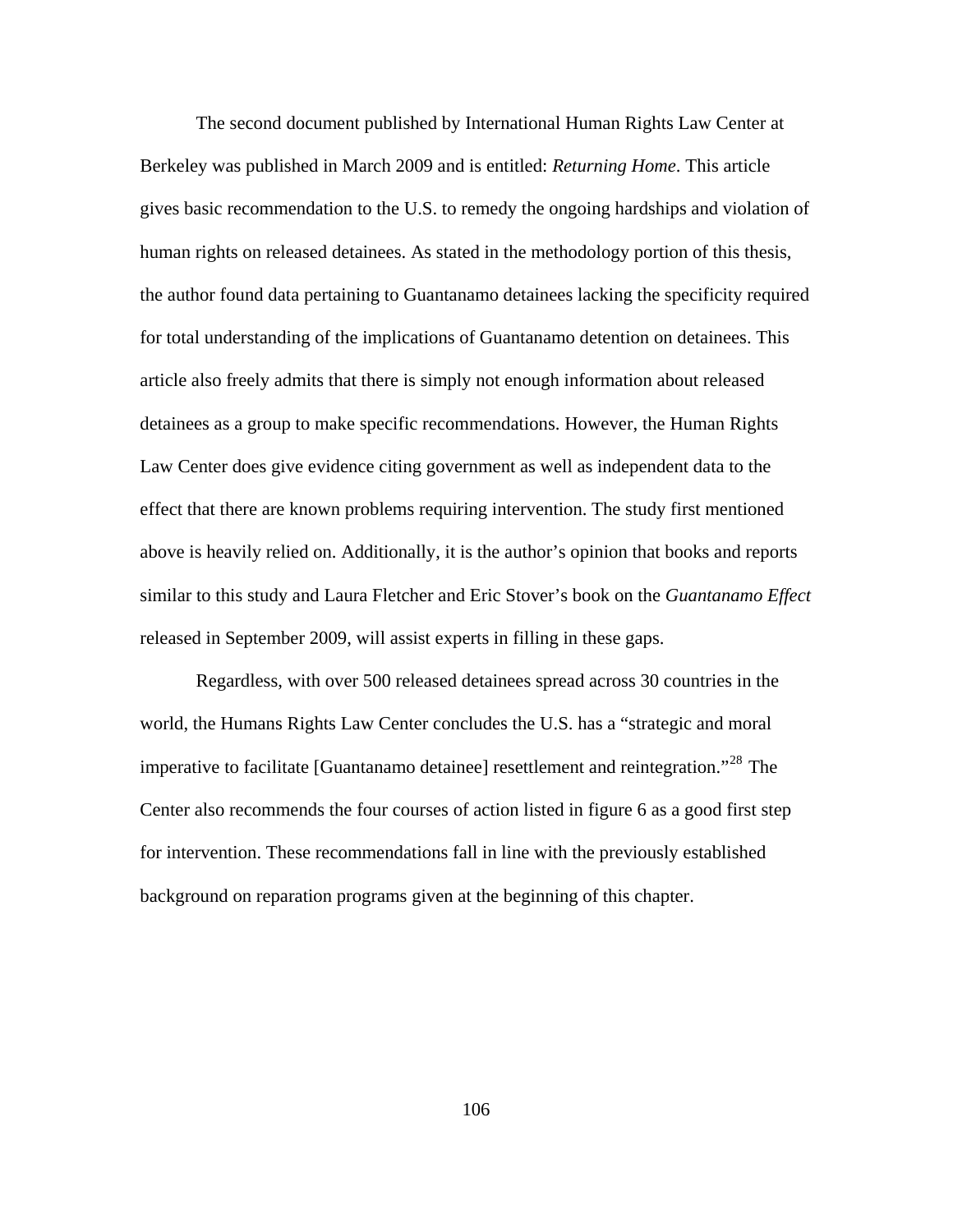| 1. | Develop a case by case process to enable detainees to<br>clear their name and encourage community members<br>to assist detainees returning to their communities. |
|----|------------------------------------------------------------------------------------------------------------------------------------------------------------------|
| 2. | Provide immediate short-term financial assistance and<br>support for sustainable livelihoods.                                                                    |
| 3. | Provide a comprehensive program of services for those<br>that need mental and physical health services as well<br>as job training and family support.            |
| 4. | Implement reintegration programs in partnership with<br>local communities such as local religious or civic<br>organizations with a high level State department   |

Figure 6. Recommendation for Resettlement and Reintegration Source: Created by author from information obtained the article "Returning Home," *International Human rights Law Center*, University of California at Berkeley, School of Law, 13, http://hrc.berkeley.edu/pdfs/Gtmo-ReturningHome.pdf (accessed 10 October 2009).

official in oversight.

# Chapter Summary

In summary, it is the generally accepted practice of civilized societies and mandated by international law to provide compensation of some kind to the wrongly accused or convicted. For as those who feel wronged by the U.S. due to detention in connection with the GWOT, there is no recourse except the court system. However, even the court system rejects cases for both Guantanamo detainees or other persons affected by GWOT policies due to legislation enacted because of 9/11 or the absence of precedent. Furthermore, one can only assume that even more cases involving past detainees are making their way through or are awaiting introduction into the U.S. judicial system soon.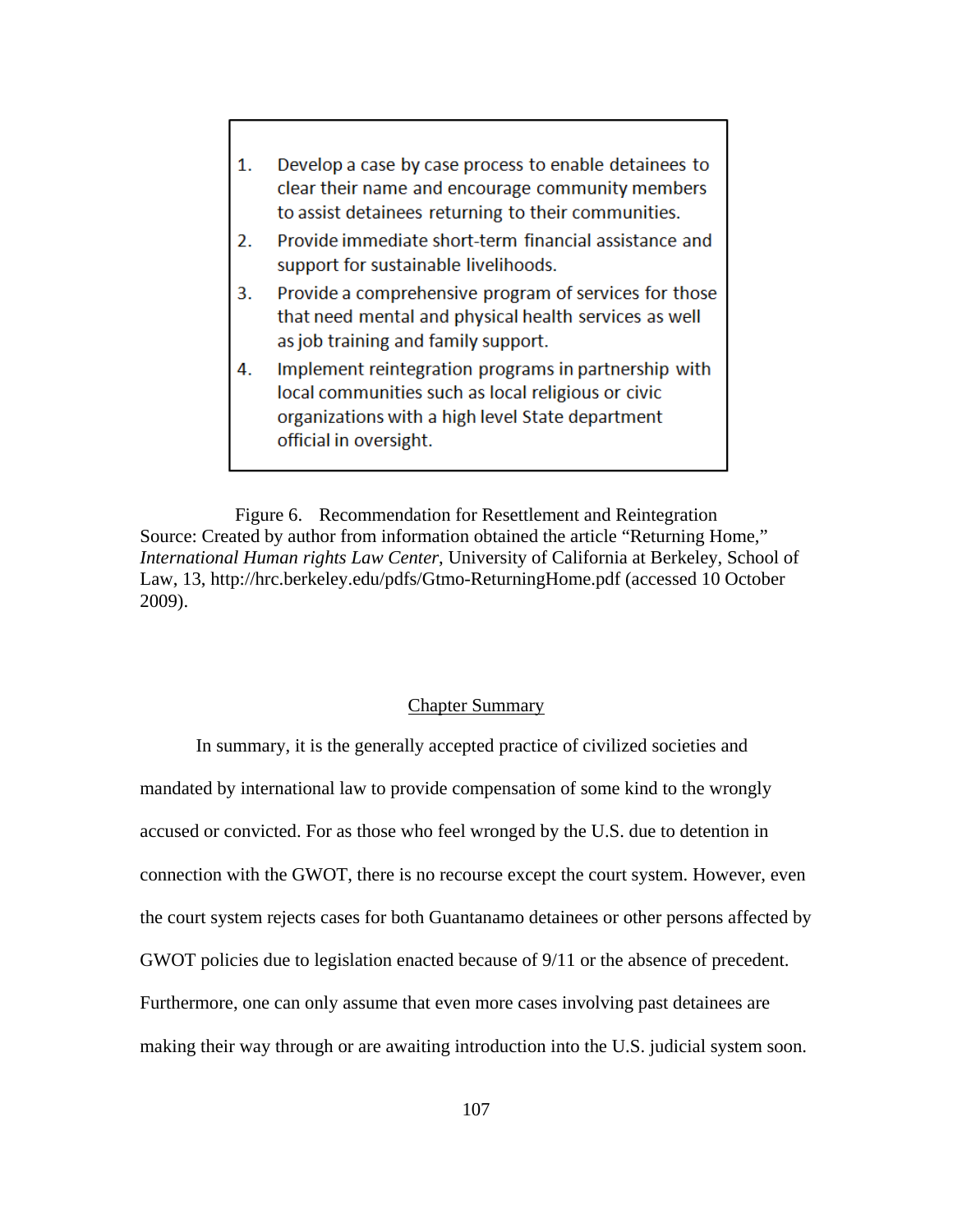De Greiff believes a well-designed [compensation] program can be more beneficial than associated litigation and judicial procedures. Although the program may distribute awards that are lower in absolute terms, they give faster results at lower cost with relaxed standards of evidence and non-adversarial procedures.<sup>[29](#page-150-0)</sup> With the increasing demand on the federal court system both from GITMO detainees and others detained by the U.S. following 9/11, any federal policy for compensation would seem alleviate the new burden put on the court system.

would be well served to head this advice. It is important to articulate however, the measures of reparations, what the program looks like and appropriate applications are indefinite; there are also no easy answers. In fact, it is just about impossible to reach a consensus on what they are. However, the purpose of this chapter is to demonstrate that these difficulties should not stop responsibly parties from trying to build programs. The point is that reparation programs must possess integrity or coherence both internally and externally. That is, each element should support the other whether intrinsic, symbolic, or material (internal) while bearing close relationship with other mechanisms such as institutional reform (external).<sup>[30](#page-150-1)</sup> De Greiff, emphasizes this central point, which is prevalent among experts in the reparation field. He says there should not be anything in a reparations program "that invites either their designers or their beneficiaries to put a price on the life of victims or on the experiences of horror.<sup>[31](#page-150-2)</sup> Any reparation program for released detainees

1

<sup>1</sup> Naomi Roht-Arriaza, *Reparations in the Aftermath of Repression and Mass Violence*, in "My Neighbor, My Enemy–Justice and Community in the Aftermath of Mass Atrocity (Cambridge University Press: 2004), 121.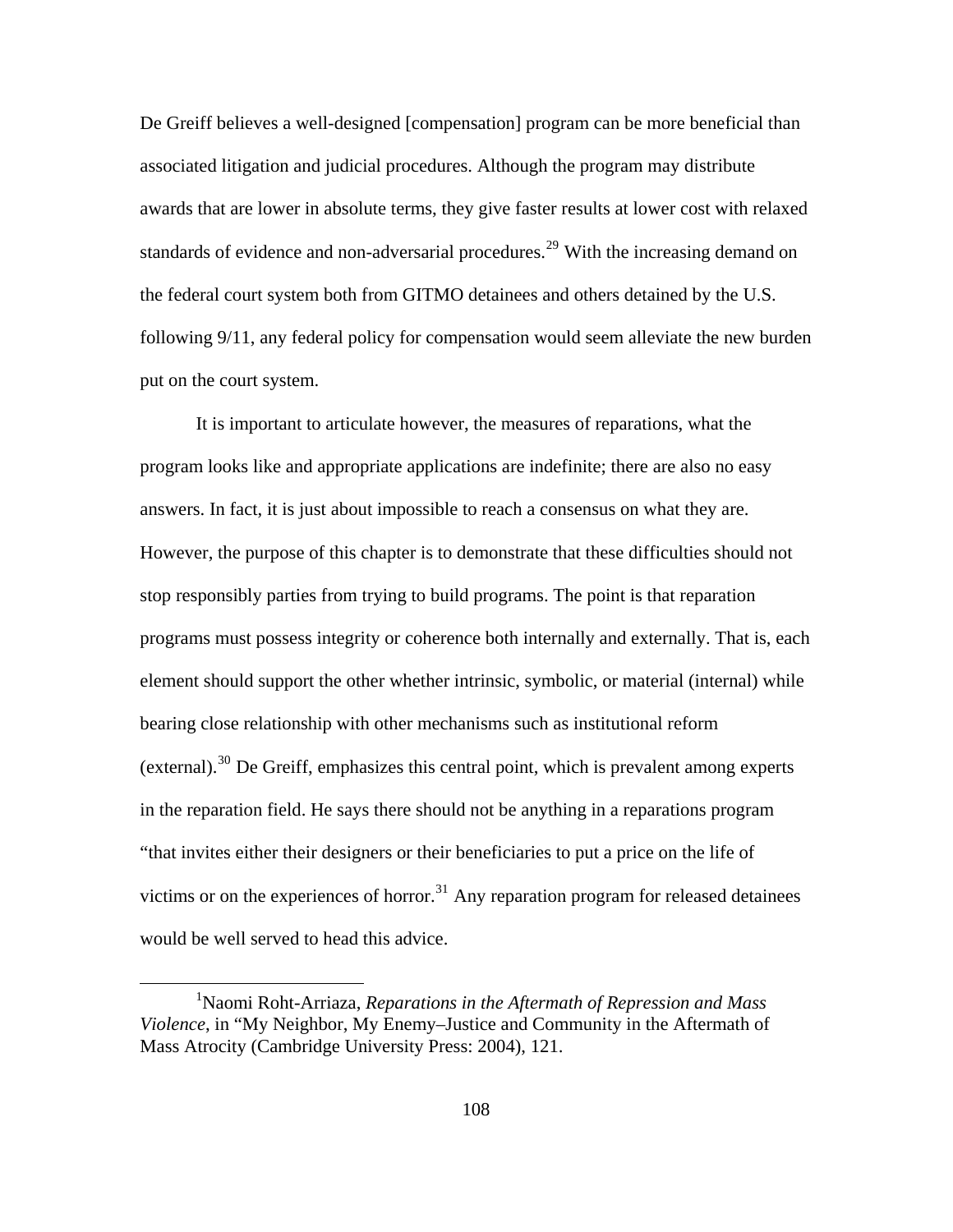$2^2$ Ibid.; and ICCPR, General Comment 31, http://www.unhchr.ch/tbs/doc.nsf/0/ 58f5d4646e861359c1256ff600533f5f?Opendocument (accessed 21 September 2009).

 $3$ De Greiff, 452.

4 Ibid.

5 Brandon Hamber, *Narrowing the Micro and Macro: A Psychological Perspective on Reparations in Societies in Transition*, in *The Handbook of Reparations* (New York: Oxford University Press, 2006), 564-565.

6 Hamber, 565.

<sup>7</sup>De Greiff, 457-459.

8 Ibid., 459.

9 David A. Croker, *Transitional Justice and International Society, Transition to Democratic Regime from Prior Non-democratic Regime*, in "War Crimes and Collective Wrongdoing (a Reader) (Maldan, MA: Blackwell Publishers Inc, 2001), 276.

 $10$ Ibid.

<sup>11</sup>Fact Sheet, "Compensating the Wrongly Convicted," The Innocence Project, http://www.innocenceproject.org/content/309PRINT.php (accessed 21 October 2009).

 $12$ Ibid.

<sup>13</sup>MAJ Diana R. Haynie, Deputy Director Public Affairs for Joint Task Force Guantanamo, email Interview with author, 20 October 2009.

 $14$ Ibid.

 $15$ Ibid.

 $16R$ oht-Arriaza, 124-5.

 $17$ Ibid.

18Richard Falk, *Reparations, International Law, and Global Justice*, in *The Handbook of Reparations* (New York: Oxford University Press, 2006), 489.

 $^{19}$ Falk, 482 and 488.

 $^{20}$ Ibid., 495.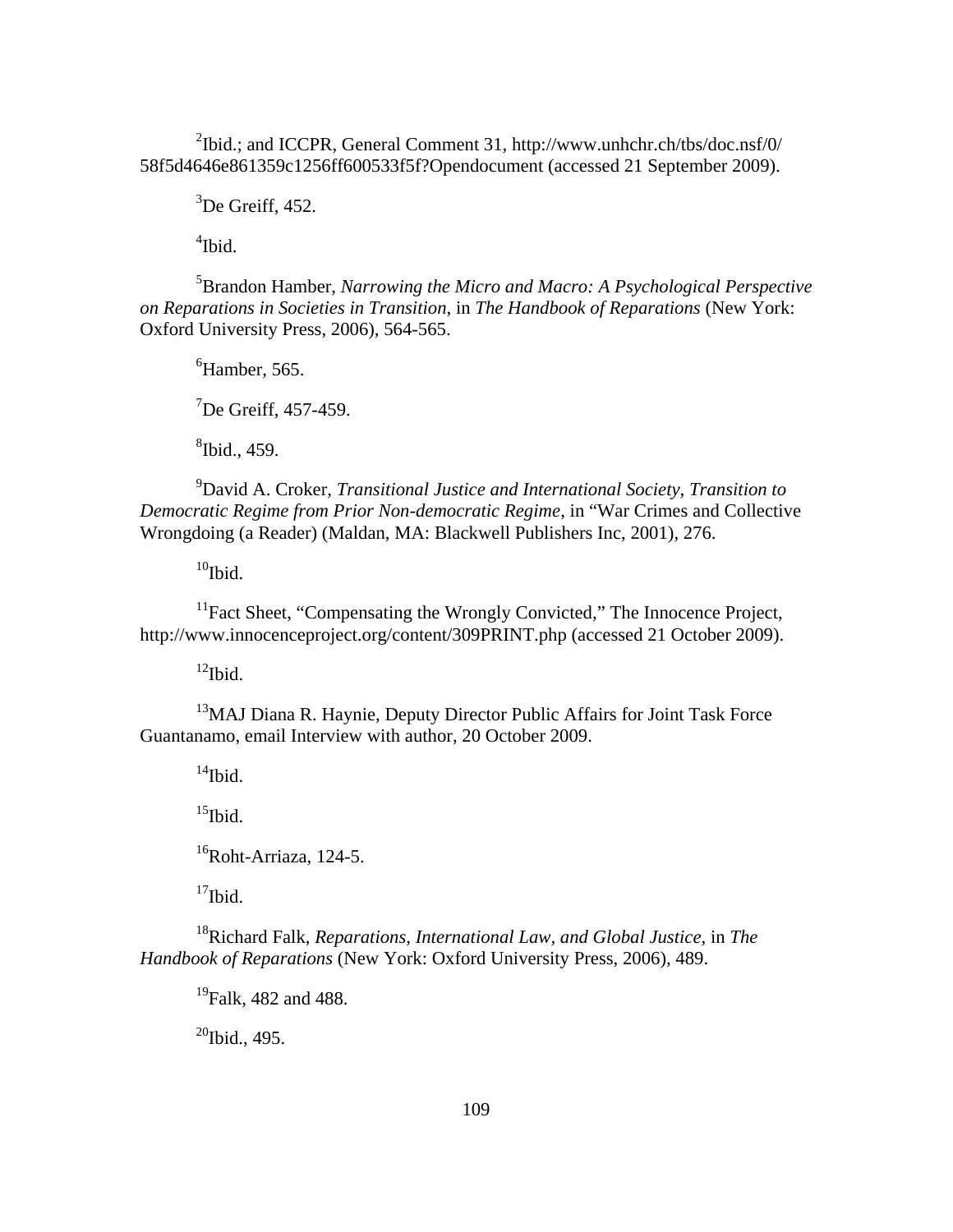<sup>21</sup>William Fisher, "Growing Number of Guantanamo Detainees Cleared for Release," *The Public Record*, 6 September 2009, http://pubrecord.org/world/4759/ growing-number-guantanamo-detainees/ (accessed 10 October 2009).

 $^{22}$ Ibid.

23Nina Bernstein, "US to Pay \$1.2 Million to 5 Detained Muslims," *New York Times*, 3 November 2009, A22.

 $^{24}$ Ibid.

<sup>25</sup>Benjamin Weiser, "Appeals Court Rejects Suit by Canadian Man over Detention and Torture Claim," *New York Times*, 3 November 2009, A18.

26Laura Fletcher et al., eds., *Guantánamo and Its Aftermath, U.S. Detention and Interrogation Practices and Their Impact on Former Detainees,* University of California, Berkeley International Human Rights Law Clinic, vii-viii, at http://hrc.berkeley.edu/pdfs/Gtmo-Aftermath.pdf (accessed 10 October 2009).

<sup>27</sup>Email interview with MAJ Haynie.

28International Human Rights Law Clinic, *Returning Home: Resettlement and Reintegration of Detainees released from the U.S. Naval Base in Guantanamo Bay, Cuba,* University of California at Berkeley, School of Law, http://hrc.berkeley.edu/pdfs/Gtmo-ReturningHome.pdf (accessed 10 October 2009).

 $^{29}$ De Greiff, 459.

30Pablo De Greiff, 467.

 $31$ Ibid., 466.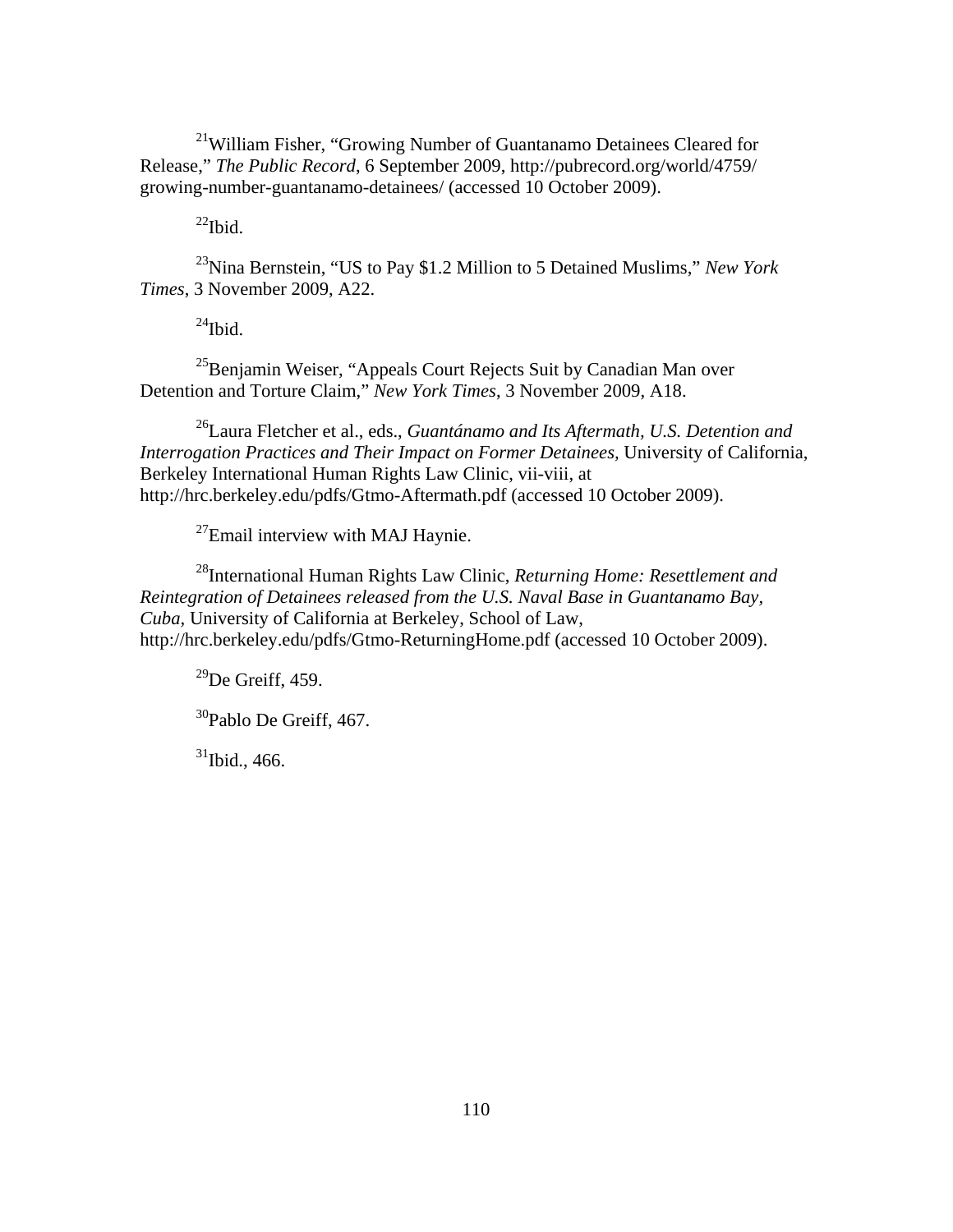### CHAPTER 8

# CONCLUSIONS AND RECOMMENDATIONS

We can't go immediately from getting off a plane from Cuba to living in society. Everything has changed.<sup>[1](#page-150-3)</sup>

Among our strengths as a nation is our willingness to acknowledge imperfection as well as to struggle for a more just society<sup>[2](#page-150-0)</sup>.

― Personal Justice Denied

― Former Guantanamo Detainee

# Conclusions

In late 2001, the 43rd President of the United States by military order allowed the detention facility at Guantanamo Bay to open, and operate in support of the U.S. efforts to win the GWOT. On 22 January 2009 the newly elected 44th U.S. President signed an executive order to close the detention facility within the next 12 months. This prison is a hotly contested issue among the international community and American public especially the aftermath of the Abu Ghraib scandal of 2003-4 and the discovery that the U.S. Government participated in questionable interrogation techniques, such as water boarding and sleep deprivation.

Furthermore, several Supreme Court verdicts issued over the last seven years have defined, refined or shaped detainee rights pursuant to internment at GITMO and the right to due process. In addition, the DTA and MCA are key U.S. legislation contributing significantly to this complicated topic. Likewise, several UN reports and renowned NGOs, such as the International Helsinki Federation for Human Rights, Amnesty International, ICRC and many others elucidate the ambiguity of Guantanamo Bay, its policies, and operations. They use established law, treaties, ethics, and U.S. actions post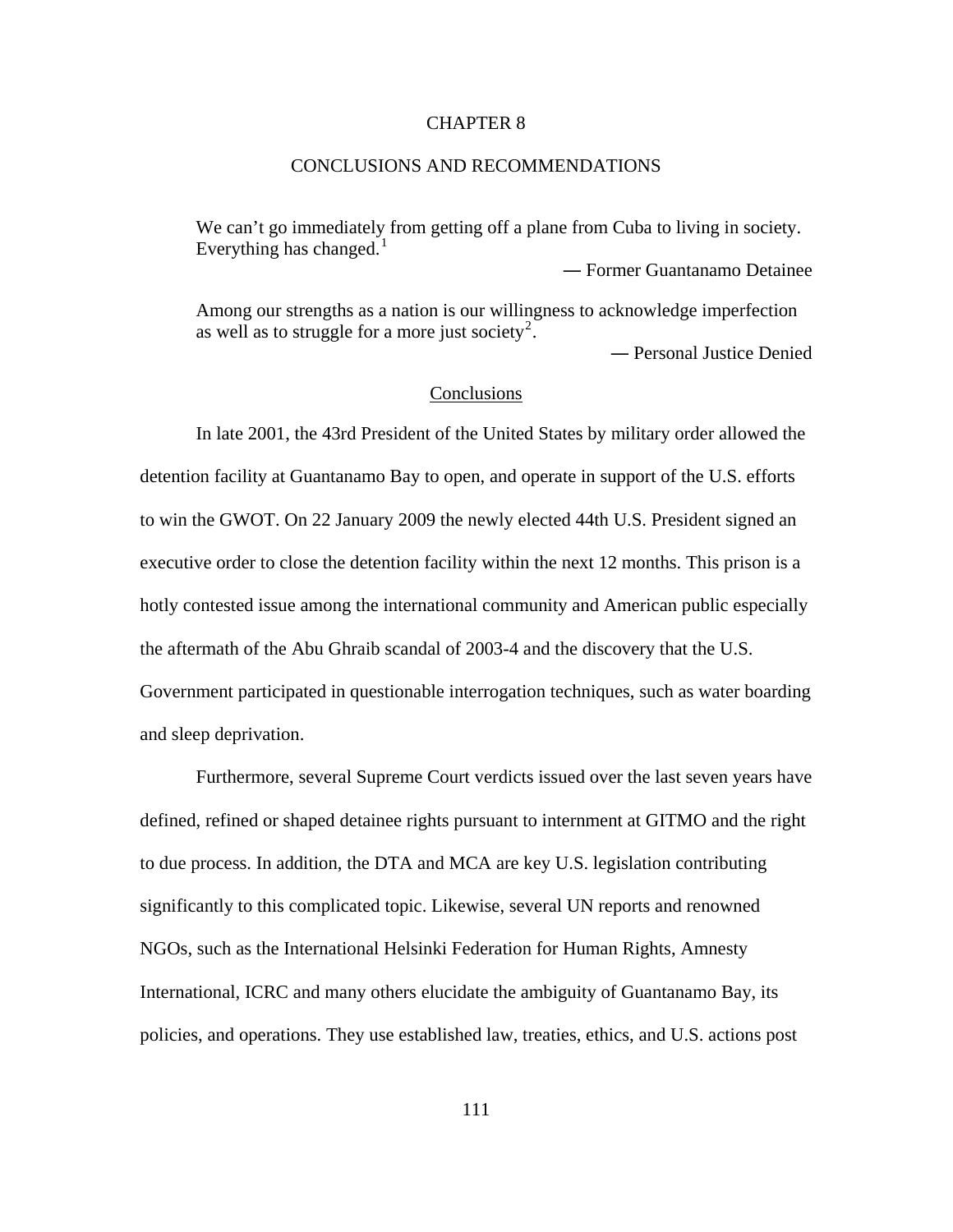9/11 as the centerline of reasoning to do this. Many of these criticisms were presented or examined in this thesis.

Besides the legal and ethical opinions presented above, there is creditable psychological material and research on the general effects of captivity, detention, and emotionally significant events. However, to date there is little research specific to the implications of detention with respect to Guantanamo Bay or other GWOT detainees. In the coming years, as more studies and interviews are conducted, the psychological part of the Guantanamo debate should become more clear.

Finally, public sentiment in the U.S. and abroad significantly influences both policy decisions with respect to Guantanamo and the success of future operations in support of the GWOT. Media reports and surveys of public opinion can easily establish linkage. "The U.S. does not speak clearly about human rights."<sup>[3](#page-150-0)</sup> The "U.S. and its allies have stopped playing the human rights card."<sup>[4](#page-150-0)</sup> "A government which resorts to such tactics facilitates impunity and denies justice to the victims of crime, including terrorism."<sup>[5](#page-150-0)</sup> "The process was a perfect storm of ignorance and enthusiasm."<sup>[6](#page-150-0)</sup> [Guantanamo] "remains one of the most controversial aspects of the Bush administration's so called war on terror."<sup>[7](#page-150-0)</sup> "There is another variable in the intelligence equation: the help you lose because you friends start keeping their distance."<sup>[8](#page-150-0)</sup> These are only a handful of quotes from a variety of news reports around the world used to describe the U.S. and its policies.

Therefore, the reputation of the U.S. with respect to human rights and basic human dignity is in jeopardy considering the abuse allegation surrounding detention operations, especially the indefinite internment of detainees at GITMO without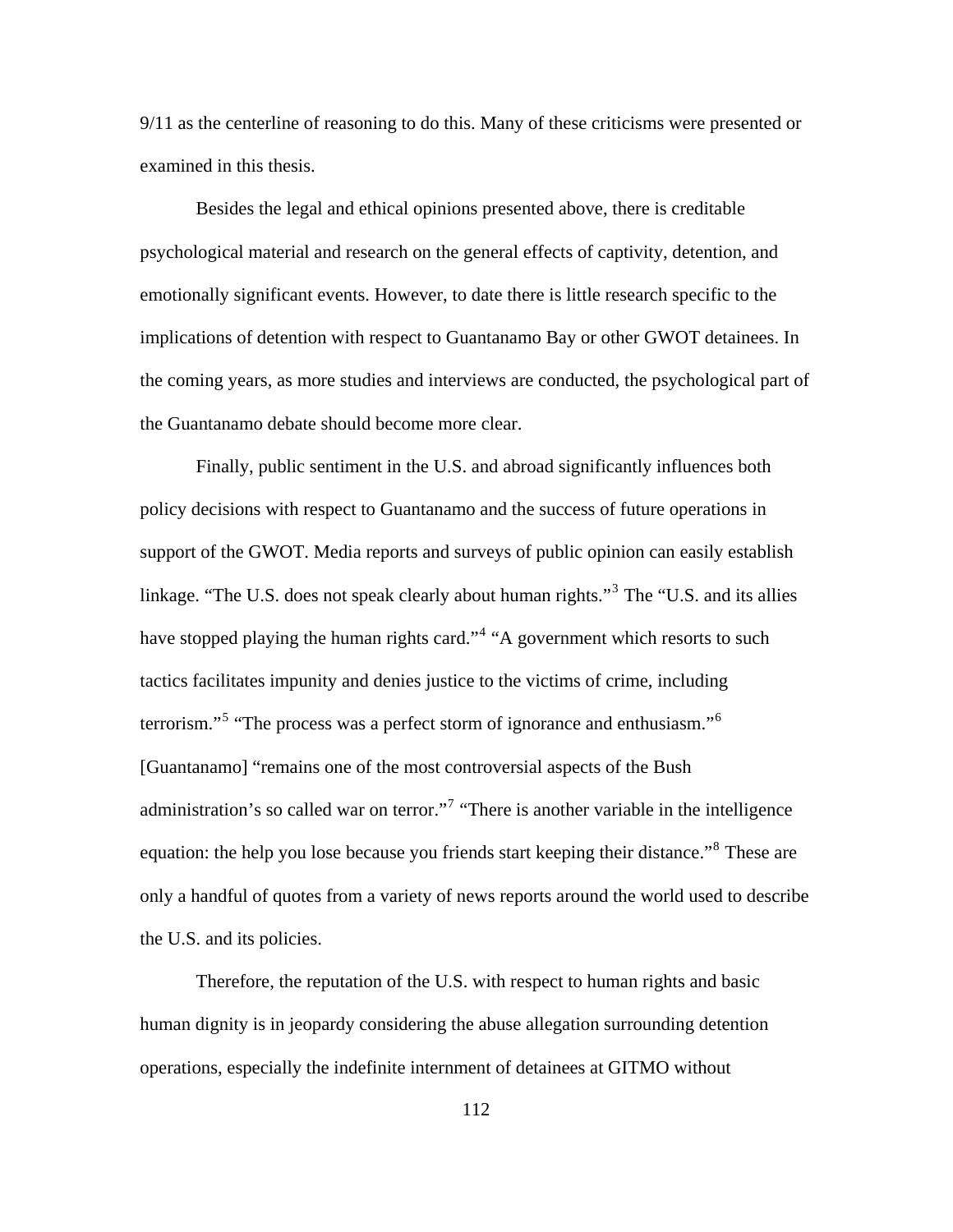prosecution, and the recent release of declassified OLC memos outlining the use of "enhanced interrogation techniques." The announced closure of the facility at GITMO writes another chapter in this book. However, the debate fails to consider future ethical implications pertaining to possible deserved restitution. This thesis attempted to determine if there is an ethical, moral and legal basis for reparation for released detainees. It is likely, based on U.S. history that the issue of reparations will resurface in the years and decades to come. It stands to reason then, and based on the information provided in this thesis that a basis does exist.

What is more, the Obama Administration now has a window of opportunity with the international community to act on perceived wrongs committed by the U.S. detention policy at Guantanamo Bay Naval Base. Therefore, the conversation of the detention facility's closure ought to include whether compensation for wrongfully interned persons or those denied their basic human rights according to established law should be considered; perhaps as an act of good faith. The conversation should consider past restitution awarded by the U.S., and the advantages and disadvantages to national security objectives then and now.

Currently the Guantanamo Bay closure is focused solely on the physical requirements, legal implications, and final confinement location for those interned. However, an aspect this policy change, overlooked by the mainstream debate, is the question of ethical responsibility. This thesis aimed to research the laws, policy implications and value based fundamentals of the United States to determine if a basis exists for the U.S. to provide reparations to released GITMO detainees. Additionally, it used an historical example from a similar time of national emergency to compare and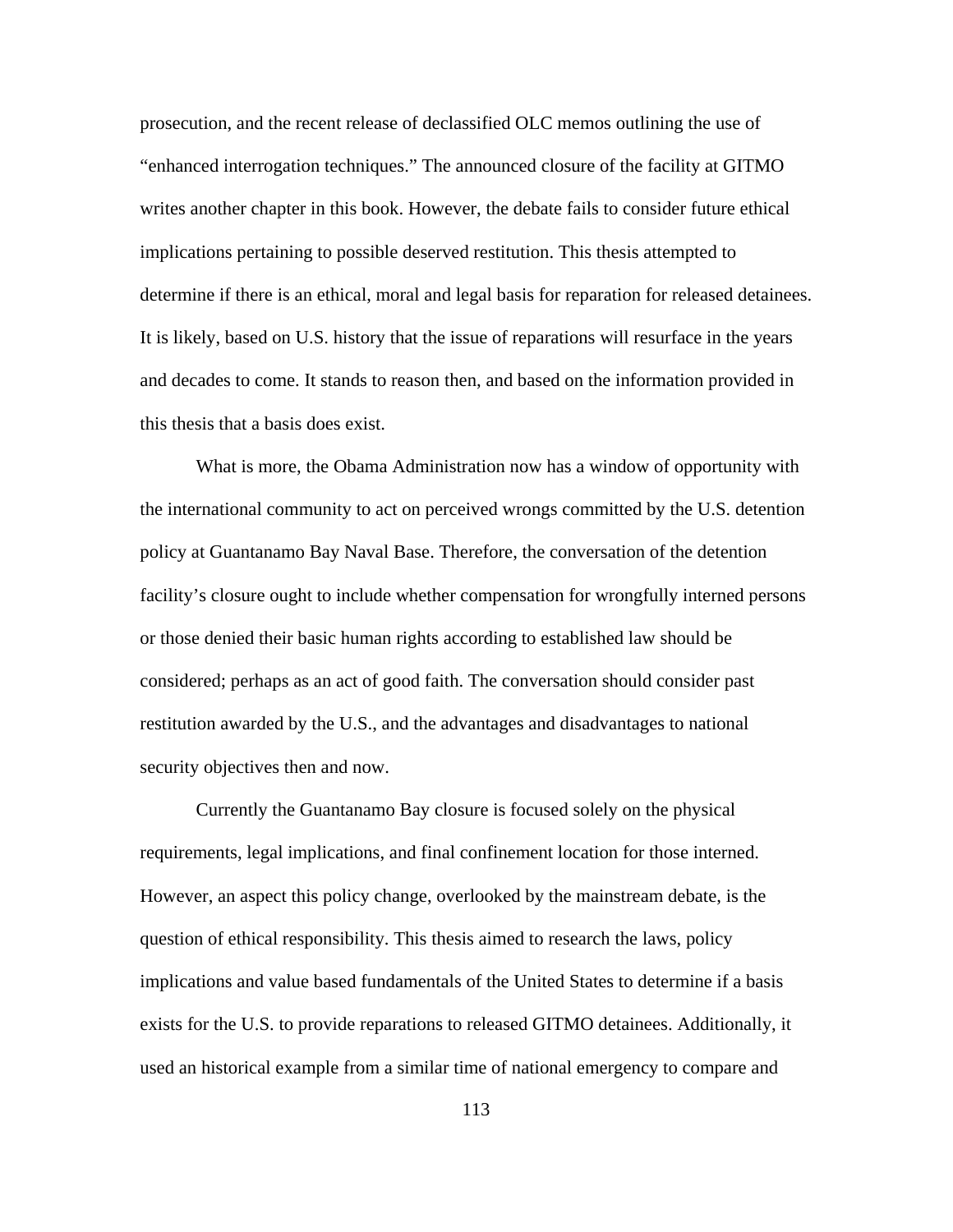contrast similarities and recommend possible courses of action with respect to restitution (Japanese Internment).

The two tables below provide a visual rendering of the research conducted in this thesis. The Y axis is the main documents, policy, court cases and laws which were analyzed in this thesis. The X axis gives the rights provided or results of those documents. An "x" denotes the correlation.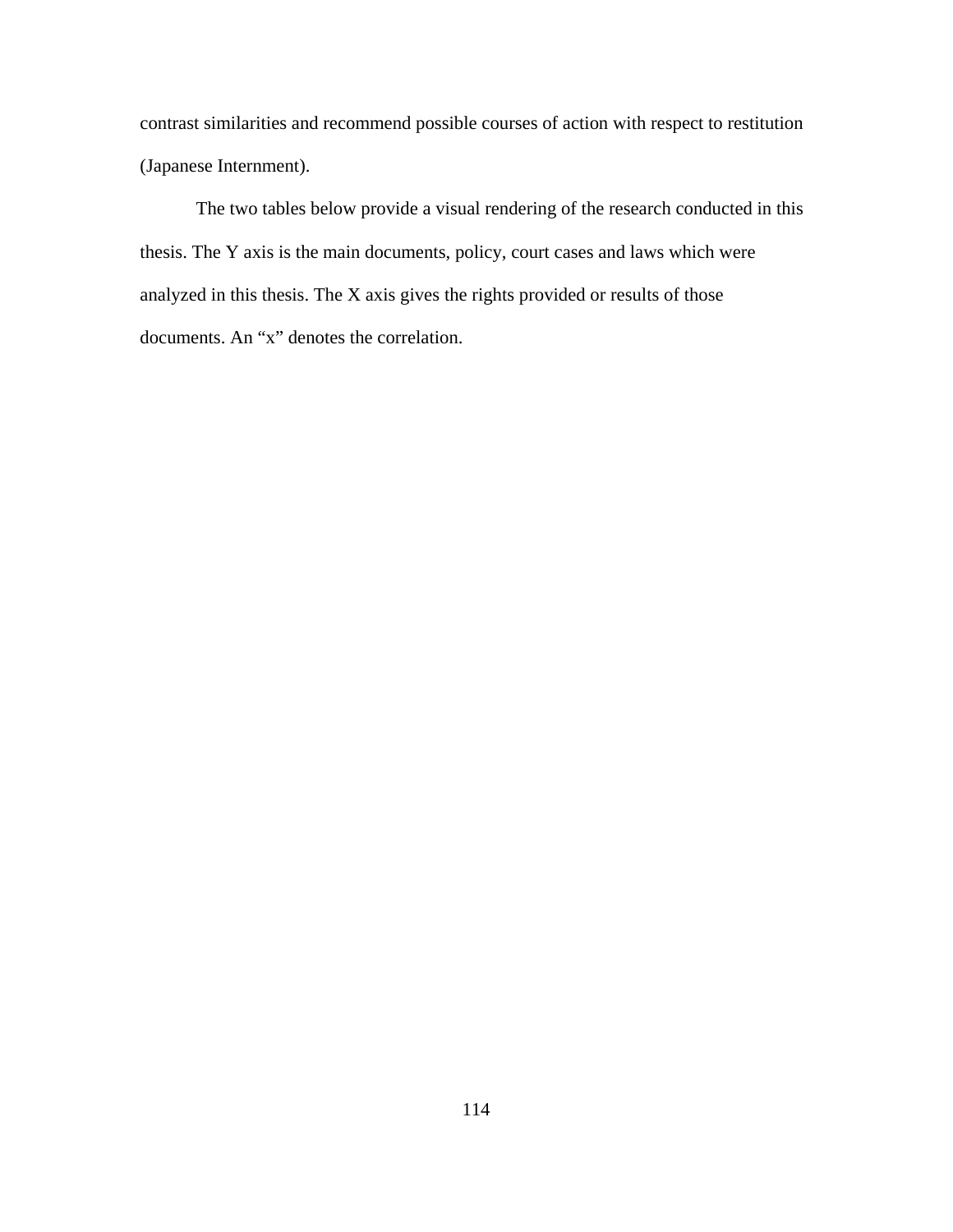| Rights           |                               |                  | <b>CONTRACTOR</b> | <b>CONTRACTOR</b> | <b>All Contracts</b> |   | <b>Charles Contract on Contract on Contract on Contract on Contract on Contract on Contract on Contract on Contract on Contract on Contract on Contract on Contract on Contract on Contract on Contract on Contract on Contract </b> | <b>Contract Contract Contract Contract Contract Contract Contract Contract Contract Contract Contract Contract Contract Contract Contract Contract Contract Contract Contract Contract Contract Contract Contract Contract Contr</b> |                  | <b>SILINE</b> | <b>CONTRACTOR</b><br><b>September 1999</b> | <b>CONTROLLER</b> |
|------------------|-------------------------------|------------------|-------------------|-------------------|----------------------|---|--------------------------------------------------------------------------------------------------------------------------------------------------------------------------------------------------------------------------------------|--------------------------------------------------------------------------------------------------------------------------------------------------------------------------------------------------------------------------------------|------------------|---------------|--------------------------------------------|-------------------|
| v. Bush          | <b>Boumediene</b>             | $\boldsymbol{X}$ |                   |                   |                      |   |                                                                                                                                                                                                                                      |                                                                                                                                                                                                                                      | X                |               |                                            |                   |
| Endo             | Ex Parte                      | X                | X                 |                   |                      |   |                                                                                                                                                                                                                                      |                                                                                                                                                                                                                                      | X                |               |                                            |                   |
| Rumsfeld         | Hamdan v.                     | $\boldsymbol{X}$ |                   |                   |                      | X |                                                                                                                                                                                                                                      |                                                                                                                                                                                                                                      |                  |               | $\boldsymbol{X}$                           |                   |
| $\mathbf{d}$ Jus | Korematsu v.                  |                  |                   |                   |                      |   |                                                                                                                                                                                                                                      |                                                                                                                                                                                                                                      |                  |               |                                            |                   |
|                  | Rasul v. Bush                 | $\boldsymbol{x}$ |                   |                   |                      |   |                                                                                                                                                                                                                                      |                                                                                                                                                                                                                                      |                  |               |                                            |                   |
| d                | Civil Lib. Act                | X                | X                 |                   |                      |   |                                                                                                                                                                                                                                      |                                                                                                                                                                                                                                      | X                |               |                                            | X                 |
|                  | Compens.<br>State laws        |                  |                   |                   |                      |   |                                                                                                                                                                                                                                      |                                                                                                                                                                                                                                      | X                |               |                                            | X                 |
| <b>DTA</b>       |                               |                  |                   | X                 | X                    |   |                                                                                                                                                                                                                                      | X                                                                                                                                                                                                                                    |                  |               |                                            |                   |
| <b>MCA</b>       |                               |                  |                   | X                 | X                    | X |                                                                                                                                                                                                                                      | X                                                                                                                                                                                                                                    |                  |               | X                                          |                   |
| 503              | Public Law                    | X                |                   |                   |                      |   |                                                                                                                                                                                                                                      |                                                                                                                                                                                                                                      |                  |               | $\boldsymbol{X}$                           |                   |
| Title 10         |                               | X                | X                 | X                 | X                    | X | X                                                                                                                                                                                                                                    | X                                                                                                                                                                                                                                    | X                |               |                                            |                   |
| Title 18         |                               | X                | X                 | X                 | X                    |   | X                                                                                                                                                                                                                                    |                                                                                                                                                                                                                                      | X                |               |                                            |                   |
| Title 28         |                               | X                | X                 | X                 | X                    |   | $\boldsymbol{X}$                                                                                                                                                                                                                     |                                                                                                                                                                                                                                      | $\boldsymbol{X}$ |               |                                            |                   |
|                  | War Crimes Act<br>(pre 2006)  |                  |                   | X                 | X                    |   |                                                                                                                                                                                                                                      | X                                                                                                                                                                                                                                    |                  |               |                                            |                   |
|                  | War Crimes Act<br>(post 2006) |                  |                   | X                 | X                    | X |                                                                                                                                                                                                                                      | X                                                                                                                                                                                                                                    |                  |               |                                            |                   |

Table 4. Conclusion Table 1

Source: Created By Author.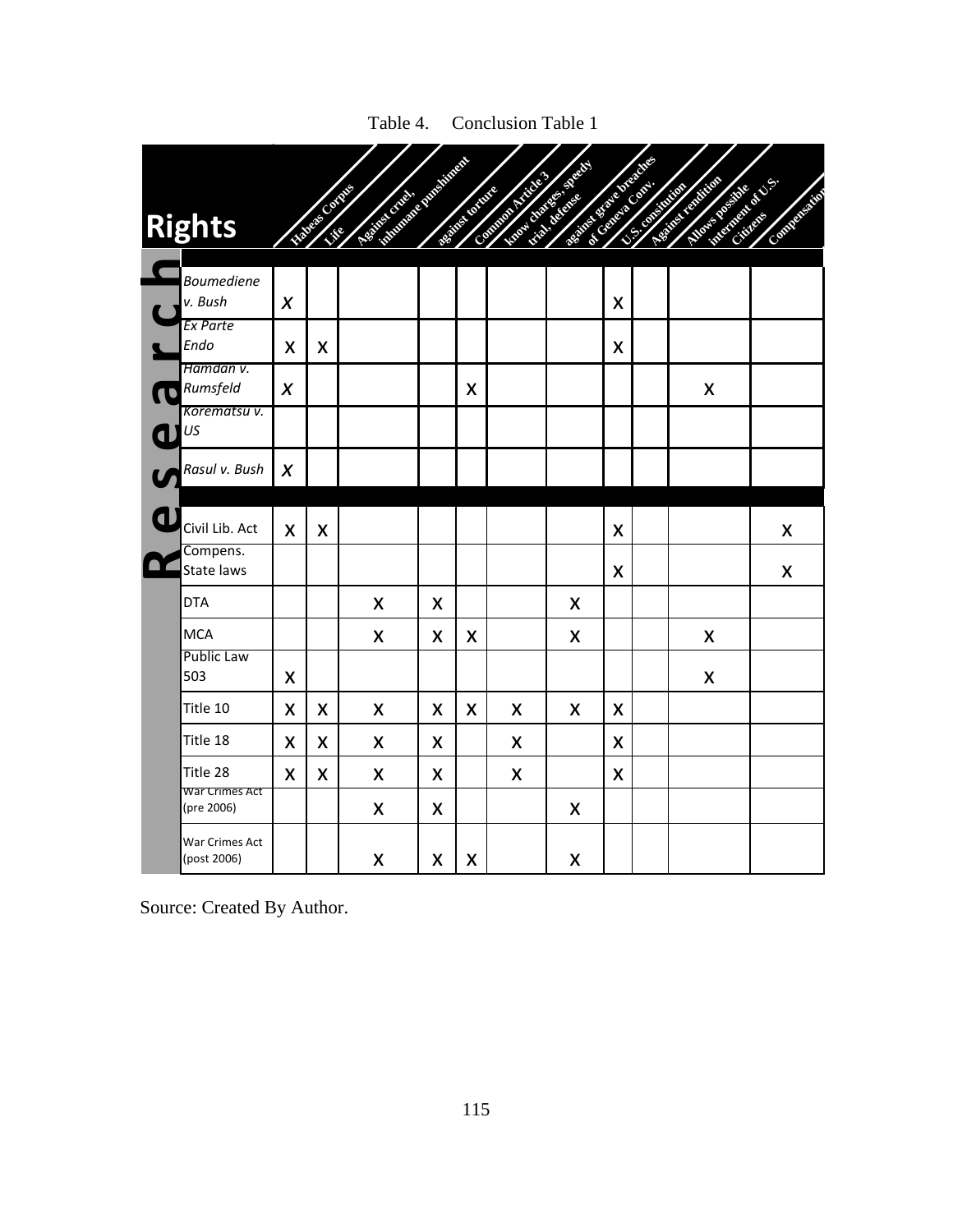| <b>Rights</b>                          |                         | <b>Contract Contract Contract Contract Contract Contract Contract Contract Contract Contract Contract Contract C</b> | <b>CONTRACTOR</b>       |                         | <b>Contract Contract Contract Contract Contract Contract Contract Contract Contract Contract Contract Contract C</b> | <b>Contract Contract Contract Contract Contract Contract Contract Contract Contract Contract Contract Contract C</b> | <b>CONTRACTOR</b><br><b>Contract on the Contract of Contract on the Contract of Contract on the Contract of Contract on the Contract o</b> |    | <b>CONTRACTOR</b> | <b>Service Service Service</b><br><b>CALIFORNIA</b> | No. of Case of Case of<br>Company of Co |
|----------------------------------------|-------------------------|----------------------------------------------------------------------------------------------------------------------|-------------------------|-------------------------|----------------------------------------------------------------------------------------------------------------------|----------------------------------------------------------------------------------------------------------------------|--------------------------------------------------------------------------------------------------------------------------------------------|----|-------------------|-----------------------------------------------------|-----------------------------------------|
| Conv. against<br>Torture               | X                       | X                                                                                                                    | X                       | X                       | X                                                                                                                    | X                                                                                                                    | X                                                                                                                                          |    | X                 |                                                     |                                         |
| Dec. of Human<br>Rights                | X                       | X                                                                                                                    | X                       | X                       |                                                                                                                      | X                                                                                                                    |                                                                                                                                            |    | X                 |                                                     |                                         |
| Geneva Conv.                           | X                       | X                                                                                                                    | X                       | X                       | X                                                                                                                    | X                                                                                                                    | X                                                                                                                                          |    | X                 |                                                     |                                         |
| <b>ICCPR</b>                           | X                       | X                                                                                                                    | X                       | X                       | X                                                                                                                    | Χ                                                                                                                    | X                                                                                                                                          |    | X                 |                                                     | X                                       |
|                                        |                         |                                                                                                                      |                         |                         |                                                                                                                      |                                                                                                                      |                                                                                                                                            |    |                   |                                                     |                                         |
| Dec. of Indepen.                       | X                       | X                                                                                                                    |                         |                         |                                                                                                                      | X                                                                                                                    |                                                                                                                                            |    |                   |                                                     |                                         |
| Magna Carta                            | $\overline{\mathsf{x}}$ | $\overline{\mathsf{X}}$                                                                                              | $\overline{\mathsf{X}}$ |                         |                                                                                                                      | X                                                                                                                    |                                                                                                                                            |    |                   |                                                     |                                         |
| U.S. Constit. and<br>Amend.            | X                       | X                                                                                                                    | X                       | X                       |                                                                                                                      | X                                                                                                                    |                                                                                                                                            | X  |                   |                                                     |                                         |
| Enhanced Interr.<br>Prog.              |                         |                                                                                                                      |                         |                         |                                                                                                                      |                                                                                                                      |                                                                                                                                            |    |                   |                                                     |                                         |
| EO 9066                                |                         |                                                                                                                      |                         | $\overline{\textsf{x}}$ |                                                                                                                      |                                                                                                                      |                                                                                                                                            |    |                   | $\overline{\mathsf{X}}$                             |                                         |
| <b>GITMO Policy</b><br>$(2002 - 2006)$ |                         |                                                                                                                      | X                       | X                       |                                                                                                                      |                                                                                                                      | X                                                                                                                                          |    |                   | X                                                   |                                         |
| <b>GITMO Policy</b><br>(2006-present)  |                         |                                                                                                                      | X                       | X                       | $\boldsymbol{\mathsf{X}}$                                                                                            |                                                                                                                      | X                                                                                                                                          |    |                   | X                                                   |                                         |
| <b>Military Doctrine</b>               |                         | X                                                                                                                    | X                       | X                       | X                                                                                                                    | X                                                                                                                    | X                                                                                                                                          | X. | X                 |                                                     |                                         |
| Military Order #1                      |                         |                                                                                                                      | X                       | X                       |                                                                                                                      |                                                                                                                      |                                                                                                                                            |    |                   | X                                                   |                                         |

Table 5. Conclusion Table 2

Source: Created by Author.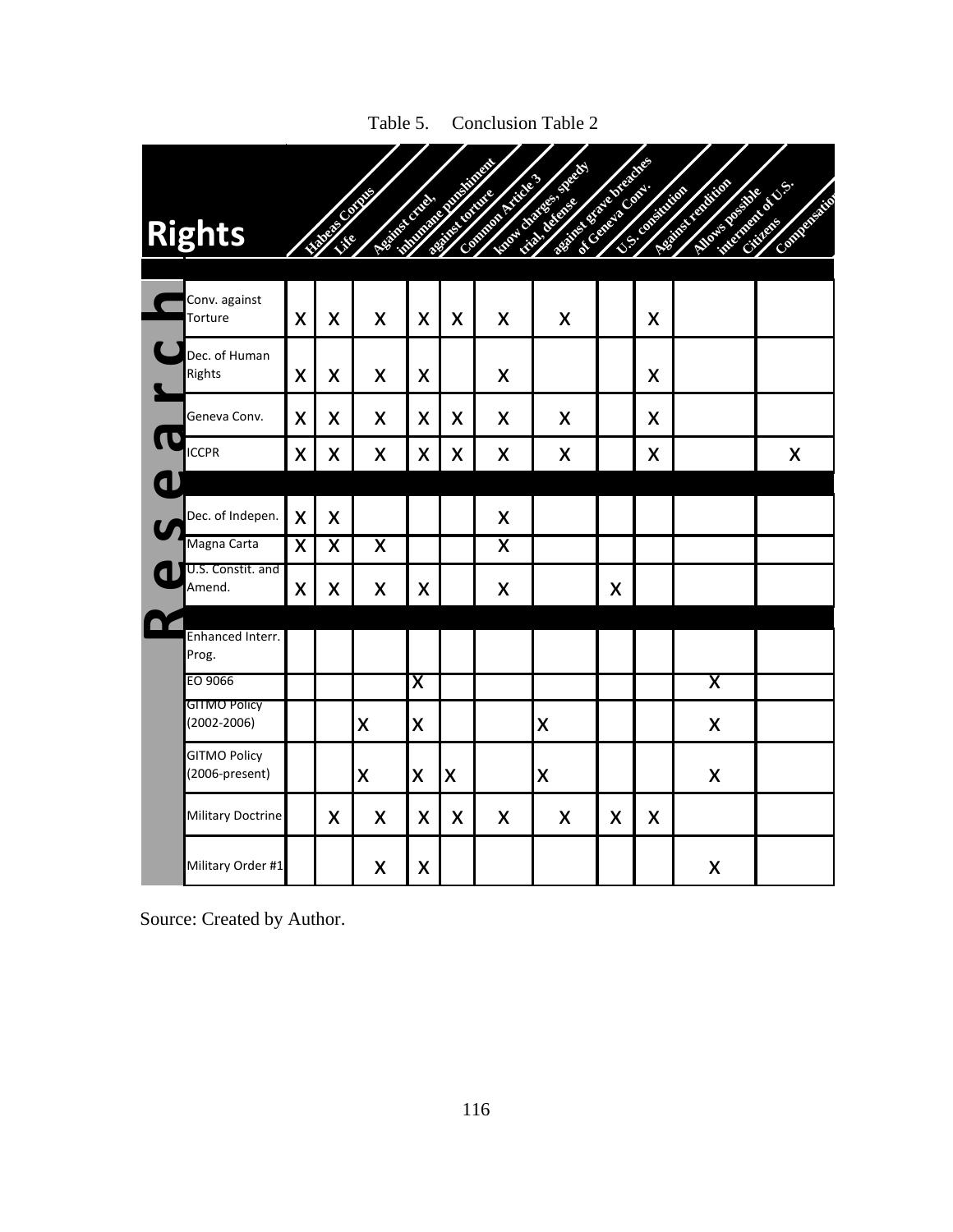### Overall Impact of GITMO Policy

The Senate Armed Service Committee concluded in its inquiry into the treatment of detainees that Abu Ghraib and Guantanamo have a lot to do with the perception around the world that America is seen in a negative light by so many. Furthermore, the Committee expresses its concern that this "complicates our ability to attract allies to our side, strengthens the hand of our enemies, and reduces our ability to collect intelligence that can save lives."<sup>[9](#page-150-0)</sup> This is a similar conclusion made by COL Gerard P. Fogarty of the Australian Army in his 2005 United States Army War College Strategy Research Project cited in the summary of chapter 2 of this thesis. On an international front, the fact that the two biggest recruiting tools for al Qaeda and their supporters is Guantanamo and Abu Ghraib, which is recorded in several interviews with detainees at Guantanamo should not be taken lightly. Furthermore, the International Helsinki Federation for Human Rights summarized the perception of the U.S. around the world with respect to human rights and Guantanamo Bay in June 2007 in a report to the U.S. Commission on Security and Cooperation in Europe. The federation is a community of 46 human rights NGOs in the European region that work together at the international level to promote compliance of human rights to international rights standards. In this report it found that Guantanamo has become a symbol for "the willingness of the U.S. to sacrifice basic human rights principles and circumvent international standards on detention, due process, trial, and torture in the [GWOT]. . . . Thus, it has become emblematic of how human rights can be trampled in the name of enhancing security."[10](#page-150-0)

The following two figures are polls from the Pew Research, a non- profit, nonpartisan research center. The center has tracked the U.S. favorability rating since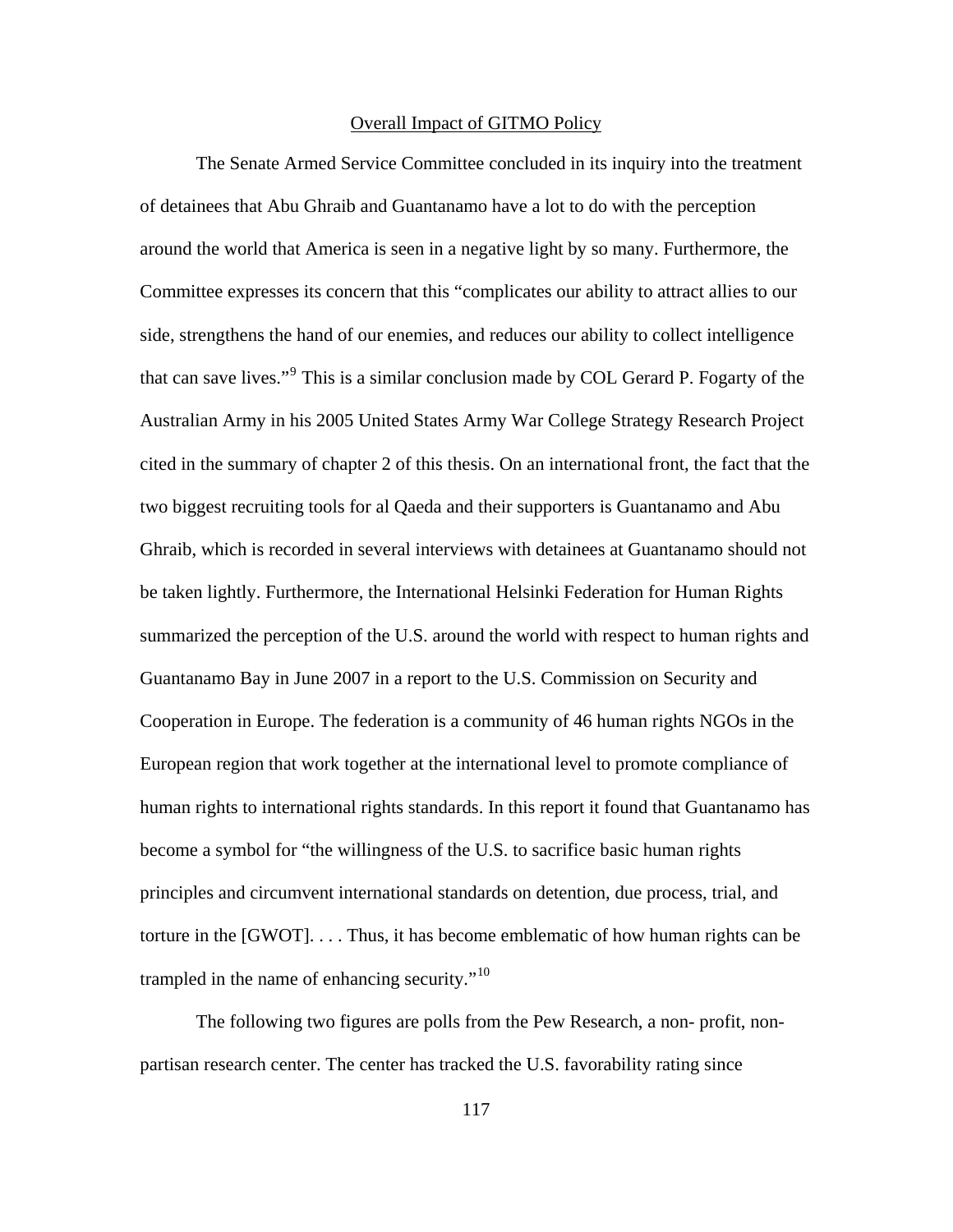1999/2000 to 2009 of 25 countries throughout the world. The research indicates that the image of the U.S. has improved remarkably since President Obama's election but remains overwhelmingly negative in Muslim countries. More importantly, however, this evidence suggests the Obama administration and the President have a window of opportunity to improve the world image of and confidence in the U.S., especially in Western countries, with respect to its plans for Guantanamo and detention operations.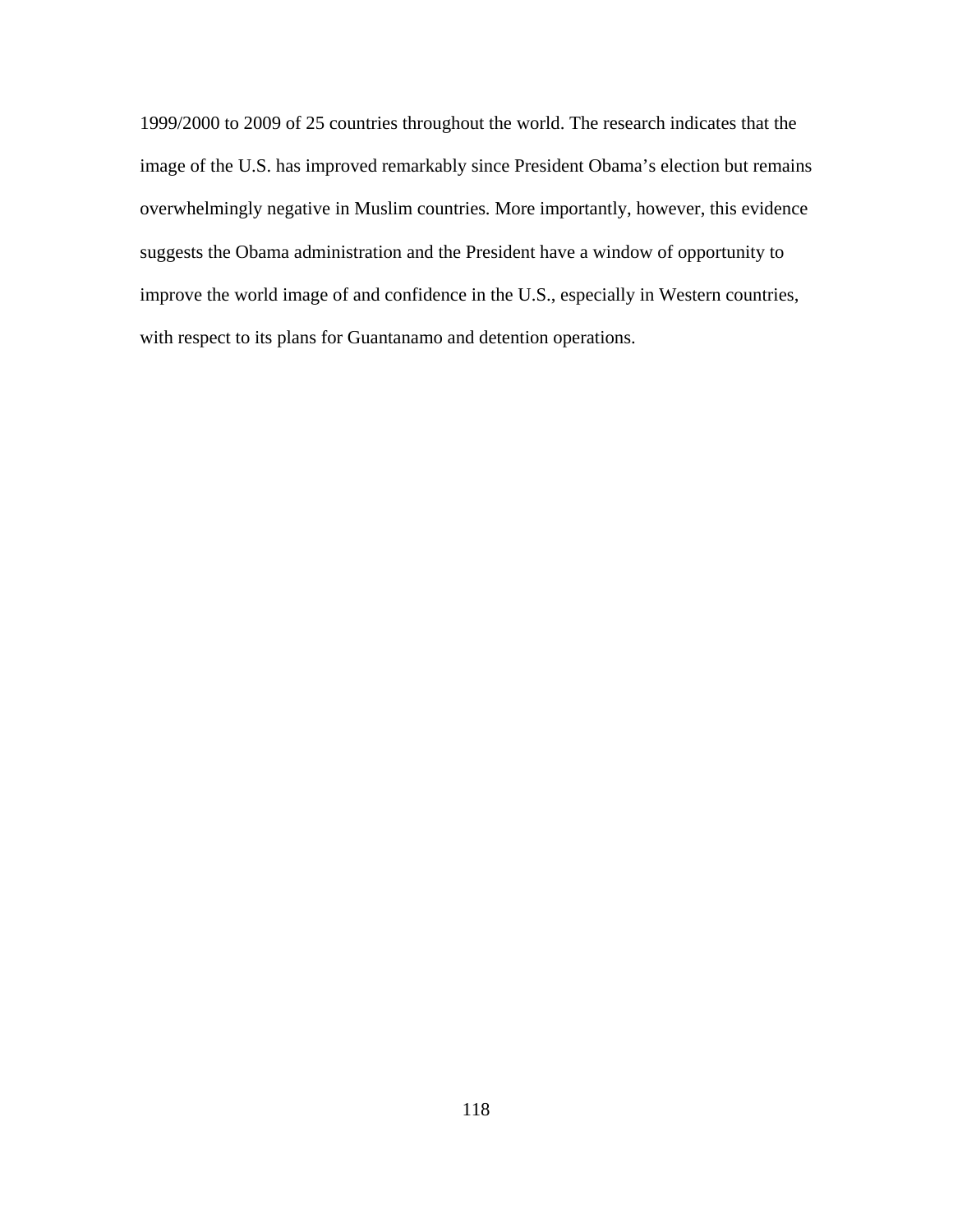|                                                                                                          | 1999/ |    |           |     |    |                                         |    |    |
|----------------------------------------------------------------------------------------------------------|-------|----|-----------|-----|----|-----------------------------------------|----|----|
|                                                                                                          |       |    |           |     |    | 2000 2002 2003 2005 2006 2007 2008 2009 |    |    |
|                                                                                                          | 96.   | 96 | 96        | 96  | 96 | %                                       | 96 | %  |
| U.S.                                                                                                     | ٠.    | ٠. | ٠.        | 83  | 76 | 80                                      | 84 | 88 |
| Canada                                                                                                   | 71    | 72 | 63        | 59  |    | 55                                      |    | 68 |
| Britain                                                                                                  | 83    | 75 | 70        | 55. | 56 | 51                                      | 53 | 69 |
| France                                                                                                   | 62    | 62 | 42        | 43  | 39 | 39                                      | 42 | 75 |
| Germany                                                                                                  | 78    | 60 | 45        | 42  | 37 | 30                                      | 31 | 64 |
| Spain                                                                                                    | 50    | ۰. | 38        | 41  | 23 | 34                                      | 33 | 58 |
| Poland                                                                                                   | 86    | 79 | ٠.        | 62  | ۰. | 61                                      | 68 | 67 |
| Russia                                                                                                   | 37    | 61 | 37        | 52  | 43 | 41                                      | 46 | 44 |
| Turkey                                                                                                   | 52    | 30 | 15        | 23  | 12 | 9                                       | 12 | 14 |
| Egypt                                                                                                    |       | ۰. | ۰.        | ۰.  | 30 | 21                                      | 22 | 27 |
| Jordan                                                                                                   | ۰.    | 25 | 1.        | 21  | 15 | 20                                      | 19 | 25 |
| Lebanon                                                                                                  | ٠.    | 36 | 27        | 42  |    | 47                                      | 51 | 55 |
| Palest, ter.                                                                                             |       |    | Ť.        |     |    | 13                                      |    | 15 |
| Israel                                                                                                   |       | ۰. | 78        | ۰.  | ۰. | 78                                      | ۰. | 71 |
| China                                                                                                    | ۰.    | ۰. | ۰.        | 42  | 47 | 34                                      | 41 | 47 |
| India                                                                                                    |       | 66 | ٠.        | 71  | 56 | 59                                      | 66 | 76 |
| Indonesia                                                                                                | 75    | 61 | 15        | 38  | 30 | 29                                      | 37 | 63 |
| Japan                                                                                                    | 77    | 72 | $\ddotsc$ | ۰.  | 63 | 61                                      | 50 | 59 |
| Pakistan                                                                                                 | 23    | 10 | 13        | 23  | 27 | 15                                      | 19 | 16 |
| S. Korea                                                                                                 | 58    | 52 | 46        | ۰.  |    | 58                                      | 70 | 78 |
| Argentina                                                                                                | 50    | 34 | ٠.        | ٠.  |    | 16                                      | 22 | 38 |
| Brazil                                                                                                   | 56    | 51 | 35        | ۰.  | ٠. | 44                                      | 47 | 61 |
| Mexico                                                                                                   | 68    | 64 | ۰.        | ۰.  |    | 56                                      | 47 | 69 |
| Kenya                                                                                                    | 94    | 80 |           | ٠.  |    | 87                                      |    | 90 |
| Nigeria                                                                                                  | 46    | 76 | 61        | ٠.  | 62 | 70                                      | 64 | 79 |
| 1999/2000 survey trends provided by the Office of<br>Research, U.S. Department of State<br>Question 11a. |       |    |           |     |    |                                         |    |    |

# Figure 7. U.S. Favorability Rates

Source: Pew Research Center, "Confidence in Obama Lifts U.S. Image Around the World," 23 July 2009, http://www.pewglobal.org/reports/print.php?ReportID=264 (accessed 2 October 2009).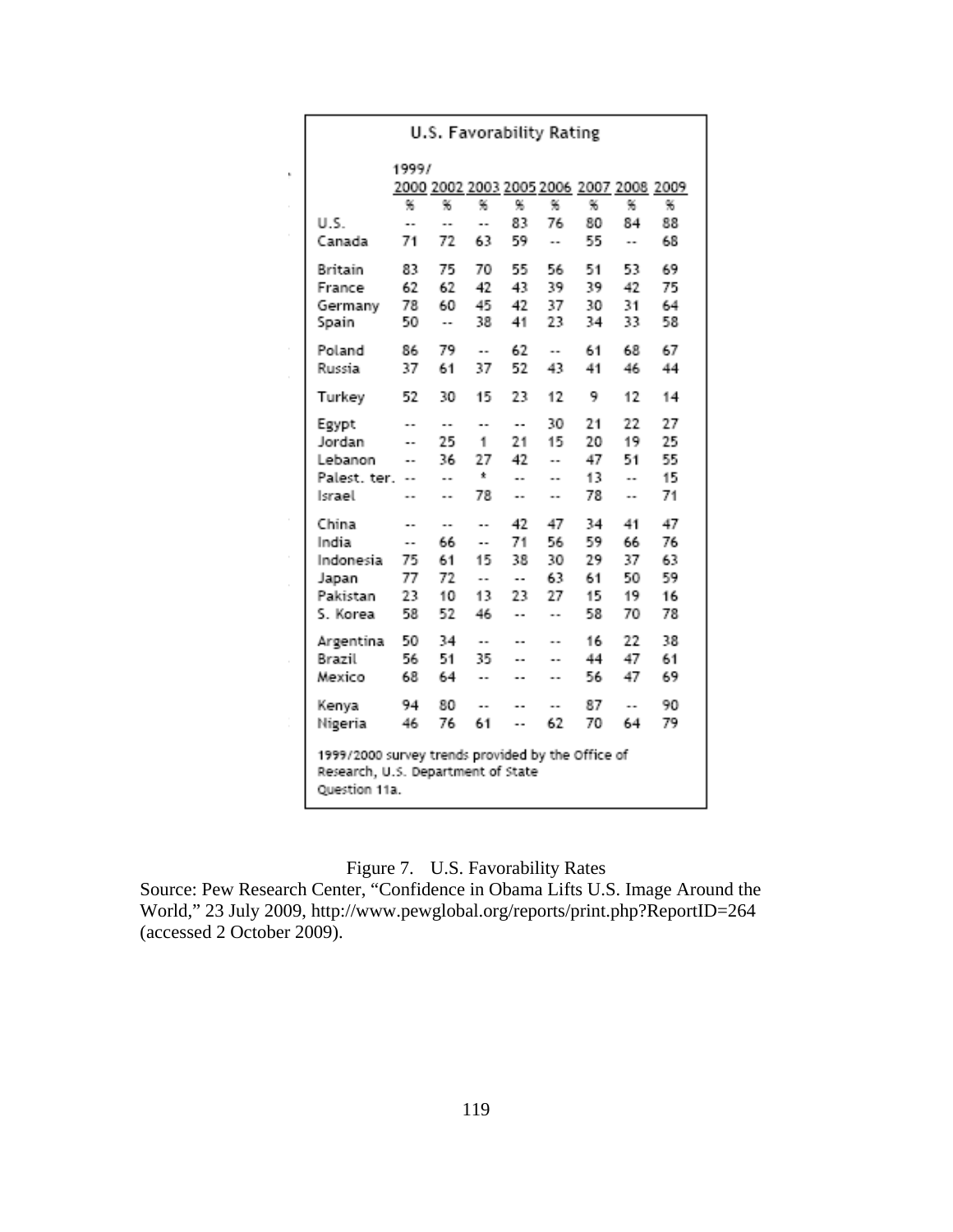|         | Will Do Right Thing<br>in World Affairs                                                                                           |                                              |                                        |                                                  |  |  |  |  |  |  |  |
|---------|-----------------------------------------------------------------------------------------------------------------------------------|----------------------------------------------|----------------------------------------|--------------------------------------------------|--|--|--|--|--|--|--|
|         |                                                                                                                                   | 2008<br>tας.                                 | Bush Obamai<br>2009<br>96              | Diff                                             |  |  |  |  |  |  |  |
| į       | % confident<br>U.S.<br>Canada*                                                                                                    | 37.<br>28                                    | 74.<br>88.                             | $+37$<br>$+60$                                   |  |  |  |  |  |  |  |
|         | Biritain<br>France<br>Germany<br>Spain                                                                                            | 16.<br>13.<br>14<br>а.                       | 86.<br>设计<br>93.<br>72.                | $+70$<br>$+78$<br>+79<br>$+64$                   |  |  |  |  |  |  |  |
|         | Poland<br>Purecia.                                                                                                                | -411<br>22                                   | 62.<br>ŦZ                              | 471<br>$+ 15$                                    |  |  |  |  |  |  |  |
| I       | Turkey                                                                                                                            | 2.                                           | 33.                                    | $+31$                                            |  |  |  |  |  |  |  |
|         | Egypt<br><b>Jordan</b><br>Lebanon,<br>Palest, ter. <sup>*</sup><br>ikrael*                                                        | 11<br>$\overline{Z}$ .<br>33<br>震.<br>57     | -42.<br>31.<br>46.<br>23.<br>56.       | $+31$<br>+24<br>$+ 13$<br>$+15$<br>- 11          |  |  |  |  |  |  |  |
| í.<br>I | Chrinal<br>tmelliau.<br>Indonesia.<br>Japan<br>Pakistan<br>S Korea                                                                | 30<br>原理<br>フス<br>学院<br>$\mathbb{Z}$<br>7803 | 62.<br>77.<br>71.<br>器長<br>11.75<br>吊手 | $+32$<br>$+22$<br>$+40%$<br>+60<br>$+6$<br>$+51$ |  |  |  |  |  |  |  |
|         | Argentina.<br>Birazill<br>Mexico.                                                                                                 | $\mathbb{Z}^n$<br>17.<br>16.                 | 61.<br>76.<br>55.                      | $+54$<br>$+59$<br>$+39$                          |  |  |  |  |  |  |  |
|         | Kenya*<br>Nigeria                                                                                                                 | 72.<br>原理                                    | 194 L<br>88.                           | 4.77<br>$+33$                                    |  |  |  |  |  |  |  |
|         | "Bush confidence from 2007.                                                                                                       |                                              |                                        |                                                  |  |  |  |  |  |  |  |
| I       | Samples in Brazil, China, India and<br>Pakistan are disproportionately<br>urban. See the Methods section for<br>more information. |                                              |                                        |                                                  |  |  |  |  |  |  |  |
| þ.      | Ouestion 21a.                                                                                                                     |                                              |                                        |                                                  |  |  |  |  |  |  |  |

Figure 8. Confidence in U.S. Bush verses Obama Source: Pew Research Center, "Confidence in Obama Lifts U.S. Image Around the World," 23 July 2009, http://www.pewglobal.org/reports/print.php?ReportID=264. (accessed 2 October 2009).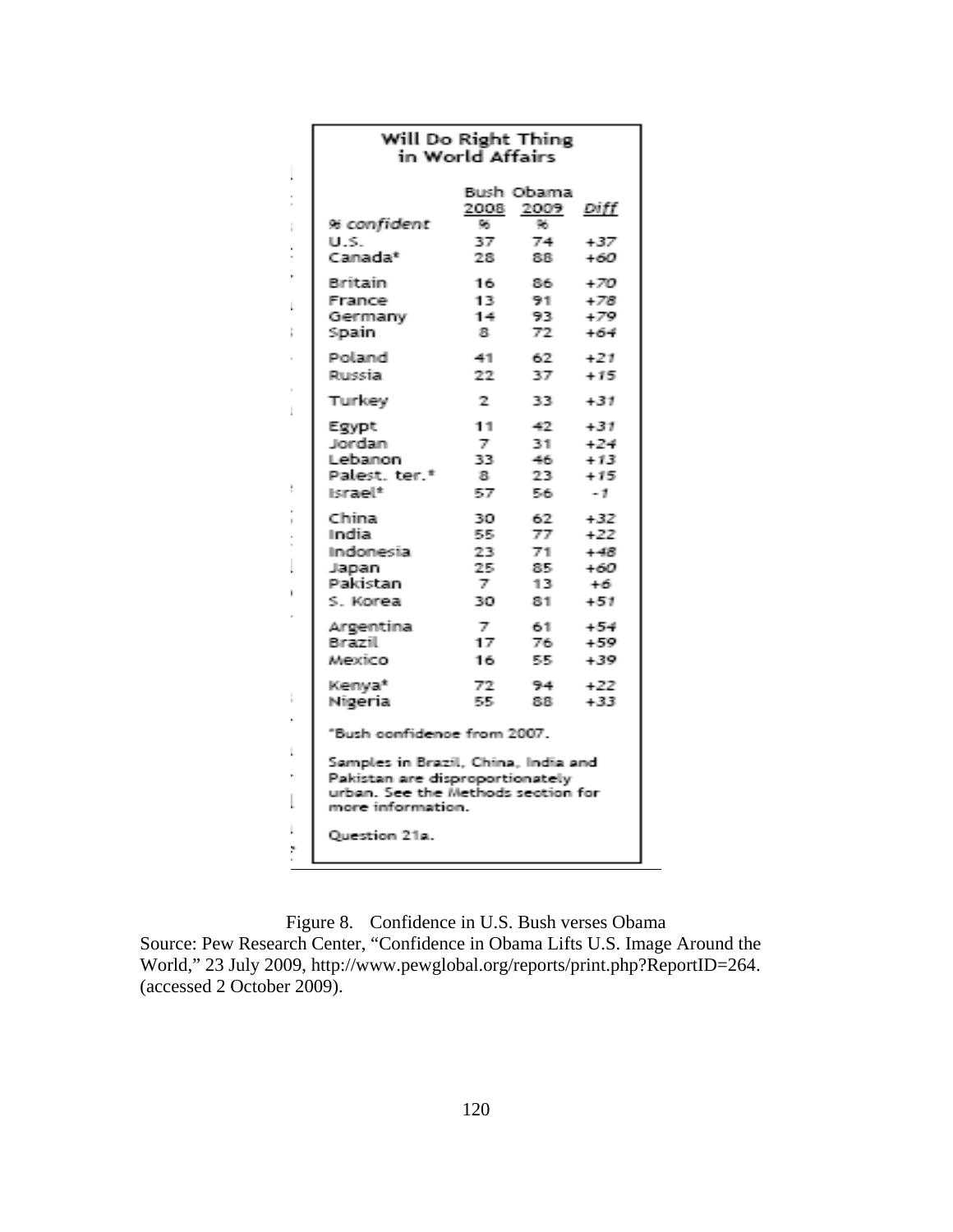Finally, the case study of Japanese internment in this thesis examines another time in U.S. history where national security and fear also served to justify violations or questionable interpretations of established law and human rights. Although separated by over 50 years, the internment and mass exclusion of Japanese Americans and resident aliens serves as a historical precedent for understanding how infringement on rights can occur in a time of national emergency and war. Furthermore, this unfortunate incident in the nation's history demonstrates the willingness of the U.S. to stand up for what it right and rectify past mistakes. It is striking, the similarities that exist between Japanese internment and that of the Guantanamo policy. These similarities are highlighted in Table 3 found in chapter 6. Although these two incidents are also very different, at the least, the reader can take away the parallels presented in this thesis and look to the redress process as one example of restitution.

#### Further Research Recommendations

This thesis aimed to open the debate of to consider whether there is a basis to provide reparations to released GITMO detainees. Throughout this research emerged several topics that the author would like to recommend for further research. The most obvious questions are those associated with the future residence of the detainees still interned at GITMO and whether their detention would count as time served for any future trial or tribunal. Secondly, what would the process to provide reparations to GITMO detainees who have been released look like? Would it include reparations for those wrongfully imprisoned by the U.S. in conjunction with the GWOT who were not sent to GITMO, for example? Would it be run by the U.S. or funded by the U.S. through the UN perhaps? Third, did the location and designation of detainees as enemy combatants lead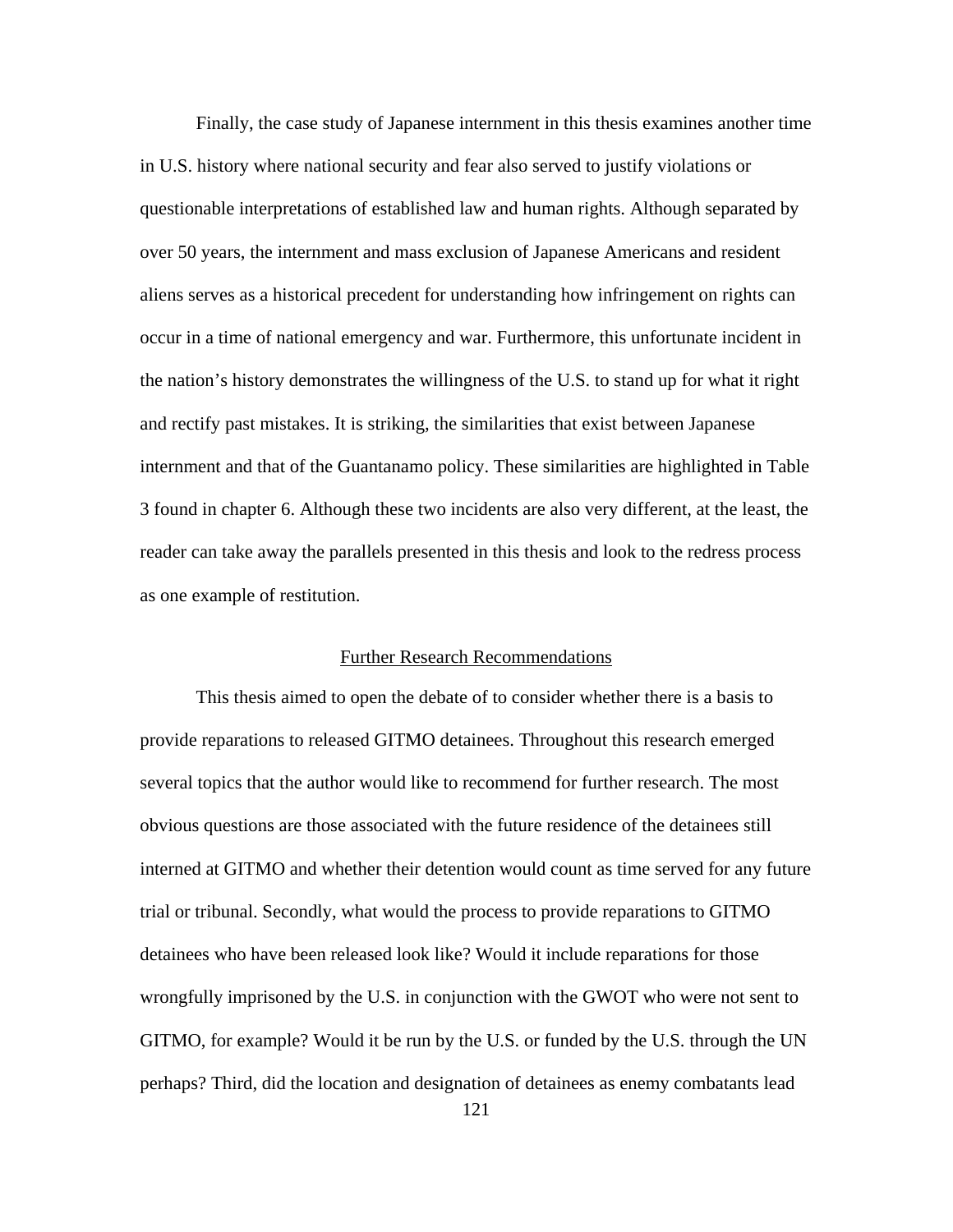to "enhanced interrogation techniques" being used on them? If they were detained in the U.S. from the beginning, would we have authorized the use of these techniques at all? The next topic of interest is almost a nature progression from the closure of GIMTO; whether internment facilities still in use for the GWOT in Iraq and Afghanistan will become the new GITMO? Will we have actually solved anything by closing GITMO if we just move our operations and detention to Bagram for example? Are the DTA and MCA consistent with the U.S. Constitution and American principles? Alternatively, are CRSTs and ARBs compatible with international law? Finally, what is the real psychological, physical and emotion impact of prolonged detention at GITMO after release without charges and convictions? There are over 500 released detainees throughout the world that have either returned to the battlefield or are attempting to rebuild their lives. It would be interesting to study these individuals in depth in order to determine whether the treatment at GITMO caused prolong effects that we should understand or avoid in future detention operations. In conclusion, these are but a sampling of the further research that can be conducted from this thesis. Next follows some recommendations based on the research examined in this thesis.

## Recommendations

Although it may be impractical or too idealistic to compensate released Guantanamo detainees with the same provisions recommended by the Innocence Project, especially when 23 states in the U.S. have yet to implement programs for U.S. citizens wrongly convicted, it is not premature, eight years into the GWOT, to consider developing possible conciliation for released detainees that remain without conviction. If the Obama Administration is serious about restoring the values and U.S. standing in the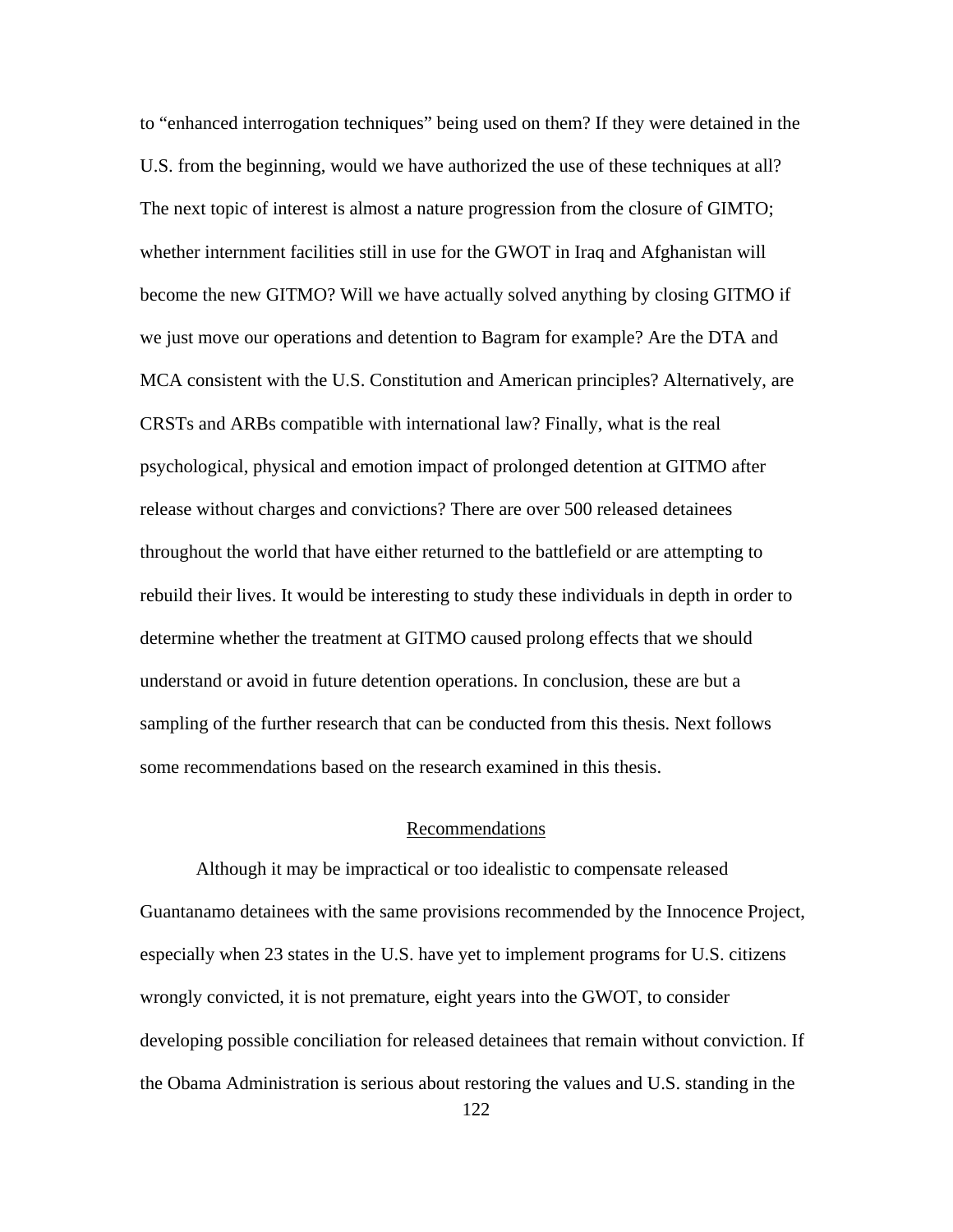world with respect to democratic ideals, then it would not be inappropriate to initiate a program. However, more research needs to be conducted on the population of released detainees. Small samplings of interviews and stories are not enough to understand the entire issue and make recommendations for a program. Additionally the role of the media and public opinion needs further research in order to determine if there would be domestic and international support for a reparation program of any type.

One option is to form a committee to research and investigate whether the policies of Guantanamo and the GWOT are inconsistent with U.S. law and democratic values. Like the CWRIC, interviews from former detainees, psychologist, military officials and the like should reveal whether the U.S. indeed owes released detainees anything. The struggles and problems encountered by released detainees are not uncommon for anyone released from imprisonment and some issues are remarkably similar to those suffered by American service members returning from deployment. In all cases of reintegration, researchers have found that "lengthy exposure to the harsh, impersonal conditions, affects an individual's ability to readjust to life outside." $11$ 

Another option is to establish a fund with in the UN human rights council to allow release detainees to petition for assistance with reintegration, job assistance, medical, and psychological treatment. Similar programs exist in the U.S. with released prisoners and felons in order reestablish their lives as productive members of society. Finally, government acknowledgement of the ill-advised policies following 9/11 is also an option. This could be in the form of an apology or report to the UN. The U.S. could structure it in a way to admit hindsight has provided reason for other courses of action that were not considered in the aftermath of the horrific events of September 11th. In the interest of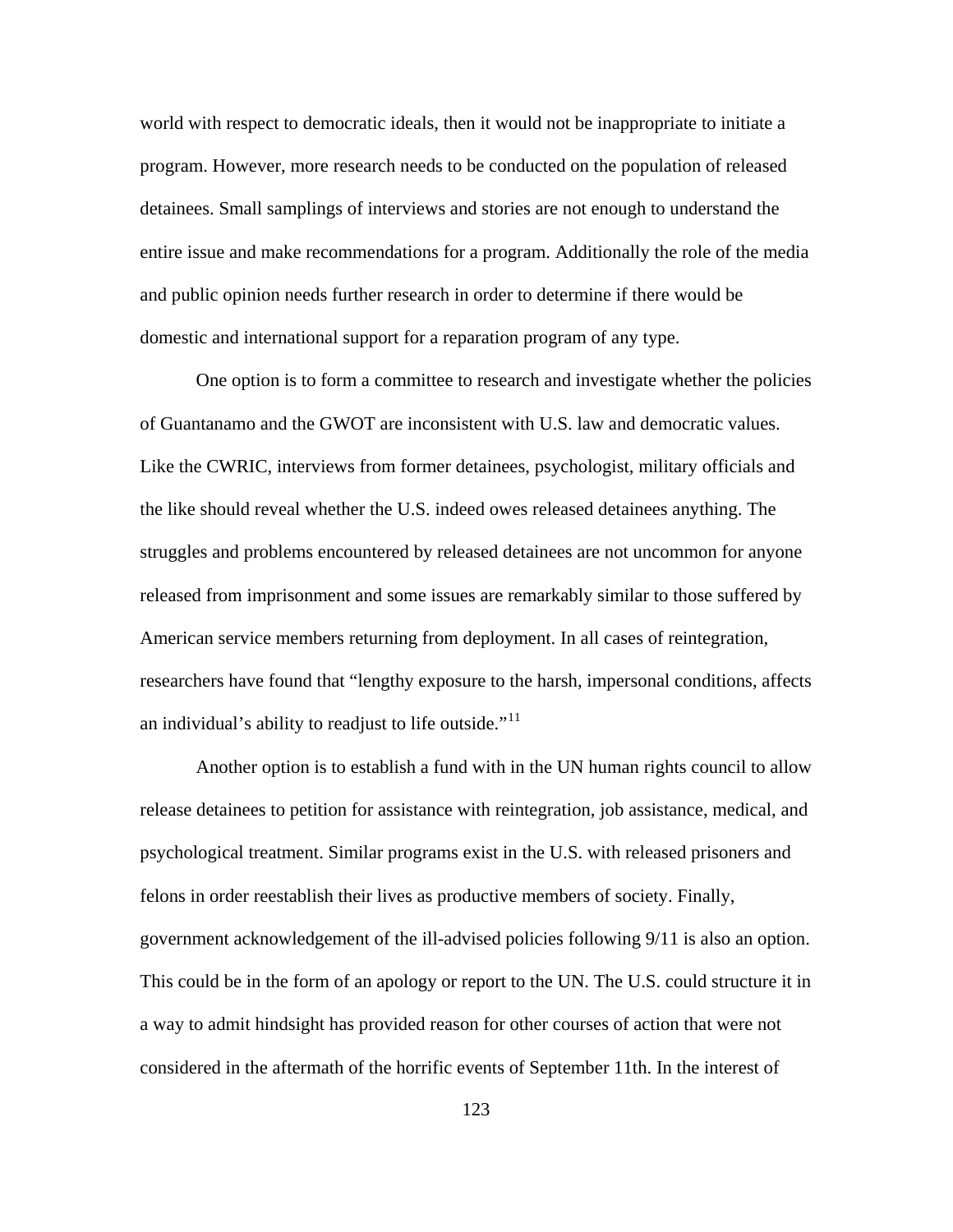American principals and values, however the U.S. strives to overcome these shortfalls

and continue to heed by those values, which have made our country great.

<sup>1</sup>International Human Rights Law Clinic, *Returning Home: Resettlement and Reintegration of Detainees released from the U.S. Naval Base in Guantanamo Bay, Cuba,* University of California at Berkeley, School of Law, http://hrc.berkeley.edu/pdfs/ Gtmo-ReturningHome.pdf (accessed 10 October 2009).

<sup>2</sup> Personal Justice Denied," Recommendations, 7.

3 International Helsinki Federation for Human Rights, *US Human Rights Advocacy: the Guantanamo Effect, written testimony by the International Helsinki Federation for Human Rights to the United States Commission on Security and Cooperation in Europe*, June 2007, http://www.icj.org/IMG/IHF.pdf (accessed 1 October 2009).

4 Ibid.

 $\overline{a}$ 

<sup>5</sup>Mukulsharma, "Guantanamo and Illegal U.S. Detention: Time for Real Change," *Kafila*, 11 January 2009, http://www.kafila.org/2009/01/11/guantanamo-illegal-usdetentions-ti (accessed 12 July 2009).

<sup>6</sup>Scott Shane and Mark Mazzetti, "In Adopting Harsh Tactics, No Inquiry Into their Past Use," *New York Times,* 22 April 2009, http:///www.ebird.osd.mil/ efiles/e20090422671981.html (accessed 23 April 2009).

<sup>7</sup>Aljazeera.net, "Judge Orders Guantanamo Releases," 21 November 2008, http://www/english.alijazeera.net/news/americans/2008/11/2008112017273323533.html (accessed 10 April 2009).

8 Philip Zelikow, "A Dubious C.I.A. Shortcut," *New York Times*, 24 April 2009, http://www.ebird.osd.mil/ebfiles/e20090424672511.html (accessed 27 April 2009).

<sup>9</sup> Inquiry into the Treatment of Detainees, xxv.

<sup>10</sup>Helsinki Federation, US Human Rights Advocacy.

11Jeremy Travis, Amy L. Solomon, and Michelle Waul, *From Prison to Home:The Dimensions and Consequences of Prisoner Reentry*, http://www.urban.org/ publications/410098.html (accessed 7 November, 2009).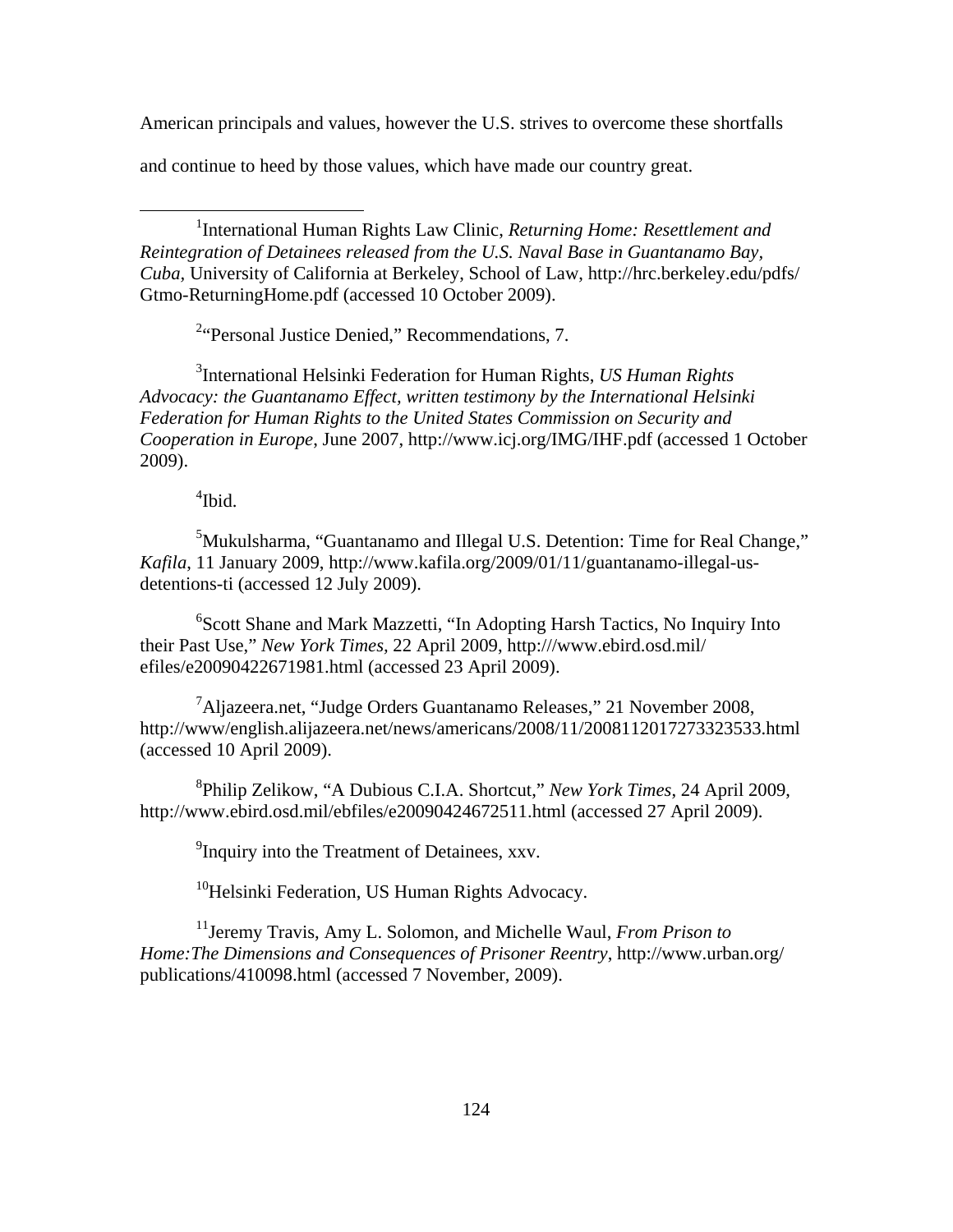# GLOSSARY

Alien. Refers to any person who is not a U.S. citizen.

- Combatant. As defined by the ICRC. Any member of the Armed forces except medical and religious personnel. $<sup>1</sup>$  $<sup>1</sup>$  $<sup>1</sup>$ </sup>
- Competent Tribunal. The term used in Article 5 paragraph 2 of the Third Geneva Convention.<sup>[2](#page-150-4)</sup> A competent tribunal must remain impartial to hear and pass judgment upon applications alleging non-observance to law and regulations or to determine whether an individual in a combatant. CRSTs failed to meet this requirement (as determined by the Supreme Court in *Boumediene v. Bush*) because they did not have the power to pass judgment (i.e. release a detainee).
- Common Article 3. An identical Article 3 found in each of the four Geneva Conventions extending general minimum coverage to all personnel in non-international conflicts.
- De jure. Legal term meaning "by right or legal establishment."<sup>[3](#page-150-0)</sup>
- Detainee or Prisoner. Iindividuals held in custody including combatants, POW, or EPWs, or suspects in criminal cases. It is used to refer to any person captured or otherwise detained by an armed force.
- Detention or Internment. The holding of a person in a designated area or physical location by a state or government agency for interrogation, punishment or as a precautionary measure while that person is suspected of posing a potential threat.
- Enemy Alien. A non-U.S. citizen of a country which is in a state of conflict or war with the U.S.
- Enemy Prisoner of War/ Prisoner of War. A lawful combatant who is captured during recognized armed conflict and is afforded rights under the Third Geneva Convention and the laws of War.
- Enhanced interrogation Techniques or Program. Those techniques adopted by the Bush administration with the assistance of the JPRA and legally authorized by the Office of Legal Council memoranda (published between 11 September 2001 and 20 January 2009) and are not included in the Army Field Manual 2-2.23, *Intelligence Collector Operations*, dated 6 September 2006 or its processor, Army Field Manual 34-52, *Intelligence Interrogation*, dated 8 May, 1987.
- Evacuees. Persons of Japanese descent (including U.S. citizens and resident aliens) who were forcibly evacuated from their homes and relocated to internment camps during World War II.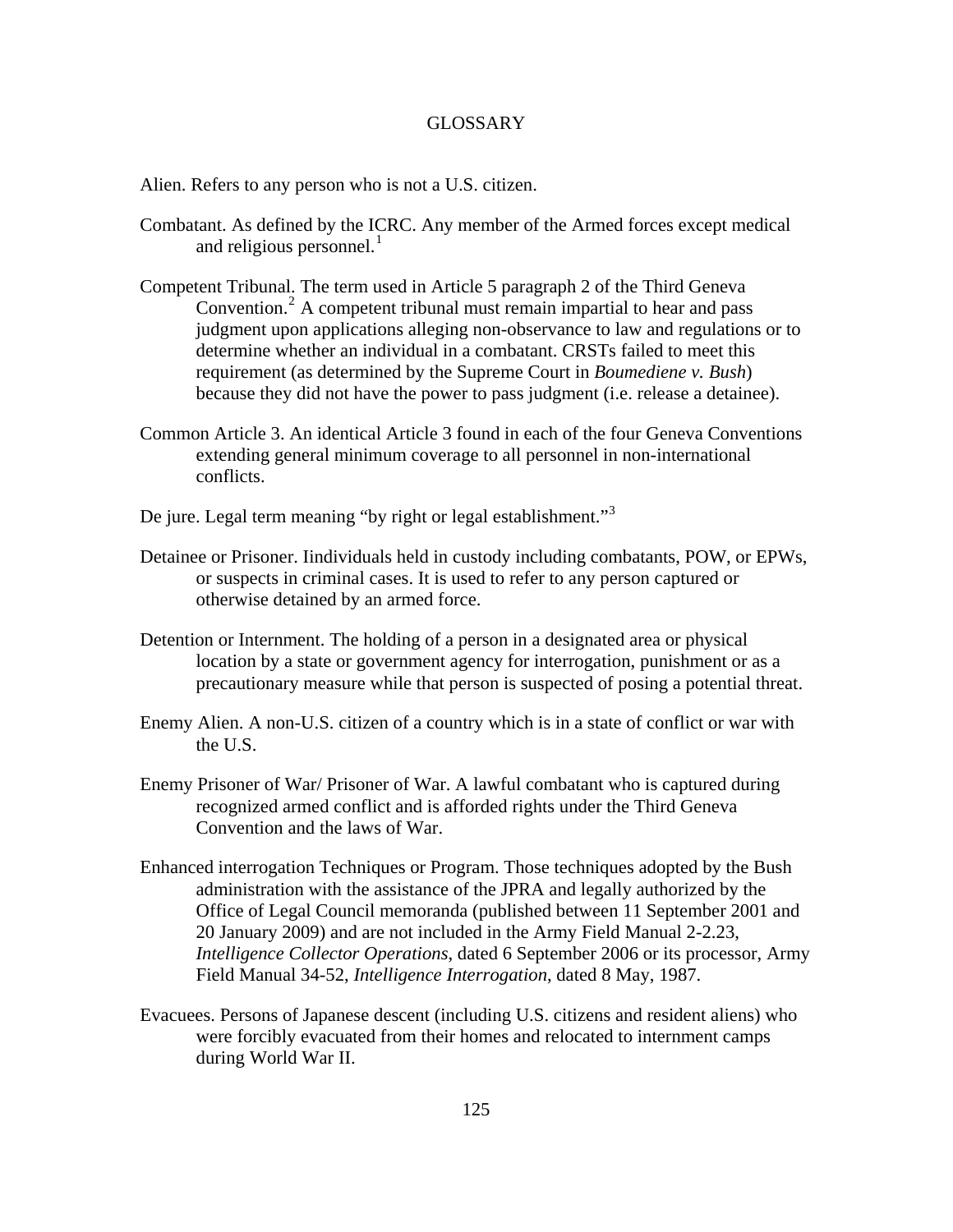- Extraordinary Rendition. The process of sending a suspect in U.S. custody to the custody of a foreign government for interrogation or detention or both. The UN considers this practice against international law because the practice can subject personal to cruel, or inhumane punishment or torture.
- Flag officers. Officers in the United States military who reach any of the four ranks associated with a General Officer.
- Geneva Conventions. The four Conventions written in 1949 and three Protocols enacted in 1977 and 2005 respectively. They are: The First Geneva Convention *(Amelioration of the Condition of the Wounded and Sick in Armed Forces in the Field)*; The Second Geneva Convention, *(Amelioration of the Condition of Wounded, Sick and Shipwrecked Members of Armed Forces at Sea)*; The Third Geneva Convention, *(Relative to the Treatment of Prisoners of War)*; and The Fourth Geneva Convention, *(Relative to the Protection of Civilian Persons in Time of War)*; Protocol I (102 Articles) *(Relating to the Protection of Victims of International Armed Conflicts)*; Protocol II (28 Articles), *(Relating to the Protection of Victims of Non-International Armed Conflicts)*; Protocol III from 2005: (17 Articles) (R*elating to the Adoption of an Additional Distinctive Emblem)*.
- Guantanamo or GITMO Detainee. Any person captured during the GWOT and detained at the Guantanamo Naval Base Internment Facility.

Grave Breach. As defined in the Geneva conventions:<sup>[4](#page-150-0)</sup>

*GC 1 Art. 50*.

Grave breaches to which the preceding Article relates shall be those involving any of the following acts, if committed against persons or property protected by the Convention: willful killing, torture or inhuman treatment, including biological experiments, willfully causing great suffering or serious injury to body or health, and extensive destruction and appropriation of property, not justified by military necessity and carried out unlawfully and wantonly.

# *GC 2 Art 51.*

Grave breaches to which the preceding Article relates shall be those involving any of the following acts, if committed against persons or property protected by the Convention: willful killing, torture or inhuman treatment, including biological experiments, willfully causing great suffering or serious injury to body or health, and extensive destruction and appropriation of property, not justified by military necessity and carried out unlawfully and wantonly.

# *GC 3 Art 130.*

Grave breaches to which the preceding Article relates shall be those involving any of the following acts, if committed against persons or property protected by the Convention: willful killing, torture or inhuman treatment, including biological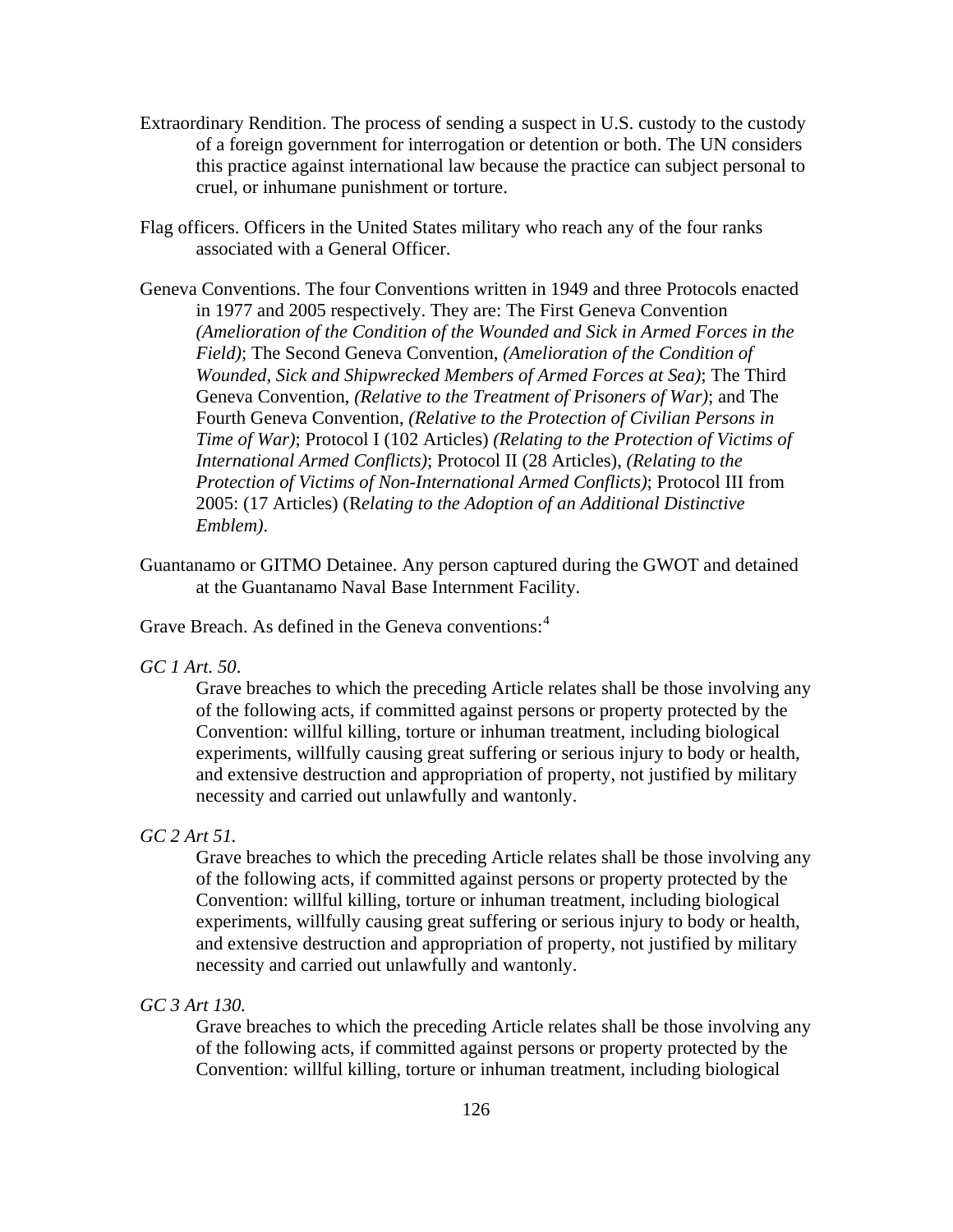experiments, willfully causing great suffering or serious injury to body or health, compelling a prisoner of war to serve in the forces of the hostile Power, or willfully depriving a prisoner of war of the rights of fair and regular trial prescribed in this Convention.

*GC 4 Art. 147.*

Grave breaches to which the preceding Article relates shall be those involving any of the following acts, if committed against persons or property protected by the present Convention: willful killing, torture or inhuman treatment, including biological experiments, willfully causing great suffering or serious injury to body or health, unlawful deportation or transfer or unlawful confinement of a protected person, compelling a protected person to serve in the forces of a hostile Power, or willfully depriving a protected person of the rights of fair and regular trial prescribed in the present Convention, taking of hostages and extensive destruction and appropriation of property, not justified by military necessity and carried out unlawfully and wantonly.

- Habeas Corpus. Writ (court order) for due process in order to determine whether a prisoner is lawfully detained. It is a protection against illegal confinement, such as holding a person without charges or when due process obviously has been denied. Historically called "the great writ," the renowned scholar of the Common Law, William Blackstone, called it the "most celebrated writ in English law." It can also be employed procedurally in federal district courts to challenge the constitutionality of a conviction.<sup>[5](#page-150-0)</sup>
- International Humanitarian Law. The body of rules governing relations between States, contained in agreements between States such as treaties or conventions. Also, customary rules, which State consider as legally binding as they are practiced and in general principles.<sup>[6](#page-150-0)</sup>
- Japanese Internment. The policy of evacuation and relocations of any person of Japanese descent, including resident aliens and U.S. citizens through the polices of military necessity during World War II from 1942-1946.

Jus ad Bellum. Law regulating the conduct of war.

Jus in Bello. Law regulating the commencement of war.

Lawful Enemy Combatant. As defined in the MCA: a person who is--

• A member of the regular forces of a State party engaged in hostilities against the United States;

• A member of a militia, volunteer corps, or organized resistance movement belonging to a State party engaged in such hostilities, which are under responsible command, wear a fixed distinctive sign recognizable at a distance, carry their arms openly, and abide by the law of war; or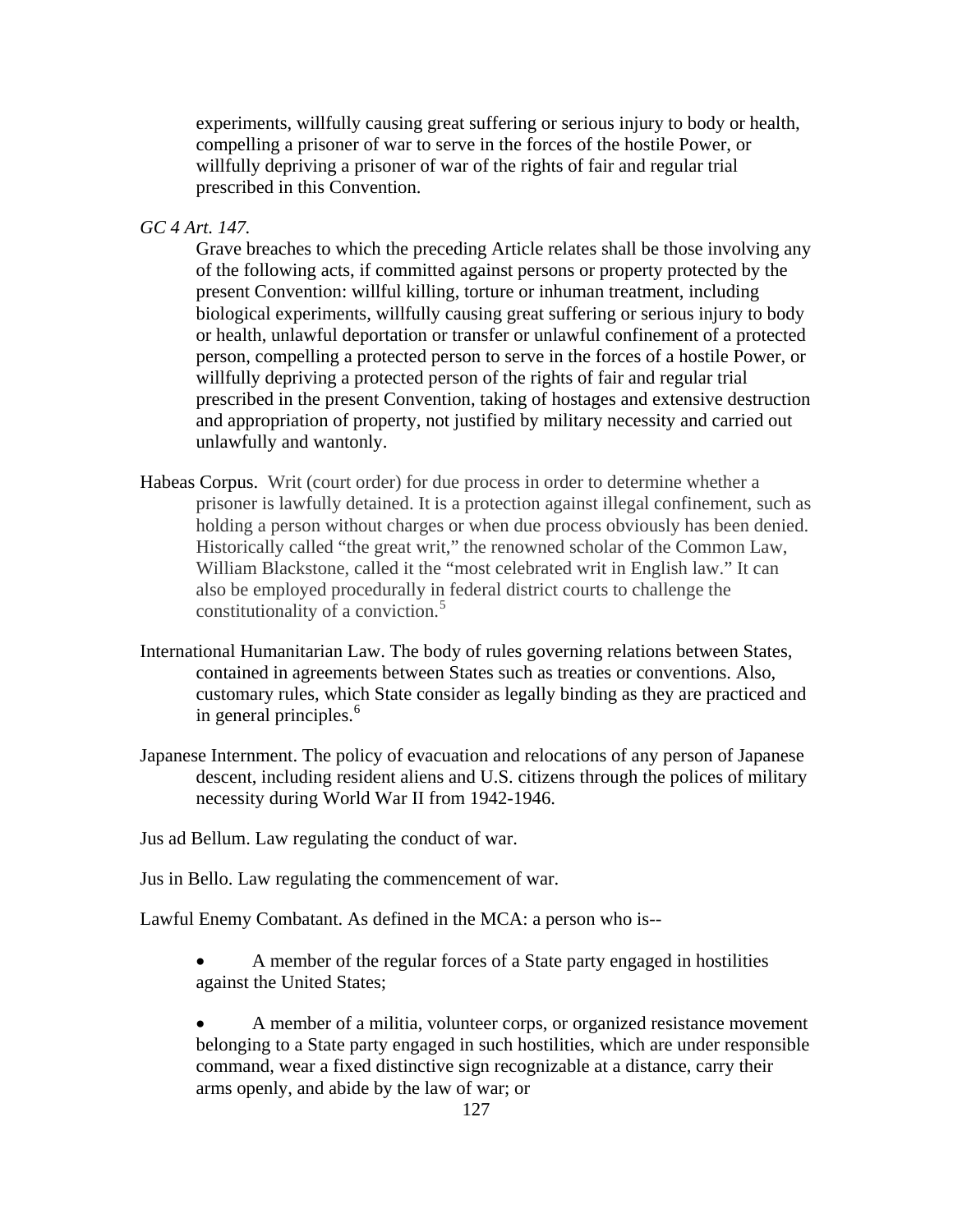• A member of a regular armed force who professes allegiance to a government engaged in such hostilities, but not recognized by the United States.

Non resident alien. A Non-U.S. citizen who does not reside legally in the U.S.

- Plenary. Full, complete, covering all matters, usually referring to an order, hearing or trial.[7](#page-150-0)
- Reparations. Compensation (given or received) for an insult or injury or an act of repair in expiation of a wrong.

Resident alien. A Non-U.S. citizen who resides legally in the U.S.

- September 11th and 9/11. Refers to 11 September 2001, the day of the terrorist attacks on the World Trade Center, Pentagon, and the field in Pennsylvania, in which four airliners were hijacked and used to facilitate the attacks.
- Status quo ante. The situation as it existed before.
- Torture defined by the UN. According to Article 1 of the Convention against Torture. "Torture" means any act by which severe pain or suffering, whether physical or mental, is intentionally inflicted on a person for such purposes as obtaining from him or a third person information or a confession, punishing him for an act he or a third person has committed or is suspected of having committed, or intimidating or coercing him or a third person, or for any reason based on discrimination of any kind, when such pain or suffering is inflicted by or at the instigation of or with the consent or acquiescence of a public official or other person acting in an official capacity. It does not include pain or suffering arising only from, inherent in or incidental to lawful sanctions.
- Torture defined by the U.S. According to Federal Code Tile 18. "Torture" means an act committed by a person acting under the color of law specifically intended to inflict severe physical or mental pain or suffering (other than pain or suffering incidental to lawful sanctions) upon another person within his custody or physical  $control.<sup>8</sup>$  $control.<sup>8</sup>$  $control.<sup>8</sup>$
- Unlawful Enemy Combatant. As defined in the MCA: a person who has engaged in hostilities or who has purposefully and materially supported hostilities against the United States or its co-belligerents who is not a lawful enemy combatant (including a person who is part of the Taliban, al Qaeda, or associated forces); or a person who, before, on, or after the date of the enactment of the MCA of 2006, has been determined to be an unlawful enemy combatant by a Combatant Status Review Tribunal or another competent tribunal established under the authority of the President or the Secretary of Defense.
- War Crime. War crimes are acts prohibited in either international or internal armed conflict for which a person may be held individually criminally responsible. The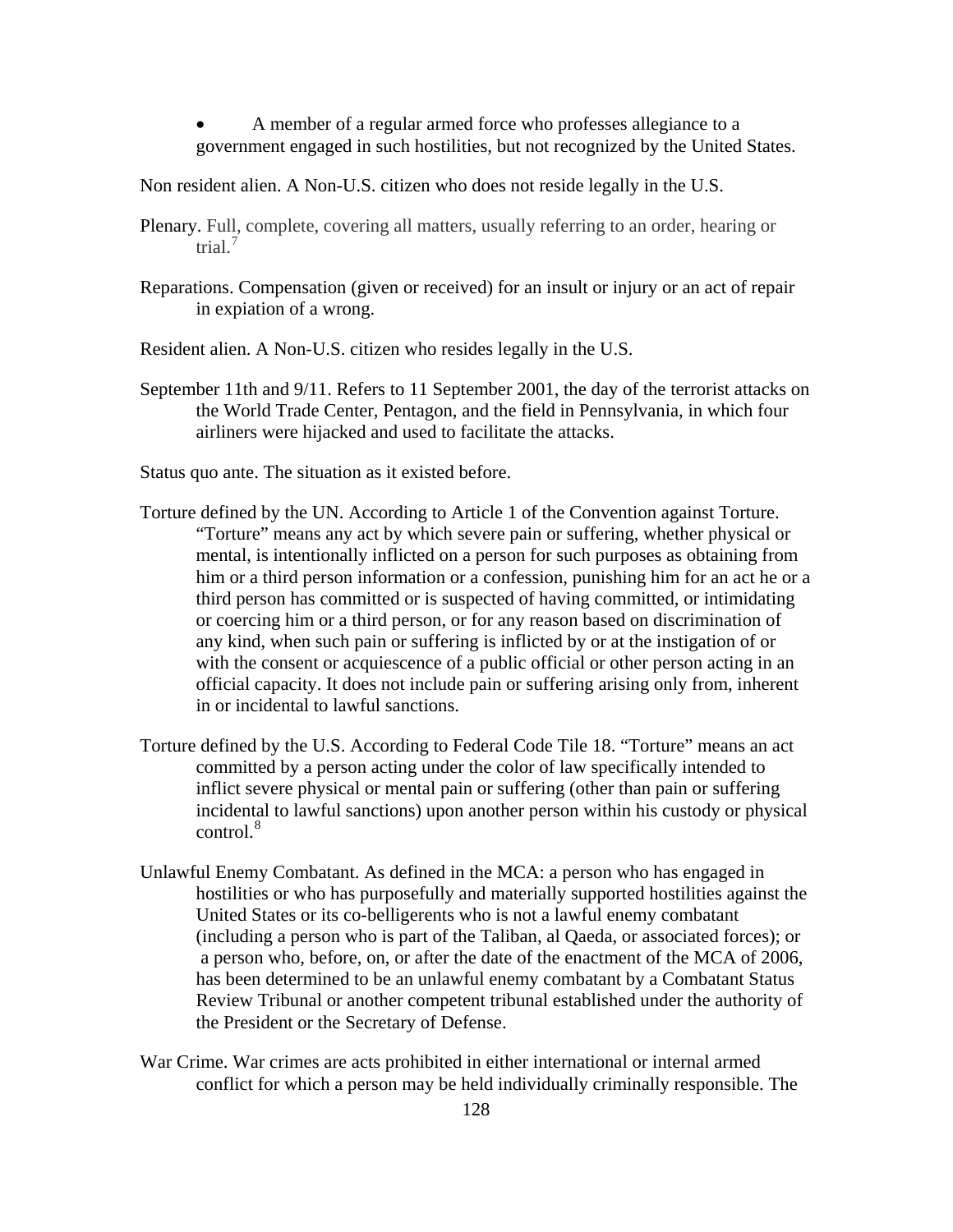term includes both "grave breaches" of the Geneva Conventions of 1949 and of Protocol I of 1977 and other serious violations of the laws and customs of war, committed in either international or non-international armed conflict. Consist of (but it not limited to) the following according to the ICRC, Geneva Conventions and International law:

- Murder, mutilation, cruel treatment and torture;
- Taking of hostages;
- Denial of fair trial rights;

• Intentionally directing attacks against the civilian population or against individual civilians not taking a direct part in the hostilities;

- Pillaging a town or place;
- Committing rape and other acts of sexual violence;

• Ordering the displacement of the civilian population unless their security or imperative military reasons so demand, etc.<sup>[9](#page-150-0)</sup>

1 ICRC, *Handbook on the Law of War*, 12.

2 UN, (III) *Convention*.

 $\overline{a}$ 

<sup>3</sup>Your Dictionarey.com, s.v. "de jure," http://www.yourdictionary.com/de-jure (accessed 10 November 2009).

<sup>4</sup>ICRC, "How "grave breaches" are defined in the Geneva Conventions and Additional Protocols," *ICRC.org,* http://www.icrc.org/Web/Eng/siteeng0.nsf/ html/5ZMGF9 (accessed 10 November 2009).

5 Law.com Dictionary, s.v "habeas corpus," http://dictionary.law.com/ Default.aspx?selected=1545 (accessed 10 November 2009).

6 ICRC, "What is International Humanitarian Law?"

 $7$ Law.com Dictionary, s.v "plenary," http://dictionary.law.com/Default.aspx? selected=1545 (accessed 10 November 2009).

8 Findlaw.com, "Search 18 U.S.C. § 2340: US Code-Section 2340: Definitions," http://codes.lp.findlaw.com/uscode/18/I/113C/2340 (accessed 10 November 2009).

<sup>9</sup>ICRC, "Frequently Asked Questions on International Humanitarian, Human Rights and Refugee Law in the context of armed conflict," http://www.icrc.org/ web/eng/siteeng0.nsf/htmlall/637k8g?opendocument (accessed 10 November 2009).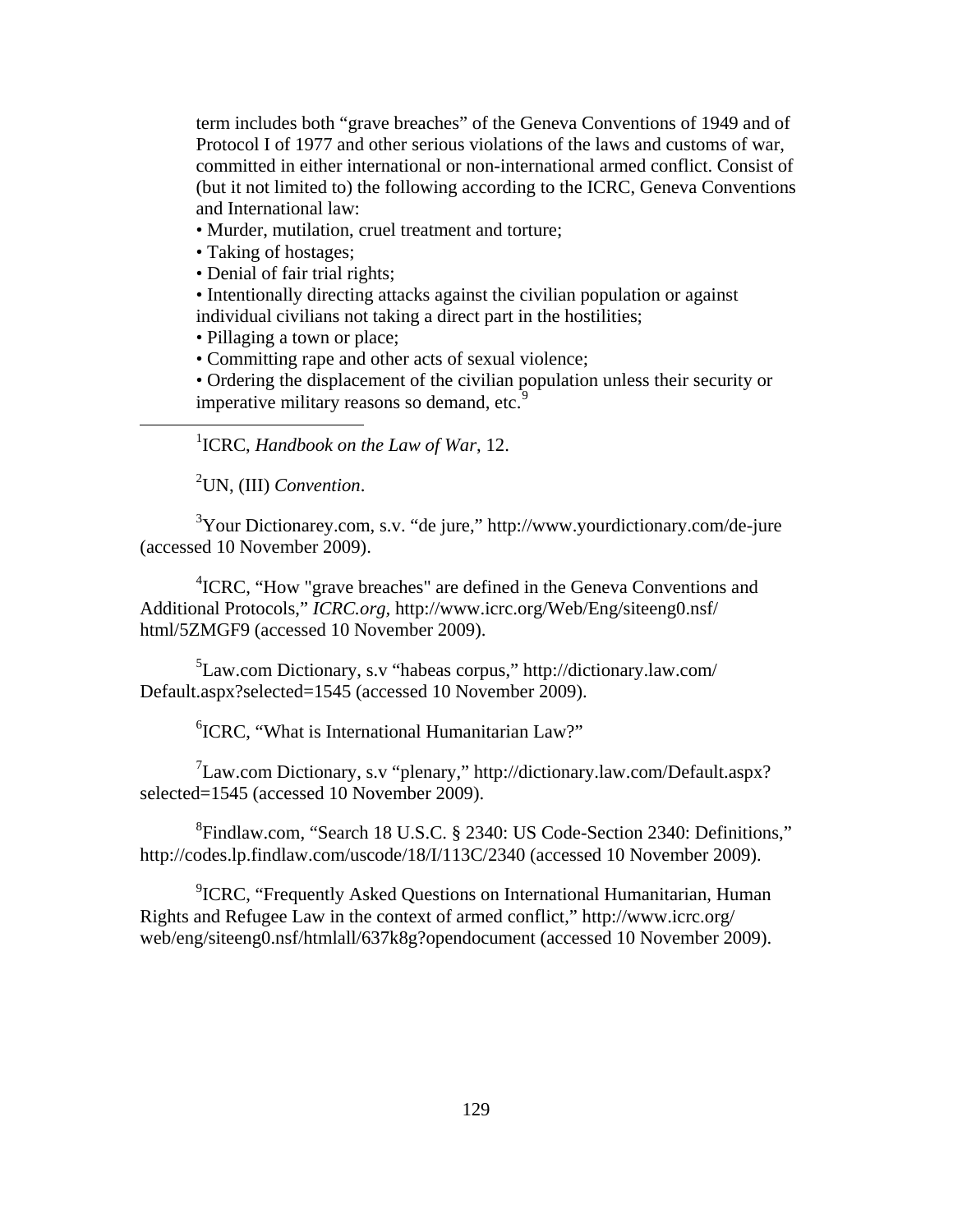### BIBLIOGRAPHY

### Books

- Armor, John, and Peter Wright. *Manzanar, A Mistake of Terrifically Horrible Proportions*. New York: Times Books, 1988.
- Croker, David A. "Transitional Justice and International Society, Transition to Democratic Regime from Prior Non-democratic Regime." In *War Crimes and Collective Wrongdoing (a Reader).* Edited by Aleksandar Jokic. Maldan, Massachusetts: Blackwell Publishers Inc, 2001.
- De Greiff, Pablo. "Justice and Reparations." In *The Handbook of Reparations*. Edited by Pablo De Greiff. New York: Oxford University Press, 2006.
- Duker, William F. *A Constitutional History of Habeas Corpus*. Westport, CT: Greenwood Press, 1980.
- Encyclopedia of Human Rights, 2nd ed.
- Falk, Richard. "Reparations, International Law, and Global Justice." In *The Handbook of Reparations*. Edited by Pablo De Greiff. New York: Oxford University Press, 2006.
- Forsythe, David P. *Humanitarian Politics, The International Committee of the Red Cross*. Baltimore, MD: The John Hopkins University Press, 1977.
- Hamber, Brandon. "Narrowing the Micro and Macro: A Psychological Perspective on Reparations in Societies in Transition." In *The Handbook of Reparations*. Edited by Pablo De Greiff. New York: Oxford University Press, 2006.
- International Committee of the Red Cross, *Handbook on the Law of War for Armed Forces*. Geneva: International Committee of the Red Cross, 1987.
- Ng, Wendy. *Japanese American Internment During World War II--A History and Reference Guide.* Westport CT: Greenwood Press, 2002.
- Roht-Arriaza, Naomi. "Reparations in the Aftermath of Repression and Mass Violence." In *My Neighbor, My Enemy-Justice and Community in the Aftermath of Mass Atrocity*, Edited by Eric Stover and Harvey M. Weinstein. Cambridge: Cambridge University Press, 2004.
- Nigel Rodley, *The Treatment of Prisoners under International Law.* New York: Oxford University Press, 1987.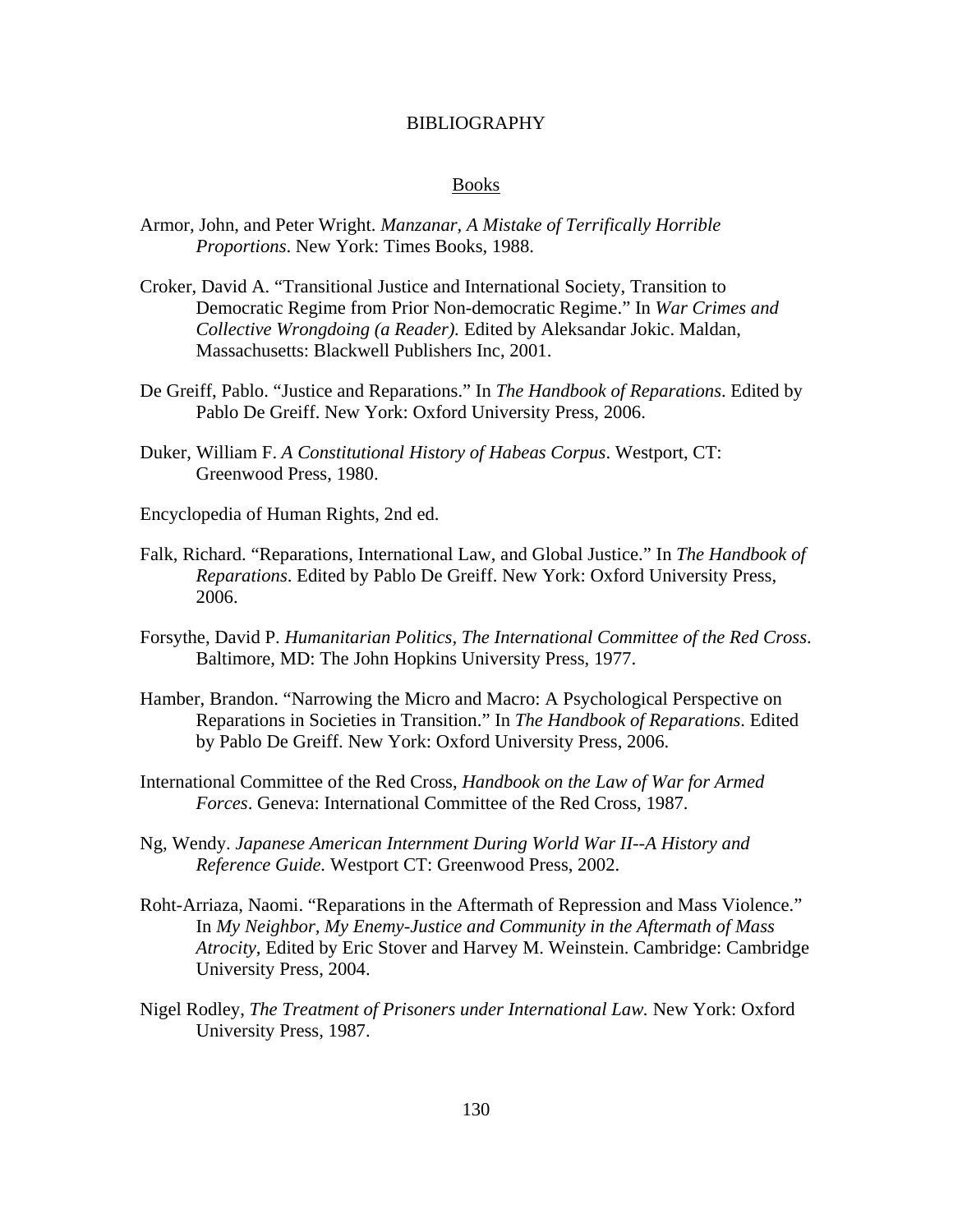Yamamota, Eric and Ebesugawa, Liann "The Japanese American Internment." In *The Handbook of Reparations*. Edited by Pablo De Greiff. New York: Oxford University Press, 2006.

### Periodicals

- Bellinger, John B., "Remarks on the Military Commission Act." *Harvard International Law Journal* 48 (19 January 2007): 1-14.
- Fogarty, Gerard P. "Guantanamo Bay–Undermining the Global War on Terror." USAWC Strategy Research Project, U.S. Army War College, Carlisle Barracks, PA, 18 March 2005.
- Golden, Tim. "The Battle for Guantanamo." New *York Times Magazine,* 17 September, 2006, 1.
- Knowles, Robert. "Detainee Policy and the Rule of Law: A Response." *Harvard International Law Journal* 48 (18 April 2007):70-73.
- Martinez, Jenny S. "The Military Commissions Act and "Torture light": Something for a Great Nation to be Proud of?" *Harvard International Law Journal*, 48 (23 March 2007): 59.
- Neuman, Gerald, L. "The Military Commission Act and the Detainee Debacle: A Response." *Harvard International Law Journal* 48 (12 February 2007): 3335.
- Pryer, Douglas A. "The Fight for the High Ground: The U.S. Army and Interrogation during Operation Iraqi Freedom I, May 2003-April 2004." Master's Thesis, Command and General Staff College, Fort Leavenworth, 2009.

# U.S. Government Documents

- Headquarters, Department of the Army. Army Regulation (AR) 350-1, *Army Training and Leader Development.* Washington, DC: Government Printing Office, 2007.
- ———. Field Manual (FM) 3-0, *Operations.* Washington, DC: Government Printing Office, February 2008.
- ———. Field Manual (FM) 19-40*, Enemy Prisoners of War, Civilian Internees, and Detained Persons*. Washington, DC: Government Printing Office, February 1976.
- ———. Field Manual (FM) 27-10, *Law of Land Warfare*. Washington, DC: Government Printing Office, July 1956.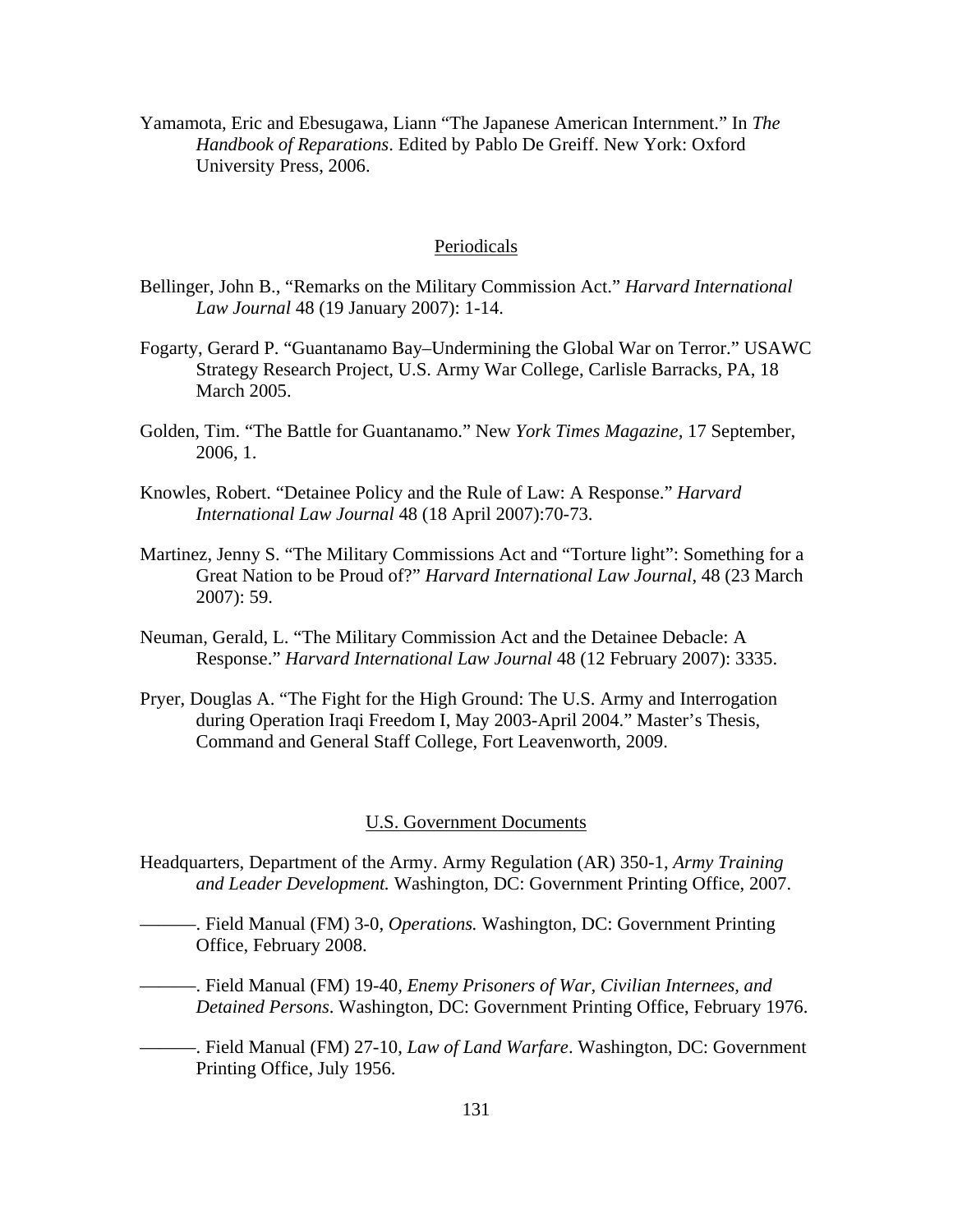———. Field Manual (FM) 34-52*, Intelligence Interrogation.* Washington, DC: Government Printing Office, May 1987.

- Department of Defense*. Directive Number 5100.77, DoD Law of War Program.*  Washington, DC: U.S. Government Printing Office, 1998.
- Senate Armed Services Committee. "Inquiry into the Treatment of Detainees in U.S. Custody." 110th Cong., 2nd sess., 2008, 32.
- U.S. Congress. *Authorization for Use of Military Force.* 107th Cong., 1st sess., 2001. S.J.Res. 2.

———. *Detainee Treatment Act.* 109th Cong. 1st sess., 2005.

———. *Inquiry into the Treatment of Detainees in U.S. Custody.* 110th Cong. 2nd sess., 2008.

———. *Military Commissions Act.* 109th Cong. 2nd sess., 2006.

———. *Personal Justice Denied: Report of the Commission on Wartime Relocation and Internment of Civilians*. 98th Cong., 1983.

———. U.S. Congressional Research Center. *The War Crimes Act: Current Issues*, by Michael J. Garcia, September 2009.

———. U.S. Congressional Research Center., *Enemy Combatant Detainees: Habeas Corpus Challenges in Federal Court,* by Jennifer K. Elsea, Michael J. Garcia, and Kenneth R. Thomas, 7 April 2009.

U.S. Government. FBI Memo. "Memo, Hoover to Attorney General Biddle."(01 February 1942).

———. *Joint Task Force Guantanamo Brochure*. (June 2009). http//:www. jtfgtmo.southcom.mil (assessed 10 July 2009).

———. *U.S. Code Title 10.* June 2008.

———. *U.S. Code Title 18.* 29 July 1996,

———. *U.S. Code Title 28.* 25 June, 1948.

- U.S. President. Executive Order. "Review and Disposition of Individuals Detained at the Guantanamo Bay Naval Base and the Closure of Detention Facilities." Executive Order 13492 (22 January 2009).
- ———. Executive Order. "Review of Detention Policy Options." Executive Order 13493 (22 January 2009).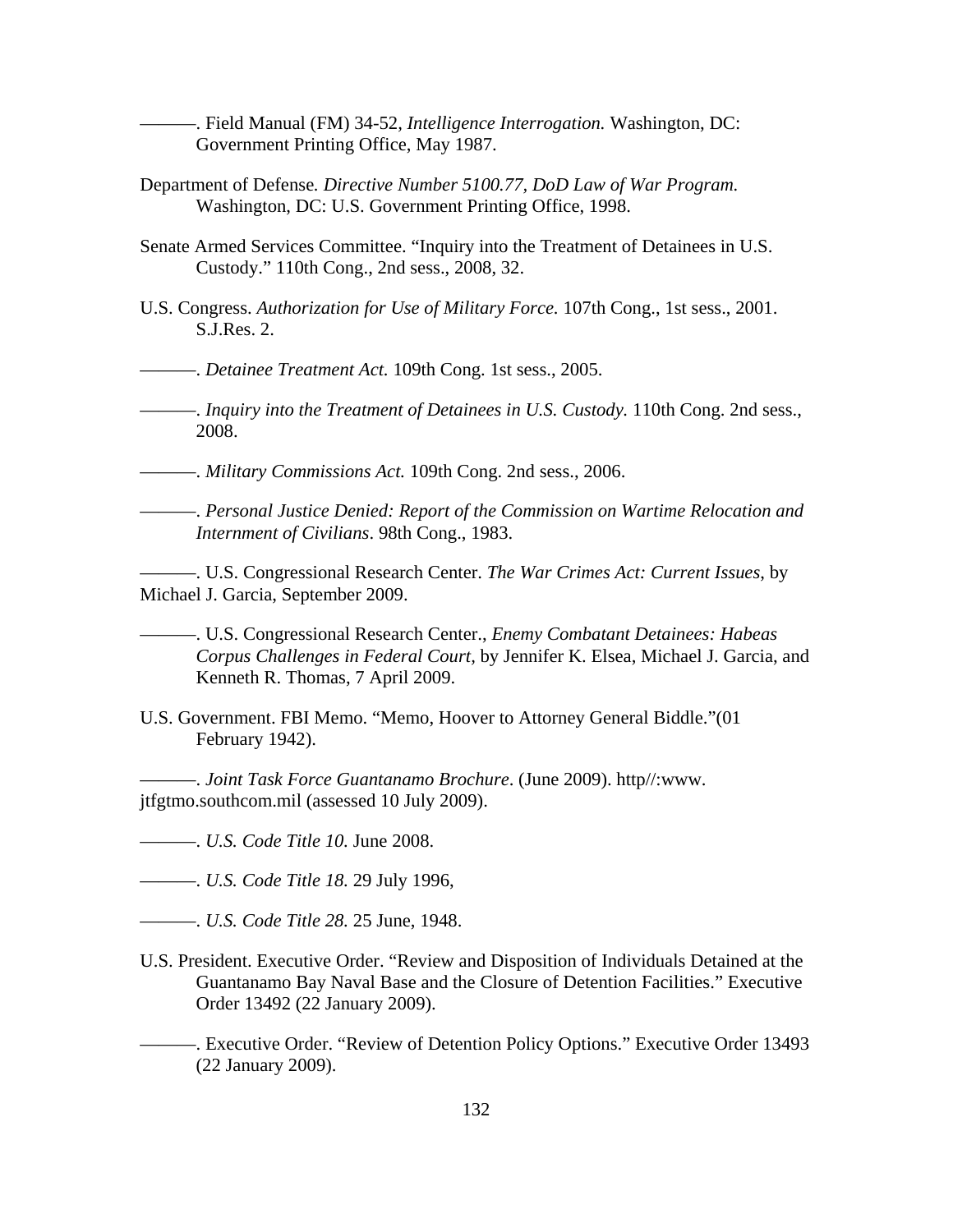———. Executive Order. "Ensuring Lawful Interrogations" Executive Order 13494 (22 January 2009).

———. Military Order. "Detention, Treatment, and Trial of Certain Non-Citizens in the War Against Terrorist." Military Order no. 1 (13 November 2001).

———. Proclamation. "Enemy Aliens." Proclamation 2525 (07 December 1941).

- U.S. Secretary of Defense. Memorandum from Deputy Secretary of Defense to the Secretary of the Navy. *Order Establishing Combatant Status Review Tribunals* (7 July 2004).
- U.S. Office of Legal Counsel. Memorandum for William J. Haynes, II. *Re: The President's power as Commander in Chief to transfer captured terrorists to the control and custody of foreign nations* (13 March 2002).
	- ———. Memorandum for William J. Haynes, II. *Re: Military Interrogation of Alien Unlawful Combatants Held Outside the United States* (14 March 2003).
- ———. Memorandum for Alberto Gonzales. Re: Standards of Conduct for Interrogation under 18 U.S.C. §§ 2340-2340A. (1 August 2002).
- ———. Memorandum for Daniel J. Bryant. Re: Applicability of 18 U.S.C. §§ 4001(a) to military Detention of United States Citizens. (27 June 2002).
- ———. Memorandum for the Files. Re: Status of Certain OLC Opinions Issued in the Aftermath of the Terrorist Attacks of September 11, 2001 (15 January 2009).
- ———. Memorandum Opinion for the Deputy Attorney General. Re: Legal Standards Applicability under 18 U.S.C. §§ 2340-2340A (30 December 2004).

## NGO Sources and UN Documents

- International Committee for the Red Cross. "What is International Humanitarian Law?" http://www.icrc.org/web/eng/siteeng0.nsf/html/humanitarian-law-factsheet (accessed 22 October 2009).
	- ———. "1949 Conventions & Additional Protocols." http://www.icrc.org/ihl.nsf/ CONVPRES?OpenView (accessed 10 April 2009).
- The International Federation of Human Rights. "USA: The Detainee Treatment Act, strips Federal Courts of jurisdiction over the fate of detainees at Guantanamo." *FIDH.org* (24 January 2006). http://www.fidh.org/The-Detainee-Treatment-Actstrips (accessed 22 September 2009).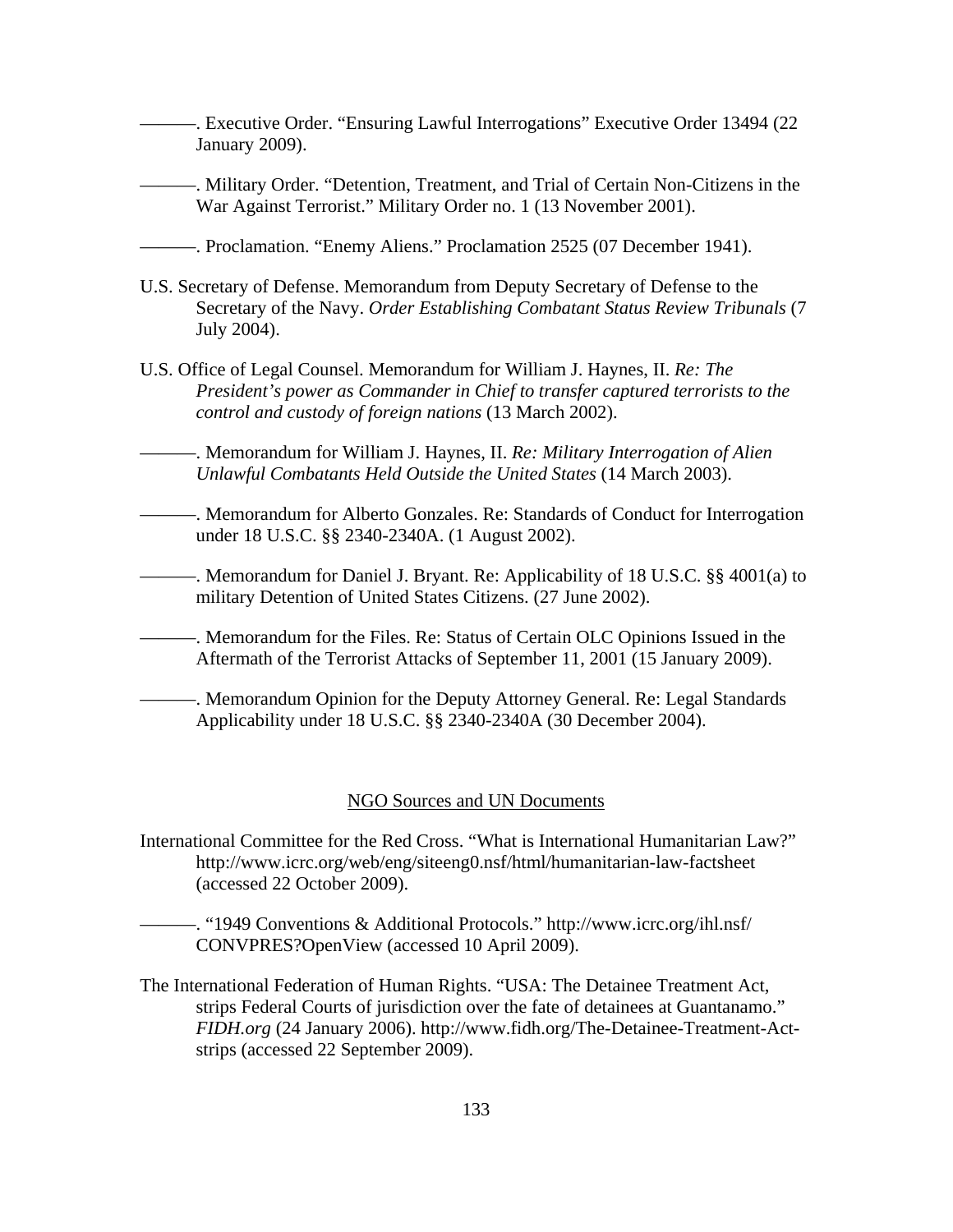- International Helskinki Federation for Human Rights. "US Human Rights Advocacy: the Guantanamo Effect." *written testimony by the International Helsinki Federation for Human Rights to the United States Commission on Security and Cooperation in Europe* (June 2007). http://www.icj.org/IMG/IHF.pdf (accessed 1 October 2009).
- International Human Rights Law Clinic. "Returning Home: Resettlement and Reintegration of Detainees released from the U.S. Naval Base in Guantanamo Bay, Cuba." *University of California, Berkeley International Human Rights Law Clinic* (March 2009). http://hrc.berkeley.edu/pdfs/Gtmo-ReturningHome.pdf (accessed 10 October 2009).
- Physicians for Human Rights. "Broken Laws, Broken Lives: Medical Evidence of Torture by US Personnel and Its Impact." *PHR* (June 2008). http://brokenlives.info/ (accessed 23 March 2009).

United Nations. "Declarations of Human Rights." 10 December 1948.

- ———. "Geneva Conventions (III) relative to the Treatment of Prisoners of War."12 August 1949.
- ———. "Geneva Conventions (IV) relative to the Protection of Civilian Persons in Time of War."12 August 1949.
- ———. "International Covenant on Civil and Political Rights." 23 March 1976.

———. "The Convention against Torture and Other Cruel, Inhuman or Degrading Treatment or Punishment (Convention against Torture)." 27 October 1990

———. Commission on Human Rights. *Economic and Social Council. "Economic, Social and Cultural Rights Civil and Political Rights, Situation of detainees at Guantanamo Bay.* 62 sess., 27 February 2006.

———. Human Rights Council. *Promotion and Protection of all human Rights, Civil, Political, Economical, Social and Cultural Rights, Including the Right to Development.* 6th sess., 22 February 2007.

## Other Sources (letters, websites, reports)

- Aljazeera.net, "Judge Orders Guantanamo Releases" (21 November 2008). http://www/english.alijazeera.net/news/americans/2008/11/200811201727332353 3.html, (accessed 10 April 2009).
- American Revival. "Forefathers Quotes." *American Revival.* <http://americanrevival.org/quotes/forefathers.htm>(accessed 25 October 2009).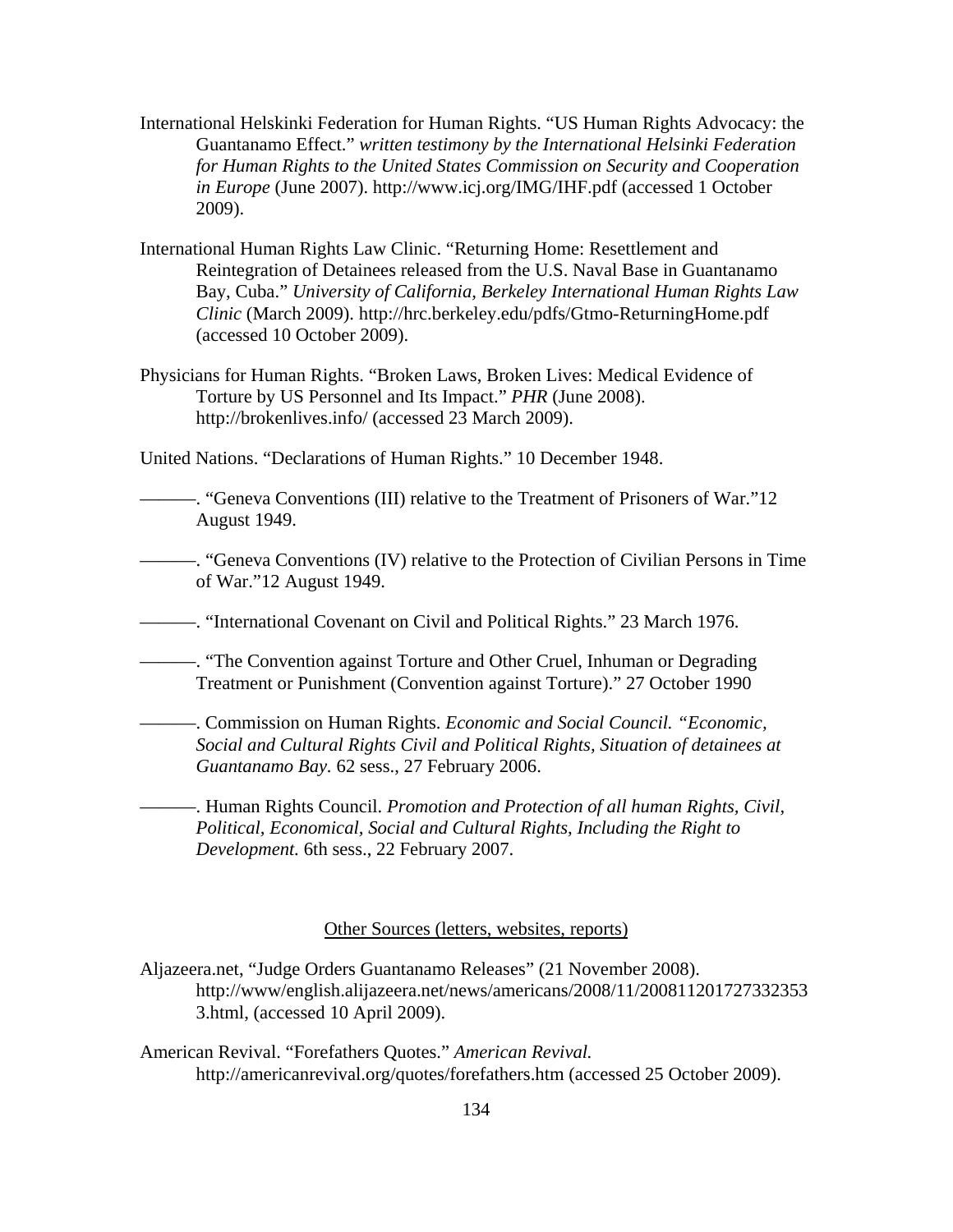- Associate Press. "Brief History of Guantanamo Bay." *Fox News*. www.foxnews.com/printerfriendly\_story/0,3566,41744,00.html, (assessed March 23, 2009).
- Candiotti, Susan. "Abu Ghraib Soldiers Plead Guilty." *CNN.com* (2 February 2005). <http://www.cnn.com/2005/LAW/02/01/abughraib.plea.deal/index.html>(accessed 22 August 2009).
- Center for Defense Information. "Supreme Court Rejects Guantanamo Bay Military Tribunals." *cdi.org* (29 June 2006). http://www.cbi.org/program. document.cfm?documentID=3569 (accessed 12 July 2009).
- Center on Law, Ethics and National Security. "Did Military Justice Fail or Prevail?" *Duke University of Law, book review of Son Thang: An American War Crime* by Gary D. Solice, 1997. http://www.law.duke.edu/lens/publications/050698 (accessed 20 August 2009).
- CNN. "Obama signs order to close Guantanamo Bay facility." *CNN.com*. http://www.cnn.com/2009/POLITICS/01/22/guantanamo.order/index.html (assessed March 9, 2004)
- The Constitution Society. http://www.constitution.org/eng/habcorpa.htm (accessed 22 October 2009).
- Fact Sheet. "Compensating the Wrongly Convicted." *The Innocence Project*. http://www.innocenceproject.org/content/309PRINT.php (accessed 21 October 2009).
- Fisher, William. "Growing Number of Guantanamo Detainees Cleared for Release." *The Public Record* (6 September 2009). http://pubrecord.org/world/4759/growingnumber-guantanamo-detainees/ (accessed 10 October 2009).
- Findlaw. "War Crimes Act." http://codes.lp.findlaw.com/uscode/18/I/118/2441 (accessed 23 September 2009).
- Fletcher, Laura et al., eds., "Guantánamo and Its Aftermath, U.S. Detention and Interrogation Practices and Their Impact on Former Detainees." *University of California, Berkeley International Human Rights Law Clinic* (November 2008).
- Greenberg, Joel. "Israel Is Permitting Harsher Interrogation of Muslim Militants." *The New York Times* (17 November 1994). http://www.nytimes.com/1994/11/17/ world/israel-is-permitting-harsher-interrogation-of-muslim-militants.html? scp=1&sq=interrogation%20to%20find%20cpl%20waxman&st=cse (accessed 19 October 2009).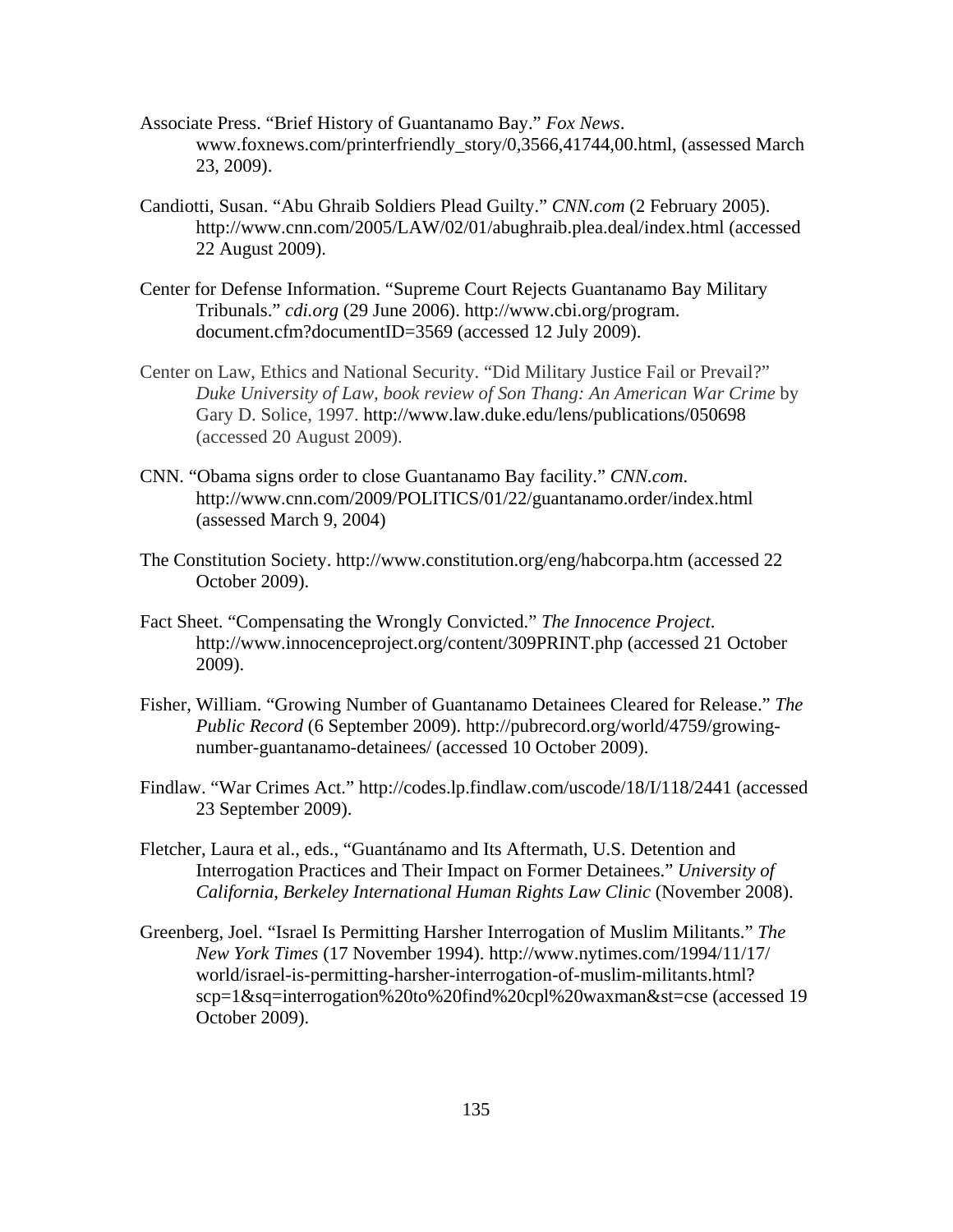- Greenberg, Karen J. "When GITMO was (Relatively) Good." *The Washington Post*. http://www.washingtonpost.com/wp-dyn/content/article/2009/01/23/ AR200912302313\_p (assessed 24 March 2009).
- Krauthammer, Charles. "The Torture Debate, Continued." *The Washington Post*, 15 May 2009. http://www.washingtonpost.com/wp-dyn/content/article/2009/05/14/ AR2009051403603\_pf.html (assessed 19 October 2009).

Lexisnexis headnotes. http://www.lexis.com/research/retrieve (accessed 27 August 2009).

- Liptak, Adam. "Justice to Decide on U.S. Release of Detainees." *New York Times*, 20 October 2009. http://www.nytimes.com/2009/10/21/us/21scotus.html (accessed 29 October 2009).
- [Longley,](http://usgovinfo.about.com/bio/Robert-Longley-2430.htm) Robert. "Lincoln Issues Proclamation Suspending Habeas Corpus Rights." <http://usgovinfo.about.com/od/historicdocuments/a/lincolnhabeas.htm> (accessed 22 October 2009).
- Mukulsharma. "Guantanamo and Illegal U.S. Detention: Time for Real Change." *Kafila* (11 January 2009). http://www.kafila.org/2009/01/11/guantanamo-illegal-usdetentions-ti (accessed 12 July 2009).
- Petraeus, David H. "Letter to Soldiers, Sailors, Airmen, Marines, and Coast Guardsmen serving in Multi-National Force-Iraq."(10 May 2007). http://www.mnfiraq.com/images/stories/CGs\_Corner/values\_message\_%2810\_may\_07%29.pdf (accessed 29 April 2009).
- Powell, Colin L. "Letter from General Colin Powell (U.S., Retired) to U.S. Senator John McCain Re: Geneva Conventions." (13 September 2006). http://news.findlaw.com/hdocs/docs/terrorism/powellmccain91406ltr.html (accessed 1 October 2009).
- Resnik, Judith. "Opening the Door, Court Stripping: unconscionable or unconstitutional?" *Slate.com* (1 February 2006). http://www.slate.com/ id/2135240/ (accessed 22 September 2009).
- Shalikashvili, John, et al., eds. "Letter to The Honorable John Warner, Chairman; The Honorable Carl Levin, Ranking Member; Senate Armed Services Committee." http://www.globalsecurity.org/military/library/news/2006/09/mil-060912 sasc01.htm (accessed 1 October 2009).
- Sierra, J. A. "The Platt Amendment." *Historyofcuba.com.* http://www.historyofcuba.com/ history/platt.htm (accessed 28 October 2009).
- Thomas, Evan, and Michael Hirsh. "The Debate Over Torture." *Newsweek.com* (21 November 2005). http://www.newsweek.com/id/51198/ (accessed 22 September 2009).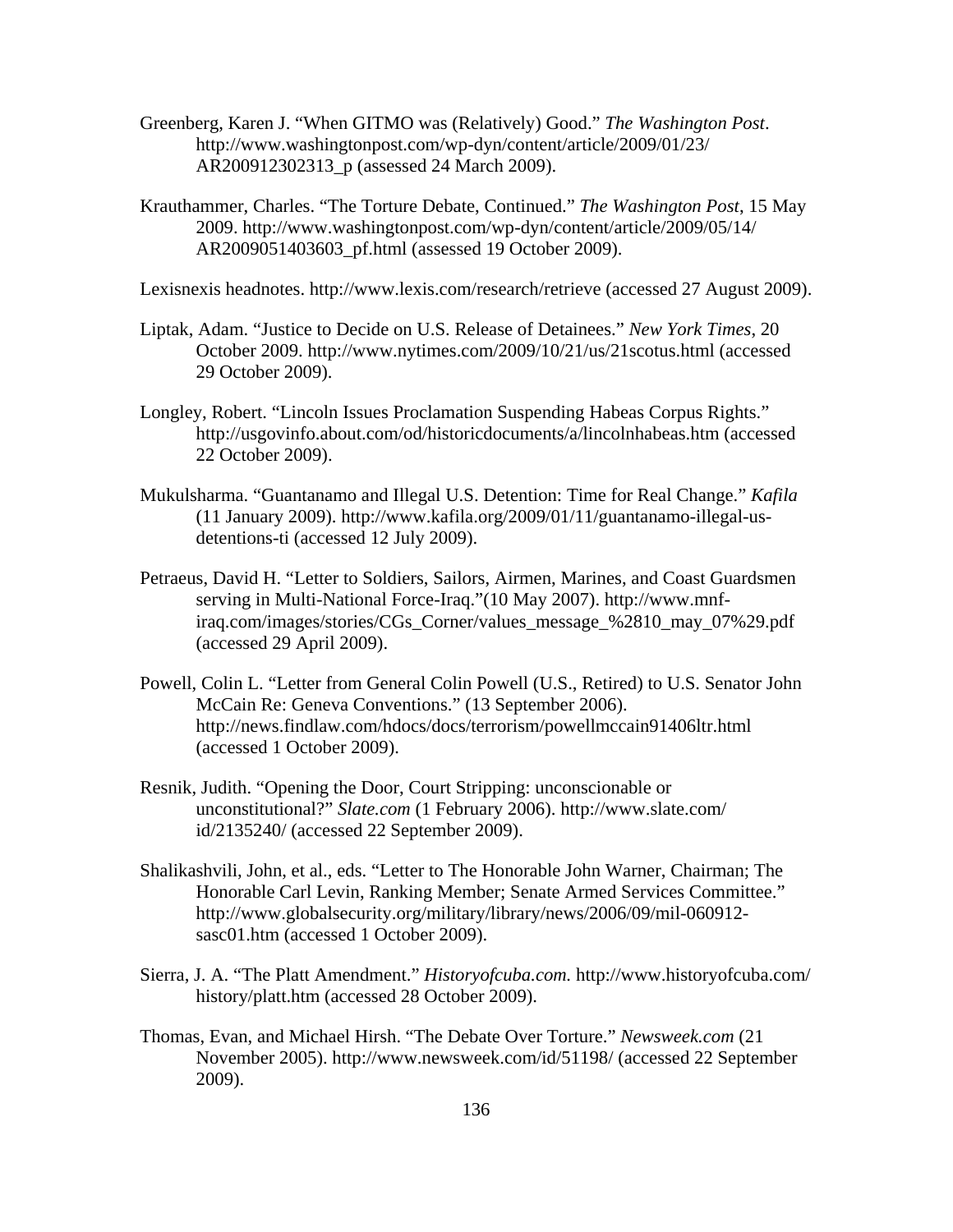- Travis, Jeremy, Amy L. Solomon, and Michelle Waul. "From Prison to Home: The Dimensions and Consequences of Prisoner Reentry." http://www.urban.org/ publications/410098.html (accessed 7 November, 2009).
- University of Missouri-Kansas City. "The My Lai Courts martial 1970." *Famous American Trials*. http://www.law.umkc.edu/faculty/projects/ftrials/mylai/ mylai.htm (accessed 9 October 2009).
- Zelikow, Philip. "A Dubious C.I.A. Shortcut." *New York Times* (24 April 2009). http://www.ebird.osd.mil/ebfiles/e20090424672511.html (accessed 27 April 2009).